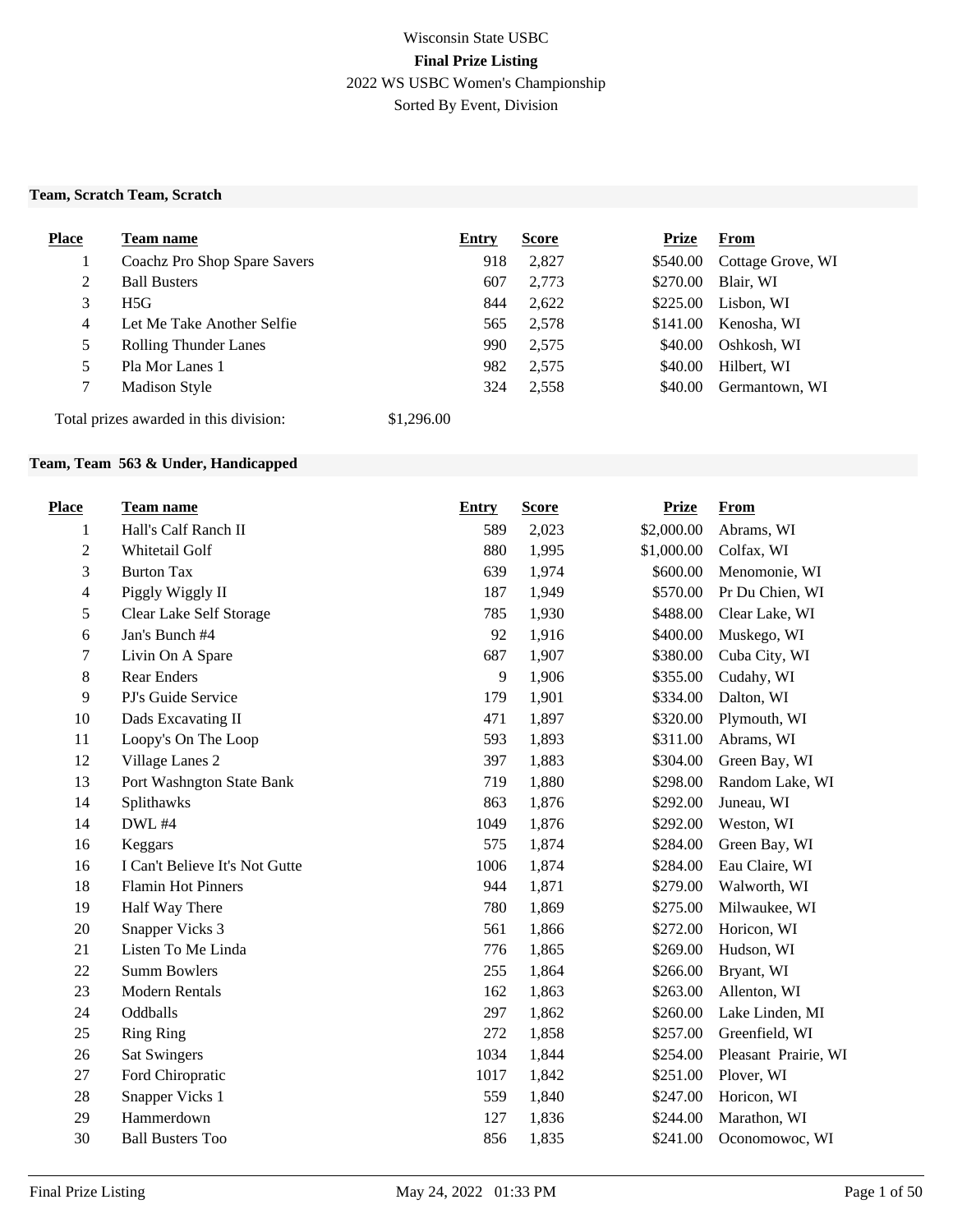2022 WS USBC Women's Championship

| 31 | Dale's Twin Pines             | 275  | 1,834 | \$238.00 | Cumberland, WI       |
|----|-------------------------------|------|-------|----------|----------------------|
| 32 | Jackson Flooring 2            | 443  | 1,832 | \$233.50 | Middleton, WI        |
| 32 | Pin Queens                    | 682  | 1,832 | \$233.50 | Jackson, WI          |
| 34 | Debgbie's Hair Design         | 270  | 1,831 | \$229.00 | Hayward, WI          |
| 35 | Dean's Liquor                 | 562  | 1,827 | \$226.00 | Dodgeville, WI       |
| 36 | <b>B.S. Bowlers</b>           | 597  | 1,826 | \$221.50 | Abrams, WI           |
| 36 | VolleyBowlers                 | 980  | 1,826 | \$221.50 | Slinger, WI          |
| 38 | That's How We Roll            | 843  | 1,825 | \$217.00 | New Berlin, WI       |
| 39 | Rademacher Farms 2            | 508  | 1,823 | \$213.00 | Oregon, WI           |
| 40 | Snowflake Ski & Golf          | 674  | 1,822 | \$208.50 | Coon Valley, WI      |
| 40 | Short Bus I                   | 315  | 1,822 | \$208.50 | Madison, WI          |
| 42 | <b>Unser's Pit Crew</b>       | 409  | 1,821 | \$204.00 | Hales Corners, WI    |
| 43 | <b>Tower Tavern</b>           | 199  | 1,819 | \$201.00 | Manitowoc, WI        |
| 44 | <b>Silver Lake Lanes</b>      | 1008 | 1,818 | \$198.00 | Iola, WI             |
| 45 | Randy's Dandies One           | 245  | 1,815 | \$193.50 | Chippewa Falls, WI   |
| 45 | Pizza Garden                  | 694  | 1,815 | \$193.50 | Manitowoc, WI        |
| 47 | Robbies Girls                 | 455  | 1,812 | \$189.00 | Onalaska, WI         |
| 48 | Freward Photography           | 394  | 1,807 | \$186.00 | Green Bay, WI        |
| 49 | Lake Place.com Brothers Realt | 737  | 1,805 | \$181.00 | Comstock, WI         |
| 49 | <b>Blystones</b>              | 202  | 1,805 | \$181.00 | Pardeeville, WI      |
| 51 | Keg N Kork                    | 1028 | 1,804 | \$174.50 | Cameron, WI          |
| 51 | Spare Us Your Bowlsheet #2    | 1012 | 1,804 | \$174.50 | Franklin, WI         |
| 53 | Frontida                      | 194  | 1,803 | \$168.50 | Fond du Lac, WI      |
| 53 | Pecks Beauties                | 501  | 1,803 | \$168.50 | Cashton, WI          |
| 55 | <b>CMS</b>                    | 714  | 1,802 | \$164.00 | Belgium, WI          |
| 56 | Thiel's American Pie          | 519  | 1,800 | \$156.50 | Osceola, WI          |
| 56 | Mid State Truck 1             | 303  | 1,800 | \$156.50 | Stevens Point, WI    |
| 56 | <b>Bluff View Bank</b>        | 505  | 1,800 | \$156.50 | Trempealeau, WI      |
| 56 | Simonets                      | 399  | 1,800 | \$156.50 | Green Bay, WI        |
| 60 | 10 Pin Pub #1                 | 362  | 1,798 | \$147.00 | Walworth, WI         |
| 60 | <b>CTB</b> Machining          | 155  | 1,798 | \$147.00 | Marinette, WI        |
| 62 | LPL Financial                 | 17   | 1,797 | \$140.50 | Brodhead, WI         |
| 62 | LaRocco Pizzeria              | 231  | 1,797 | \$140.50 | Oregon, WI           |
| 64 | Mashak Team                   | 889  | 1,796 | \$136.00 | Rockland, WI         |
| 65 | Our Team                      | 417  | 1,795 | \$131.50 | Pembine, WI          |
| 65 | Spicy Tie Band Roadies        | 212  | 1,795 | \$131.50 | New Holstein, WI     |
| 67 | The Crazies                   | 149  | 1,793 | \$125.50 | Cadott, WI           |
| 67 | <b>Twisted Ladies</b>         | 288  | 1,793 | \$125.50 | Pleasant Prairie, WI |
| 69 | Lee'z Gas                     | 627  | 1,792 | \$121.00 | Shawano, WI          |
| 70 | Pasture Pride Cheese          | 814  | 1,790 | \$116.50 | Westby, WI           |
| 70 | Venomous Dyno                 | 645  | 1,790 | \$116.50 | Clear Lake, WI       |
| 72 | urning Point Realty           | 175  | 1,789 | \$109.50 | Cambria, WI          |
| 72 | Jeanne's Bar & Grill          | 207  | 1,789 | \$109.50 | Kimberly, WI         |
| 74 | Matt's Service                | 596  | 1,788 | \$105.00 | Abrams, WI           |
| 75 | Bowl Mar 4                    | 104  | 1,787 | \$100.50 | Wisc Rapids, WI      |
| 75 | Pizza Market #2               | 120  | 1,787 | \$100.50 | Marathon, WI         |
| 77 | Rielly Family Farm            | 585  | 1,786 | \$96.00  | Gratiot, WI          |
| 77 | Tripp's Tavern #2             | 73   | 1,786 | \$96.00  | Niagara, WI          |
| 77 | Sublets                       | 431  | 1,786 | \$96.00  | Willard, WI          |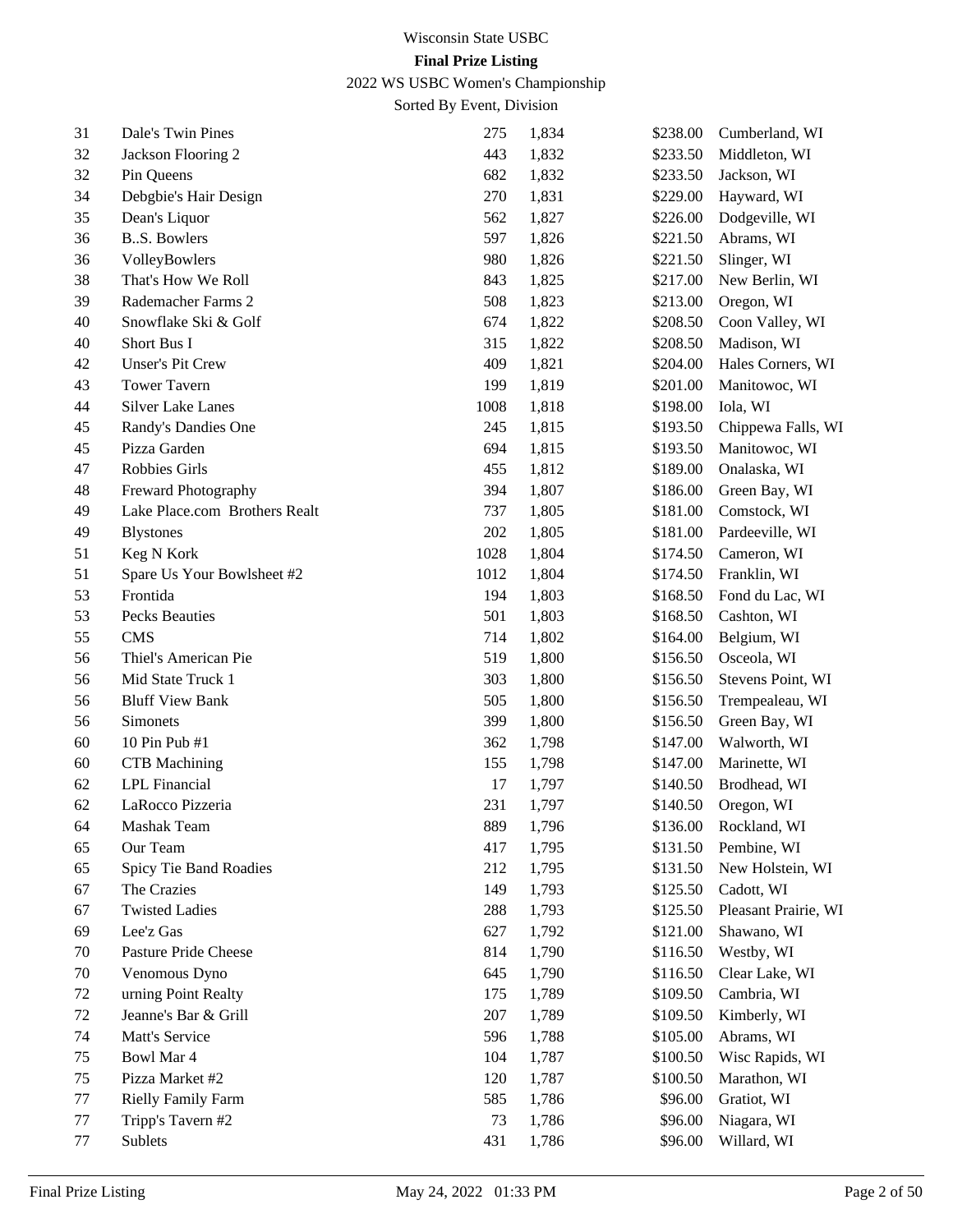# Wisconsin State USBC **Final Prize Listing** 2022 WS USBC Women's Championship

Sorted By Event, Division

Total prizes awarded in this division: \$19,935.00

#### **Team, Team 564 - 607, Handicapped**

| <b>Place</b>   | Team name                      | <b>Entry</b> | <b>Score</b> | <b>Prize</b> | <b>From</b>         |
|----------------|--------------------------------|--------------|--------------|--------------|---------------------|
| 1              | Pinheads #2                    | 34           | 2,096        | \$1,800.00   | New Berlin, WI      |
| $\overline{c}$ | Devine Ladies                  | 265          | 2,091        | \$900.00     | Hayward, WI         |
| 3              | Bowled & Spicy                 | 39           | 2,061        | \$714.00     | Milwaukee, WI       |
| $\overline{4}$ | Van's Bar II                   | 438          | 2,060        | \$582.00     | Manitowoc, WI       |
| 5              | The Wheel                      | 971          | 2,058        | \$489.00     | Beloit, WI          |
| 6              | Dolls With Balls               | 357          | 2,055        | \$423.00     | Menomonie, WI       |
| 7              | Dolls With Balls               | 941          | 2,038        | \$377.00     | Milwaukee, WI       |
| $\,8\,$        | Meadow Lanes II                | 436          | 2,033        | \$343.00     | Kewaunee, WI        |
| 9              | <b>Split Happens</b>           | 739          | 2,024        | \$317.00     | West Allis, WI      |
| 10             | Whitetail Logging I            | 634          | 2,001        | \$292.50     | Crandon, WI         |
| 10             | Casserley Vet                  | 699          | 2,001        | \$292.50     | OCONOMOWOC, WI      |
| 12             | <b>Fourty Fingers</b>          | 668          | 2,000        | \$274.00     | Eau Claire, WI      |
| 13             | Highland Lanes #2              | 29           | 1,992        | \$265.00     | Wauwatosa, WI       |
| 14             | We're Screwed                  | 163          | 1,987        | \$258.00     | Ripon, WI           |
| 15             | Garage #1                      | 695          | 1,980        | \$253.00     | River Falls, WI     |
| 16             | River City Lanes A             | 620          | 1,974        | \$247.00     | Burlington, WI      |
| 17             | Pla-Mor Lanes 3                | 984          | 1,972        | \$242.00     | Hilbert, WI         |
| 18             | George's Girls                 | 390          | 1,964        | \$237.00     | De Pere, WI         |
| 19             | Corkins Team                   | 883          | 1,960        | \$233.00     | Bristol, WI         |
| 20             | Furry Kids Grooming            | 32           | 1,956        | \$229.00     | Woodruff, WI        |
| 21             | Red's Bar                      | 167          | 1,954        | \$225.00     | Ripon, WI           |
| 22             | <b>Wrecking Ballss</b>         | 740          | 1,951        | \$221.00     | West Allis, WI      |
| 23             | Emerald Tire & Auto Service    | 764          | 1,948        | \$216.00     | Downing, WI         |
| 24             | Badger Tag II                  | 612          | 1,946        | \$213.00     | Belgium, WI         |
| 25             | <b>Bags 2 Balls</b>            | 543          | 1,945        | \$209.00     | PORT WASHINGTON, WI |
| 26             | Misfits                        | 891          | 1,942        | \$205.00     | Juneau, WI          |
| $27\,$         | Reeeeal Bad!!!                 | 650          | 1,941        | \$201.00     | Cudahy, WI          |
| 28             | Baypoint                       | 310          | 1,931        | \$196.00     | Neenah, WI          |
| $28\,$         | Gravel Pit                     | 375          | 1,931        | \$196.00     | Cleveland, WI       |
| 30             | Sharon's Beauty Salon          | 369          | 1,928        | \$190.00     | Eden, WI            |
| 31             | <b>Fatheads Country Camper</b> | 957          | 1,924        | \$186.00     | Lake Mills, WI      |
| 32             | Snowflake/R&G                  | 673          | 1,920        | \$183.00     | Viroqua, WI         |
| 33             | John's Plumbing                | 721          | 1,918        | \$177.00     | Wild Rose, WI       |
| 33             | <b>Almost Easy</b>             | 952          | 1,918        | \$177.00     | Waukesha, WI        |
| 35             | Van Horn #1                    | 830          | 1,908        | \$171.00     | Plymouth, WI        |
| 36             | <b>Chilton Ducks</b>           | 226          | 1,905        | \$168.00     | Chilton, WI         |
| 37             | <b>Hager Construction</b>      | 767          | 1,904        | \$162.00     | Glenwood City, WI   |
| 37             | Throwline Printery             | 914          | 1,904        | \$162.00     | Merrill, WI         |
| 39             | 51 Auto Body Inc II            | 22           | 1,902        | \$156.00     | Schofield, WI       |
| 40             | Hall's Calf Ranch I            | 588          | 1,901        | \$152.00     | Abrams, WI          |
| 41             | Tamaracks I                    | 298          | 1,900        | \$147.00     | Nekoosa, WI         |
| 41             | Mad Towne #3                   | 917          | 1,900        | \$147.00     | DeForest, WI        |
| 43             | HB Hoy #2                      | 88           | 1,897        | \$141.00     | Sussex, WI          |
| 44             | Lawler Lawn Care LLC #1        | 1040         | 1,895        | \$137.00     | Black Earth, WI     |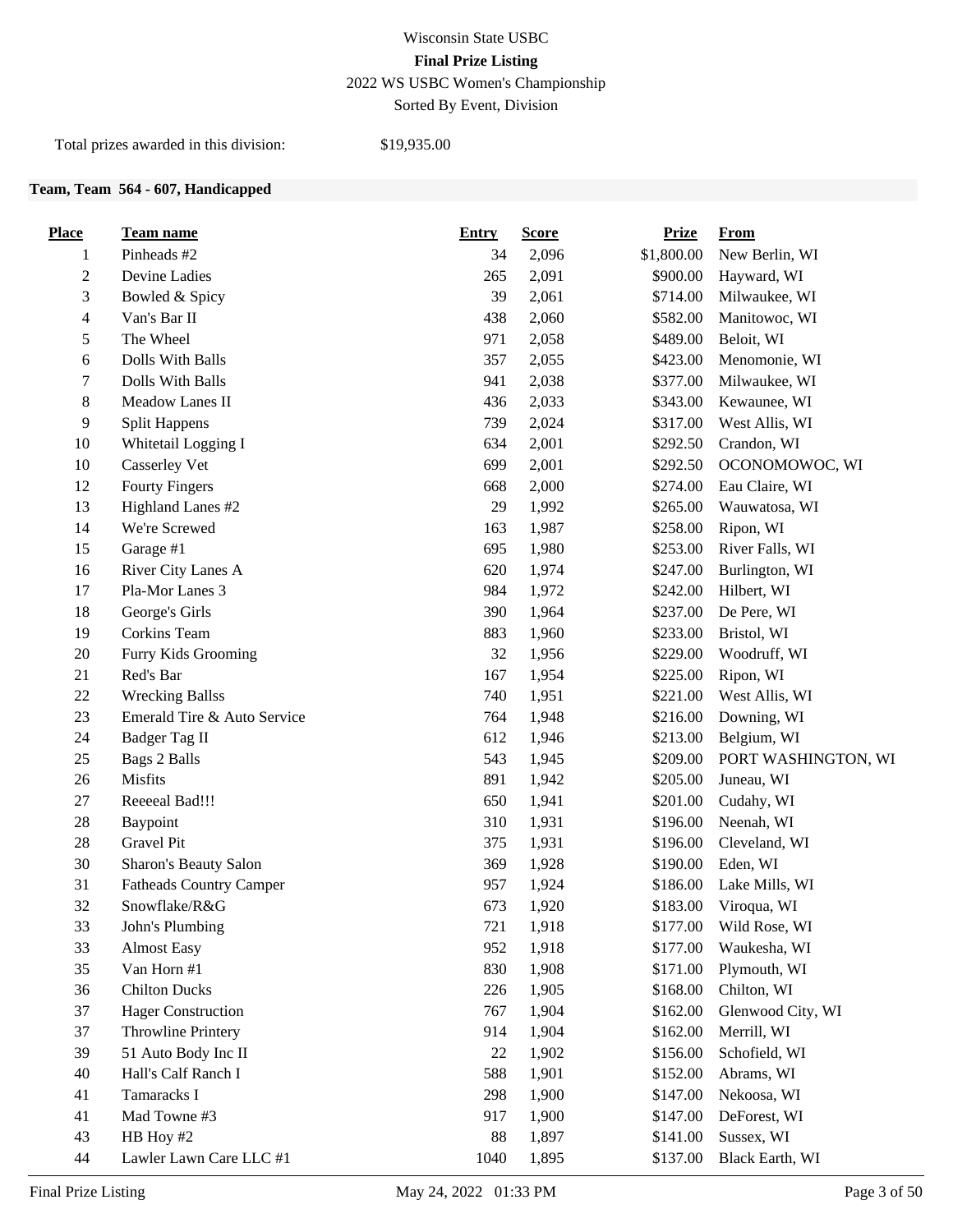2022 WS USBC Women's Championship

Sorted By Event, Division

| 45 | Falcon Bowl                          | 460  | 1,894 | \$134.00 | West Allis, WI        |
|----|--------------------------------------|------|-------|----------|-----------------------|
|    |                                      |      |       |          |                       |
| 46 | Short Bus II                         | 316  | 1,893 | \$128.00 | Madison, WI           |
| 46 | Splits and Giggles                   | 757  | 1,893 | \$128.00 | Onalaska, WI          |
| 48 | Buda's Team                          | 1026 | 1,892 | \$122.00 | Jackson, WI           |
| 49 | Jolly Good 2                         | 715  | 1,888 | \$119.00 | Random Lake, WI       |
| 50 | That's How We Row                    | 389  | 1,887 | \$115.00 | Edgerton, WI          |
| 51 | Here $4$ Fun $#3$                    | 172  | 1,886 |          | \$111.00 Pewaukee, WI |
| 52 | 4 Rollin Babes                       | 233  | 1,885 | \$107.00 | Cottage Grove, WI     |
| 53 | Official's Den                       | 210  | 1,884 | \$104.00 | Kimberly, WI          |
| 54 | Mil-Town Lady Rollers #2             | 1045 | 1.883 | \$100.00 | Milwaukee, WI         |
| 55 | Village Haus                         | 151  | 1,881 | \$96.00  | Stanley, WI           |
|    | .<br>$\lambda$ , $\lambda$ $\lambda$ |      |       |          |                       |

Total prizes awarded in this division: \$14,370.00

#### **Team, Team 608 & Up, Handicapped**

| <b>Place</b>   | <b>Team name</b>             | Entry | <b>Score</b> | <b>Prize</b> | <b>From</b>       |
|----------------|------------------------------|-------|--------------|--------------|-------------------|
| $\mathbf{1}$   | <b>Ball Busters</b>          | 607   | 3,097        | \$2,000.00   | Blair, WI         |
| $\sqrt{2}$     | Amelias 2                    | 641   | 3,085        | \$1,000.00   | Greenfield, WI    |
| $\mathfrak 3$  | Athens I.G.A.                | 692   | 3,075        | \$647.00     | Athens, WI        |
| $\overline{4}$ | Madison Style                | 324   | 3,056        | \$580.00     | Germantown, WI    |
| 5              | Mad Towne #1                 | 915   | 3,042        | \$477.00     | Madison, WI       |
| 6              | Pin Knockers                 | 365   | 3,039        | \$411.00     | Milwaukee, WI     |
| $\tau$         | <b>Stacked Deck</b>          | 42    | 3,038        | \$369.00     | Milwaukee, WI     |
| 8              | <b>Twisted Cuisine</b>       | 567   | 3,036        | \$340.00     | Kenosha, WI       |
| 9              | Bowl Mar 5                   | 105   | 3,035        | \$322.00     | Wisc Rapids, WI   |
| 10             | Mapleway Bowl                | 697   | 3,034        | \$303.50     | Oconomowoc, WI    |
| 10             | <b>Classic Lanes</b>         | 604   | 3,034        | \$303.50     | Germantown, WI    |
| 12             | Strike It Up?                | 108   | 3,019        | \$292.00     | Genoa City, WI    |
| 13             | Quigley's Quirks             | 54    | 3,016        | \$286.00     | New Berlin, WI    |
| 14             | Preuss's Pub                 | 260   | 3,003        | \$282.00     | Arbor Vitae, WI   |
| 15             | <b>Fire Fitness</b>          | 839   | 2,999        | \$277.00     | Manawa, WI        |
| 16             | Family Hair Care             | 469   | 2,998        | \$273.00     | Plymouth, WI      |
| 17             | E-Bowl-A                     | 232   | 2,995        | \$270.00     | Williams Bay, WI  |
| 18             | We're Trici                  | 1     | 2,989        | \$266.00     | Wausau, WI        |
| 19             | Charlie's Place              | 736   | 2,988        | \$262.00     | Turtle Lake, WI   |
| 20             | Coachz Pro Shop Spare Savers | 918   | 2,986        | \$259.00     | Cottage Grove, WI |
| 21             | Newitt North                 | 261   | 2,982        | \$255.00     | Eagle River, WI   |
| 22             | Watertown Bowl               | 477   | 2,975        | \$252.00     | Watertown, WI     |
| 23             | River City Lanes B           | 621   | 2,972        | \$248.00     | Burlington, WI    |
| 24             | Rivord Repair 2              | 77    | 2,969        | \$245.00     | Superior, WI      |
| 25             | Fireballs                    | 853   | 2,968        | \$242.00     | Milwaukee, WI     |
| 26             | <b>Bonus Balls</b>           | 58    | 2,955        | \$238.00     | East Troy, WI     |
| 27             | Phoenix Pro Shop N.W.        | 456   | 2,950        | \$235.00     | Wonewoc, WI       |
| 28             | Viking Bowl & Lounge         | 637   | 2,947        | \$232.00     | Colfax, WI        |
| 29             | Diehl Machine I              | 683   | 2,946        | \$228.00     | Mountain, WI      |
| 30             | Countryside Propane          | 840   | 2,943        | \$225.00     | Waupaca, WI       |
| 31             | Fantastic Sams Inc           | 942   | 2,941        | \$221.00     | mosinee, WI       |
| 32             | Kielblock Team               | 894   | 2,938        | \$216.50     | Scandinavia, WI   |
| 32             | Seliga's Pro Shop            | 571   | 2,938        | \$216.50     | Kenosha, WI       |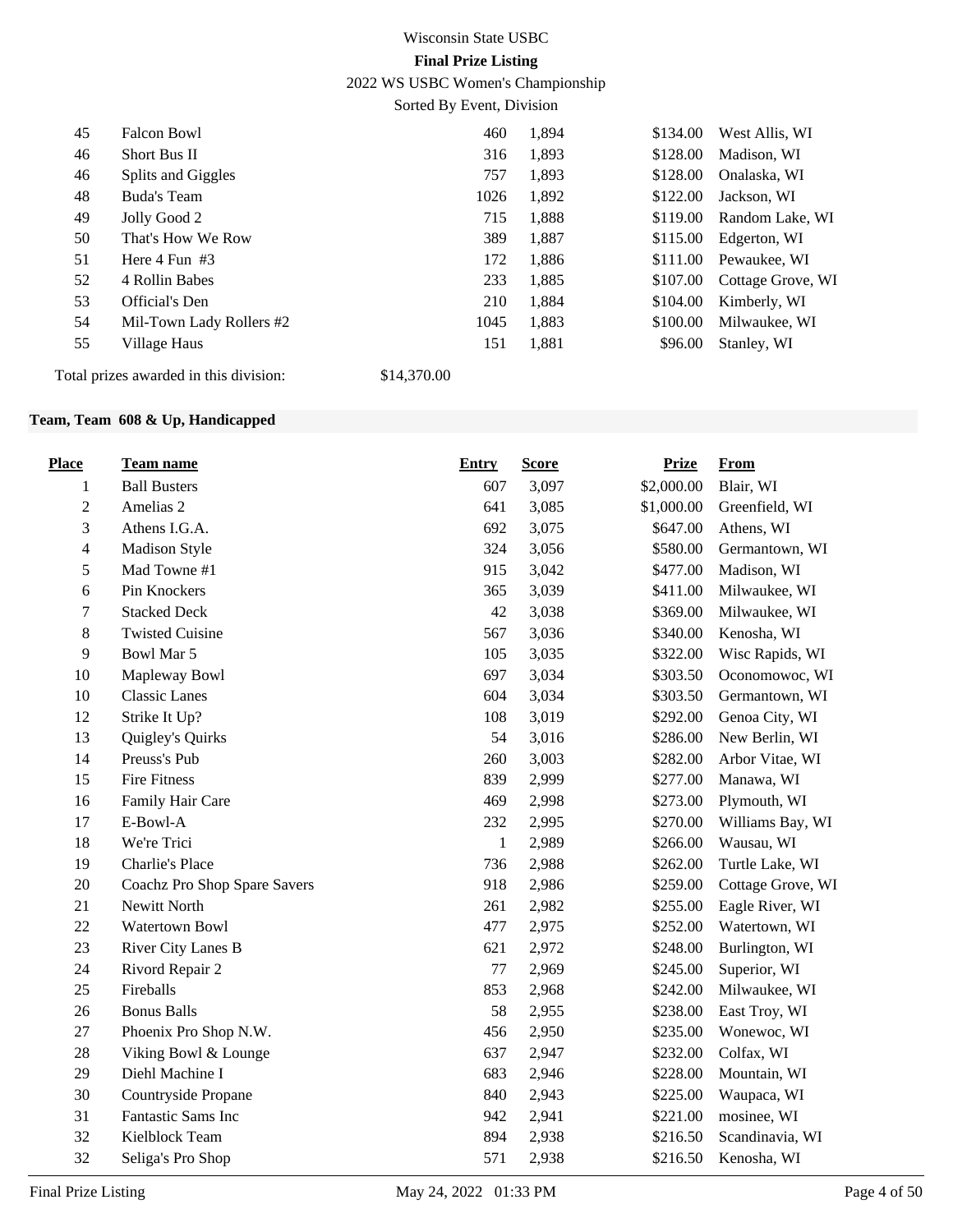2022 WS USBC Women's Championship

Sorted By Event, Division

| 34 | Kenosha Tap                            | 1038        | 2,936 | \$209.50 | Pleasant Prairie, WI |
|----|----------------------------------------|-------------|-------|----------|----------------------|
| 34 | Misfit Mothers #2                      | 498         | 2,936 | \$209.50 | Cashton, WI          |
| 36 | Drunk's 4, 21, 1, 7                    | 801         | 2,932 | \$204.00 | Fond du Lac, WI      |
| 37 | Drunk's 20, 10, 11, 12                 | 798         | 2,930 | \$201.00 | Beaver Dam, WI       |
| 38 | <b>Speedy Turtles</b>                  | 313         | 2,928 | \$198.00 | La Crosse, WI        |
| 39 | Let Me Take Another Selfie             | 565         | 2,926 | \$194.00 | Kenosha, WI          |
| 40 | The Jim                                | 219         | 2,924 | \$189.00 | Horicon, WI          |
| 40 | Carlson Team                           | 413         | 2,924 | \$189.00 | Madison, WI          |
| 42 | Jan's Bunch #5                         | 93          | 2,920 | \$184.00 | Muskego, WI          |
| 43 | Lakeshore Laanes #1                    | 546         | 2,919 | \$181.00 | Appleton, WI         |
| 44 | <b>Bowlmor Lanes</b>                   | 835         | 2,917 | \$177.00 | Wisc Rapids, WI      |
| 45 | Werner Insurance                       | 86          | 2,916 | \$174.00 | Edgar, WI            |
| 46 | <b>Wasted Management</b>               | 557         | 2,915 | \$171.00 | Watertown, WI        |
| 47 | That's How We Roll                     | 807         | 2,913 | \$167.00 | Janesville, WI       |
| 48 | Doggers                                | 874         | 2,912 | \$164.00 | Redgranite, WI       |
| 49 | <b>Thunderbird Lanes</b>               | 728         | 2,907 | \$160.00 | Baraboo, WI          |
| 50 | J & J Fireball 1                       | 747         | 2,906 | \$157.00 | Pardeeville, WI      |
| 51 | <b>Blaney Team</b>                     | 761         | 2,904 | \$154.00 | New Franken, WI      |
| 52 | Anton Trucking #2                      | 523         | 2,903 | \$150.00 | Fort Atkinson, WI    |
| 53 | <b>Pink Twizzlers</b>                  | 833         | 2,900 | \$143.33 | <b>GRAFTON, WI</b>   |
| 53 | <b>Split Happens</b>                   | 731         | 2,900 | \$143.34 | Brillion, WI         |
| 53 | <b>High Rollers</b>                    | 804         | 2,900 | \$143.33 | Janesville, WI       |
| 56 | <b>UFFDA</b>                           | 325         | 2,897 | \$137.00 | Albertville, MN      |
| 57 | That's Flippin Hilarious               | 968         | 2,895 | \$131.50 | New Berlin, WI       |
| 57 | Image Innovators                       | 358         | 2,895 | \$131.50 | Greenville, WI       |
| 59 | Two Lefts Two Rights                   | 53          | 2,887 | \$126.00 | Oak Creek, WI        |
| 60 | Gutterlicious                          | 657         | 2,884 | \$123.00 | West Allis, WI       |
| 61 | Dads Excavating                        | 470         | 2,882 | \$118.00 | Plymouth, WI         |
| 61 | The Cottonwood Bar & Grill             | 177         | 2,882 | \$118.00 | Wis Dells, WI        |
| 63 | Half n' Half                           | 936         | 2,881 | \$113.00 | Cashton, WI          |
| 64 | Last Call                              | 911         | 2,880 | \$110.00 | Juneau, WI           |
| 65 | Mid State Truck 2                      | 304         | 2,878 | \$106.00 | Stevens Point, WI    |
| 66 | Kewaunee Bowl I                        | 594         | 2,874 | \$103.00 | Abrams, WI           |
| 67 | <b>Ball Busters</b>                    | 855         | 2,873 | \$99.00  | Oconomowoc, WI       |
| 68 | Kernel Popcorn                         | 483         | 2,872 | \$96.00  | Oxford, WI           |
| 68 | Schmit Team                            | 506         | 2,872 | \$96.00  | Random Lake, WI      |
|    | Total prizes awarded in this division: | \$17,745.00 |       |          |                      |

Total prizes awarded in this event: \$53,346.00

#### **Doubles, Doubles 279 & Under, Handicapped**

| <b>Place</b> | Team name                           | Entry | <b>Score</b> | Prize      | From                       |
|--------------|-------------------------------------|-------|--------------|------------|----------------------------|
|              | Watts, Leighanna N / Love, Melanie  | 885   | 1.055        | \$1,000.00 | Wausau, WI                 |
|              | Krakow, Jennifer L / Holz, Claire F | 939   | 1.041        |            | \$500.00 Johnson Creek, WI |
|              | Lange, Vicki / Marineau, Toni       | 225.  | 1.015        |            | \$425.00 Marinette, WI     |
|              | Burger, Tiffany A / Cvikel, Laura R | 650   | 1.009        |            | $$400.00$ Cudahy, WI       |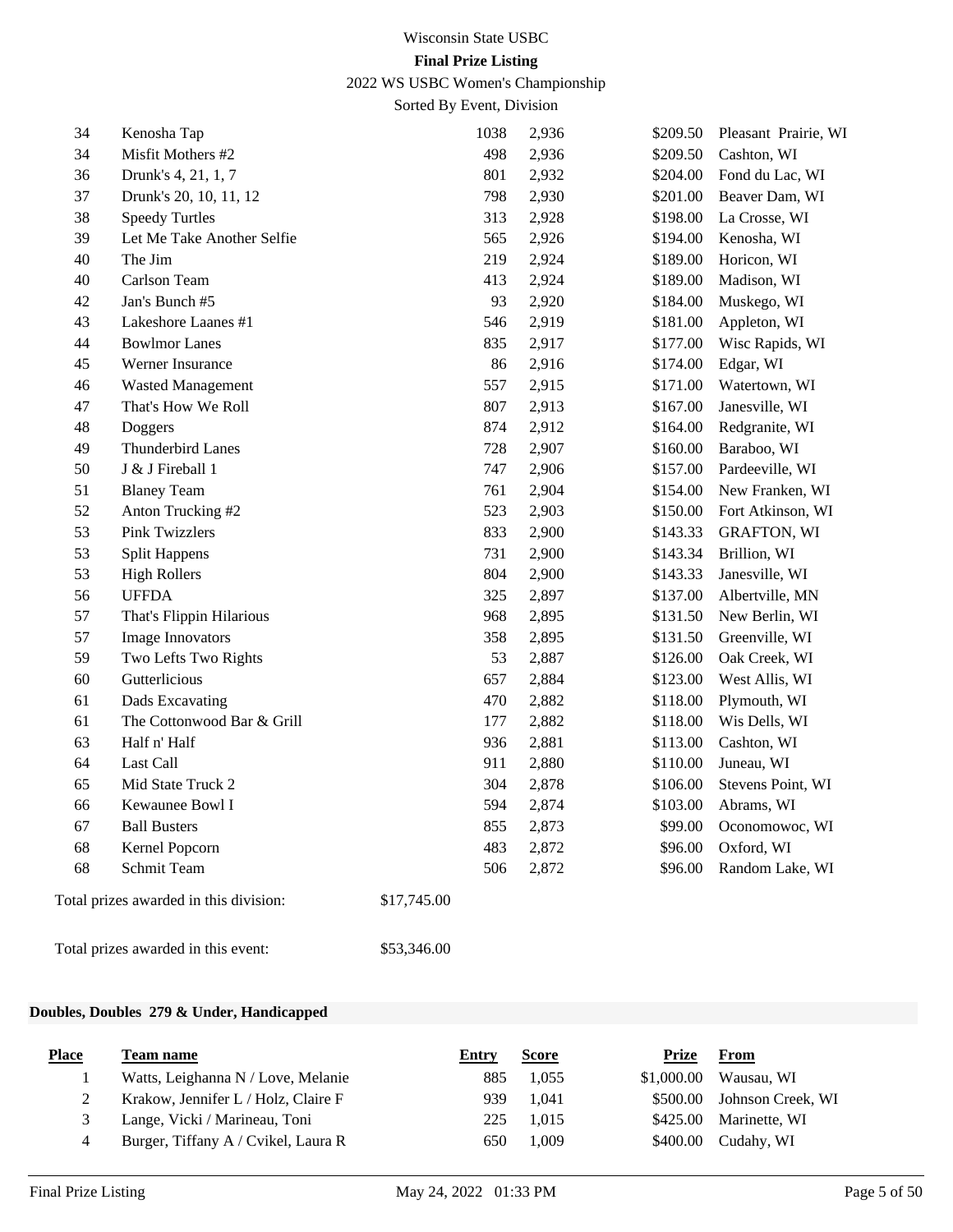## 2022 WS USBC Women's Championship

| 5  | Klappstein, Joan L / Regenold, Jane C        | 179  | 1,008 | \$360.00 | Dalton, WI             |
|----|----------------------------------------------|------|-------|----------|------------------------|
| 6  | Crotty, Jennifer L / Brown, Jennifer L       | 741  | 1,007 | \$320.00 | West Allis, WI         |
| 7  | Bruggink, Karlin M / Pagel, Ashley           | 984  | 1,006 | \$313.00 | Hilbert, WI            |
| 8  | Thompson, Mary A / Kinjerski, Nancy A        | 593  | 995   | \$300.00 | Abrams, WI             |
| 9  | Steger, Sara / Everson, Amber                | 1015 | 994   | \$290.00 | Merrill, WI            |
| 10 | Haberstein, Traci L / Arndt, Anna M          | 592  | 992   | \$273.00 | Abrams, WI             |
| 11 | Geiger, Natalie M / Fischer, Karley J        | 809  | 990   | \$251.00 | Marathon, WI           |
| 11 | Ruebl, Michelle M / Koffarnus, Cheryl A      | 211  | 990   | \$251.00 | Kimberly, WI           |
| 13 | Trudell, Kristi / Schuette, Raelene          | 120  | 987   | \$232.00 | Marathon, WI           |
| 14 | Callahan, Carrie A / Zinkle, Veronica M      | 187  | 986   | \$222.00 | Pr Du Chien, WI        |
| 15 | Hinickle, Claire J / Hinickle, Linda S       | 202  | 983   | \$208.50 | Pardeeville, WI        |
| 15 | Armour, Michelle A / Mieloszyk, Megan N      | 570  | 983   | \$208.50 | Kenosha, WI            |
| 17 | Taylor, Kayla L / Danielson, Amber R         | 670  | 981   | \$198.00 | Eau Claire, WI         |
| 18 | Tyrolt, Barbara / Henk, Jo L                 | 265  | 979   | \$191.00 | Hayward, WI            |
| 19 | Leirmo, Jessica A / Leirmo, Sue K            | 111  | 978   | \$185.00 | Mondovi, WI            |
| 20 | Lawler, Rachel A / Schwarz, Kimberly K       | 1040 | 977   | \$181.00 | <b>Black Earth, WI</b> |
| 21 | Laskowski, Darice M / Stock, Joanne M        | 843  | 975   | \$174.00 | New Berlin, WI         |
| 21 | Moon, Jeannette H / Wendlandt, Jackie A      | 863  | 975   | \$174.00 | Juneau, WI             |
| 23 | Adams, Wendy / Balfanz, Katie M              | 699  | 974   | \$168.00 | OCONOMOWOC, WI         |
| 24 | Weith, Elizabeth M / Brusky, Chelsea A       | 118  | 972   | \$165.00 | Marathon, WI           |
| 25 | LaVoy, Barbara J / Poffenberger, Christine M | 507  | 971   | \$160.50 | Oregon, WI             |
| 25 | Schmidt, Mackenzie M / Quinn, Jessica J      | 1048 | 971   | \$160.50 | Weston, WI             |
| 27 | Cottington, Linda C / White, Ann M           | 677  | 970   | \$156.00 | Fitchburg, WI          |
| 27 | Salzwedel, Nancy L / Bachim, Stephanie L     | 759  | 970   | \$156.00 | Monticello, WI         |
| 29 | Venus, Dawn E / Yerckie, Tiffany A           | 653  | 969   | \$153.00 | West Allis, WI         |
| 30 | Castle, Jennifer R / Tice, Debra M           | 6    | 968   | \$151.00 | Cudahy, WI             |
| 31 | Hoftender, Nicole A / Wulff, Jessica A       | 717  | 967   | \$148.50 | Random Lake, WI        |
| 31 | Valles, Laura A / Dowd, Michelle R           | 3    | 967   | \$148.50 | Amery, WI              |
| 33 | Langmeier, Jill G / Reuter, Shirley M        | 685  | 962   | \$145.50 | Dickeyville, TN        |
| 33 | Lighthizer, Katie M / Feirn, Haley           | 193  | 962   | \$145.50 | Augusta, WI            |
| 35 | Masarik, Christine A / Bell, Dawn E          | 5    | 961   | \$143.00 | Cudahy, WI             |
| 36 | Engeldinger, Stacy L / Grotegut, Alyssa M    | 704  | 959   | \$141.33 | Valders, WI            |
| 36 | Sheridan, Katie M / Karlin, Nancy T          | 436  | 959   | \$141.33 | Kewaunee, WI           |
| 36 | Sabotta, Miranda K / Vassar, Jennifer C      | 847  | 959   | \$141.34 | Norway, MI             |
| 39 | Zinkle, Rylee / Zinkle, Michelle L           | 187  | 958   | \$138.00 | Pr Du Chien, WI        |
| 40 | Trampf, Christine A / Drover, Lori A         | 10   | 957   | \$138.00 | Berlin, WI             |
| 41 | Schmit, Amber L / Elwood, Kimberly L         | 734  | 954   | \$135.66 | Clear Lake, WI         |
| 41 | Ciomber, Lisa M / Alford, Juli A             | 1049 | 954   | \$135.67 | Weston, WI             |
| 41 | Johnson, Roberta D / Rogers, Sandra G        | 355  | 954   | \$135.67 | Menomonie, WI          |
| 44 | Podnar, Donna L / Marotz, Ruth A             | 415  | 953   | \$134.00 | Pembine, WI            |
| 45 | Acker, Christine M / Knetter, Melanie R      | 442  | 952   | \$132.50 | Middleton, WI          |
| 45 | Hutts, Lisa M / Wiedmeyer, Constance J       | 656  | 952   | \$132.50 | West Allis, WI         |
| 47 | Schroedel, Carrie A / Moore, Megan M         | 245  | 951   | \$131.00 | Chippewa Falls, WI     |
| 48 | Olson, Debby N / Nett, Kelly J               | 748  | 950   | \$130.50 | Pardeeville, WI        |
| 48 | Sulok, Deanna D / Leon, Michelle F           | 660  | 950   | \$130.50 | West Allis, WI         |
| 50 | Pahl, Nicole / Martell, Janet M              | 243  | 949   | \$129.00 | Bloomer, WI            |
| 51 | Anderson, Debbie L / Henke, Polly M          | 735  | 948   | \$126.75 | Clayton, WI            |
| 51 | Weibel, Diane M / Weibel, Cassandra L        | 501  | 948   | \$126.75 | Cashton, WI            |
| 51 | Hottmann, Marge A / Paulsen, Marilynn A      | 107  | 948   | \$126.75 | Spring Green, WI       |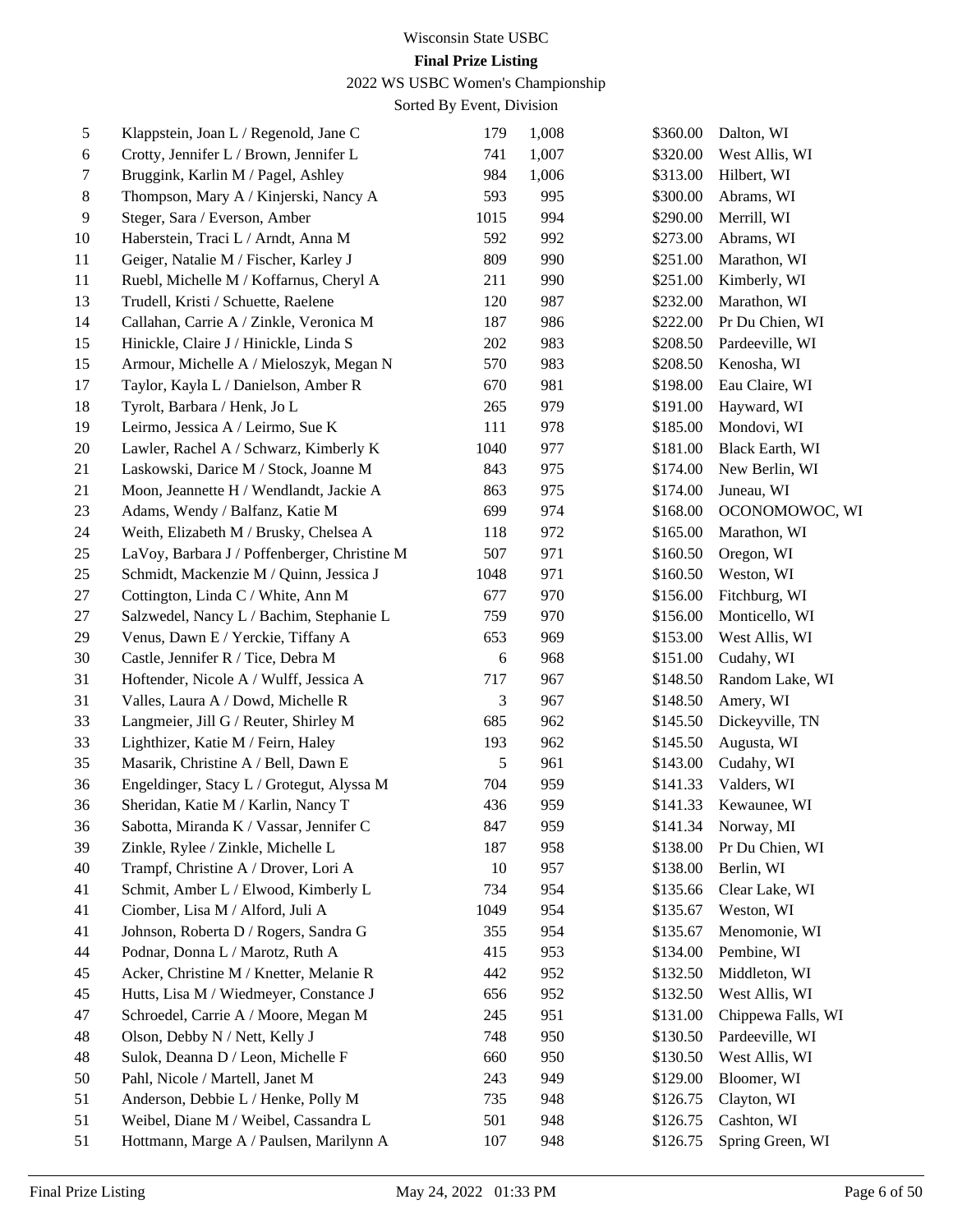## 2022 WS USBC Women's Championship

| 51 | Helgemoe, Bobbi Jo / Helgemoe, Mary         | 837  | 948 | \$126.75 | Darlington, WI       |
|----|---------------------------------------------|------|-----|----------|----------------------|
| 55 | Mitchell, Andrea L / Dolato, Sarah L        | 614  | 947 | \$124.00 | Onalaska, WI         |
| 56 | Olson, Marion A / Salentine, Racheal M      | 308  | 946 | \$124.00 | Neenah, WI           |
| 57 | Pinzer, Carrie L / Vogt, Tracy L            | 272  | 945 | \$121.40 | Greenfield, WI       |
| 57 | Blume, Georgine C / Klumpyan, Lia M         | 126  | 945 | \$121.40 | Marathon, WI         |
| 57 | Bisson, Becky J / Kukk, Emily               | 193  | 945 | \$121.40 | Augusta, WI          |
| 57 | Keller, Jennie M / Leverty, Georgia M       | 785  | 945 | \$121.40 | Clear Lake, WI       |
| 57 | Witzig, Danielle L / Hicks, Mandy K         | 160  | 945 | \$121.40 | Fennimore, WI        |
| 62 | Gomez, Masiel / Gomez, Guadalupe            | 843  | 943 | \$119.00 | New Berlin, WI       |
| 63 | Marciniak, Lynn A / Zeinert-Coe, Bailey R   | 542  | 942 | \$118.00 | Oshkosh, WI          |
| 64 | Johnson, Sheryl A / Cook, Shawn M           | 17   | 939 | \$117.50 | Brodhead, WI         |
| 64 | Johnsrud, Madeline / Kane, Zoe A            | 694  | 939 | \$117.50 | Manitowoc, WI        |
| 66 | Poehlman, Mary Kay / Hanson, Candy          | 838  | 938 | \$116.00 | Waupaca, WI          |
| 67 | Grams, Jenni L / Canfield, Kelly L          | 580  | 937 | \$115.00 | Oak Creek, WI        |
| 67 | Bemis, Peggy A / Grooms, Judy A             | 454  | 937 | \$115.00 | Onalaska, WI         |
| 69 | Berg, Jenalea L / Summ, Jennifer R          | 255  | 936 | \$113.50 | Bryant, WI           |
| 69 | Fruzen, Mary E / Dahlke, Marion K           | 593  | 936 | \$113.50 | Abrams, WI           |
| 71 | Marcks, Bethany E / Schleis, Jolyn M        | 589  | 935 | \$112.00 | Abrams, WI           |
| 71 | Kaczmarek, Ruth / Wieczorek, Penny L        | 361  | 935 | \$112.00 | Baraboo, WI          |
| 73 | Churchill, Judy K / Gosda, Barbara J        | 274  | 934 | \$111.00 | Janesville, WI       |
| 74 | White, Tammy J / Deackman, Deb K            | 474  | 933 | \$109.33 | Darlington, WI       |
| 74 | Meyer, Melody A / Glasscock, Beverly J      | 352  | 933 | \$109.34 | Cumberland, WI       |
| 74 | Burken, Chris L / Craig, Millay A           | 473  | 933 | \$109.33 | Galesville, WI       |
| 77 | Folkerts, Rebecca / Nichols, Gillian A      | 288  | 932 | \$107.50 | Pleasant Prairie, WI |
| 77 | Black, Connie A / Davidson, Sara M          | 353  | 932 | \$107.50 | Cumberland, WI       |
| 79 | Beers, Marjorie E / Jensen, Diana L         | 153  | 931 | \$106.00 | Oregon, WI           |
| 79 | Mullikin, Kaylee M / Wolcott, Tanya N       | 184  | 931 | \$106.00 | West Union, IA       |
| 81 | Norris, Stacy / Wantoch, Katie L            | 639  | 930 | \$104.50 | Menomonie, WI        |
| 81 | Loukus, Melissa A / Loukus, Angela G        | 75   | 930 | \$104.50 | Niagara, WI          |
| 83 | Kyes, Danielle J / Kroeplin, Kayla J        | 149  | 928 | \$102.66 | Cadott, WI           |
| 83 | Johnson, Dawn F / Fallon, Patricia E        | 595  | 928 | \$102.67 | Abrams, WI           |
| 83 | Olson, Kathy M / Weihert, Kimberly A        | 202  | 928 | \$102.67 | Pardeeville, WI      |
| 86 | Straschinske, Renee / Leblanc, Haley A      | 192  | 927 | \$100.50 | Fairchild, WI        |
| 86 | Flemal, Kathleen E / Sherf, Naomi J         | 935  | 927 | \$100.50 | Amherst, WI          |
| 88 | McHugh, Samantha R / Licht, Sandra K        | 246  | 926 | \$100.00 | Chippewa Falls, WI   |
| 89 | Londo, Mandy K / Phillips, Becky J          | 429  | 925 | \$99.00  | Kenosha, WI          |
| 90 | Verheyden, Vicki L / Koenig, Robin L        | 391  | 924 | \$96.60  | DePere, WI           |
| 90 | Mermuys, Lisa M / Cisneros, Guadalupe A     | 859  | 924 | \$96.60  | Lakewood, WI         |
| 90 | Barta, Nicole / Loecher, Ashley             | 597  | 924 | \$96.60  | Abrams, WI           |
| 90 | Meyer, Amy / Mueller, Kailyn                | 342  | 924 | \$96.60  | Germantown, WI       |
| 90 | Spengler, Lisa M / Blake-Parson, Jennifer M | 514  | 924 | \$96.60  | Osceola, WI          |
| 95 | Dewitt, Maria E / Erickson, Darci A         | 501  | 923 | \$93.67  | Cashton, WI          |
| 95 | Petersen, Carrie / Jones, Jordan M          | 825  | 923 | \$93.66  | Holmen, WI           |
| 95 | Sheridan, Gail M / Murray, Patti A          | 435  | 923 | \$93.67  | Manitowoc, WI        |
| 98 | Porter, Jen M / Zimdars, Gina A             | 864  | 922 | \$90.17  | Juneau, WI           |
| 98 | Vieth, Aleshia K / Smith, Lindsey M         | 498  | 922 | \$90.17  | Cashton, WI          |
| 98 | Zech, Judy P / Opitz, Sandy J               | 1032 | 922 | \$90.17  | Sauk City, WI        |
| 98 | Eno, Wanda L / Simon, Beth A                | 986  | 922 | \$90.17  | Camp Douglas, WI     |
| 98 | Hladilek, Kristina M / Benson, Christine R  | 149  | 922 | \$90.16  | Cadott, WI           |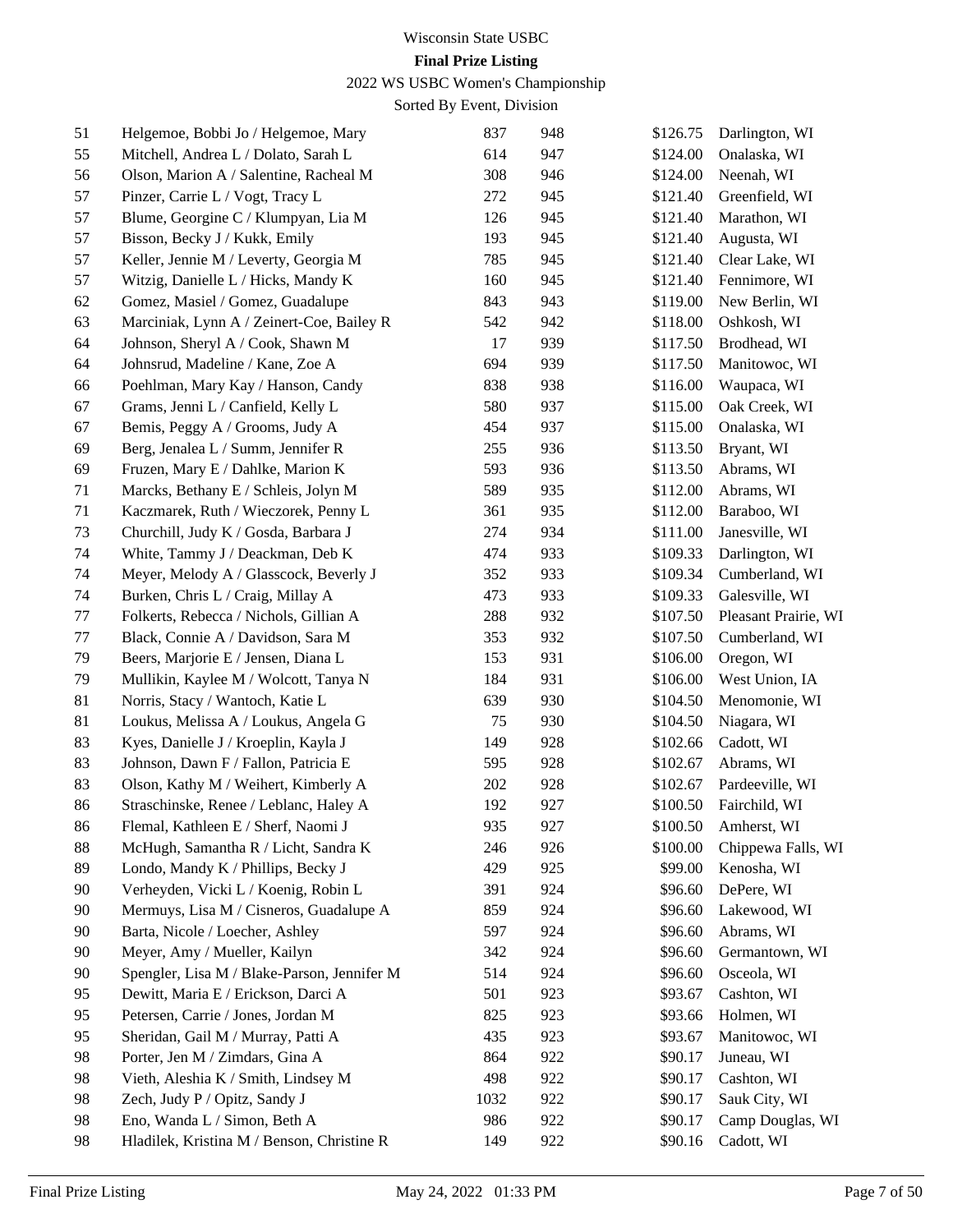## 2022 WS USBC Women's Championship

| 98  | Whitburn, Elizabeth / Plautz, Melissa A                      | 780  | 922 | \$90.16 | Milwaukee, WI        |
|-----|--------------------------------------------------------------|------|-----|---------|----------------------|
| 104 | Gates, Nicole / Schmitting, Amy                              | 983  | 921 | \$87.50 | Hilbert, WI          |
| 104 | Sipe, Penny A / Rohde, Carol                                 | 406  | 921 | \$87.50 | Minong, WI           |
| 106 | Anton, Cindy M / Browne, Karen J                             | 204  | 920 | \$85.33 | Waterloo, WI         |
| 106 | Mason, Erika / Mayenschein, Marilyn A                        | 147  | 920 | \$85.34 | Thorp, WI            |
| 106 | Hinze, Stacy L / Kjorlie, Jennifer                           | 178  | 920 | \$85.33 | Portage, WI          |
| 109 | Lynn, Debra J / Lee, Eileen                                  | 464  | 919 | \$82.75 | Elkhorn, WI          |
| 109 | Shepard, Frances F / Pemma, Ruth                             | 999  | 919 | \$82.75 | Wabeno, WI           |
| 109 | Schleis, Crystal / Barta, Kristalyn A                        | 597  | 919 | \$82.75 | Abrams, WI           |
| 109 | Leque, Marlys K / Vehrenkamp, Tammy S                        | 158  | 919 | \$82.75 | Blair, WI            |
| 113 | Marsh, Brenda / Overby, Kaitlyn M                            | 681  | 918 | \$80.50 | Fifield, WI          |
| 113 | Goetz, Michelle M / Schiltz, Sarah                           | 396  | 918 | \$80.50 | Green Bay, WI        |
| 115 | Petersen, Susanna M / Goss, Patrica A                        | 818  | 917 | \$78.67 | Racine, WI           |
| 115 | Clairmore, Esther G / Wadzinski, Susan M                     | 115  | 917 | \$78.66 | Weston, WI           |
| 115 | Chapman, Jenni L / Theobald, Jamie L                         | 545  | 917 | \$78.67 | Ettrick, WI          |
| 118 | Kirking, Phyllis T / Wallin, Trudy B                         | 857  | 916 | \$76.34 | Viroqua, WI          |
| 118 | Washington-Williams, Florence D / Dudenhoefer,<br>Lucretia L | 66   | 916 | \$76.33 | West Bend, WI        |
| 118 | Freismuth, Donna L / Anniuk, Theresa A                       | 653  | 916 | \$76.33 | West Allis, WI       |
| 121 | Archambeau, Angela M / Greene, Jamie E                       | 572  | 915 | \$74.50 | West Bend, WI        |
| 121 | Muehlius, Michelle L / Fenzl, Mary L                         | 534  | 915 | \$74.50 | Fort Atkinson, WI    |
| 123 | Testa, Cindy S / Peskar, Kelly J                             | 12   | 914 | \$72.25 | Siren, WI            |
| 123 | Duckworth, Katie M / Dahl, Allison E                         | 384  | 914 | \$72.25 | Onalaska, WI         |
| 123 | Hassinger, Nancy A / Greene, Pam F                           | 810  | 914 | \$72.25 | Janesville, WI       |
| 123 | French, Cindy K / Olson, Susan R                             | 159  | 914 | \$72.25 | Mt. Hope, WI         |
| 127 | Gregory, Bryanna F / DeMaster, Meagan M                      | 506  | 913 | \$69.67 | Random Lake, WI      |
| 127 | Fitzgerald, Barbara A / Glosemeyer, Laura L                  | 171  | 913 | \$69.67 | Pewaukee, WI         |
| 127 | Capek, Kay L / Sternweis, Amy S                              | 249  | 913 | \$69.66 | Cornell, WI          |
| 130 | Johnson, Kimberly S / Freel, Amanda L                        | 283  | 912 | \$67.00 | Lone Rock, WI        |
| 130 | Schmidt, Bobbi R / Dunsen, Terina L                          | 864  | 912 | \$67.00 | Juneau, WI           |
| 130 | Smith, Danielle M / Loy, Tammy S                             | 614  | 912 | \$67.00 | Onalaska, WI         |
| 130 | Sturz, Jamie / Christenson, Chenoa                           | 434  | 912 | \$67.00 | Loyal, WI            |
| 134 | Groendal, Andrea J / Hoban, Jenny                            | 897  | 911 | \$64.50 | North Prairie, WI    |
| 134 | Krueger, Peg M / Hansen, Barbara J                           | 275  | 911 | \$64.50 | Cumberland, WI       |
| 136 | Rose, Sandra L / Conell, Kris J                              | 11   | 910 | \$63.00 | Sussex, WI           |
| 136 | Mcpeak, Jane R / Walstad, Rosalind J                         | 270  | 910 | \$63.00 | Hayward, WI          |
| 136 | McNutt, Laura V / Bielefeldt, Meghan A                       | 987  | 910 | \$63.00 | Camp Douglas, WI     |
| 139 | Erickson, Elizabeth M / Smith, Mariah L                      | 13   | 909 | \$59.80 | Siren, WI            |
| 139 | Hottenroth, Jenny S / Mattila, Nancy A                       | 698  | 909 | \$59.80 | Dousman, WI          |
| 139 | Radtke, Barbara / Scheinoha, Rene'                           | 104  | 909 | \$59.80 | Wisc Rapids, WI      |
| 139 | Everson, Holly E / Rosheisen, Christine A                    | 112  | 909 | \$59.80 | Brodhead, WI         |
| 139 | Collins, Christina L / Layland, Mary A                       | 195  | 909 | \$59.80 | Humbird, WI          |
| 144 | Butzen, Kathy B / Corrie, Teresa L                           | 406  | 908 | \$57.00 | Minong, WI           |
| 144 | Charles, Stacy R / Carlson, Margaret A                       | 676  | 908 | \$57.00 | Oregon, WI           |
| 144 | Nanninga, June L / Parady, Roberta J                         | 416  | 908 | \$57.00 | Pembine, WI          |
| 147 | Arndt, Jill M / Laatsch, Patty M                             | 180  | 907 | \$52.75 | Phillips, WI         |
| 147 | Hicks-Brown, Caroline M / Phillips, Anna M                   | 399  | 907 | \$52.75 | Green Bay, WI        |
| 147 | Patchen, Alice E / Jacobson, Brenda S                        | 112  | 907 | \$52.75 | Brodhead, WI         |
| 147 | Lopez, Teresa / Echevarria, Iris K                           | 1033 | 907 | \$52.75 | Pleasant Prairie, WI |
| 147 | Gregorich, Jill / Domanico, Mary J                           | 431  | 907 | \$52.75 | Willard, WI          |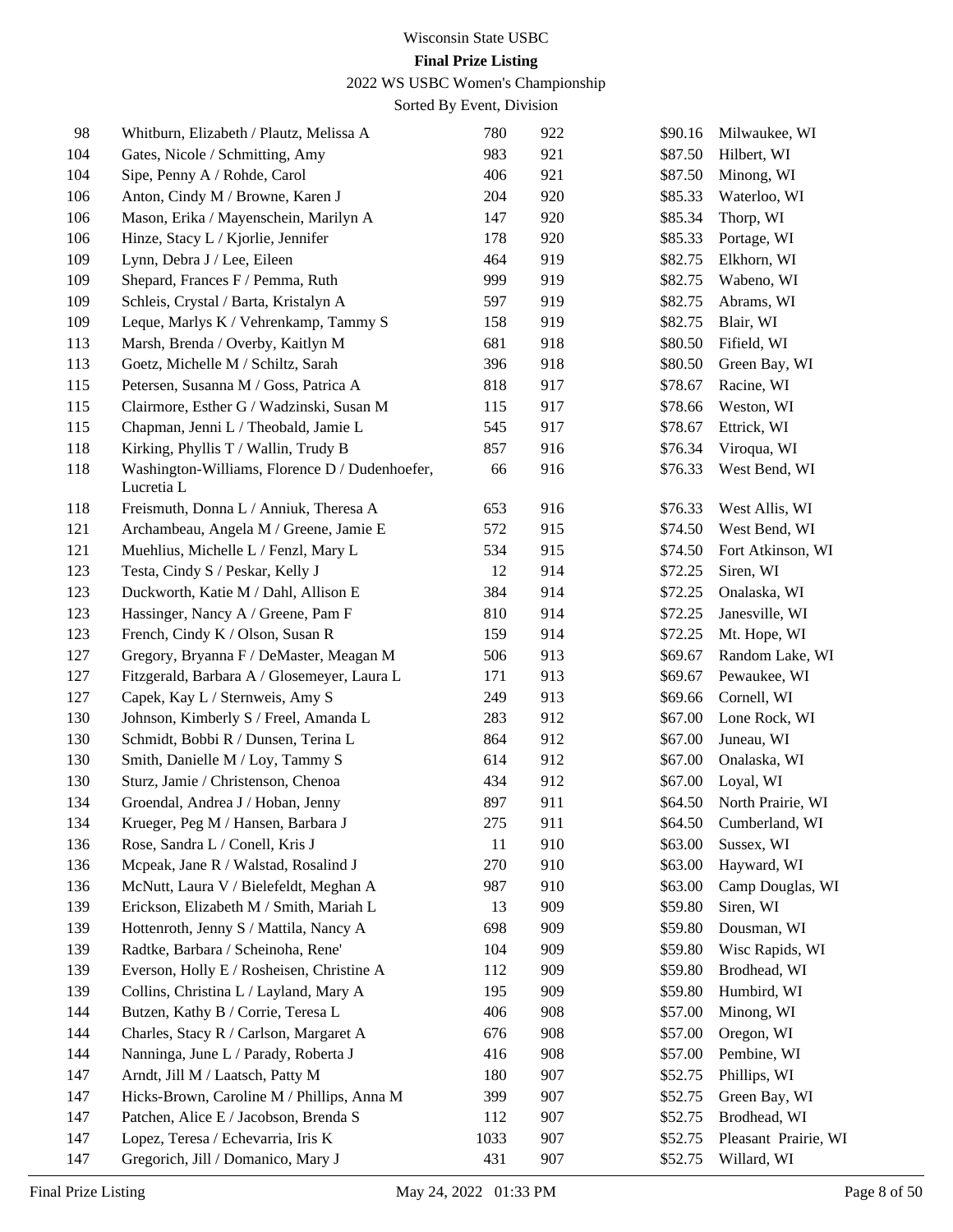2022 WS USBC Women's Championship

Sorted By Event, Division

| 147 | Polak, Taylor / Ronis, Ashley L              | 1016 | 907 | \$52.75 | Gleason, WI       |
|-----|----------------------------------------------|------|-----|---------|-------------------|
| 147 | Baldwin, Alicia R / Murray, Julie A          | 394  | 907 | \$52.75 | Green Bay, WI     |
| 147 | Bichler, Bonnie A / Gonwa, Tory A            | 612  | 907 | \$52.75 | Belgium, WI       |
| 155 | Lange, Angela / Radanovich, Sadie J          | 697  | 906 | \$49.00 | Oconomowoc, WI    |
| 155 | Kolbe, Colleen A / Heimann, Sharon A         | 548  | 906 | \$49.00 | New Holstein, WI  |
| 157 | Wojnowski, Hannah V / Darkow, Camille V      | 491  | 905 | \$48.00 | Muskego, WI       |
| 157 | Frigge, Carrie L / Thurber, Ann E            | 904  | 905 | \$48.00 | Waukesha, WI      |
| 157 | Brandt, Suzanne R, Mrs / Wadzinski, Laurie K | 956  | 905 | \$48.00 | Hatley, WI        |
| 157 | Bloomer, Amanda R / Bloomer, Angel M         | 531  | 905 | \$48.00 | Fort Atkinson, WI |
|     |                                              |      |     |         |                   |

Total prizes awarded in this division: \$20,207.00

#### **Doubles, Doubles 280 - 307, Handicapped**

| <b>Place</b>             | <b>Team name</b>                             | <b>Entry</b> | <b>Score</b> | <b>Prize</b> | <b>From</b>         |
|--------------------------|----------------------------------------------|--------------|--------------|--------------|---------------------|
| $\mathbf{1}$             | Anderson, Pam J / Lisowe, Debi J             | 867          | 1,192        | \$800.00     | Plymouth, WI        |
| $\overline{c}$           | Bostwick, Tiana M / Dantuma, Heather M       | 957          | 1,133        | \$400.00     | Lake Mills, WI      |
| 3                        | Suda, Whitney / Stump, Lindsey               | 433          | 1,113        | \$320.00     | Greenwood, WI       |
| $\overline{\mathcal{L}}$ | Schneiker, Beth G / Jarchow, Barb            | 372          | 1,112        | \$304.00     | Germantown, WI      |
| 5                        | Olson, Amanda L / Schumann, Lori J           | 175          | 1,102        | \$300.00     | Cambria, WI         |
| 6                        | Manns, Michelle G / Crape, Charisma A        | 941          | 1,101        | \$294.00     | Milwaukee, WI       |
| 7                        | Zimmerman, Mary J / Salter, Lea L            | 33           | 1,089        | \$290.00     | New Berlin, WI      |
| $8\,$                    | Kenealy, Trista M / Haas, Becky A            | 146          | 1,080        | \$285.00     | Boyd, WI            |
| 9                        | Kisting, Bryanna L / Michalak, Lynn M        | 894          | 1,068        | \$275.00     | Scandinavia, WI     |
| 10                       | Stadelmayer, Suzanne K / Myers, Ritajean     | 572          | 1,066        | \$257.50     | West Bend, WI       |
| 10                       | Eisner, Brooklyn M / Fiala, Jaycey C         | 594          | 1,066        | \$257.50     | Abrams, WI          |
| 12                       | Raboine, Amy L / Jessel, Denise C            | 435          | 1,062        | \$242.00     | Manitowoc, WI       |
| 13                       | Huth, Pamela S / Oelke, Debra J              | 7            | 1,059        | \$232.00     | Cudahy, WI          |
| 14                       | Hickok, Dawn M / Maxted, Paula J             | 971          | 1,054        | \$223.00     | Beloit, WI          |
| 15                       | Voss, Michelle A / Sertich, Adriana G        | 375          | 1,053        | \$215.00     | Cleveland, WI       |
| 16                       | Mayer, Jill / Haack, Marcie L                | 370          | 1,051        | \$207.00     | Eden, WI            |
| 17                       | Hoaglund, Denise A / Harrington, Deena M     | 793          | 1,050        | \$200.00     | Roscoe, IL          |
| 18                       | Tracy, Rachel M / Johnson, Sandra A          | 532          | 1,041        | \$194.00     | Fort Atkinson, WI   |
| 19                       | VanNess, Kristen L / Krueger, Ashley A       | 586          | 1,039        | \$188.00     | Baldwin, WI         |
| $20\,$                   | Baures, Denise K / McCarthy-Pulver, Marsha J | 746          | 1,036        | \$182.00     | Pardeeville, WI     |
| 21                       | Latsch, Caroline C / Durkee, Rebekah L       | 528          | 1,033        | \$178.00     | Cambridge, WI       |
| $22\,$                   | Brown, Joan M / Bendickson, Charlotte        | 21           | 1,031        | \$173.00     | Schofield, WI       |
| 23                       | Gavin, Tiffany A / Bartel, Beverly J         | 327          | 1,030        | \$166.00     | Oostburg, WI        |
| 23                       | Nundahl, Chelsie J / Jacobs, Robin E         | 882          | 1,030        | \$166.00     | La Crosse, WI       |
| 25                       | Shelley, Nancy M / Kreager, Rylie D          | 252          | 1,028        | \$160.00     | ANTIGO, WI          |
| 26                       | Freier, Penny J / Lamers, Marilyn B          | 210          | 1,027        | \$155.00     | Kimberly, WI        |
| 26                       | Neldner, Andrea M / Noethen, Denise G        | 6            | 1,027        | \$155.00     | Cudahy, WI          |
| 28                       | Bohn, Amanda J / Lau, Carrie L               | 106          | 1,025        | \$148.50     | Tomahawk, WI        |
| 28                       | Knutson, Margie M / Johnson, Candy M         | 34           | 1,025        | \$148.50     | New Berlin, WI      |
| 30                       | Wittig-graser, Lila / Oden, Trina J          | 366          | 1,024        | \$143.50     | Milwaukee, WI       |
| 30                       | Torkelson, JoDee L / Foster, Kimberly M      | 380          | 1,024        | \$143.50     | South Wayne, WI     |
| 32                       | Schmitz, Lisa J / Stasiak, Diane M           | 469          | 1,023        | \$140.00     | Plymouth, WI        |
| 33                       | Derr, Staci L / Noffke, Melissa R            | 239          | 1,022        | \$138.00     | Omro, WI            |
| 34                       | Simonis, Lynn A / Baumann, Mary K            | 543          | 1,020        | \$134.00     | PORT WASHINGTON, WI |
| 34                       | Allen, Lori L / George, Ashley E             | 177          | 1,020        | \$134.00     | Wis Dells, WI       |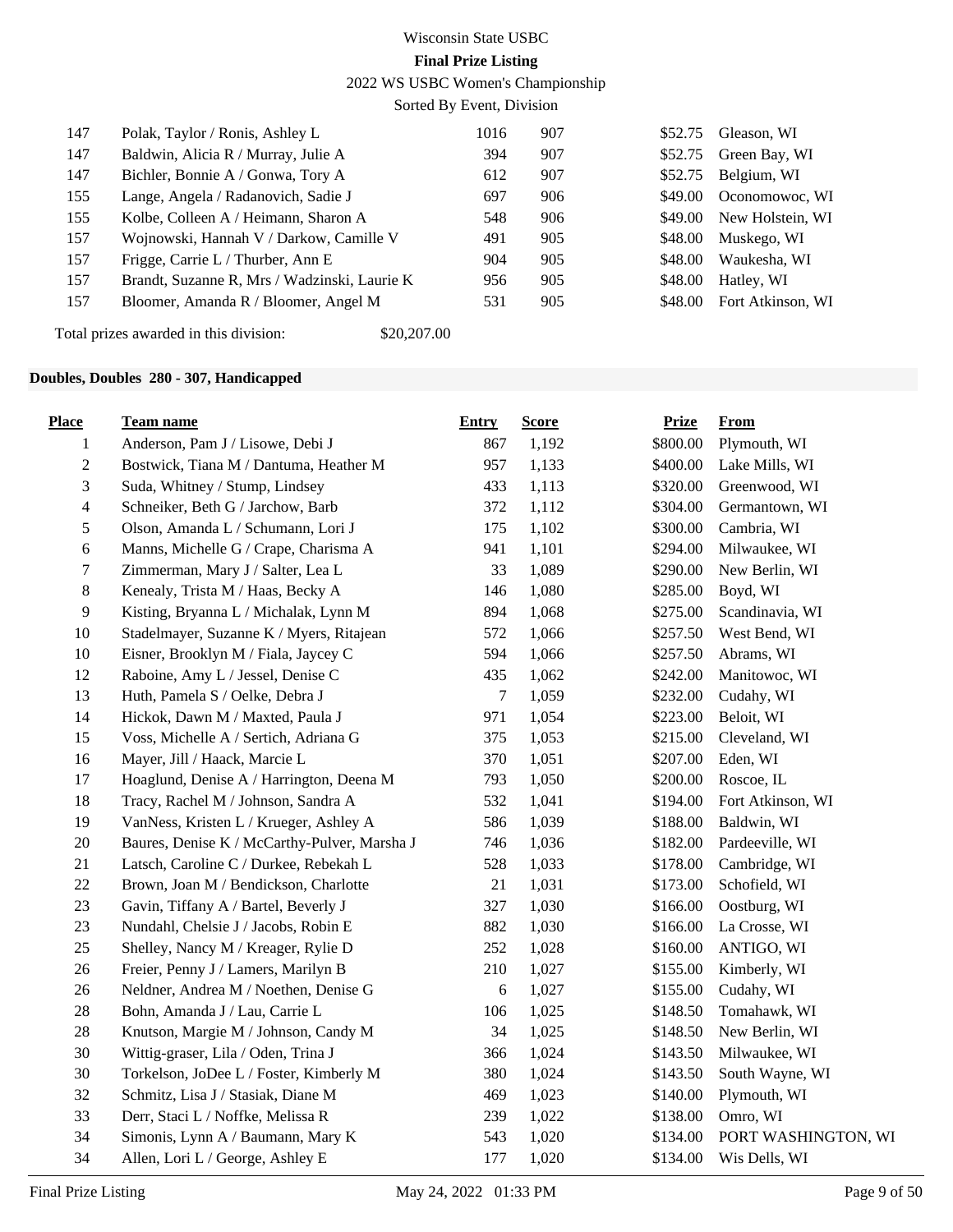## 2022 WS USBC Women's Championship

| 36 | Glover, Katherine A / Krause, Joan M         | 34     | 1,019 | \$129.00 | New Berlin, WI    |
|----|----------------------------------------------|--------|-------|----------|-------------------|
| 36 | Kilgas, Michelle S / LeClair, Becki-Jo M     | 214    | 1,019 | \$129.00 | Brillion, WI      |
| 36 | Hoffman, Sherry L / Millard, Jolene M        | 861    | 1,019 | \$129.00 | Highland, WI      |
| 39 | Krautkramer, Chris E / Buttke, Jayme L       | 382    | 1,018 | \$125.00 | Marathon, WI      |
| 39 | Leskovar, Julie M / Olson, Dana M            | 1011   | 1,018 | \$125.00 | Franklin, WI      |
| 41 | Hoffman, Rosetta R / Ziska, Tiffany L        | 299    | 1,016 | \$123.00 | Nekoosa, WI       |
| 42 | Catalano, Linda L / Harter, Heide M          | 134    | 1,014 | \$121.00 | Hartland, WI      |
| 43 | Peterson, Mary L / Gresbach, Linda           | 135    | 1,013 | \$120.00 | Oconomowoc, WI    |
| 44 | Sundquist, Katie M / Worm, Alison M          | 856    | 1,010 | \$117.00 | Oconomowoc, WI    |
| 44 | Kolpack, Jennifer L / Doucette, Jamee L      | 253    | 1,010 | \$117.00 | Deerbrook, WI     |
| 44 | Seis, Katrina R / Heckert, Janet C           | 703    | 1,010 | \$117.00 | Antigo, WI        |
| 47 | Kaderly, Bridget J / Siegel, Ashley A        | 671    | 1,009 | \$114.00 | Monroe, WI        |
| 48 | Schindel, Sandra L / Miletti, Jennifer A     | 29     | 1,008 | \$113.00 | Wauwatosa, WI     |
| 49 | Buchberger, Janice M / Seliger, Carla        | 121    | 1,006 | \$111.00 | Marathon, WI      |
| 50 | Lake, Renee L / Vertz, Julie A               | 393    | 1,005 | \$110.00 | De Pere, WI       |
| 51 | Beranek, Mary A / Briske, Jennifer M         | 927    | 1,004 | \$110.00 | Stevens Point, WI |
| 52 | Archambeau, Paulette J / Loonsfoot, Olivia   | 649    | 1,003 | \$109.00 | Dollar Bay, MI    |
| 53 | Burnett, Melissa S / Baranowski, Heather R   | 1      | 1,001 | \$106.50 | Wausau, WI        |
| 53 | VanHeuklom, Kelley J / Harshman, Cheryl J    | 736    | 1,001 | \$106.50 | Turtle Lake, WI   |
| 55 | Dabb, Tracey L / Butterfield, Sabrina A      | 74     | 999   | \$105.00 | Vulcan, MI        |
| 56 | Hunter, Cindy L / Kozlowski, Betty M         | 179    | 998   | \$104.00 | Dalton, WI        |
| 57 | Kidd, Bobby A / Triggs, Marcia E             | 1045   | 997   | \$102.00 | Milwaukee, WI     |
| 57 | Zaidel, Pattie R / Kennedy, Kimberly M       | 436    | 997   | \$102.00 | Kewaunee, WI      |
| 59 | Hoag, Luella / Hovorka, Darlene R            | 37     | 995   | \$99.34  | Friendship, WI    |
| 59 | Engel, Christine A / Foley, Nancy L          | 995    | 995   | \$99.33  | River Falls, WI   |
| 59 | Campbell, Alissa M / Daub, Kerri K           | 946    | 995   | \$99.33  | Mt Pleasant, WI   |
| 62 | Shipman, Linda L / Klein, Mickey M           | 52     | 994   | \$97.50  | Germantown, WI    |
| 62 | Rochon, Cheryl S / Guiliani, Luanne          | 846    | 994   | \$97.50  | Vulcan, MI        |
| 64 | Henrichs, Stacy H / Werner, Elizabeth M      | 86     | 993   | \$95.00  | Edgar, WI         |
| 64 | Klos, Lisa M / Klos, Jessica R               | 365    | 993   | \$95.00  | Milwaukee, WI     |
| 64 | Johnson, Bonnie / Heimerl, Helen R           | $27\,$ | 993   | \$95.00  | Suring, WI        |
| 67 | Cavanaugh, Amy C / Altheimer, Lisa A         | 715    | 992   | \$92.50  | Random Lake, WI   |
| 67 | Nechuta, Trudy / Krause, Jenny               | 114    | 992   | \$92.50  | Edgar, WI         |
| 69 | Schiesel, Susana L / Van Den Berg, Cynthia R | 323    | 991   | \$90.00  | New Berlin, WI    |
| 69 | Goodson, Sarah M / Nau, Cherie M             | 491    | 991   | \$90.00  | Muskego, WI       |
| 69 | Hofmann, Sue M / Gezella, Carol E            | 393    | 991   | \$90.00  | De Pere, WI       |
| 69 | Lemler, Kaylee M / Holzhueter, Debra A       | 637    | 991   | \$90.00  | Colfax, WI        |
| 73 | Harnack, Peggy J / Przybyl, Tanya M          | 747    | 989   | \$87.50  | Pardeeville, WI   |
| 73 | Steinke, Tracy K / Ruppenthal, Betty J       | 208    | 989   | \$87.50  | Kimberly, WI      |
| 75 | Wells, Tammy L / Roach, Michelle L           | 529    | 988   | \$83.00  | Fort Atkinson, WI |
| 75 | Bargo, Lori / Burke, Belinda B               | 415    | 988   | \$83.00  | Pembine, WI       |
| 75 | Geraty, Sue M / Kainz, Sheila M              | 106    | 988   | \$83.00  | Tomahawk, WI      |
| 75 | Deharde, Bonnie S / Vargas, Samantha         | 46     | 988   | \$83.00  | New Berlin, WI    |
| 75 | Schone, Brenda M / Koosmann, Ellen           | 768    | 988   | \$83.00  | Clear Lake, WI    |
| 80 | Rickert, Delissa D / Jarvey, Karen L         | 739    | 987   | \$80.00  | West Allis, WI    |
| 81 | Meyers, Renee / Sime, Tanya K                | 465    | 986   | \$79.00  | Sun Prairie, WI   |
| 81 | Timko Butka, Jennifer L / Kromrie, Gloria    | 599    | 986   | \$79.00  | Wautoma, WI       |
| 81 | Wolosek, Alysha L / Wolosek, Robin           | 105    | 986   | \$79.00  | Wisc Rapids, WI   |
| 84 | Reed, Spring M / Reed, Brenda J              | 216    | 985   | \$76.00  | Watertown, WI     |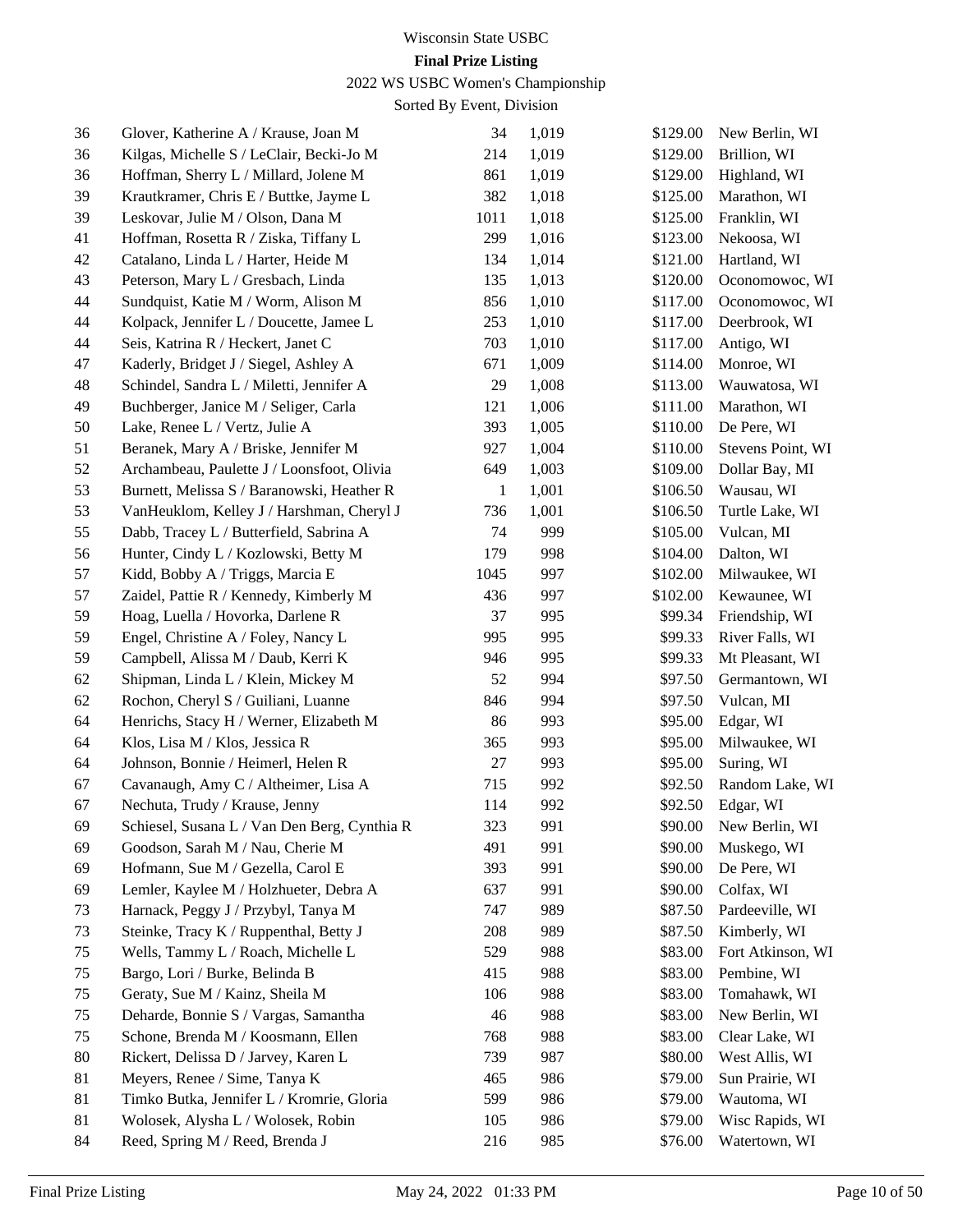2022 WS USBC Women's Championship

Sorted By Event, Division

| 84  | Roth, Roxanne M / Klapperich, Linda M    | 151 | 985 | \$76.00 | Stanley, WI     |
|-----|------------------------------------------|-----|-----|---------|-----------------|
| 84  | Bliven, Susan M / Baumgartner, Barb J    | 13  | 985 | \$76.00 | Siren, WI       |
| 87  | Parzyck, Amber K / Weinberger, Jessie L  | 639 | 984 | \$74.00 | Menomonie, WI   |
| 88  | Ludwig, Andrea D / Lashbrook, Deanne M   | 852 | 983 | \$72.50 | Oshkosh, WI     |
| 88  | Delaney, Brianna D / Delaney, Sarah L    | 392 | 983 | \$72.50 | DePere, WI      |
| 90  | Williams, Christina / Keenan, Holly A    | 330 | 982 | \$71.00 | Sheboygan, WI   |
| 91  | Buettner, Diane L / Derouso, Lori A      | 826 | 981 | \$70.50 | Waupaca, WI     |
| 91  | Ramsey, Gisela / Corkins, Jackie R       | 883 | 981 | \$70.50 | Bristol, WI     |
| 93  | Deane, Rhonda L / James, Nancy J         | 458 | 980 | \$67.50 | Rio, WI         |
| 93  | Underwood, Sharon M / Olsen, Sally K     | 338 | 980 | \$67.50 | Eau Claire, WI  |
| 93  | Williamson, Katie A / Pochert, Paula L   | 9   | 980 | \$67.50 | Cudahy, WI      |
| 93  | Walker, Lisa J / Walker, Calissa J       | 191 | 980 | \$67.50 | Fairchild, WI   |
| 97  | Oppliger, Mary R / Falkner, Lora A       | 172 | 979 | \$64.50 | Pewaukee, WI    |
| 97  | Cleveland, Jill M / Neidert, Kimberly A  | 330 | 979 | \$64.50 | Sheboygan, WI   |
| 99  | Winters, Donna R / Heitzinger, Lynette J | 364 | 978 | \$62.00 | Nekoosa, WI     |
| 99  | Hansen, Sally J / Stickney, Tanya        | 478 | 978 | \$62.00 | New Lisbon, WI  |
| 99  | Norris, Melody J / Schueler, Wendy S     | 376 | 978 | \$62.00 | Cleveland, WI   |
| 99  | Fredrickson, Cheryl A / Sordahl, Susan E | 83  | 978 | \$62.00 | Westby, WI      |
| 103 | Strand, Lisa M / Dahlke, Catherine L     | 991 | 977 | \$59.50 | Germantown, WI  |
| 103 | Rowe, Betty J / Stellmach, Joan R        | 298 | 977 | \$59.50 | Nekoosa, WI     |
| 105 | Jaecks, Ruby M / Davis, Julie A          | 127 | 973 | \$56.50 | Marathon, WI    |
| 105 | Franklin, Jodi / Silverthorn, Amanda K   | 716 | 973 | \$56.50 | Belgium, WI     |
| 105 | Benning, Lorrie J / Wachowiak, Tiffany L | 90  | 973 | \$56.50 | Muskego, WI     |
| 105 | France, Edith A / Henke, Sandi A         | 151 | 973 | \$56.50 | Stanley, WI     |
| 109 | Sherer, Sabrina L / Sheppard, Katie S    | 839 | 972 | \$53.50 | Manawa, WI      |
| 109 | Laux, Jeanne M / Hazlett, Susan          | 222 | 972 | \$53.50 | Neenah, WI      |
| 111 | Lloyd, Jessica L / Sobotik, Dana R       | 138 | 971 | \$52.50 | Pewaukee, WI    |
| 111 | Kay, Stacey J / Heigl, Dawn              | 847 | 971 | \$52.50 | Norway, MI      |
| 113 | Gourley, Marcia L / Hanson, Jane E       | 236 | 970 | \$50.00 | Onalaska, WI    |
| 113 | Kerscher, Jamie N / Hunt, Danielle J     | 931 | 970 | \$50.00 | Ellison Bay, WI |
| 113 | Fankhauser, Angie B / Northey, Patsy A   | 636 | 970 | \$50.00 | Deerfield, WI   |
| 116 | Suchla, Regin M / Suchla, Melanie J      | 870 | 969 | \$48.00 | Mazomanie, WI   |
| 116 | Meinholdt, Sara J / Schecher, Jennifer L | 490 | 969 | \$48.00 | Muskego, WI     |
| 116 | Miller, Laurene K / Quick, Brenda        | 503 | 969 | \$48.00 | Milton, WI      |
| 116 | Mueller, Jean M / Schmit, Dianne M       | 719 | 969 | \$48.00 | Random Lake, WI |
| 116 | Loof, Brianna / Smith, Sharon            | 370 | 969 | \$48.00 | Eden, WI        |
|     |                                          |     |     |         |                 |

Total prizes awarded in this division: \$15,077.00

#### **Doubles, Doubles 308 & Up, Handicapped**

| <b>Place</b> | Team name                                   | Entry | <b>Score</b> | <b>Prize</b> | From              |
|--------------|---------------------------------------------|-------|--------------|--------------|-------------------|
|              | Dupke, Charity L / Jacquet, Jamie A         | 261   | 1,610        | \$900.00     | Eagle River, WI   |
| 2            | Albrecht, Ashley E / Loveland, Janine E     | 54    | 1,595        | \$450.00     | New Berlin, WI    |
| 3            | Meldonian, Angela M / Meldonian, Saranne    | 657   | 1,582        | \$413.00     | West Allis, WI    |
| 4            | Jones, Ashley N / Jones, Chris J            | 428   | 1,572        | \$365.50     | Kenosha, WI       |
| 4            | Karinen, Courtnee A / Kickbush, Jessica R   | 43    | 1,572        | \$365.50     | Mequon, WI        |
| 6            | Helmers, Elizabeth A / Schwingle, Shannon D | 895   | 1,570        | \$327.00     | North Prairie, WI |
| 7            | Salentine, Megan K / Nelson, Tammy E        | 308   | 1,566        | \$295.50     | Neenah. WI        |
|              | Bahr, Dawn M / Liederbach, Sandra E         | 39    | 1.566        | \$295.50     | Milwaukee, WI     |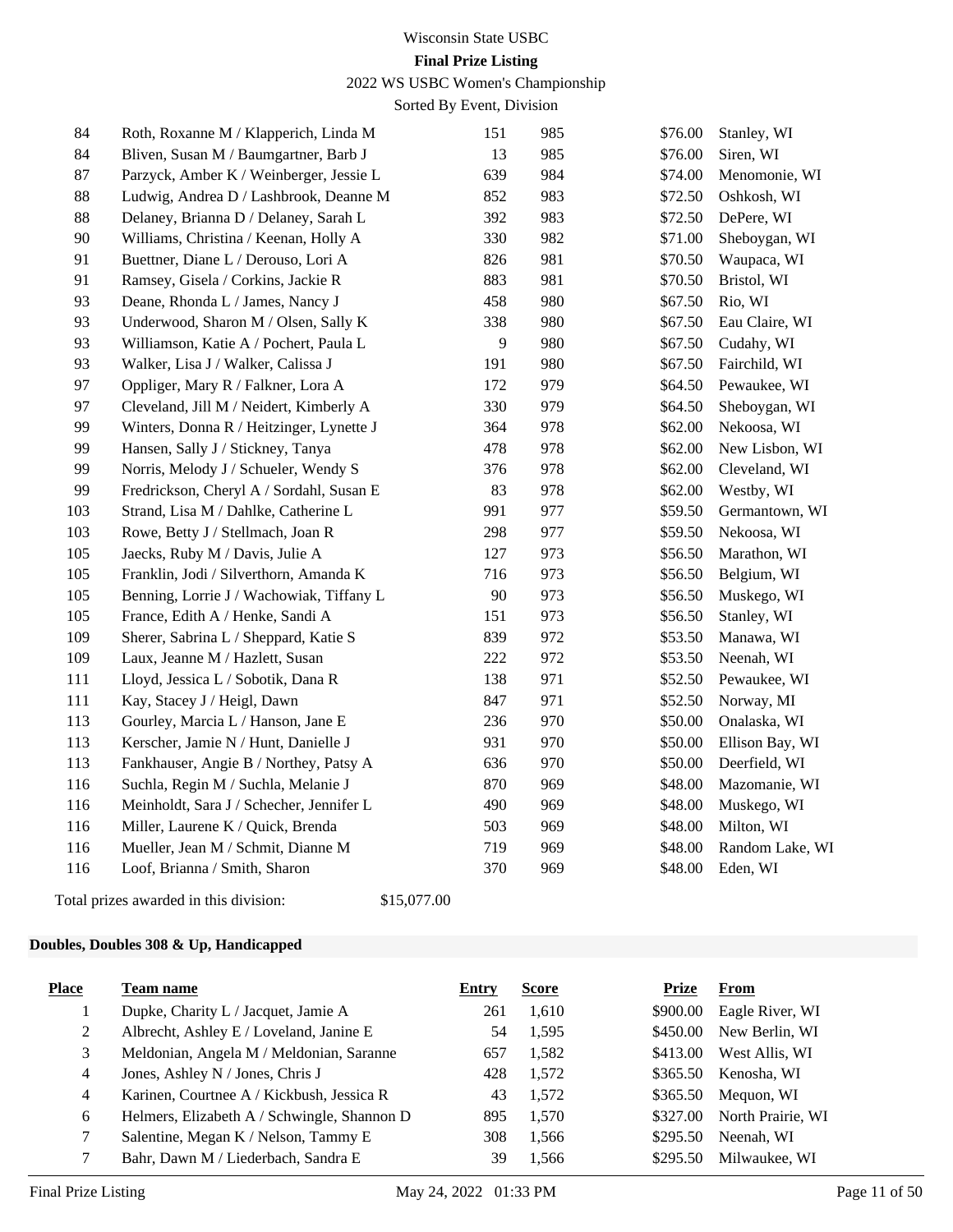## 2022 WS USBC Women's Championship

| $\overline{9}$ | Holt, Lydia M / Spies, Litisha E               | 181 | 1,564 | \$269.00 | Clermont, IA           |
|----------------|------------------------------------------------|-----|-------|----------|------------------------|
| 10             | Carle, Colleen E / Guinta, Jessica L           | 441 | 1,562 | \$254.00 | Cedar Grove, WI        |
| 11             | Goedheer, Rachel / Raddeman, Kim A             | 131 | 1,554 | \$241.00 | Hartland, WI           |
| 12             | Birkel, Jennifer A / Carlson, Laura J          | 869 | 1,552 | \$229.00 | Eagle, WI              |
| 13             | Kirschbaum, Dana / Pobloski, Sarah J           | 565 | 1,551 | \$219.00 | Kenosha, WI            |
| 14             | Dauphin, Renee L / Dauphin, Karly R            | 145 | 1,548 | \$209.00 | Stanley, WI            |
| 15             | Skau, Ellen M / Clark, Dayna K                 | 15  | 1,544 | \$201.00 | Edgerton, WI           |
| 16             | Smith, Nicole L / Wagner, Jennifer L           | 747 | 1,541 | \$195.00 | Pardeeville, WI        |
| 17             | Oldenburg, Amanda S / Lamb, Autumn E           | 181 | 1,535 | \$189.00 | Clermont, IA           |
| 18             | Hoban, Roseann T / Groendal, Suzanne M         | 895 | 1,532 | \$183.00 | North Prairie, WI      |
| 19             | Thorn, Bridget M / Zepka, Mandy L              | 954 | 1,530 | \$178.00 | Lomira, WI             |
| 20             | Klingen, Jennifer K / Fore, Jacquelyn K        | 385 | 1,525 | \$173.00 | Rhinelander, WI        |
| 21             | Jacobson, Kristine L / Wichman, Michelle J     | 657 | 1,523 | \$169.00 | West Allis, WI         |
| 22             | Rotzoll, Bridget N / Stamstad, Brenda A        | 446 | 1,520 | \$165.00 | Evansville, WI         |
| 23             | Fassbender, Karen / Hahn, Dawn                 | 487 | 1,517 | \$157.50 | Hartford, WI           |
| 23             | Palmen, Sue M / Schulz, Laura M                | 429 | 1,517 | \$157.50 | Kenosha, WI            |
| 23             | Perushek, Tamela L / Binon, Amanda             | 888 | 1,517 | \$157.50 | Milwaukee, WI          |
| 23             | Schaefer, Jane L / Brodziski, Gloria S         | 692 | 1,517 | \$157.50 | Athens, WI             |
| 27             | Zellmer, Kayla C / Belanus, Sheryl M           | 109 | 1,514 | \$152.00 | Genoa City, WI         |
| 28             | Warwick, Ashley R / Preuss-Rattenbach, Debra S | 260 | 1,511 | \$148.00 | Arbor Vitae, WI        |
| 28             | Rasmussen, Kelly E / Kreager, Ashlea A         | 252 | 1,511 | \$148.00 | ANTIGO, WI             |
| 30             | Hoehnen, Jaelynn M / Hoehnen, Cassie L         | 844 | 1,510 | \$144.50 | Lisbon, WI             |
| 30             | Hanson, Delaine M / Lee, Pam E                 | 83  | 1,510 | \$144.50 | Westby, WI             |
| 32             | Kussard, Jennifer J / Severson, Lisa M         | 656 | 1,506 | \$142.00 | West Allis, WI         |
| 33             | Huth, Julie A / Peterson, Traci L              | 205 | 1,504 | \$139.50 | Richland Center, WI    |
| 33             | Speth, Julie / Dolphin, Debra S                | 404 | 1,504 | \$139.50 | Spooner, WI            |
| 35             | Lafave, Nikki / LaFave, Terra J                | 996 | 1,502 | \$137.00 | Ringle, WI             |
| 35             | Hancock, Robin M / Webber, Karen D             | 52  | 1,502 | \$137.00 | Germantown, WI         |
| 37             | Levijoki, Anna H / Van Harpen, Gerry A         | 227 | 1,501 | \$136.00 | Rhinelander, WI        |
| 38             | Stern, Marn M / Zwiers, Dawn M                 | 358 | 1,500 | \$133.50 | Greenville, WI         |
| 38             | McCue, Lourdette L / Kosoris, Jennifer N       | 51  | 1,500 | \$133.50 | Milwaukee, WI          |
| 40             | Riemer, Sarah J / Hoffman, Diane E             | 344 | 1,497 | \$132.00 | Bonduel, WI            |
| 41             | Leis, Julie A / Hanson, Chelsea L              | 673 | 1,496 | \$129.50 | Viroqua, WI            |
| 41             | Dawson, Jermina A / Palmer, Anesia M           | 853 | 1,496 |          | \$129.50 Milwaukee, WI |
| 43             | Bjorlo, Chanel D / Becker, Kelly E             | 678 | 1,495 | \$128.00 | Belleville, WI         |
| 44             | Boehme, Linda J / Jones, Kelta M               | 59  | 1,494 | \$127.00 | Germantown, WI         |
| 45             | Snow, Jolynn M / Harstad, Melissa J            | 929 | 1,492 | \$126.00 | Hammond, WI            |
| 46             | Martinez, Sue J / Shaffer, Amanda J            | 182 | 1,491 | \$126.00 | Steuben, WI            |
| 47             | Govier, Sara E / Harms, Stefanie K             | 324 | 1,490 | \$125.00 | Germantown, WI         |
| 48             | Opiola, Becky L / Kubisiak, Brenda L           | 304 | 1,488 | \$124.00 | Stevens Point, WI      |
| 49             | Masiakowski, Lauren K / Buechner, Suzanne L    | 31  | 1,487 | \$123.00 | Wauwatosa, WI          |
| 50             | Rogosienski, Sandra D / Howard, Rhonda M       | 8   | 1,486 | \$122.00 | Cudahy, WI             |
| 51             | Schultz, Mackenzie L / Vierck, Danielle N      | 607 | 1,485 | \$120.00 | Blair, WI              |
| 51             | Steigerwald, Jody B / Bauer, Molly A           | 623 | 1,485 | \$120.00 | Portage, WI            |
| 53             | Brown, Nicole A / Schrank, Jennifer            | 100 | 1,483 | \$117.50 | Wittenberg, WI         |
| 53             | Niemi, Carla J / Brighum, Daphne A             | 966 | 1,483 | \$117.50 | Greenville, WI         |
| 55             | Kruse, Brenda K / Anderson, Karma C            | 105 | 1,481 | \$116.00 | Wisc Rapids, WI        |
| 55             | Oelke, Laura L / Meegan, Rebecca L             | 728 | 1,481 | \$116.00 | Baraboo, WI            |
| 57             | Keyes, Jessica C / Woelfel, Dawn               | 984 | 1,480 | \$115.00 | Hilbert, WI            |
|                |                                                |     |       |          |                        |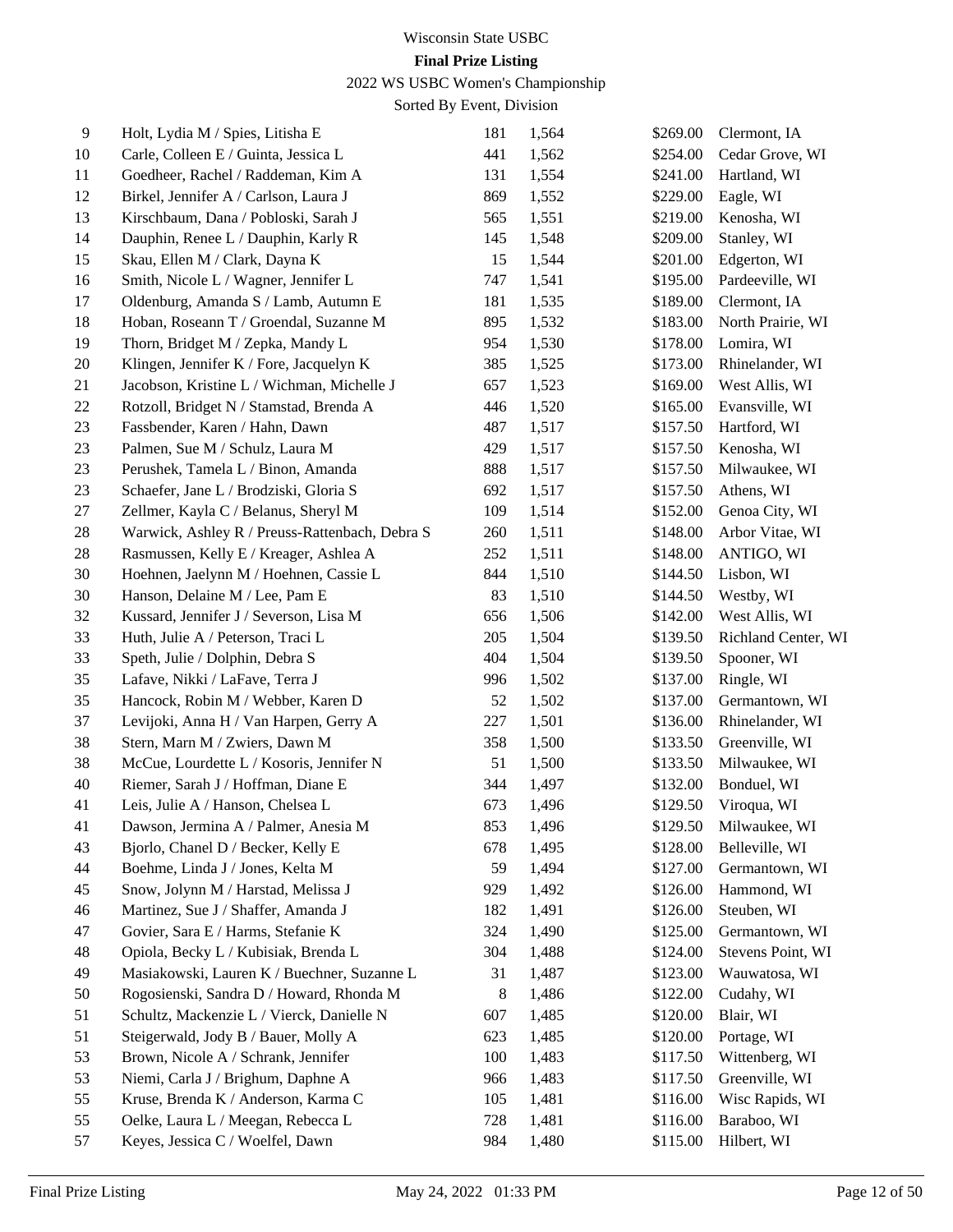## 2022 WS USBC Women's Championship

| 58  | Kleinke, Julie I / Cater, Darlene A          | 668                      | 1,479 | \$114.00 | Eau Claire, WI               |
|-----|----------------------------------------------|--------------------------|-------|----------|------------------------------|
| 59  | Cayer, Geri Ann / Cayer, Amber M             | 721                      | 1,477 | \$111.50 | Wild Rose, WI                |
| 59  | Huebner, Kim A / Block, Amanda M             | 720                      | 1,477 | \$111.50 | Plymouth, WI                 |
| 59  | McTrusty, Lynda R / Ritger, Linda J          | 188                      | 1,477 | \$111.50 | West Bend, WI                |
| 59  | Mcfarlin, Faith F / Nyre, Jeanne A           | 84                       | 1,477 | \$111.50 | Mondovi, WI                  |
| 63  | Zummo, Lynn R / Cliffe, Bonnie L             | 793                      | 1,476 | \$108.50 | Roscoe, IL                   |
| 63  | Lassa, Kate E / Peterson, Jean M             | 690                      | 1,476 | \$108.50 | Marshfield, WI               |
| 65  | Houfe, Mellisa M / Houfe, Mary E             | 389                      | 1,475 | \$106.67 | Edgerton, WI                 |
| 65  | Pehl, Pam S / Carlson, Tammy J               | 759                      | 1,475 | \$106.66 | Monticello, WI               |
| 65  | West, Kristine M / Punzel, Haley M           | 804                      | 1,475 | \$106.67 | Janesville, WI               |
| 68  | Hendricks, Rachel R / Springman, Colleen K   | 301                      | 1,473 | \$104.50 | Tomah, WI                    |
| 68  | Caldwell, Kathi A / Scholtens, Judy S        | 42                       | 1,473 | \$104.50 | Milwaukee, WI                |
| 70  | Parks, Sonya M / Parks, Janilee/Jana L       | 1005                     | 1,472 | \$102.50 | Clintonville, WI             |
| 70  | Horstman, Mary M / Orgas, Jennifer L         | 133                      | 1,472 | \$102.50 | Pewaukee, WI                 |
| 72  | Pridemore, Patricia / Guenther, Janis L      | 968                      | 1,471 | \$100.00 | New Berlin, WI               |
| 72  | Petersen, Shirley J / Levandowski, Lori J    | 99                       | 1,471 | \$100.00 | Wittenberg, WI               |
| 72  | Falkowski, Connie L / Buttke, Carol A        | 835                      | 1,471 | \$100.00 | Wisc Rapids, WI              |
| 75  | Fish, Lisa L / Almerli, Laurie               | 176                      | 1,470 | \$98.00  | Portage, WI                  |
| 75  | Minton, Virginia M / Gehrke, Carol J         | 139                      | 1,470 | \$98.00  | Waupaca, WI                  |
| 77  | Trejo, Natalie A / Trejo, Crystal M          | $\overline{\mathcal{L}}$ | 1,469 | \$96.50  | Cudahy, WI                   |
| 77  | Gholston, Holly L / Greenman, Dawn           | 260                      | 1,469 | \$96.50  | Arbor Vitae, WI              |
| 79  | Weber, Christine A / Pronschinske, Amanda E  | 174                      | 1,468 | \$94.50  | Waukesha, WI                 |
| 79  | Lakey-Wheat, Victoria L / Tyree, Lynn S      | 174                      | 1,468 | \$94.50  | Waukesha, WI                 |
| 81  | Gilbertson, Alexis C / Bambenek, Holly M     | 933                      | 1,467 | \$92.50  | Amherst, WI                  |
| 81  | Uebelacker, Erika L / Shaw, Christi          | 53                       | 1,467 | \$92.50  | Oak Creek, WI                |
| 83  | Viegut, Tammi M / Cherti, Jane               | 130                      | 1,466 | \$90.50  | Lake Tomahawk, WI            |
| 83  | Lenich, Nicole J / Hall, Sara J              | 968                      | 1,466 | \$90.50  | New Berlin, WI               |
| 85  | Molina, Julie A / Welker, Trisha R           | 875                      | 1,465 | \$89.00  | Fond du Lac, WI              |
| 85  | Fakes, Tracy A / Geurtsen, Melissa N         | 967                      | 1,465 | \$89.00  | Wauwatosa, WI                |
| 87  | Frisque, Melissa M / Polomis, Beth A         | 945                      | 1,464 | \$87.50  | Green Bay, WI                |
| 87  | Hansen, Debbie A / Breitzman, Pam L          | 61                       | 1,464 | \$87.50  | Cudahy, WI                   |
| 89  | Labinski, Shannon K / Grisham, Jennifer L    | 743                      | 1,463 | \$84.50  | Hartland, WI                 |
| 89  | Miller, Melanie J / Vandehey, Annette C      | 303                      | 1,463 | \$84.50  | Stevens Point, WI            |
| 89  | Ramsey, Sabrina M / Albrecht, Shirley M      | 287                      | 1,463 |          | \$84.50 Pleasant Prairie, WI |
| 89  | Trinkner, Connie E / Wisinski, Kirbi J       | 842                      | 1,463 | \$84.50  | Iola, WI                     |
| 93  | Miller, Clarice M / Westphal, Mary Stona S   | 169                      | 1,462 | \$81.00  | Pewaukee, WI                 |
| 93  | Zeinert, Cheryl / Kriehn, Jean M             | 99                       | 1,462 | \$81.00  | Wittenberg, WI               |
| 93  | Mijokovic, Lori A / Meifert, Corinne C       | 640                      | 1,462 | \$81.00  | Milwaukee, WI                |
| 96  | Westenberger, Brianna L / Blansette, Robin R | 624                      | 1,461 | \$80.00  | Sherwood, WI                 |
| 97  | Maxfield, Amy L / Hessefort, Lisa M          | 287                      | 1,460 | \$77.50  | Pleasant Prairie, WI         |
| 97  | Borders, Yolanda / Johnson, April C          | 853                      | 1,460 | \$77.50  | Milwaukee, WI                |
| 97  | Books, Patricia J / Grover, Kim J            | 299                      | 1,460 | \$77.50  | Nekoosa, WI                  |
| 97  | Fintelmann, Allison L / Schmit, Amy Jo       | 506                      | 1,460 | \$77.50  | Random Lake, WI              |
| 101 | Minke, Rose M / Kiel, Kim S                  | 775                      | 1,459 | \$74.00  | Hudson, WI                   |
| 101 | Oleniczak, Ashley R / Zwiefelhofer, Katelyn  | 967                      | 1,459 | \$74.00  | Wauwatosa, WI                |
| 101 | Ellinger, Brenda / Baguio, Shella "Shell" L  | 286                      | 1,459 | \$74.00  | Pleasant Prairie, WI         |
| 104 | Schmitt, Nicole A / Hungelmann, Cheryl       | 48                       | 1,457 | \$72.00  | West Allis, WI               |
| 105 | Knaak, Shannon M / Brady, Kathleen M         | 59                       | 1,456 | \$69.80  | Germantown, WI               |
| 105 | Diaman, Hannah / Busch, Laura J              | 686                      | 1,456 | \$69.80  | Hazel Green, WI              |
|     |                                              |                          |       |          |                              |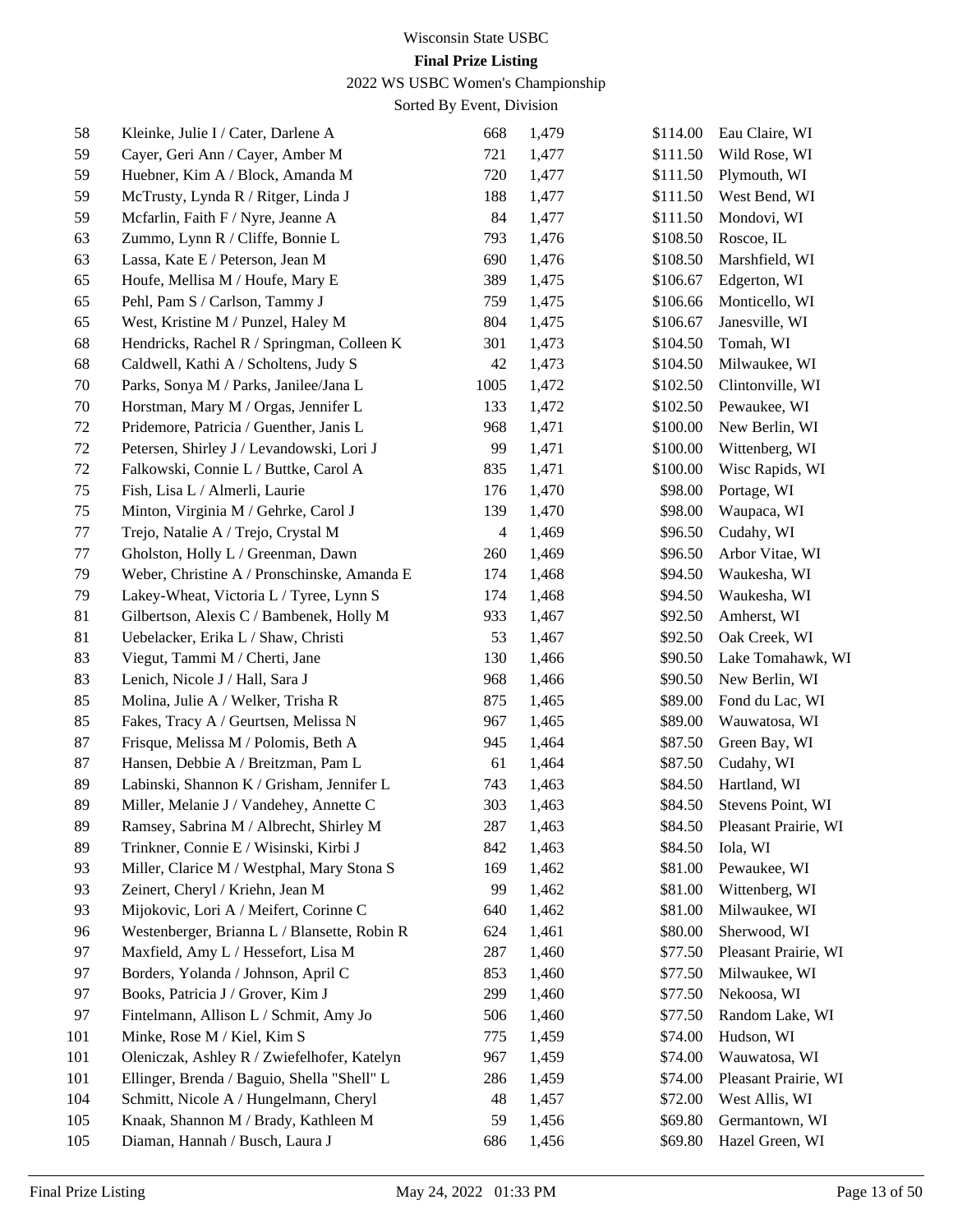#### 2022 WS USBC Women's Championship

Sorted By Event, Division

| 105 | Hella, Donna M / Nelson, Barb             | 590  | 1,456 | \$69.80 | Abrams, WI          |
|-----|-------------------------------------------|------|-------|---------|---------------------|
| 105 | Huseth, Lindsay M / McElwee, Alyssa M     | 1040 | 1,456 | \$69.80 | Black Earth, WI     |
| 105 | Finnigan, Chelsea M / Small, Jessica L    | 302  | 1,456 | \$69.80 | Tomah, WI           |
| 110 | Galioto, Mary G / Daroszewski, Kristine E | 604  | 1,454 | \$67.00 | Germantown, WI      |
| 111 | Morden, Carol J / Gross, Ronda M          | 976  | 1,453 | \$66.00 | Minocqua, WI        |
| 112 | Rector, Christine J / Billhorn, Leslie    | 524  | 1,452 | \$64.00 | Fort Atkinson, WI   |
| 112 | Zahnow, Sharon L / Prochaska, Lisa        | 441  | 1,452 | \$64.00 | Cedar Grove, WI     |
| 112 | Shafer, Marsha J / Knegendorf, Susan K    | 770  | 1,452 | \$64.00 | Hudson, WI          |
| 115 | Simon, Tammy L / Young, Alicia M          | 637  | 1,451 | \$62.00 | Colfax, WI          |
| 115 | Derouso, Diana L / Mainz, Brenda          | 826  | 1,451 | \$62.00 | Waupaca, WI         |
| 117 | Cindric, Kathleen M / Cindric, Ami M      | 451  | 1,450 | \$61.00 | South Milwaukee, WI |
| 118 | Loikits, Michelle L / Dake, Nellie P      | 170  | 1,449 | \$59.00 | Waukesha, WI        |
| 118 | Oakman, Lois H / Meysman, Julie           | 76   | 1,449 | \$59.00 | Superior, WI        |
| 118 | Smith, Christine T / Chesemore, Carol A   | 823  | 1,449 | \$59.00 | Sun Prairie, WI     |
| 121 | Siewert, Jill M / Stone, Diane K          | 1009 | 1,447 | \$56.50 | Richfield, WI       |
| 121 | Hoeft, Faye E / Wallace, Debora A         | 219  | 1,447 | \$56.50 | Horicon, WI         |
| 123 | Horak, Martha T / Kallas, Bonnie J        | 240  | 1,446 | \$53.40 | Butte Des Morts, WI |
| 123 | Marlow, Caitlin J / Russell, Nicole I     | 324  | 1,446 | \$53.40 | Germantown, WI      |
| 123 | Johnson, Poe A / Seltzner, Gayle R        | 791  | 1,446 | \$53.40 | Stoughton, WI       |
| 123 | Kasten, Sara E / Alsmo, Sherry L          | 296  | 1,446 | \$53.40 | Hartland, WI        |
| 123 | Roddy, Zona G / Malone, Dianne L          | 888  | 1,446 | \$53.40 | Milwaukee, WI       |
| 128 | Spindler, Vicki L / Strother, Terri A     | 861  | 1,445 | \$50.50 | Highland, WI        |
| 128 | Rumppe, Ardyce C / Smith, Deena F         | 806  | 1,445 | \$50.50 | Janesville, WI      |
| 130 | Young, Kristin A / Wilson, Joyce A        | 1044 | 1,444 | \$49.00 | Milwaukee, WI       |
| 131 | Mattmiller, Kristen M / Wild, Terri L     | 258  | 1,443 | \$48.00 | Summit Lake, WI     |
|     |                                           |      |       |         |                     |

Total prizes awarded in this division: \$16,952.00

#### **Doubles, Scratch Doubles, Scratch**

| <b>Place</b>   | Team name                                   | Entry | <b>Score</b> | <b>Prize</b> | <u>From</u>       |
|----------------|---------------------------------------------|-------|--------------|--------------|-------------------|
| 1              | Hoehnen, Jaelynn M / Hoehnen, Cassie L      | 844   | 1,444        | \$500.00     | Lisbon, WI        |
| 2              | Kirschbaum, Dana / Pobloski, Sarah J        | 565   | 1,416        | \$250.00     | Kenosha, WI       |
| 3              | Karinen, Courtnee A / Kickbush, Jessica R   | 43    | 1,407        | \$178.00     | Mequon, WI        |
| $\overline{4}$ | Oleniczak, Ashley R / Zwiefelhofer, Katelyn | 967   | 1,348        | \$131.00     | Wauwatosa, WI     |
| 5              | Albrecht, Ashley E / Loveland, Janine E     | 54    | 1,346        | \$100.00     | New Berlin, WI    |
| 6              | Labinski, Shannon K / Grisham, Jennifer L   | 743   | 1,322        | \$79.00      | Hartland, WI      |
| 7              | Skau, Ellen M / Clark, Dayna K              | 15    | 1,316        | \$65.00      | Edgerton, WI      |
| 8              | Foertsch, Taylor N / Turner, Amanda C       | 918   | 1,309        | \$55.00      | Cottage Grove, WI |
| 9              | VanAkkeren, Holly L / Hinz, Marissa A       | 982   | 1,306        | \$44.50      | Hilbert, WI       |
| 9              | Blake, Rochelle L / Burt, Nicole E          | 743   | 1,306        | \$44.50      | Hartland, WI      |
| 11             | Boelter, Charly / Brown, Traci L            | 990   | 1,305        | \$38.00      | Oshkosh, WI       |
| 12             | Nelson, Rachel L / Garbe, Melissa A         | 840   | 1,301        | \$34.00      | Waupaca, WI       |
| 13             | Brose, Andrea K / Hoff, Sarah A             | 607   | 1,294        | \$32.00      | Blair, WI         |
| 14             | Schalow, Rachel M / Kenney, Kim A           | 948   | 1,293        | \$28.00      | Mt Pleasant, WI   |
| 14             | Schultz, Mackenzie L / Vierck, Danielle N   | 607   | 1,293        | \$28.00      | Blair, WI         |
| 16             | Herman, Lucy M / McHenry, Michele L         | 16    | 1,291        | \$25.00      | Waukesha, WI      |
| 17             | Somers, Tracy M / Kleutgen, Nicole M        | 304   | 1,286        | \$22.00      | Stevens Point, WI |
| 18             | Murphy, Becky / Pollentier, Brittany        | 918   | 1,279        | \$20.00      | Cottage Grove, WI |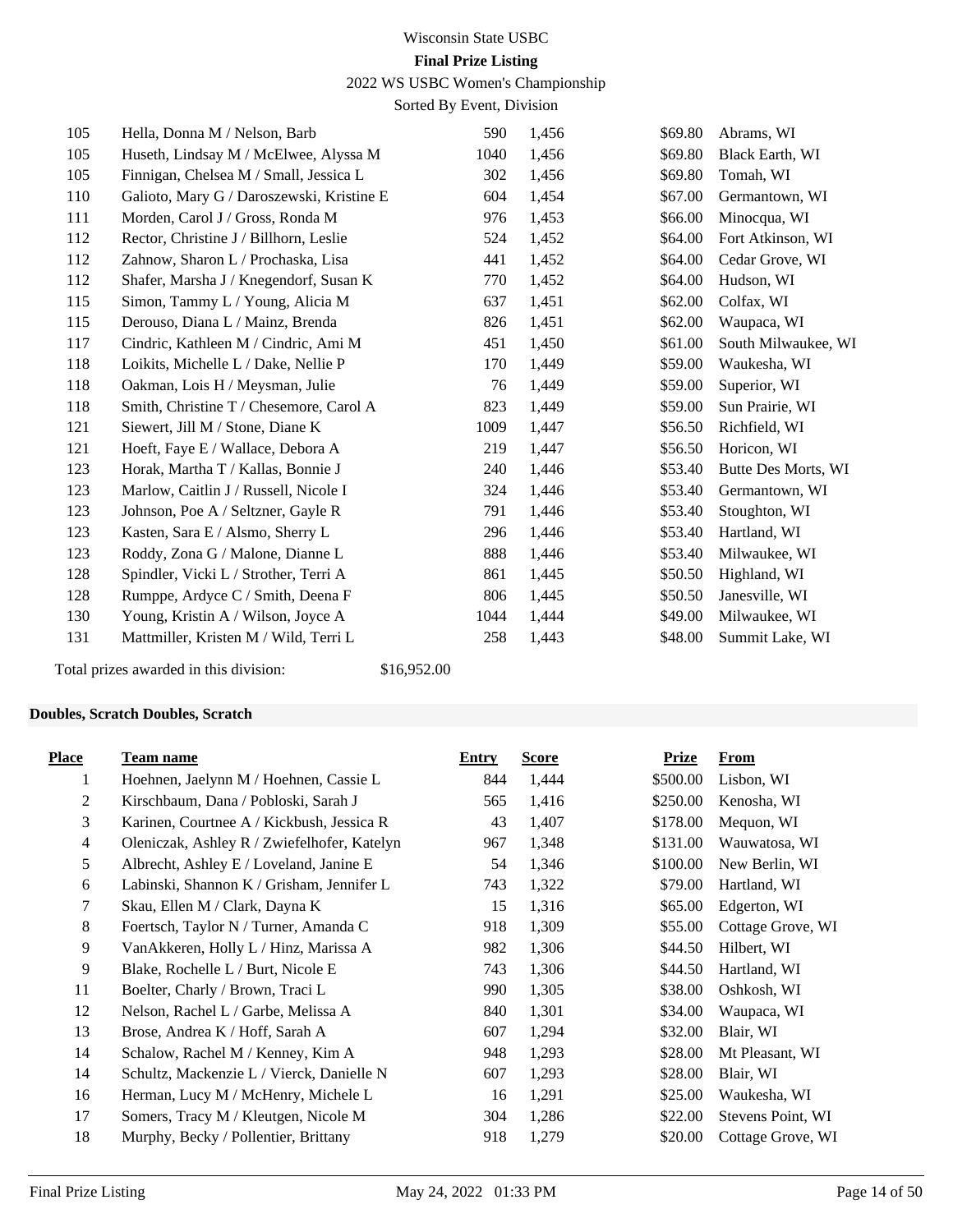## Wisconsin State USBC **Final Prize Listing** 2022 WS USBC Women's Championship

Sorted By Event, Division

| Total prizes awarded in this division: | \$1,674.00  |
|----------------------------------------|-------------|
| Total prizes awarded in this event:    | \$53,910.00 |

#### **Singles, Scratch Singles, Scratch**

| <b>Place</b>   | <b>Team name</b>          | <b>Entry</b> | <b>Score</b> | <b>Prize</b> | <b>From</b>       |
|----------------|---------------------------|--------------|--------------|--------------|-------------------|
| 1              | Resop, Crystal            | 844          | 736          | \$250.00     | Lisbon, WI        |
| $\overline{c}$ | Pobloski, Sarah J         | 565          | 731          | \$125.00     | Kenosha, WI       |
| 3              | Schmit, Amy Jo            | 506          | 730          | \$110.00     | Random Lake, WI   |
| 4              | Phillips, Lindsay A       | 340          | 725          | \$98.00      | Germantown, WI    |
| 5              | Brose, Andrea K           | 607          | 724          | \$87.00      | Blair, WI         |
| 6              | Kickbush, Jessica R       | 43           | 719          | \$79.00      | Mequon, WI        |
| 7              | Nelson, Rachel L          | 840          | 715          | \$72.00      | Waupaca, WI       |
| 8              | Hoehnen, Jaelynn M        | 844          | 709          | \$66.00      | Lisbon, WI        |
| $\overline{9}$ | Labinski, Shannon K       | 743          | 703          | \$60.00      | Hartland, WI      |
| 10             | Polomis, Beth A           | 945          | 701          | \$55.00      | Green Bay, WI     |
| 11             | Schaetzer, Jen            | 329          | 697          | \$52.00      | Sheboygan, WI     |
| 12             | Manteufel, Sarah B        | 840          | 692          | \$48.00      | Waupaca, WI       |
| 13             | Burt, Nicole E            | 743          | 691          | \$46.00      | Hartland, WI      |
| 14             | Stern, Marn M             | 358          | 690          | \$43.00      | Greenville, WI    |
| 15             | VanAkkeren, Holly L       | 982          | 683          | \$41.00      | Hilbert, WI       |
| 16             | Leszczynski-Ray, Nancy    | 781          | 681          | \$39.00      | Oak Creek, WI     |
| 17             | Roventini, Rochelle L     | 754          | 680          | \$36.50      | Franklin, WI      |
| 17             | Duty, Amber L             | 868          | 680          | \$36.50      | Franklin, WI      |
| 19             | Kons, Felicia             | 340          | 677          | \$34.00      | Germantown, WI    |
| 20             | Kraus, Chelsie L          | 462          | 676          | \$33.00      | La Crosse, WI     |
| 21             | Fakes, Tracy A            | 967          | 674          | \$30.50      | Wauwatosa, WI     |
| 21             | Lakey-Wheat, Victoria L   | 174          | 674          | \$30.50      | Waukesha, WI      |
| 23             | Brown, Traci L            | 990          | 673          | \$29.00      | Oshkosh, WI       |
| 24             | Hoehnen, Cassie L         | 844          | 671          | \$28.00      | Lisbon, WI        |
| 25             | Schmal, Rachel A          | 925          | 670          | \$27.00      | Appleton, WI      |
| 26             | Garbe, Melissa A          | 840          | 669          | \$26.00      | Waupaca, WI       |
| 27             | Hinz, Marissa A           | 982          | 668          | \$25.00      | Hilbert, WI       |
| 28             | Murphy, Becky             | 918          | 667          | \$23.00      | Cottage Grove, WI |
| 28             | Schalow, Rachel M         | 948          | 667          | \$23.00      | Mt Pleasant, WI   |
| 30             | Verheyen, Valerie J       | 961          | 665          | \$19.00      | Green Bay, WI     |
| 30             | Stahl, Shirley T          | 1044         | 665          | \$19.00      | Milwaukee, WI     |
| 30             | Vandehey, Annette C       | 303          | 665          | \$19.00      | Stevens Point, WI |
| 33             | Blake, Rochelle L         | 743          | 664          | \$17.00      | Hartland, WI      |
| 34             | Key, Shelly S             | 636          | 660          | \$16.00      | Deerfield, WI     |
| 35             | Kwiecien Pierson, Amber L | 295          | 657          | \$14.50      | Waukesha, WI      |
| 35             | Munsch, Samantha N        | 990          | 657          | \$14.50      | Oshkosh, WI       |
| 37             | Schmidtke, Tammy M        | 566          | 655          | \$13.00      | Kenosha, WI       |
| 38             | Sinn, Michelle L          | 457          | 654          | \$11.50      | Marshfield, WI    |
| 38             | Kirschbaum, Dana          | 565          | 654          | \$11.50      | Kenosha, WI       |
| 40             | Drye, Amanda R            | 898          | 653          | \$10.00      | South Beloit, IL  |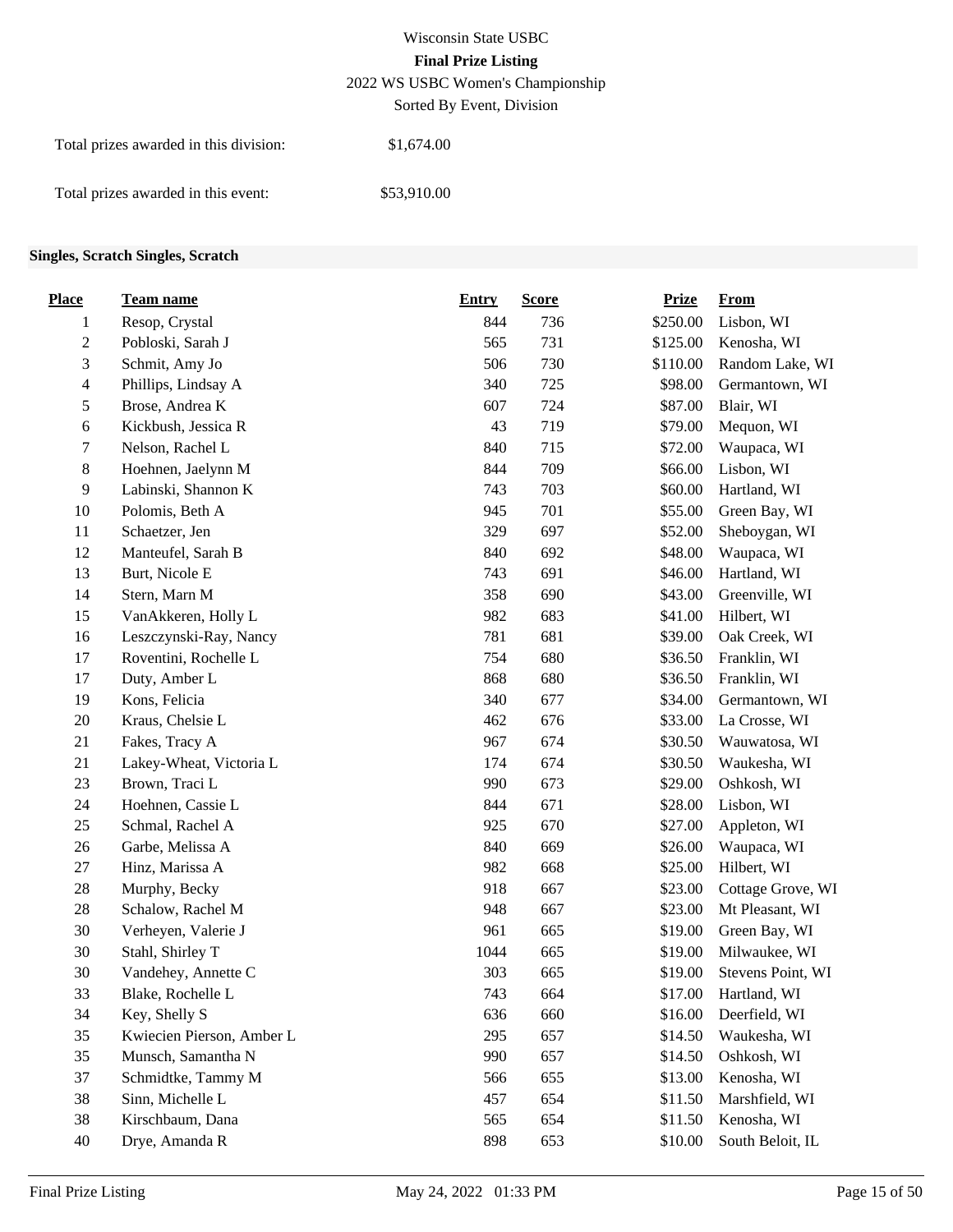# Wisconsin State USBC **Final Prize Listing** 2022 WS USBC Women's Championship

Sorted By Event, Division

Total prizes awarded in this division: \$1,818.00

#### **Singles, Singles 137 & Under, Handicapped**

| <b>Place</b>   | <b>Team name</b>         | <b>Entry</b> | <b>Score</b> | <b>Prize</b> | <b>From</b>       |
|----------------|--------------------------|--------------|--------------|--------------|-------------------|
| 1              | Black, Connie A          | 353          | 600          | \$450.00     | Cumberland, WI    |
| $\overline{c}$ | Geiger, Natalie M        | 809          | 579          | \$225.00     | Marathon, WI      |
| 3              | Dilley, Mary E           | 159          | 571          | \$200.00     | Mt. Hope, WI      |
| $\overline{4}$ | Smith, Mary Ellen        | 579          | 559          | \$179.00     | Danbury, WI       |
| 5              | Alt, Sarah H             | 510          | 556          | \$160.00     | Osceola, WI       |
| 6              | Pecinovsky, Sarah E      | 588          | 555          | \$154.00     | Abrams, WI        |
| $\sqrt{ }$     | Petersen, Morgan         | 973          | 544          | \$136.50     | Minocqua, WI      |
| 7              | Smith, Mariah L          | 13           | 544          | \$136.50     | Siren, WI         |
| $\overline{9}$ | Jahns, Katie L           | 168          | 542          | \$124.00     | Ripon, WI         |
| 10             | Ellingboe, Laurie R      | 768          | 541          | \$118.00     | Clear Lake, WI    |
| 11             | Lange, Patti L           | 191          | 536          | \$114.00     | Fairchild, WI     |
| 12             | Watts, Leighanna N       | 885          | 535          | \$109.50     | Wausau, WI        |
| 12             | Engeldinger, Stacy L     | 704          | 535          | \$109.50     | Valders, WI       |
| 14             | Ralph, Carrie L          | 530          | 534          | \$104.00     | Fort Atkinson, WI |
| 15             | Erickson, Darci A        | 501          | 532          | \$103.00     | Cashton, WI       |
| 16             | Canfield, Kelly L        | 580          | 531          | \$100.00     | Oak Creek, WI     |
| 17             | Konietzko, Kristy        | 571          | 528          | \$99.00      | Kenosha, WI       |
| 18             | Kreier, Jennifer L       | 745          | 525          | \$98.00      | Rio, WI           |
| 19             | Kroeplin, Kayla J        | 149          | 524          | \$97.00      | Cadott, WI        |
| 20             | Goplin-Meister, Rhonda M | 425          | 523          | \$96.00      | Muscoda, WI       |
| 21             | Kratche, Carol J         | 359          | 522          | \$95.00      | Tomah, WI         |
| 21             | Naze, Jill A             | 591          | 522          | \$95.00      | Abrams, WI        |
| 23             | Nixon, Sarah L           | 721          | 521          | \$93.20      | Wild Rose, WI     |
| 23             | Hurtgen, Kristin M       | 766          | 521          | \$93.20      | Boyceville, WI    |
| 23             | Schmidt, Bobbi R         | 864          | 521          | \$93.20      | Juneau, WI        |
| 23             | Groendal, Andrea J       | 897          | 521          | \$93.20      | North Prairie, WI |
| 23             | Koschak, Patricia L      | 714          | 521          | \$93.20      | Belgium, WI       |
| 28             | Dudley, Kristen          | 1011         | 517          | \$92.00      | Franklin, WI      |
| 29             | Coons, Cory A            | 263          | 516          | \$91.00      | Gordon, WI        |
| 29             | Anderson, Jodi M         | 683          | 516          | \$91.00      | Mountain, WI      |
| 31             | Truitt, Linda L          | 416          | 515          | \$90.50      | Pembine, WI       |
| 31             | Brice, Jennifer M        | 708          | 515          | \$90.50      | Green Bay, WI     |
| 33             | Olson, Amanda L          | 175          | 514          | \$90.00      | Cambria, WI       |
| 34             | Finucane, Debra L        | 465          | 513          | \$90.00      | Sun Prairie, WI   |
| 35             | Bakkum, Danielle L       | 814          | 512          | \$89.50      | Westby, WI        |
| 35             | Kasten, Sandy L          | 399          | 512          | \$89.50      | Green Bay, WI     |
| 37             | Coats, Kaitlin M         | 497          | 511          | \$89.00      | Redgranite, WI    |
| 38             | Grotegut, Alyssa M       | 704          | 509          | \$88.40      | Valders, WI       |
| 38             | Schmit, Amber L          | 734          | 509          | \$88.40      | Clear Lake, WI    |
| 38             | Hanson, Naancy           | 95           | 509          | \$88.40      | Muskego, WI       |
| $38\,$         | Magnuson, Terri M        | 735          | 509          | \$88.40      | Clayton, WI       |
| 38             | Hickling, Allison        | 9            | 509          | \$88.40      | Cudahy, WI        |
| 43             | Bruesewitz, Kathleen T   | 28           | 508          | \$87.50      | Wauwatosa, WI     |
| 43             | Thompson, Mary A         | 593          | 508          | \$87.50      | Abrams, WI        |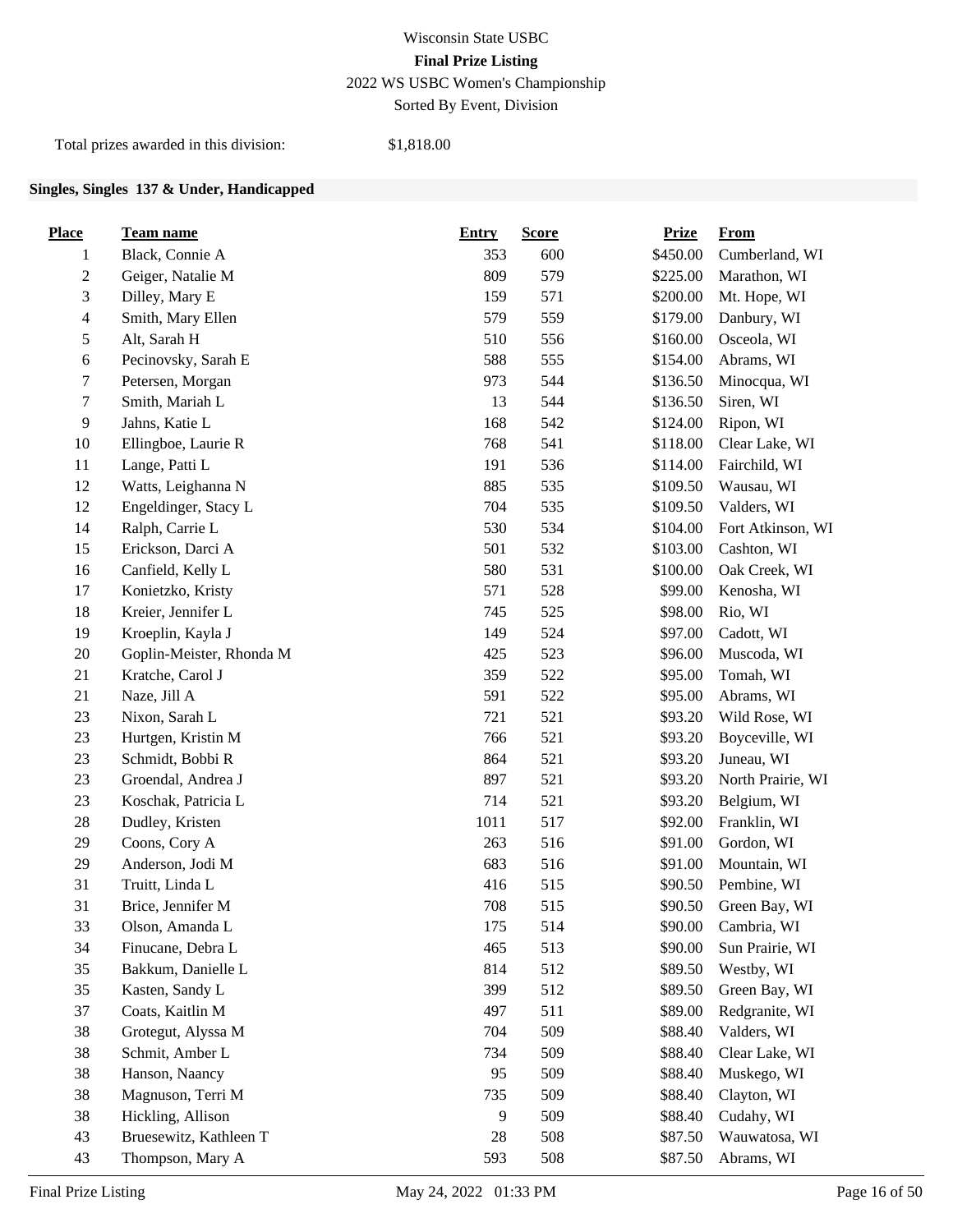2022 WS USBC Women's Championship

| 45 | Nelson, Brandi J        | 110    | 507 | \$87.00 | Genoa City, WI         |
|----|-------------------------|--------|-----|---------|------------------------|
| 45 | Madsen, Tammy J         | 583    | 507 | \$87.00 | Berlin, WI             |
| 47 | Cerny, Erin M           | 92     | 506 | \$86.20 | Muskego, WI            |
| 47 | Hansen, Elaine M        | 283    | 506 | \$86.20 | Lone Rock, WI          |
| 47 | Sprager, Mildred A      | 937    | 506 | \$86.20 | Slinger, WI            |
| 47 | Geraty, Sue M           | 106    | 506 | \$86.20 | Tomahawk, WI           |
| 47 | Leverty, Georgia M      | 785    | 506 | \$86.20 | Clear Lake, WI         |
| 52 | Antoniewicz, Elaine K   | 51     | 505 | \$85.00 | Milwaukee, WI          |
| 52 | Baures, Crystal J       | 443    | 505 | \$85.00 | Middleton, WI          |
| 52 | Feldner, Paula J        | 851    | 505 | \$85.00 | Elkhart Lake, WI       |
| 52 | Scheel, Karrie L        | 616    | 505 | \$85.00 | Antigo, WI             |
| 56 | Williams, Kim           | 819    | 504 | \$84.00 | Racine, WI             |
| 56 | Bottolfson, Charlotte M | 516    | 504 | \$84.00 | Osceola, WI            |
| 58 | Henderson, Gloria R     | 761    | 503 | \$84.00 | New Franken, WI        |
| 59 | Conradt, Barb           | 1008   | 502 | \$84.00 | Iola, WI               |
| 59 | Phillips, Becky J       | 429    | 502 | \$84.00 | Kenosha, WI            |
| 61 | Dantuma, Heather M      | 957    | 501 | \$83.00 | Lake Mills, WI         |
| 61 | Schwarz, Kimberly K     | 1040   | 501 | \$83.00 | <b>Black Earth, WI</b> |
| 61 | Einum, Anessa R         | 774    | 501 | \$83.00 | Hudson, WI             |
| 64 | Powers, Jennifer J      | 316    | 500 | \$82.50 | Madison, WI            |
| 64 | Rozmarynowski, Ashley   | 533    | 500 | \$82.50 | Manitowoc, WI          |
| 66 | Leblanc, Haley A        | 192    | 498 | \$82.00 | Fairchild, WI          |
| 66 | Bitter, Connie J        | 377    | 498 | \$82.00 | Howards Grove, WI      |
| 66 | Pagel, Ashley           | 984    | 498 | \$82.00 | Hilbert, WI            |
| 69 | Sheridan, Gail M        | 435    | 497 | \$81.00 | Manitowoc, WI          |
| 69 | Walls, Connie M         | 795    | 497 | \$81.00 | Onalaska, WI           |
| 71 | Edwards, Michelle M     | 256    | 496 | \$80.33 | Mattoon, WI            |
| 71 | Karlin, Nancy T         | 436    | 496 | \$80.34 | Kewaunee, WI           |
| 71 | Klappstein, Joan L      | 179    | 496 | \$80.33 | Dalton, WI             |
| 71 | Marotz, Ruth A          | 415    | 496 | \$80.34 | Pembine, WI            |
| 71 | Hill, Rhonda R          | 445    | 496 | \$80.33 | Evansville, WI         |
| 71 | Haeberlin, Helgi        | 786    | 496 | \$80.33 | Sharon, WI             |
| 77 | Gattuso, Hollister M    | 568    | 495 | \$79.00 | Kenosha, WI            |
| 77 | Hagen, Jennifer L       | 118    | 495 | \$79.00 | Marathon, WI           |
| 77 | Weiss, Marla A          | 980    | 495 | \$79.00 | Slinger, WI            |
| 77 | Bleecker, Tamara J      | 944    | 495 | \$79.00 | Walworth, WI           |
| 81 | Summ, Jennifer R        | 255    | 494 | \$78.00 | Bryant, WI             |
| 81 | Krautkramer, Chris E    | 382    | 494 | \$78.00 | Marathon, WI           |
| 81 | Smith, Sandy J          | 414    | 494 | \$78.00 | Pembine, WI            |
| 81 | Moore, Cheri L          | 893    | 494 | \$78.00 | Iola, WI               |
| 85 | Ojibway, Mary           | 244    | 493 | \$77.00 | Chippewa Falls, WI     |
| 85 | Crawford, Janet S       | 472    | 493 | \$77.00 | Plymouth, WI           |
| 85 | Olson, Leah M           | 610    | 493 | \$77.00 | Pewaukee, WI           |
| 88 | Alford, Juli A          | 1049   | 492 | \$76.33 | Weston, WI             |
| 88 | Brown, Adonica S        | $20\,$ | 492 | \$76.34 | Rhinelander, WI        |
| 88 | Bazille, Jennie E       | 764    | 492 | \$76.33 | Downing, WI            |
| 91 | Martin, Stacy M         | 860    | 491 | \$75.40 | Shiocton, WI           |
| 91 | Porter, Jen M           | 864    | 491 | \$75.40 | Juneau, WI             |
| 91 | Cvikel, Laura R         | 650    | 491 | \$75.40 | Cudahy, WI             |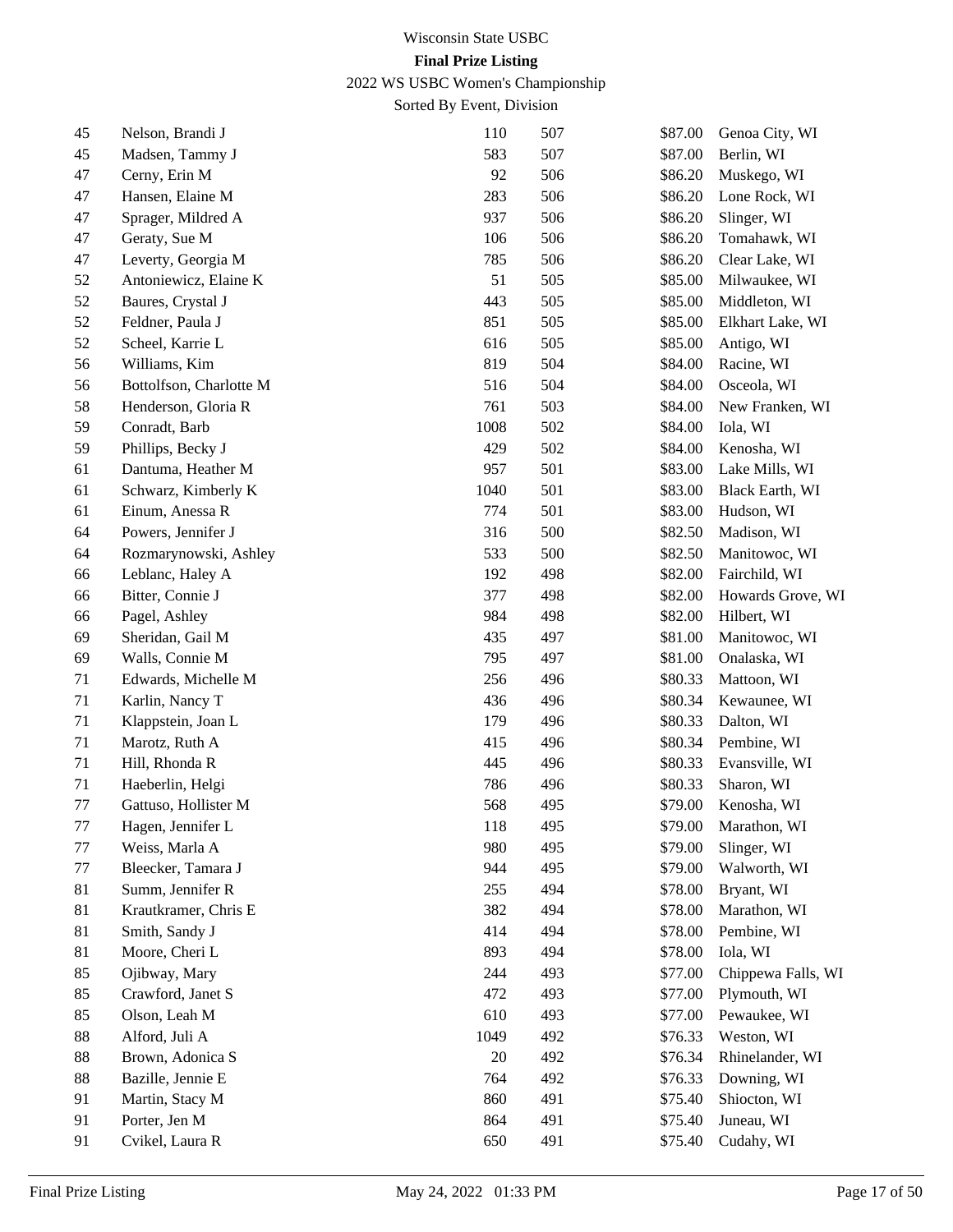2022 WS USBC Women's Championship

| 91  | Beirne, Susan J        | 726  | 491 | \$75.40 | Ettrick, WI          |
|-----|------------------------|------|-----|---------|----------------------|
| 91  | Sonnenberg, Danielle E | 75   | 491 | \$75.40 | Niagara, WI          |
| 96  | Helland, Teri D        | 248  | 490 | \$74.25 | Cornell, WI          |
| 96  | Layde, Diliana M       | 687  | 490 | \$74.25 | Cuba City, WI        |
| 96  | Miller, Nikki          | 880  | 490 | \$74.25 | Colfax, WI           |
| 96  | Hang, Ka               | 438  | 490 | \$74.25 | Manitowoc, WI        |
| 100 | Kohls, Theresa R       | 364  | 489 | \$73.20 | Nekoosa, WI          |
| 100 | Brown, Sarah L         | 623  | 489 | \$73.20 | Portage, WI          |
| 100 | Dillman, Tessa R       | 598  | 489 | \$73.20 | Westfield, WI        |
| 100 | Roemhild, Lacey R      | 421  | 489 | \$73.20 | PORT WASHINGTON, WI  |
| 100 | Reinke, Marge A        | 681  | 489 | \$73.20 | Fifield, WI          |
| 105 | Lee, Eileen            | 464  | 488 | \$72.00 | Elkhorn, WI          |
| 106 | Meyer, Melody A        | 352  | 487 | \$72.00 | Cumberland, WI       |
| 106 | Martell, Janet M       | 243  | 487 | \$72.00 | Bloomer, WI          |
| 106 | Rigdon, Jonathan       | 686  | 487 | \$72.00 | Hazel Green, WI      |
| 109 | Whitburn, Elizabeth    | 780  | 486 | \$71.00 | Milwaukee, WI        |
| 109 | Sherf, Naomi J         | 935  | 486 | \$71.00 | Amherst, WI          |
| 109 | Smith, Danielle M      | 614  | 486 | \$71.00 | Onalaska, WI         |
| 112 | Czechanski, Kay L      | 141  | 485 | \$69.66 | Two Rivers, WI       |
| 112 | Dunsen, Terina L       | 864  | 485 | \$69.67 | Juneau, WI           |
| 112 | Ludtke, April R        | 764  | 485 | \$69.67 | Downing, WI          |
| 112 | Dey, Elizabeth L       | 291  | 485 | \$69.67 | New London, WI       |
| 112 | Dahlke, Marion K       | 593  | 485 | \$69.67 | Abrams, WI           |
| 112 | Nordie, Laura L        | 920  | 485 | \$69.67 | blair, WI            |
| 112 | Henke, Polly M         | 735  | 485 | \$69.66 | Clayton, WI          |
| 112 | Houseman, Sandra D     | 115  | 485 | \$69.66 | Weston, WI           |
| 112 | Paulzine, Joan         | 521  | 485 | \$69.67 | Osceola, WI          |
| 121 | Sowinski, Rebecca S    | 913  | 484 | \$67.34 | Merrill, WI          |
| 121 | Stelter, Jennifer L    | 272  | 484 | \$67.33 | Greenfield, WI       |
| 121 | Larson, Gaylene R      | 14   | 484 | \$67.34 | Rhinelander, WI      |
| 121 | Willette, Heather A    | 290  | 484 | \$67.33 | Waupaca, WI          |
| 121 | Stamstad, Brenda A     | 446  | 484 | \$67.33 | Evansville, WI       |
| 121 | Danhauer, Carol J      | 221  | 484 | \$67.33 | Neenah, WI           |
| 121 | Mckeeth, Heidi A       | 726  | 484 | \$67.34 | Ettrick, WI          |
| 121 | Klotz, Debra S         | 832  | 484 | \$67.33 | CEDARBURG, WI        |
| 121 | Gregory, Bryanna F     | 506  | 484 | \$67.33 | Random Lake, WI      |
| 130 | Jones, Melisa J        | 185  | 483 | \$65.60 | Prairie Du Chien, WI |
| 130 | Loecher, Ashley        | 597  | 483 | \$65.60 | Abrams, WI           |
| 130 | Mustaine, Gail E       | 397  | 483 | \$65.60 | Green Bay, WI        |
| 130 | Flynn, Linda M         | 617  | 483 | \$65.60 | Tomahawk, WI         |
| 130 | Mueller, Jean M        | 719  | 483 | \$65.60 | Random Lake, WI      |
| 135 | Freel, Amanda L        | 283  | 482 | \$64.67 | Lone Rock, WI        |
| 135 | Endter, Amanda S       | 386  | 482 | \$64.67 | Readfield, WI        |
| 135 | Resler, Martina L      | 740  | 482 | \$64.66 | West Allis, WI       |
| 138 | Gronquist, Megan L     | 644  | 481 | \$64.00 | Clear Lake, WI       |
| 139 | Storandt, Kathy J      | 384  | 480 | \$63.75 | Onalaska, WI         |
| 139 | El-Amin, Marie         | 336  | 480 | \$63.75 | South Beloit, IL     |
| 139 | Kidd, Bobby A          | 1045 | 480 | \$63.75 | Milwaukee, WI        |
| 139 | Goodmanson, Ashlie N   | 735  | 480 | \$63.75 | Clayton, WI          |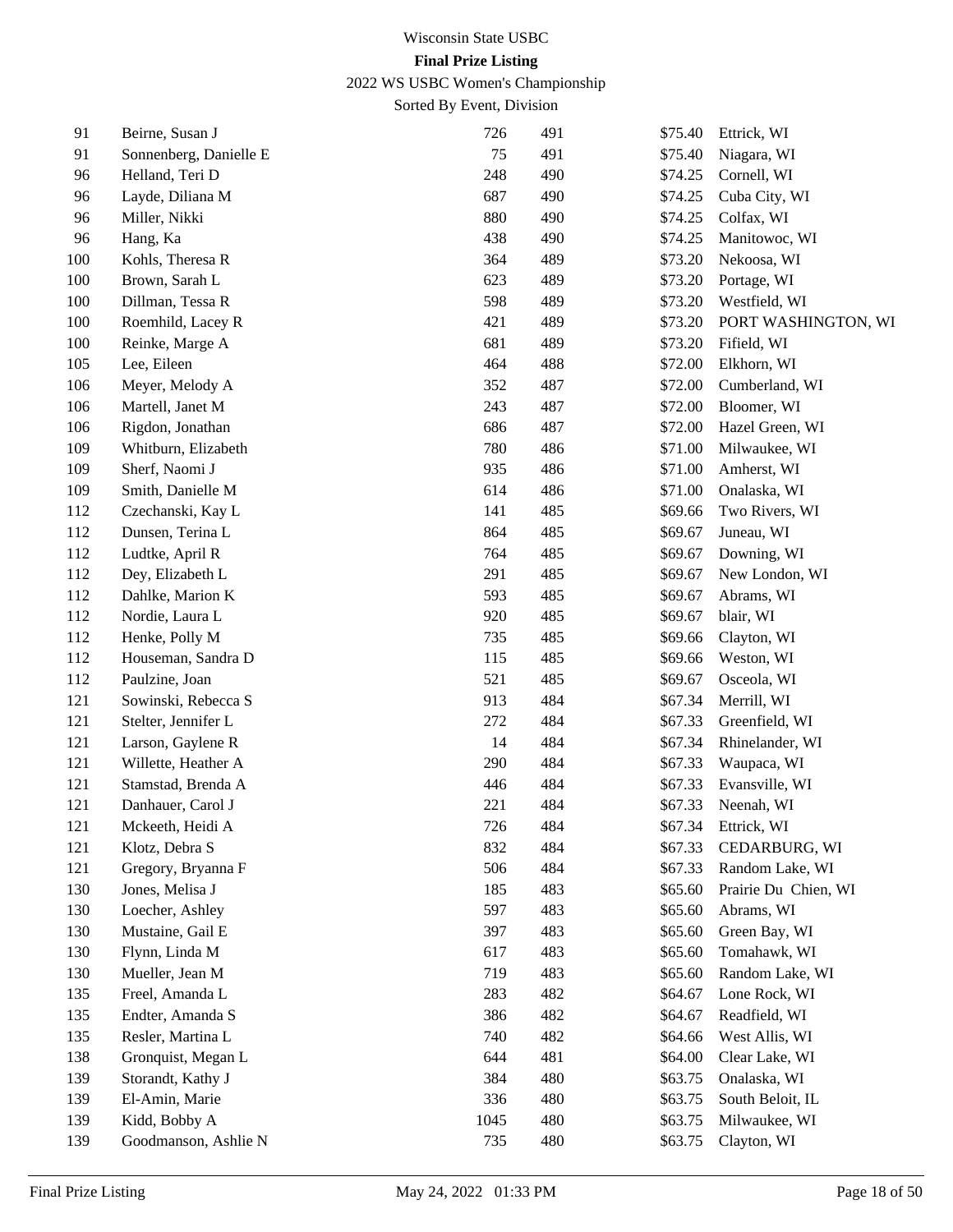2022 WS USBC Women's Championship

| 143 | Ludwig, Andrea D     | 852  | 479 | \$62.75 | Oshkosh, WI          |
|-----|----------------------|------|-----|---------|----------------------|
| 143 | Grams, Jenni L       | 580  | 479 | \$62.75 | Oak Creek, WI        |
| 143 | Delaney, Brianna D   | 392  | 479 | \$62.75 | DePere, WI           |
| 143 | Dillman, Jessica     | 598  | 479 | \$62.75 | Westfield, WI        |
| 147 | Vera, Vanessa E      | 575  | 478 | \$62.00 | Green Bay, WI        |
| 147 | Reinardy, Andrea L   | 950  | 478 | \$62.00 | Eau Claire, WI       |
| 147 | Connelly, Peg M      | 903  | 478 | \$62.00 | Neillsville, WI      |
| 150 | Schuh, Amanda L      | 964  | 477 | \$61.00 | Whitelaw, WI         |
| 150 | Wieczorek, Penny L   | 361  | 477 | \$61.00 | Baraboo, WI          |
| 150 | Plautz, Melissa A    | 780  | 477 | \$61.00 | Milwaukee, WI        |
| 150 | Hladilek, Kristina M | 149  | 477 | \$61.00 | Cadott, WI           |
| 154 | Kurowski, Katrina A  | 163  | 476 | \$59.57 | Ripon, WI            |
| 154 | Troedel, Jaime M     | 544  | 476 | \$59.57 | Slinger, WI          |
| 154 | Vorwald, Kelsey L    | 785  | 476 | \$59.57 | Clear Lake, WI       |
| 154 | Mcmillan, Mary M     | 666  | 476 | \$59.57 | Janesville, WI       |
| 154 | Schroedel, Carrie A  | 245  | 476 | \$59.57 | Chippewa Falls, WI   |
| 154 | Fitzke, Dianne C     | 117  | 476 | \$59.58 | Wausau, WI           |
| 154 | Antieau, Renee E     | 1029 | 476 | \$59.57 | Cameron, WI          |
| 161 | Baldwin, Alicia R    | 394  | 475 | \$58.20 | Green Bay, WI        |
| 161 | Salzwedel, Nancy L   | 759  | 475 | \$58.20 | Monticello, WI       |
| 161 | Hoffman, Rosetta R   | 299  | 475 | \$58.20 | Nekoosa, WI          |
| 161 | MATHESON, JULIE      | 1013 | 475 | \$58.20 | Boyd, WI             |
| 161 | Gile, Rayvn N        | 474  | 475 | \$58.20 | Darlington, WI       |
| 166 | Westrich, Ariel J    | 73   | 474 | \$56.20 | Niagara, WI          |
| 166 | Hassinger, Nancy A   | 810  | 474 | \$56.20 | Janesville, WI       |
| 166 | Ehrensberger, Robin  | 561  | 474 | \$56.20 | Horicon, WI          |
| 166 | Baumgartner, Barb J  | 13   | 474 | \$56.20 | Siren, WI            |
| 166 | Schleis, Jolyn M     | 589  | 474 | \$56.20 | Abrams, WI           |
| 166 | Cleven, Linda        | 124  | 474 | \$56.20 | Marathon, WI         |
| 166 | Bockman, Betty A     | 117  | 474 | \$56.20 | Wausau, WI           |
| 166 | Schmalz, Amy L       | 515  | 474 | \$56.20 | Osceola, WI          |
| 166 | Price, Brenda L      | 749  | 474 | \$56.20 | Pardeeville, WI      |
| 166 | Gendron, Catherine M | 70   | 474 | \$56.20 | Quinnesec, MI        |
| 176 | Crotty, Jennifer L   | 741  | 473 | \$53.38 | West Allis, WI       |
| 176 | Mills, Jessica N     | 200  | 473 | \$53.38 | Hubbell, MI          |
| 176 | Krueger, Kaitlyn M   | 715  | 473 | \$53.38 | Random Lake, WI      |
| 176 | Peterson, Stefanie M | 884  | 473 | \$53.38 | Menomonee Falls, WI  |
| 176 | Drone, Leahan E      | 796  | 473 | \$53.39 | Rhinelander, WI      |
| 176 | Chapman, Jenni L     | 545  | 473 | \$53.38 | Ettrick, WI          |
| 176 | McHugh, Samantha R   | 246  | 473 | \$53.39 | Chippewa Falls, WI   |
| 176 | VanHeuklom, Kelley J | 736  | 473 | \$53.39 | Turtle Lake, WI      |
| 176 | Lange, Vicki         | 225  | 473 | \$53.39 | Marinette, WI        |
| 176 | Krueger, Patricia M  | 813  | 473 | \$53.39 | Waupaca, WI          |
| 176 | Gillitzer, Yvonne M  | 183  | 473 | \$53.38 | Prairie Du Chien, WI |
| 176 | Bateman, Abby L      | 485  | 473 | \$53.38 | St.Croix Falls, WI   |
| 176 | Olson, Marion A      | 308  | 473 | \$53.39 | Neenah, WI           |
| 189 | Mach, Sandra         | 703  | 472 | \$50.37 | Antigo, WI           |
| 189 | Briggs, Kim E        | 748  | 472 | \$50.36 | Pardeeville, WI      |
| 189 | Ulrich, Kelly J      | 378  | 472 | \$50.36 | New Lisbon, WI       |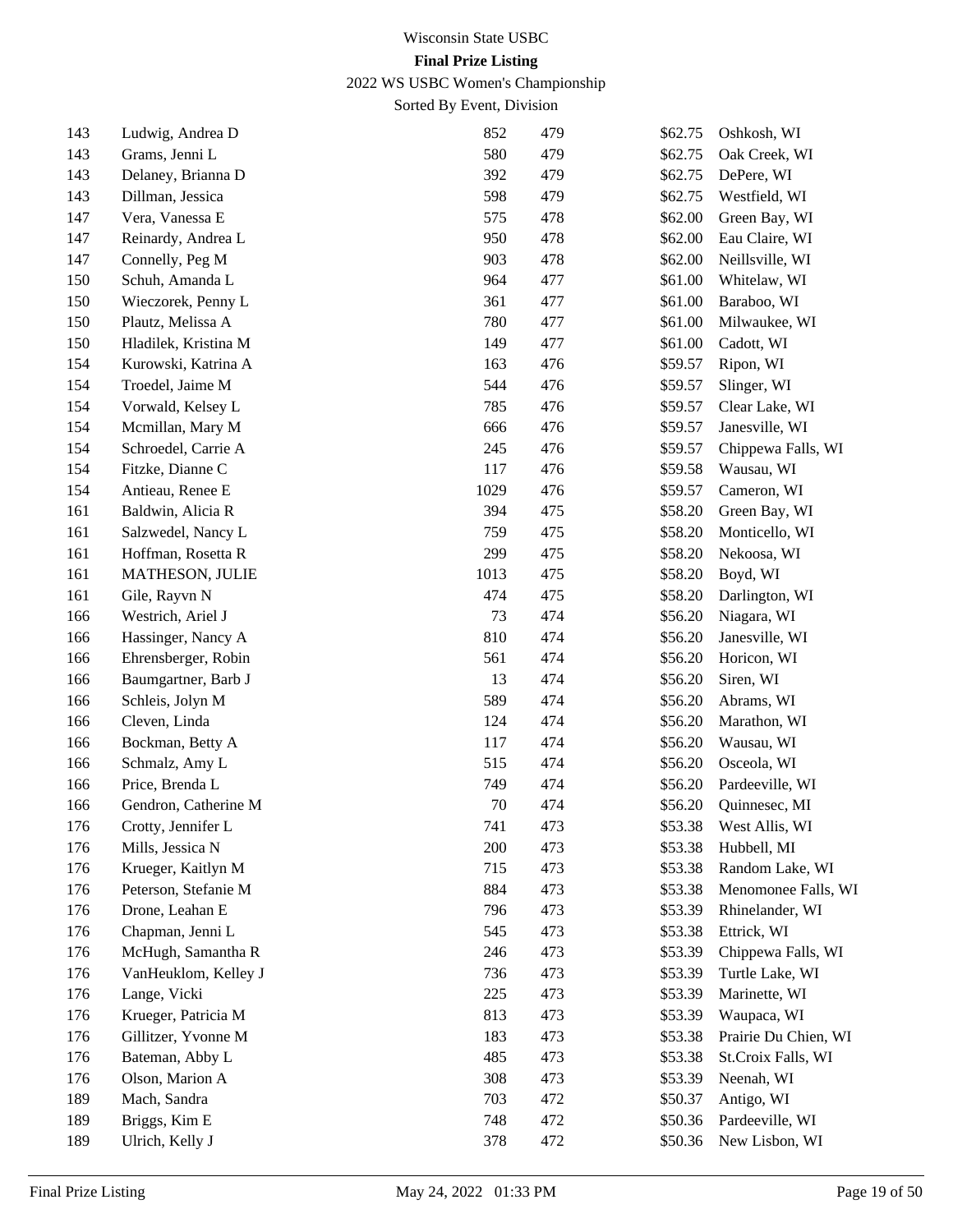2022 WS USBC Women's Championship

| 189 | Patchin, Molly A       | 749  | 472 | \$50.36 | Pardeeville, WI      |
|-----|------------------------|------|-----|---------|----------------------|
| 189 | Haberstein, Traci L    | 592  | 472 | \$50.36 | Abrams, WI           |
| 189 | Uselman, Amalia F      | 467  | 472 | \$50.36 | Sun Prairie, WI      |
| 189 | Bauer, Courtney R      | 670  | 472 | \$50.36 | Eau Claire, WI       |
| 189 | Rosheisen, Christine A | 112  | 472 | \$50.37 | Brodhead, WI         |
| 189 | Peterson, Mary L       | 135  | 472 | \$50.37 | Oconomowoc, WI       |
| 189 | Vandermause, Brenda B  | 595  | 472 | \$50.36 | Abrams, WI           |
| 189 | Moore, Megan M         | 245  | 472 | \$50.37 | Chippewa Falls, WI   |
| 200 | Valles, Laura A        | 3    | 471 | \$47.80 | Amery, WI            |
| 200 | Klumpyan, Lia M        | 126  | 471 | \$47.80 | Marathon, WI         |
| 200 | Suda, Whitney          | 433  | 471 | \$47.80 | Greenwood, WI        |
| 200 | Yerkman, Carol J       | 738  | 471 | \$47.80 | Kiel, WI             |
| 200 | Salvinski, Genevieve   | 789  | 471 | \$47.80 | Rhinelander, WI      |
| 200 | Krueger, Peg M         | 275  | 471 | \$47.80 | Cumberland, WI       |
| 200 | Gomez, Masiel          | 843  | 471 | \$47.80 | New Berlin, WI       |
| 200 | Antoniewicz, Melinda L | 39   | 471 | \$47.80 | Milwaukee, WI        |
| 200 | Dahlke, Victoria       | 596  | 471 | \$47.80 | Abrams, WI           |
| 200 | Griep, Cheryl M        | 37   | 471 | \$47.80 | Friendship, WI       |
| 210 | Johnson, Ann           | 197  | 470 | \$45.57 | River Falls, WI      |
| 210 | Obszarny, Marion E     | 578  | 470 | \$45.57 | Danbury, WI          |
| 210 | Jensen, Donna M        | 1034 | 470 | \$45.57 | Pleasant Prairie, WI |
| 210 | Graves, BriAnna R      | 686  | 470 | \$45.57 | Hazel Green, WI      |
| 210 | Klund, Kari A          | 772  | 470 | \$45.58 | Hudson, WI           |
| 210 | Voelker, Nancy A       | 617  | 470 | \$45.57 | Tomahawk, WI         |
| 210 | Cisneros, Guadalupe A  | 859  | 470 | \$45.57 | Lakewood, WI         |
| 217 | Love, Melanie          | 885  | 469 | \$44.25 | Wausau, WI           |
| 217 | Thompson, Debbie L     | 890  | 469 | \$44.25 | Rockland, WI         |
| 217 | Sabotta, Miranda K     | 847  | 469 | \$44.25 | Norway, MI           |
| 217 | Hinrichs, Phyllis I    | 581  | 469 | \$44.25 | Rice Lake, WI        |
| 221 | Brown, Maggi           | 23   | 468 | \$43.66 | Bruce Crossing, MI   |
| 221 | Pankratz, Carmen       | 688  | 468 | \$43.67 | Valders, WI          |
| 221 | Fry, Ashley R          | 248  | 468 | \$43.67 | Cornell, WI          |
| 224 | Streveler, Jacki       | 113  | 467 | \$41.90 | Edgar, WI            |
| 224 | Meyer, Amy             | 342  | 467 | \$41.91 | Germantown, WI       |
| 224 | Gerzmehle, Tammy L     | 103  | 467 | \$41.91 | Wisc Rapids, WI      |
| 224 | Armour, Michelle A     | 570  | 467 | \$41.91 | Kenosha, WI          |
| 224 | Zach, Kim A            | 80   | 467 | \$41.91 | Superior, WI         |
| 224 | Mcpeak, Jane R         | 270  | 467 | \$41.91 | Hayward, WI          |
| 224 | Shelton, Becca         | 229  | 467 | \$41.91 | Oregon, WI           |
| 224 | Anderson, Debbie E     | 827  | 467 | \$41.91 | Bloomer, WI          |
| 224 | Laskowski, Darice M    | 843  | 467 | \$41.91 | New Berlin, WI       |
| 224 | Benson, Christine R    | 149  | 467 | \$41.91 | Cadott, WI           |
| 224 | Blosser, Robin M       | 447  | 467 | \$41.91 | Evansville, WI       |
| 235 | Wittenberg, Tanya R    | 881  | 466 | \$39.33 | La Crosse, WI        |
| 235 | Gavin, Carrie L        | 328  | 466 | \$39.34 | Oostburg, WI         |
| 235 | O'Hara, Bonnie M       | 642  | 466 | \$39.33 | Hales Corners, WI    |
| 235 | Zinkle, Veronica M     | 187  | 466 | \$39.33 | Pr Du Chien, WI      |
| 235 | Larscheid, Julie A     | 575  | 466 | \$39.34 | Green Bay, WI        |
| 235 | Olson, Kathy M         | 202  | 466 | \$39.33 | Pardeeville, WI      |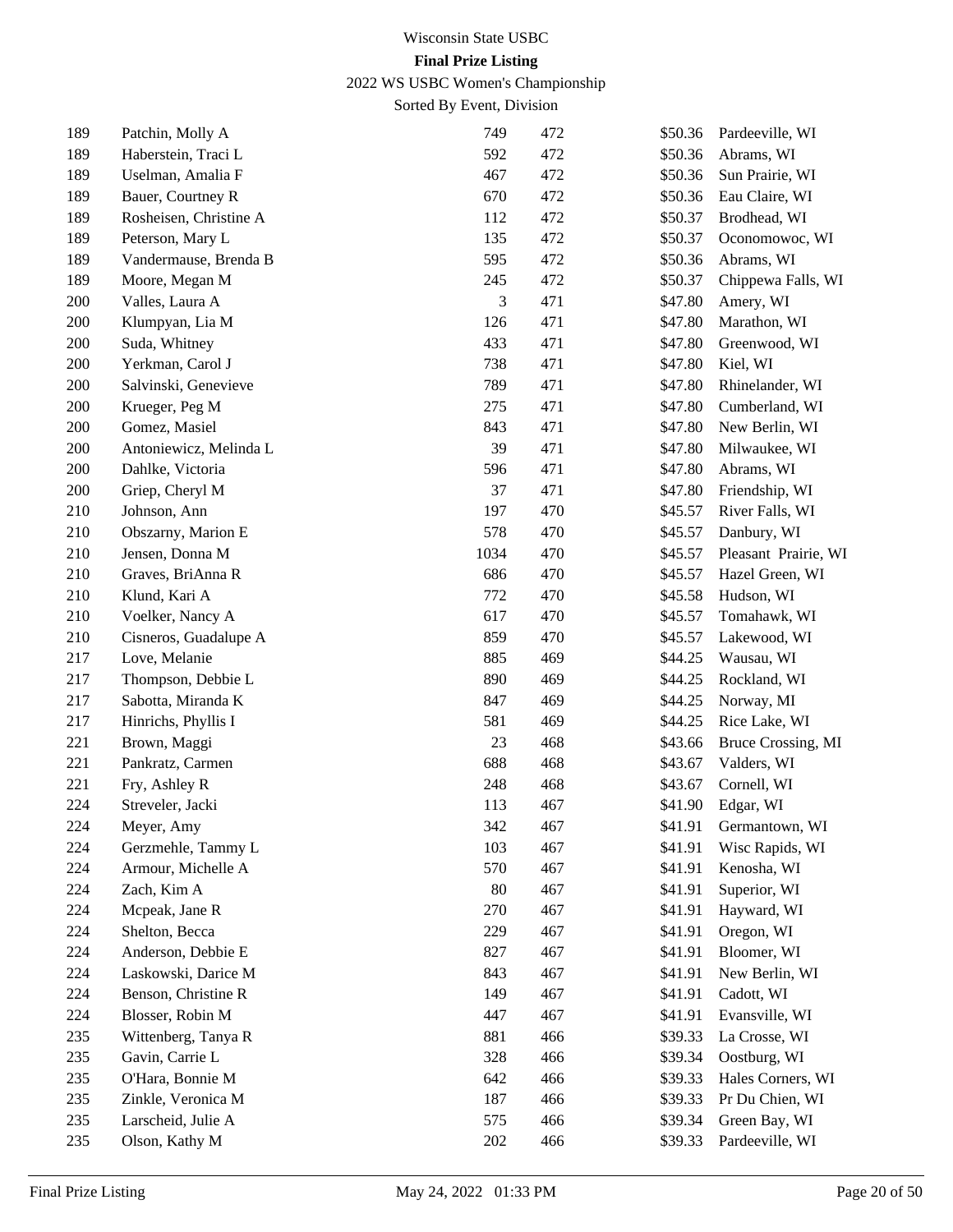2022 WS USBC Women's Championship

| 235 | Von Buskirk, Melanie E     | 305            | 466 | \$39.33 | West Salem, WI       |
|-----|----------------------------|----------------|-----|---------|----------------------|
| 235 | Hazlett, Susan             | 222            | 466 | \$39.34 | Neenah, WI           |
| 235 | Lang, Kim M                | 204            | 466 | \$39.33 | Waterloo, WI         |
| 244 | Verheyden, Vicki L         | 391            | 465 | \$37.25 | DePere, WI           |
| 244 | Arndt, Anna M              | 592            | 465 | \$37.25 | Abrams, WI           |
| 244 | Biehl, Rae Ann             | 71             | 465 | \$37.25 | Niagara, WI          |
| 244 | Hanson, Jessica F          | 675            | 465 | \$37.25 | Westby, WI           |
| 244 | Benoy, Doreen S            | 928            | 465 | \$37.25 | Hudson, WI           |
| 244 | Harrison, Chelsie M        | 320            | 465 | \$37.25 | Wonewoc, WI          |
| 244 | Brandt, Jenny              | 387            | 465 | \$37.25 | Readfield, WI        |
| 244 | Roth, Roxanne M            | 151            | 465 | \$37.25 | Stanley, WI          |
| 252 | Westra, Jessi I            | 1006           | 464 | \$34.12 | Eau Claire, WI       |
| 252 | Newell, Heidi E            | 666            | 464 | \$34.11 | Janesville, WI       |
| 252 | Wilson, Melissa A          | 519            | 464 | \$34.12 | Osceola, WI          |
| 252 | Weber, Sandra K            | 282            | 464 | \$34.12 | Kaukauna, WI         |
| 252 | Le Boeuf, Julie A          | 8              | 464 | \$34.11 | Cudahy, WI           |
| 252 | Greatens, Alison M         | 952            | 464 | \$34.11 | Waukesha, WI         |
| 252 | Gardner, Linda L           | 776            | 464 | \$34.11 | Hudson, WI           |
| 252 | Henneman, Faith R          | 892            | 464 | \$34.12 | Waupaca, WI          |
| 252 | Plautz, Jennifer L         | 467            | 464 | \$34.12 | Sun Prairie, WI      |
| 252 | Carreon, June E            | 234            | 464 | \$34.12 | Arcadia, WI          |
| 252 | Sundquist, Katie M         | 856            | 464 | \$34.12 | Oconomowoc, WI       |
| 252 | Heutmaker, Tammy           | 763            | 464 | \$34.12 | Glenwood City, WI    |
| 252 | Brandt, Suzanne R          | 956            | 464 | \$34.12 | Hatley, WI           |
| 252 | Kirking, Phyllis T         | 857            | 464 | \$34.12 | Viroqua, WI          |
| 252 | Vargas, Gytana R           | $\overline{c}$ | 464 | \$34.12 | Wausau, WI           |
| 252 | Stenzel-Kring, Calle A     | 932            | 464 | \$34.12 | Ellison Bay, WI      |
| 252 | Micke, Devin A             | 473            | 464 | \$34.12 | Galesville, WI       |
| 269 | Lopez, Teresa              | 1033           | 463 | \$31.33 | Pleasant Prairie, WI |
| 269 | Miller, Karen L            | 537            | 463 | \$31.34 | Jefferson, WI        |
| 269 | AFFELDT, MICHELLE          | 980            | 463 | \$31.33 | Slinger, WI          |
| 269 | Gallion, Kellee M          | 634            | 463 | \$31.33 | Crandon, WI          |
| 269 | Gottsacker, DeAnne J       | 331            | 463 | \$31.34 | Sheboygan, WI        |
| 269 | Gleesing, Amy Beth         | 61             | 463 | \$31.33 | Cudahy, WI           |
| 275 | DeCremer, Janet M          | 73             | 462 | \$30.00 | Niagara, WI          |
| 275 | Regenold, Jane C           | 179            | 462 | \$30.00 | Dalton, WI           |
| 275 | Bishop, Juliana M          | 282            | 462 | \$30.00 | Kaukauna, WI         |
| 275 | Flottmeier, Connie D       | 305            | 462 | \$30.00 | West Salem, WI       |
| 279 | Willi-McNamara, Jennifer M | 246            | 461 | \$28.20 | Chippewa Falls, WI   |
| 279 | Haller, Katie M            | 25             | 461 | \$28.20 | Chippewa Fls, WI     |
| 279 | Spengler, Lisa M           | 514            | 461 | \$28.20 | Osceola, WI          |
| 279 | Salentine, Racheal M       | 308            | 461 | \$28.20 | Neenah, WI           |
| 279 | Schleicher, Regina M       | 471            | 461 | \$28.20 | Plymouth, WI         |
| 279 | White, Terri L             | 748            | 461 | \$28.20 | Pardeeville, WI      |
| 279 | Knoespel, Lori L           | 206            | 461 | \$28.20 | Hilbert, WI          |
| 279 | Pulvermacher, Anna Marie N | 449            | 461 | \$28.20 | Evansville, WI       |
| 279 | Anderson, Cassandra M      | 94             | 461 | \$28.20 | Muskego, WI          |
| 279 | Funk, Tina M               | 471            | 461 | \$28.20 | Plymouth, WI         |
| 289 | Weber, Crystal J           | 676            | 460 | \$26.40 | Oregon, WI           |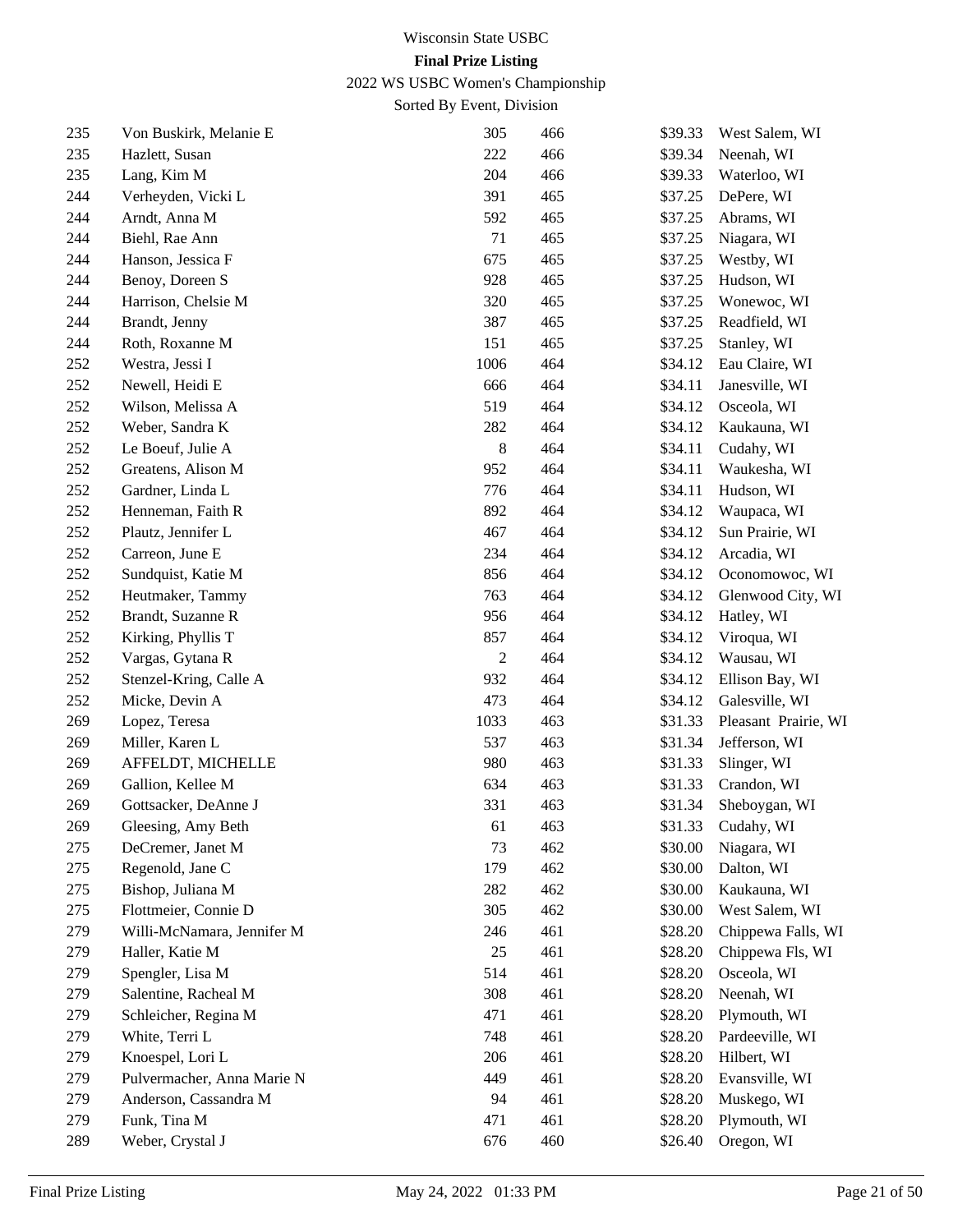2022 WS USBC Women's Championship

Sorted By Event, Division

| 289 | Carlovsky, Jill A                      |             | 22   | 460 | \$26.40 | Schofield, WI      |
|-----|----------------------------------------|-------------|------|-----|---------|--------------------|
| 289 | Lange, Nicole M                        |             | 610  | 460 | \$26.40 | Pewaukee, WI       |
| 289 | Baumann, Danielle N                    |             | 914  | 460 | \$26.40 | Merrill, WI        |
| 289 | Cowlishaw, Ronda K                     |             | 891  | 460 | \$26.40 | Juneau, WI         |
| 294 | Kucharski, Crystal L                   |             | 1020 | 459 | \$24.00 | Grafton. WI        |
| 294 | Bennett, Linda L                       |             | 599  | 459 | \$24.00 | Wautoma, WI        |
| 294 | Hays, Melissa M                        |             | 669  | 459 | \$24.00 | Altoona, WI        |
| 294 | Kaiser, Sarah N                        |             | 418  | 459 | \$24.00 | Glenwood City, WI  |
| 294 | Kayhart, Jackie E                      |             | 19   | 459 | \$24.00 | Colby, WI          |
| 294 | Bernier, Heidi L                       |             | 244  | 459 | \$24.00 | Chippewa Falls, WI |
| 294 | Grinker, Mindy E                       |             | 944  | 459 | \$24.00 | Walworth, WI       |
| 294 | Loew, Crystal                          |             | 353  | 459 | \$24.00 | Cumberland, WI     |
|     | Total prizes awarded in this division: | \$19,372.00 |      |     |         |                    |

## **Singles, Singles 138 - 155, Handicapped**

| <b>Place</b>   | Team name                      | <b>Entry</b> | <b>Score</b> | <b>Prize</b> | <b>From</b>       |
|----------------|--------------------------------|--------------|--------------|--------------|-------------------|
| $\mathbf{1}$   | Archibald, Jacquelyn A         | 104          | 613          | \$350.00     | Wisc Rapids, WI   |
| $\sqrt{2}$     | Eisner, Brooklyn M             | 594          | 610          | \$175.00     | Abrams, WI        |
| 3              | Ristow, Alicia R               | 437          | 598          | \$160.00     | Mishicot, WI      |
| $\overline{4}$ | Wood, Michelle                 | 369          | 589          | \$158.00     | Eden, WI          |
| 5              | Umland, Sandie L               | 311          | 582          | \$155.00     | Neenah, WI        |
| $\sqrt{6}$     | Henk, Jo L                     | 265          | 579          | \$150.00     | Hayward, WI       |
| $\tau$         | Baumhardt, Sharon A            | 369          | 576          | \$145.00     | Eden, WI          |
| $8\,$          | Kubisiak, Brenda L             | 304          | 569          | \$134.00     | Stevens Point, WI |
| $\overline{9}$ | Suckow, Sara A                 | 830          | 568          | \$128.00     | Plymouth, WI      |
| $\overline{9}$ | Floyd, Judith L                | 321          | 568          | \$128.00     | West Allis, WI    |
| 11             | Steinke, Tracy K               | 208          | 567          | \$120.50     | Kimberly, WI      |
| 11             | Anderson, Connie L             | 622          | 567          | \$120.50     | Rice Lake, WI     |
| 13             | Glynn, Helen                   | 57           | 565          | \$116.00     | Neosho, WI        |
| 14             | Henne, Mally J                 | 720          | 564          | \$113.00     | Plymouth, WI      |
| 15             | Webber, Karen D                | 52           | 563          | \$111.00     | Germantown, WI    |
| 16             | Rogers, Jenny L                | 395          | 562          | \$108.00     | Green Bay, WI     |
| 17             | Johnson, LeeAnn                | 1043         | 561          | \$106.00     | Hurley, WI        |
| 18             | Napieralski, Kimberly A        | 654          | 559          | \$102.66     | West Allis, WI    |
| 18             | Steed, Sharon M                | 503          | 559          | \$102.67     | Milton, WI        |
| 18             | Oden, Trina J                  | 366          | 559          | \$102.67     | Milwaukee, WI     |
| 21             | Alloway, Cassandra A           | 999          | 558          | \$97.50      | Wabeno, WI        |
| 21             | Bell, Barb J                   | 769          | 558          | \$97.50      | Glenwood City, WI |
| 21             | Allen, Lori L                  | 177          | 558          | \$97.50      | Wis Dells, WI     |
| 21             | Mitchell, Angela               | 1045         | 558          | \$97.50      | Milwaukee, WI     |
| 25             | Griepentrog, Cassandra/Cassi C | 1002         | 556          | \$94.00      | Clintonville, WI  |
| 25             | Powell, Camree C               | 253          | 556          | \$94.00      | Deerbrook, WI     |
| 27             | White, Samantha R              | 821          | 555          | \$92.50      | Onalaska, WI      |
| 27             | Zahnow, Sharon L               | 441          | 555          | \$92.50      | Cedar Grove, WI   |
| 29             | Zimmerman, Mary J              | 33           | 554          | \$92.00      | New Berlin, WI    |
| 30             | Lensmire, Nikki L              | 831          | 553          | \$90.00      | Plymouth, WI      |
| 30             | Hoffman, Diane M               | 333          | 553          | \$90.00      | Sheboygan, WI     |
| 32             | Oppliger, Mary R               | 172          | 552          | \$90.00      | Pewaukee, WI      |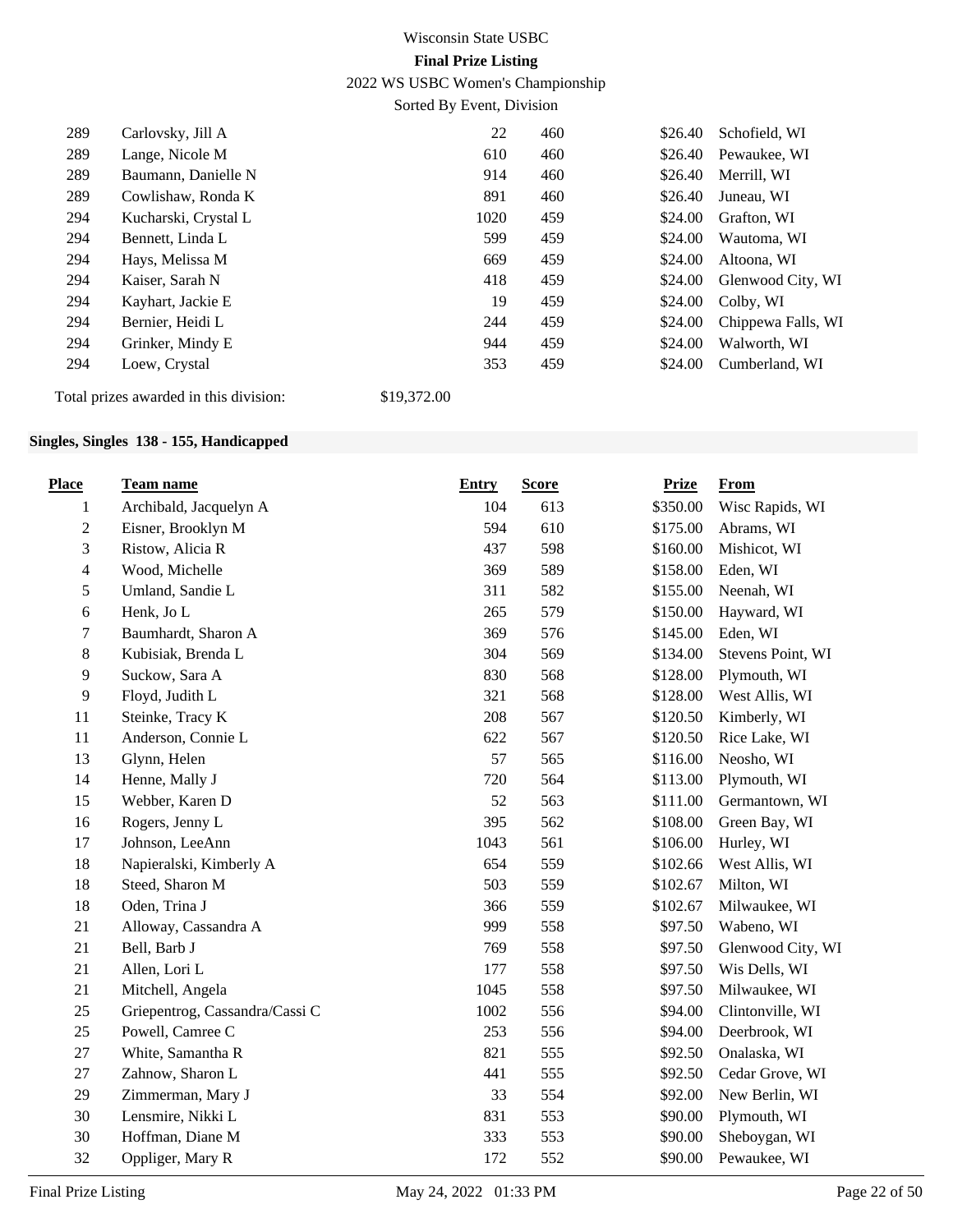2022 WS USBC Women's Championship

| 33     | Anderson, Pam J         | 867    | 551 | \$87.80 | Plymouth, WI     |
|--------|-------------------------|--------|-----|---------|------------------|
| 33     | Bednarz, Erika J        | 385    | 551 | \$87.80 | Rhinelander, WI  |
| 33     | Schoolcraft, Gloria E   | 117    | 551 | \$87.80 | Wausau, WI       |
| 33     | Bowell, Amanda J        | 586    | 551 | \$87.80 | Baldwin, WI      |
| 33     | Graham, Terri A         | 91     | 551 | \$87.80 | Muskego, WI      |
| 38     | Nyman, Alyssa J         | 412    | 550 | \$86.00 | Suamico, WI      |
| 39     | Harnack, Peggy J        | 747    | 549 | \$85.00 | Pardeeville, WI  |
| 40     | Morgan, Beth L          | 665    | 548 | \$85.00 | Janesville, WI   |
| 41     | Propp, Cheryl           | 136    | 547 | \$85.00 | Dousman, WI      |
| 42     | Frazier, Crystal L      | 191    | 546 | \$84.00 | Fairchild, WI    |
| 43     | Wright, Carrie          | 641    | 545 | \$84.00 | Greenfield, WI   |
| 43     | Laes, Lee Ann L         | 1010   | 545 | \$84.00 | Green Bay, WI    |
| 45     | Johnson, Kimberly S     | 283    | 544 | \$82.50 | Lone Rock, WI    |
| 45     | Mattila, Nancy A        | 698    | 544 | \$82.50 | Dousman, WI      |
| 45     | Paul, Meredith L        | 1003   | 544 | \$82.50 | Clintonville, WI |
| 45     | Manns, Michelle G       | 941    | 544 | \$82.50 | Milwaukee, WI    |
| 45     | Tesch, Shawn            | 392    | 544 | \$82.50 | DePere, WI       |
| 45     | Glosemeyer, Laura L     | 171    | 544 | \$82.50 | Pewaukee, WI     |
| 51     | Siegel, Ann M           | 671    | 543 | \$80.50 | Monroe, WI       |
| 51     | Zech, Judy P            | 1032   | 543 | \$80.50 | Sauk City, WI    |
| 53     | Manley, Donna           | 148    | 542 | \$79.50 | Boyd, WI         |
| 53     | Dake, Heidi J           | 813    | 542 | \$79.50 | Waupaca, WI      |
| 53     | Straschinske, Renee     | 192    | 542 | \$79.50 | Fairchild, WI    |
| 53     | Rixmann, Trudy J        | 511    | 542 | \$79.50 | Osceola, WI      |
| 57     | Schneiker, Beth G       | 372    | 541 | \$78.50 | Germantown, WI   |
| 57     | Meyer, Cindy L          | 1024   | 541 | \$78.50 | Medford, WI      |
| 59     | Drover, Lori A          | 10     | 540 | \$77.40 | Berlin, WI       |
| 59     | Raymond, Deb A          | 562    | 540 | \$77.40 | Dodgeville, WI   |
| 59     | Harstad, Melissa J      | 929    | 540 | \$77.40 | Hammond, WI      |
| 59     | Bruggink, Karlin M      | 984    | 540 | \$77.40 | Hilbert, WI      |
| 59     | Haller, Shelly          | $25\,$ | 540 | \$77.40 | Chippewa Fls, WI |
| 64     | Lassa, Kate E           | 690    | 539 | \$76.00 | Marshfield, WI   |
| 64     | Franklin, Jodi          | 716    | 539 | \$76.00 | Belgium, WI      |
| 66     | Wagner, Jennifer L      | 747    | 538 | \$75.50 | Pardeeville, WI  |
| 66     | Fish, Lisa L            | 176    | 538 | \$75.50 | Portage, WI      |
| 68     | Tellijohn, Samatha      | 766    | 537 | \$75.00 | Boyceville, WI   |
| 69     | Bruce, Dawn M           | 372    | 536 | \$75.00 | Germantown, WI   |
| 70     | Camp, Cynthia D         | 944    | 535 | \$74.00 | Walworth, WI     |
| 70     | Erickson, Annette R     | 959    | 535 | \$74.00 | Hudson, WI       |
| 72     | Rinehart, Melanie J     | 254    | 534 | \$74.00 | Antigo, WI       |
| 73     | Acker, Lisa A           | 156    | 533 | \$73.00 | Racine, WI       |
| 73     | Van Den Berg, Cynthia R | 323    | 533 | \$73.00 | New Berlin, WI   |
| 73     | England, Rebecca J      | 856    | 533 | \$73.00 | Oconomowoc, WI   |
| 73     | Psenicka, Debbie L      | 291    | 533 | \$73.00 | New London, WI   |
| 73     | Stern, Heather R        | 254    | 533 | \$73.00 | Antigo, WI       |
| 78     | Zeller, Alissha K       | 422    | 532 | \$72.00 | Slinger, WI      |
| 78     | Koos, Lonna M           | 267    | 532 | \$72.00 | Hayward, WI      |
| 80     | Loukus, Angela G        | 75     | 531 | \$70.75 | Niagara, WI      |
| $80\,$ | Hujet, Kayla J          | 978    | 531 | \$70.75 | Oconto, WI       |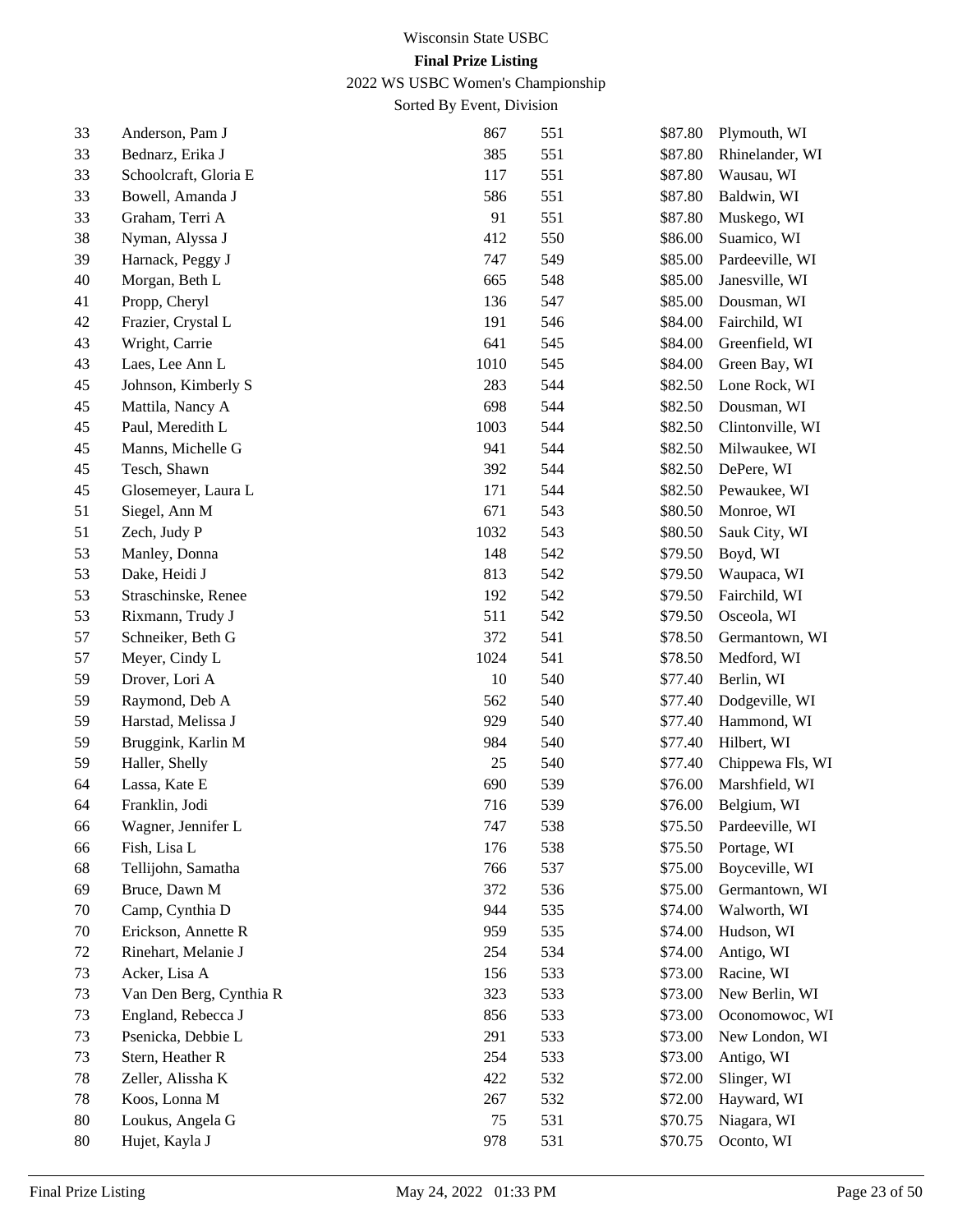2022 WS USBC Women's Championship

| 80  | Denis, Terri M           | 395  | 531 | \$70.75 | Green Bay, WI        |
|-----|--------------------------|------|-----|---------|----------------------|
| 80  | Marsh, Melinda M         | 674  | 531 | \$70.75 | Coon Valley, WI      |
| 84  | Holter, Doris A          | 695  | 530 | \$70.00 | River Falls, WI      |
| 84  | Salter, Lea L            | 33   | 530 | \$70.00 | New Berlin, WI       |
| 86  | Ramsey, Shannon K        | 883  | 529 | \$69.00 | Bristol, WI          |
| 86  | Sordahl, Susan E         | 83   | 529 | \$69.00 | Westby, WI           |
| 86  | Baumgart, Chris C        | 629  | 529 | \$69.00 | Seymour, WI          |
| 89  | Martino, Lisa M          | 250  | 528 | \$68.00 | Cornell, WI          |
| 89  | Murkowski, Diane H       | 439  | 528 | \$68.00 | Athens, WI           |
| 91  | Pochert, Paula L         | 9    | 527 | \$67.50 | Cudahy, WI           |
| 91  | Norris, Melody J         | 376  | 527 | \$67.50 | Cleveland, WI        |
| 91  | Miller, Cheryl A         | 425  | 527 | \$67.50 | Muscoda, WI          |
| 91  | Tagliapietra, Patricia A | 369  | 527 | \$67.50 | Eden, WI             |
| 95  | Berna, Carol L           | 104  | 526 | \$66.34 | Wisc Rapids, WI      |
| 95  | Dahlke, Terry L          | 992  | 526 | \$66.33 | Germantown, WI       |
| 95  | Moravitz, Deanne J       | 737  | 526 | \$66.33 | Comstock, WI         |
| 98  | Butzen, Kathy B          | 406  | 525 | \$64.71 | Minong, WI           |
| 98  | Derr, Staci L            | 239  | 525 | \$64.72 | Omro, WI             |
| 98  | Gresbach, Linda          | 135  | 525 | \$64.72 | Oconomowoc, WI       |
| 98  | Christensen, Melissa A   | 583  | 525 | \$64.71 | Berlin, WI           |
| 98  | Tews, Christina A        | 417  | 525 | \$64.72 | Pembine, WI          |
| 98  | Paulus, Kristen H        | 612  | 525 | \$64.71 | Belgium, WI          |
| 98  | Wolf, Carol J            | 472  | 525 | \$64.71 | Plymouth, WI         |
| 105 | Viergutz, Heather N      | 32   | 524 | \$63.00 | Woodruff, WI         |
| 106 | Blake-Parson, Jennifer M | 514  | 523 | \$62.40 | Osceola, WI          |
| 106 | Konkol, Laura L          | 902  | 523 | \$62.40 | Stevens Point, WI    |
| 106 | Duchan, Kim A            | 143  | 523 | \$62.40 | Birnamwood, WI       |
| 106 | Place, Claudia J         | 405  | 523 | \$62.40 | Spooner, WI          |
| 106 | Marvin, Patty S          | 494  | 523 | \$62.40 | Redgranite, WI       |
| 111 | Rux, Jackie L            | 409  | 522 | \$60.57 | Hales Corners, WI    |
| 111 | Southard, Debra F        | 700  | 522 | \$60.57 | Waupun, WI           |
| 111 | Henrichs, Stacy H        | 86   | 522 | \$60.58 | Edgar, WI            |
| 111 | Burntvedt, Barb          | 355  | 522 | \$60.57 | Menomonie, WI        |
| 111 | Bierwerth, Angie         | 994  | 522 | \$60.57 | Baldwin, WI          |
| 111 | Aspen, Lisa M            | 1027 | 522 | \$60.57 | Cameron, WI          |
| 111 | Catalano, Linda L        | 134  | 522 | \$60.57 | Hartland, WI         |
| 118 | Laatsch, Patty M         | 180  | 521 | \$58.28 | Phillips, WI         |
| 118 | Jarchow, Barb            | 372  | 521 | \$58.28 | Germantown, WI       |
| 118 | Baguio, Shella "Shell" L | 286  | 521 | \$58.29 | Pleasant Prairie, WI |
| 118 | Myhre, Gwendolyn M       | 160  | 521 | \$58.29 | Fennimore, WI        |
| 118 | Kitzki, Cheryl A         | 829  | 521 | \$58.29 | Adams, WI            |
| 118 | Boswell, Nikki M         | 163  | 521 | \$58.29 | Ripon, WI            |
| 118 | Trams, Susan M           | 222  | 521 | \$58.28 | Neenah, WI           |
| 125 | Meyerpeter, Sherrie      | 188  | 520 | \$56.40 | West Bend, WI        |
| 125 | Walstad, Rosalind J      | 270  | 520 | \$56.40 | Hayward, WI          |
| 125 | Verheyen, Robin M        | 575  | 520 | \$56.40 | Green Bay, WI        |
| 125 | Orchel, Sherry L         | 651  | 520 | \$56.40 | West Allis, WI       |
| 125 | Mack, Alecia             | 941  | 520 | \$56.40 | Milwaukee, WI        |
| 130 | Fudala, Dee L            | 865  | 519 | \$54.43 | Briggsville, WI      |
|     |                          |      |     |         |                      |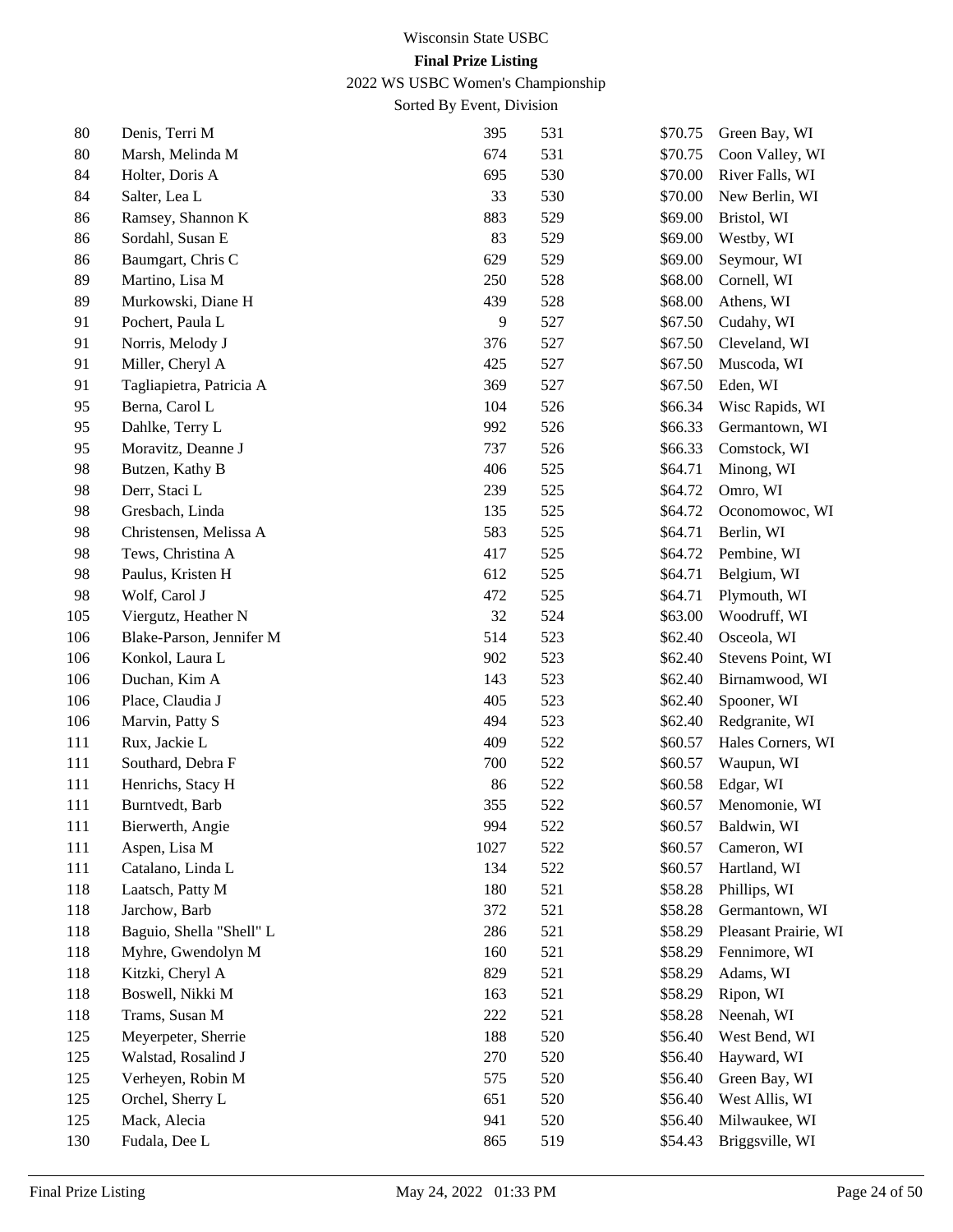2022 WS USBC Women's Championship

| 130 | Rose, Terri J             | 70   | 519 | \$54.42 | Quinnesec, MI                |
|-----|---------------------------|------|-----|---------|------------------------------|
| 130 | Coulter, Jeannine M       | 800  | 519 | \$54.43 | Mayville, WI                 |
| 130 | Lafave, Nikki             | 996  | 519 | \$54.43 | Ringle, WI                   |
| 130 | Loonsfoot, Olivia         | 649  | 519 | \$54.43 | Dollar Bay, MI               |
| 130 | Warren, Lori A            | 220  | 519 | \$54.43 | Delavan, WI                  |
| 130 | Iwanski, Peggy A          | 5    | 519 | \$54.43 | Cudahy, WI                   |
| 137 | Prochnow, Alicia M        | 683  | 518 | \$52.75 | Mountain, WI                 |
| 137 | Peacy, Cheryl A           | 328  | 518 | \$52.75 | Oostburg, WI                 |
| 137 | Vandenlangenbe, Bonnie M  | 961  | 518 | \$52.75 | Green Bay, WI                |
| 137 | Kasper, Pamela K          | 314  | 518 | \$52.75 | <b>Black River Falls, WI</b> |
| 141 | Knab, Elaine M            | 347  | 517 | \$51.66 | Shawano, WI                  |
| 141 | Johnson, Candy M          | 34   | 517 | \$51.67 | New Berlin, WI               |
| 141 | Hein, Stacey L            | 19   | 517 | \$51.67 | Colby, WI                    |
| 144 | McQuillan, Judy K         | 150  | 516 | \$51.00 | Boyd, WI                     |
| 144 | LeClair, Becki-Jo M       | 214  | 516 | \$51.00 | Brillion, WI                 |
| 146 | Rickert, Delissa D        | 739  | 515 | \$49.75 | West Allis, WI               |
| 146 | Faucette, Deborah M       | 379  | 515 | \$49.75 | Hubertus, WI                 |
| 146 | Henthorne, Lori L         | 711  | 515 | \$49.75 | Arkdale, WI                  |
| 146 | Adams, Patricia L         | 706  | 515 | \$49.75 | Lone Rock, WI                |
| 150 | Winters, Donna R          | 364  | 514 | \$48.40 | Nekoosa, WI                  |
| 150 | Hopp, Mary J              | 695  | 514 | \$48.40 | River Falls, WI              |
| 150 | Wagner, Gloria J          | 1000 | 514 | \$48.40 | Mosinee, WI                  |
| 150 | Seefeldt, Lynn M          | 172  | 514 | \$48.40 | Pewaukee, WI                 |
| 150 | Deane, Rhonda L           | 458  | 514 | \$48.40 | Rio, WI                      |
| 155 | Johnson, Penny J          | 762  | 513 | \$48.00 | Neillsville, WI              |
| 156 | Lea, Carol C              | 935  | 512 | \$46.29 | Amherst, WI                  |
| 156 | Romain, Kristine M        | 729  | 512 | \$46.28 | Waunakee, WI                 |
| 156 | James, Nancy J            | 458  | 512 | \$46.29 | Rio, WI                      |
| 156 | Burkhart, Jerri           | 141  | 512 | \$46.28 | Two Rivers, WI               |
| 156 | Silverthorn, Amanda K     | 716  | 512 | \$46.28 | Belgium, WI                  |
| 156 | Schenck, Terri L          | 262  | 512 | \$46.29 | Land O' Lakes, WI            |
| 156 | Zuelsdorf, Justine L      | 611  | 512 | \$46.29 | Cascade, WI                  |
| 163 | McElwee, Alyssa M         | 1040 | 511 | \$44.17 | Black Earth, WI              |
| 163 | Miller, Lori J            | 399  | 511 | \$44.17 | Green Bay, WI                |
| 163 | Lawson, Cortney J         | 764  | 511 | \$44.17 | Downing, WI                  |
| 163 | Hook, Teresa M            | 217  | 511 | \$44.16 | Marshfield, WI               |
| 163 | Hinds, Tammie             | 941  | 511 | \$44.16 | Milwaukee, WI                |
| 163 | Noeldner, Peggy           | 430  | 511 | \$44.17 | Greenwood, WI                |
| 169 | Laubinger, Katherine M    | 876  | 510 | \$42.50 | Genoa City, WI               |
| 169 | Fluno, Holly J            | 835  | 510 | \$42.50 | Wisc Rapids, WI              |
| 169 | Heimerman, Pamela J       | 27   | 510 | \$42.50 | Suring, WI                   |
| 169 | Loeffelholz, Becky A      | 513  | 510 | \$42.50 | Osceola, WI                  |
| 173 | Koch, Carole L            | 22   | 509 | \$41.00 | Schofield, WI                |
| 173 | Swenson, Bernice I        | 220  | 509 | \$41.00 | Delavan, WI                  |
| 173 | Rhyner, Jackie M          | 1024 | 509 | \$41.00 | Medford, WI                  |
| 173 | Poffenberger, Christine M | 507  | 509 | \$41.00 | Oregon, WI                   |
| 173 | Isensee, Terry C          | 146  | 509 | \$41.00 | Boyd, WI                     |
| 173 | Wulf, Andrea L            | 797  | 509 | \$41.00 | West Bend, WI                |
| 179 | Wall, Amanda J            | 209  | 508 | \$38.67 | Kimberly, WI                 |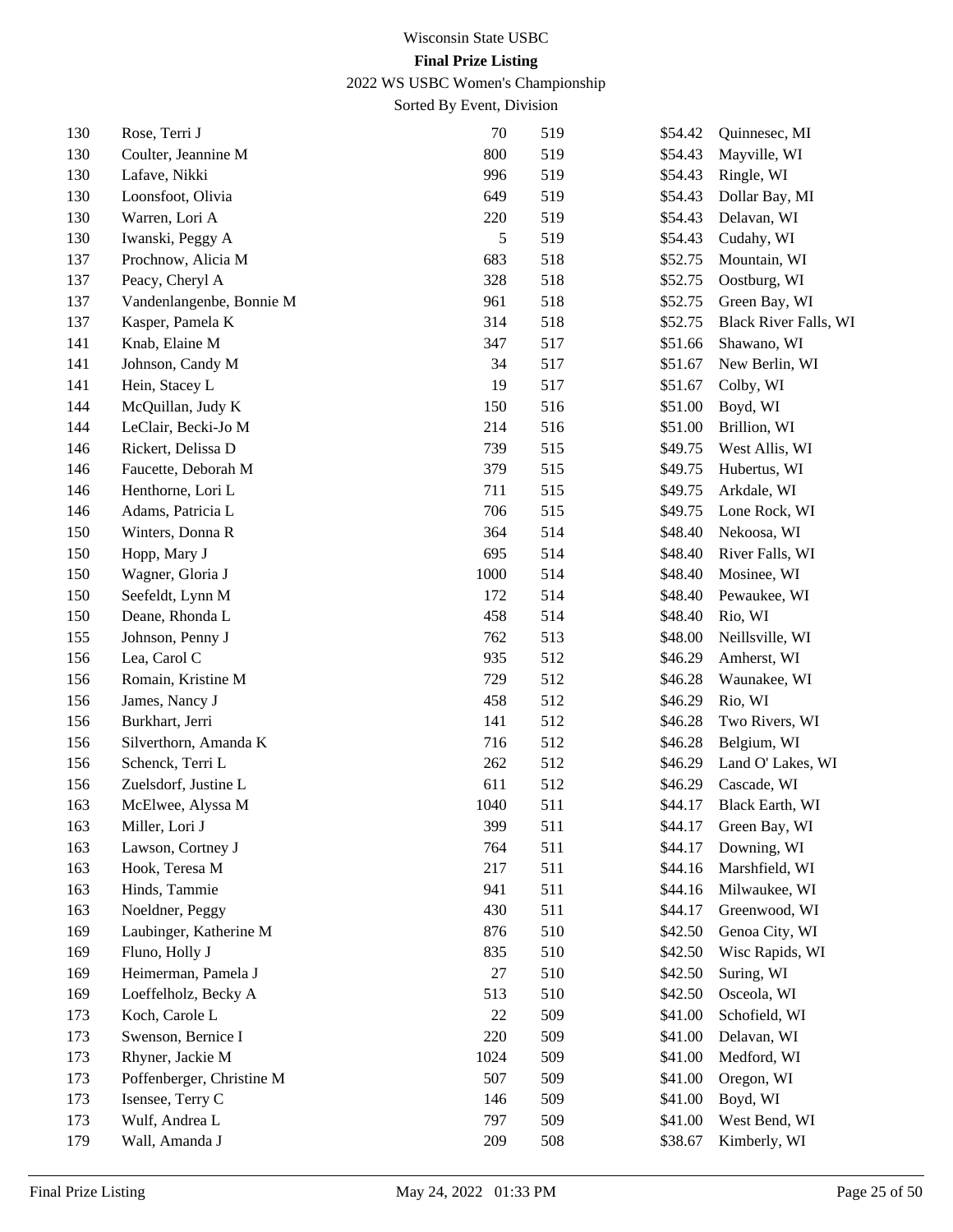2022 WS USBC Women's Championship

| 179 | Anderson, Paula J       | 218  | 508 | \$38.67 | Marshfield, WI    |
|-----|-------------------------|------|-----|---------|-------------------|
| 179 | Sinkula, Carol M        | 592  | 508 | \$38.67 | Abrams, WI        |
| 179 | Carey, Kristin L        | 427  | 508 | \$38.66 | Mukwonago, WI     |
| 179 | Hertzfeldt, Courtney E  | 825  | 508 | \$38.67 | Holmen, WI        |
| 179 | Oelke, Debra J          | 7    | 508 | \$38.66 | Cudahy, WI        |
| 179 | Boss, Lizabeth M        | 463  | 508 | \$38.67 | Elkhorn, WI       |
| 179 | Steinberger, Taylor A   | 484  | 508 | \$38.66 | New Berlin, WI    |
| 179 | Londo, Mandy K          | 429  | 508 | \$38.67 | Kenosha, WI       |
| 188 | Johannes, Jean          | 64   | 507 | \$36.17 | New Berlin, WI    |
| 188 | Martine, Kira A         | 814  | 507 | \$36.16 | Westby, WI        |
| 188 | Scherr, Lori            | 780  | 507 | \$36.17 | Milwaukee, WI     |
| 188 | Stengl, Carol J         | 122  | 507 | \$36.16 | Marathon, WI      |
| 188 | Meifert, Jennifer C     | 42   | 507 | \$36.17 | Milwaukee, WI     |
| 188 | Mermuys, Lisa M         | 859  | 507 | \$36.17 | Lakewood, WI      |
| 194 | Peterson, Arlove V      | 217  | 506 | \$33.89 | Marshfield, WI    |
| 194 | Spott, Nancy E          | 12   | 506 | \$33.89 | Siren, WI         |
| 194 | Rochon, Cheryl S        | 846  | 506 | \$33.88 | Vulcan, MI        |
| 194 | Pribek, Deb L           | 588  | 506 | \$33.89 | Abrams, WI        |
| 194 | Williams, Lavinia C     | 265  | 506 | \$33.89 | Hayward, WI       |
| 194 | Knudsen, Janice         | 234  | 506 | \$33.89 | Arcadia, WI       |
| 194 | Zirbel, Tiffany S       | 815  | 506 | \$33.89 | Racine, WI        |
| 194 | Goodrich, Diane M       | 474  | 506 | \$33.89 | Darlington, WI    |
| 194 | Dellenbach, Julie A     | 802  | 506 | \$33.89 | Greenfield, WI    |
| 203 | Cohen, Rachel M         | 596  | 505 | \$32.00 | Abrams, WI        |
| 203 | Spraggon, Caitlin M     | 50   | 505 | \$32.00 | Milwaukee, WI     |
| 205 | Billhorn, Leslie        | 524  | 504 | \$31.00 | Fort Atkinson, WI |
| 205 | Luedeke, Carole J       | 209  | 504 | \$31.00 | Kimberly, WI      |
| 205 | Leifert, Peggy A        | 677  | 504 | \$31.00 | Fitchburg, WI     |
| 205 | Blomberg, Aliana M      | 734  | 504 | \$31.00 | Clear Lake, WI    |
| 205 | Blosch, Casi M          | 380  | 504 | \$31.00 | South Wayne, WI   |
| 210 | Roddy, Zona G           | 888  | 503 | \$28.87 | Milwaukee, WI     |
| 210 | Donnell, Danielle A     | 740  | 503 | \$28.88 | West Allis, WI    |
| 210 | Jordan-Hrobsky, Shay    | 278  | 503 | \$28.88 | Watertown, WI     |
| 210 | Bogard, Fay E           | 148  | 503 | \$28.87 | Boyd, WI          |
| 210 | Rowe, Betty J           | 298  | 503 | \$28.87 | Nekoosa, WI       |
| 210 | Thiesenhusen, Kathryn J | 30   | 503 | \$28.88 | Wauwatosa, WI     |
| 210 | Immel, Verna M          | 371  | 503 | \$28.87 | Eden, WI          |
| 210 | Simac, Mary R           | 262  | 503 | \$28.88 | Land O' Lakes, WI |
| 218 | Klos, Lisa M            | 365  | 502 | \$26.80 | Milwaukee, WI     |
| 218 | Wickert, Kim            | 609  | 502 | \$26.80 | Fond du Lac, WI   |
| 218 | Olds, Carrie J          | 760  | 502 | \$26.80 | Weston, WI        |
| 218 | Homann, Kristine M      | 114  | 502 | \$26.80 | Edgar, WI         |
| 218 | Henke, Sandi A          | 151  | 502 | \$26.80 | Stanley, WI       |
| 223 | Stellmach, Joan R       | 298  | 501 | \$24.00 | Nekoosa, WI       |
| 223 | Meyers, Renee           | 465  | 501 | \$24.00 | Sun Prairie, WI   |
| 223 | Berg, Jenalea L         | 255  | 501 | \$24.00 | Bryant, WI        |
| 223 | Pucilowski, Katie L     | 1019 | 501 | \$24.00 | Mercer, WI        |
| 223 | Christophersen, Emily M | 86   | 501 | \$24.00 | Edgar, WI         |
| 223 | Johnson, Roberta D      | 355  | 501 | \$24.00 | Menomonie, WI     |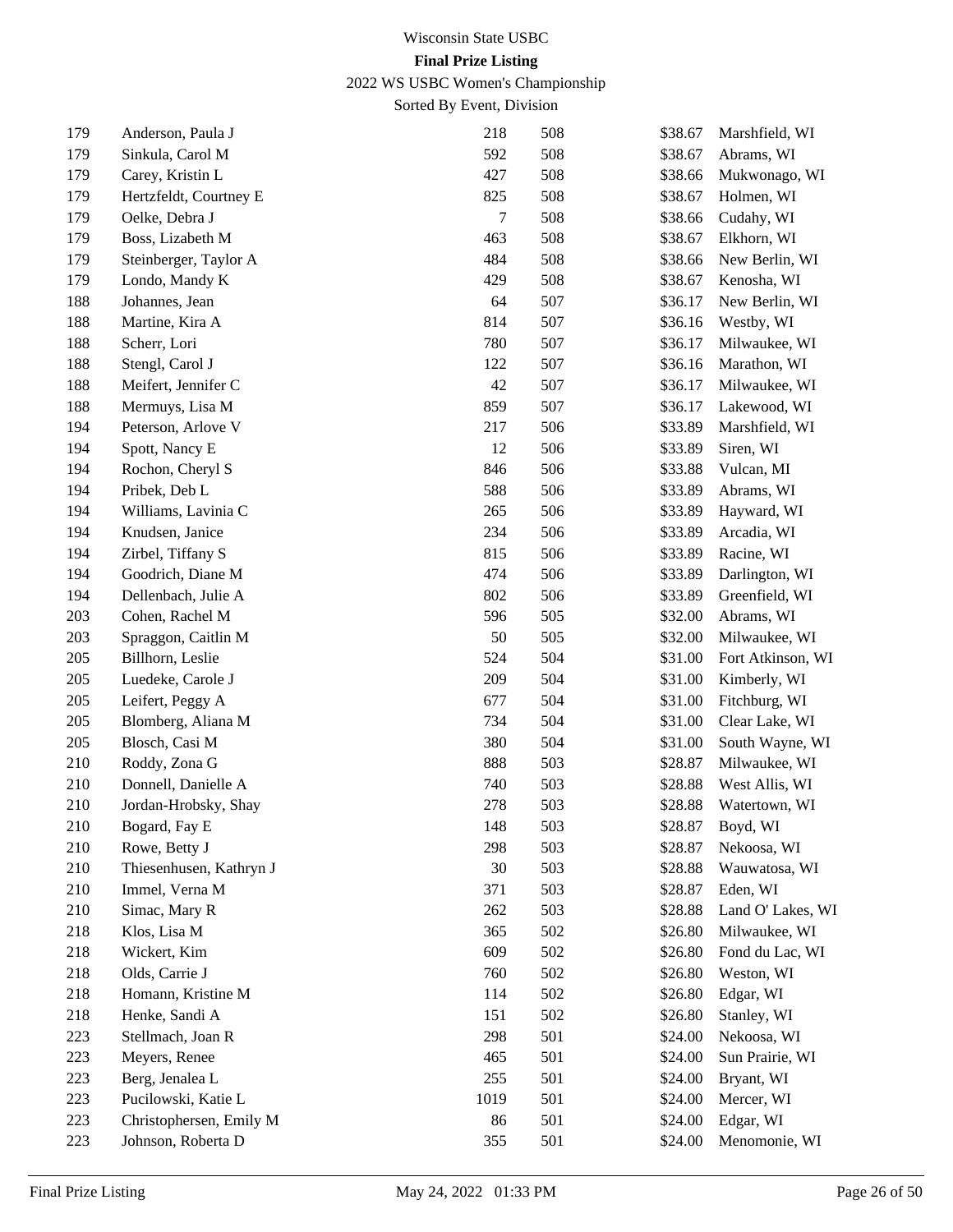2022 WS USBC Women's Championship

Sorted By Event, Division

| 223 | Obluck. Lisa M                         |             | 655 | 501 | \$24.00 West Allis, WI |
|-----|----------------------------------------|-------------|-----|-----|------------------------|
|     | Total prizes awarded in this division: | \$14,787.00 |     |     |                        |

#### **Singles, Singles 156 & Up, Handicapped**

| <b>Place</b>   | <b>Team name</b>         | <b>Entry</b>   | <b>Score</b> | <b>Prize</b> | <b>From</b>       |
|----------------|--------------------------|----------------|--------------|--------------|-------------------|
| $\mathbf{1}$   | Loveland, Janine E       | 54             | 866          | \$400.00     | New Berlin, WI    |
| $\sqrt{2}$     | Burdick, Jill M          | 177            | 858          | \$200.00     | Wis Dells, WI     |
| 3              | Trinkner, Connie E       | 842            | 853          | \$188.00     | Iola, WI          |
| $\overline{4}$ | Bambenek, Holly M        | 933            | 850          | \$174.00     | Amherst, WI       |
| 5              | Groendal, Suzanne M      | 895            | 847          | \$167.00     | North Prairie, WI |
| $\sqrt{6}$     | Lakey-Wheat, Victoria L  | 174            | 839          | \$158.00     | Waukesha, WI      |
| 7              | Farina, Amber M          | 997            | 838          | \$155.00     | Waukesha, WI      |
| $\,8\,$        | Cayer, Amber M           | 721            | 837          | \$147.00     | Wild Rose, WI     |
| $\overline{9}$ | Wolcott, Tanya N         | 184            | 832          | \$138.00     | West Union, IA    |
| 10             | Nowakowski, Robin L      | $\overline{4}$ | 831          | \$133.00     | Cudahy, WI        |
| 11             | Schmit, Amy Jo           | 506            | 829          | \$128.00     | Random Lake, WI   |
| 12             | Dabb, Tracey L           | 74             | 828          | \$123.00     | Vulcan, MI        |
| 13             | Taylor, Cynthia R        | 568            | 822          | \$118.00     | Kenosha, WI       |
| 13             | Bodenheimer, Stephanie M | 1047           | 822          | \$118.00     | Weston, WI        |
| 15             | Geist, Jenna A           | 152            | 821          | \$112.00     | Altoona, WI       |
| 16             | Tinney, Meghan C         | 509            | 820          | \$110.00     | Osceola, WI       |
| 17             | Stern, Marn M            | 358            | 816          | \$108.00     | Greenville, WI    |
| 18             | Lenzendorf, Angela L     | 201            | 815          | \$105.50     | Kendall, WI       |
| 18             | Vandehey, Annette C      | 303            | 815          | \$105.50     | Stevens Point, WI |
| $20\,$         | Spies, Litisha E         | 181            | 813          | \$104.00     | Clermont, IA      |
| 21             | Kons, Felicia            | 340            | 812          | \$100.50     | Germantown, WI    |
| 21             | Kesler, Kathleen M       | 210            | 812          | \$100.50     | Kimberly, WI      |
| 23             | Forge, Cheryl            | 487            | 811          | \$97.50      | Hartford, WI      |
| 23             | Gilbertson, Heather A    | 731            | 811          | \$97.50      | Brillion, WI      |
| $25\,$         | Bisson, Becky J          | 193            | 810          | \$96.00      | Augusta, WI       |
| $26\,$         | Phillips, Lindsay A      | 340            | 809          | \$95.00      | Germantown, WI    |
| 27             | Clough, Kimberly N       | 309            | 808          | \$94.00      | Neenah, WI        |
| 28             | Cater, Darlene A         | 668            | 807          | \$93.00      | Eau Claire, WI    |
| 29             | Carlson, Laura J         | 869            | 806          | \$93.00      | Eagle, WI         |
| 30             | Schreiner, Danielle D    | 114            | 805          | \$92.00      | Edgar, WI         |
| 31             | Hall, Sara J             | 968            | 804          | \$90.67      | New Berlin, WI    |
| 31             | LeVeck, Katie A          | 297            | 804          | \$90.66      | Lake Linden, MI   |
| 31             | Lund, Tracy L            | 720            | 804          | \$90.67      | Plymouth, WI      |
| 34             | Spires-Merkel, Patty D   | 824            | 802          | \$89.00      | Madison, WI       |
| 34             | Pehowski, Katherine M    | 321            | 802          | \$89.00      | West Allis, WI    |
| 34             | Platta, Mary Jo M        | 933            | 802          | \$89.00      | Amherst, WI       |
| 34             | Lake, Renee L            | 393            | 802          | \$89.00      | De Pere, WI       |
| 38             | Walker, Calissa J        | 191            | 801          | \$87.34      | Fairchild, WI     |
| 38             | Larson, Samantha M       | 30             | 801          | \$87.33      | Wauwatosa, WI     |
| 38             | Wilson, Joyce A          | 1044           | 801          | \$87.33      | Milwaukee, WI     |
| 41             | Porter, Beverly J        | 910            | 800          | \$86.67      | Oshkosh, WI       |
| 41             | Buchberger, Susanne L    | 116            | 800          | \$86.66      | Wausau, WI        |
| 41             | Ryerson, Shannon         | 396            | 800          | \$86.67      | Green Bay, WI     |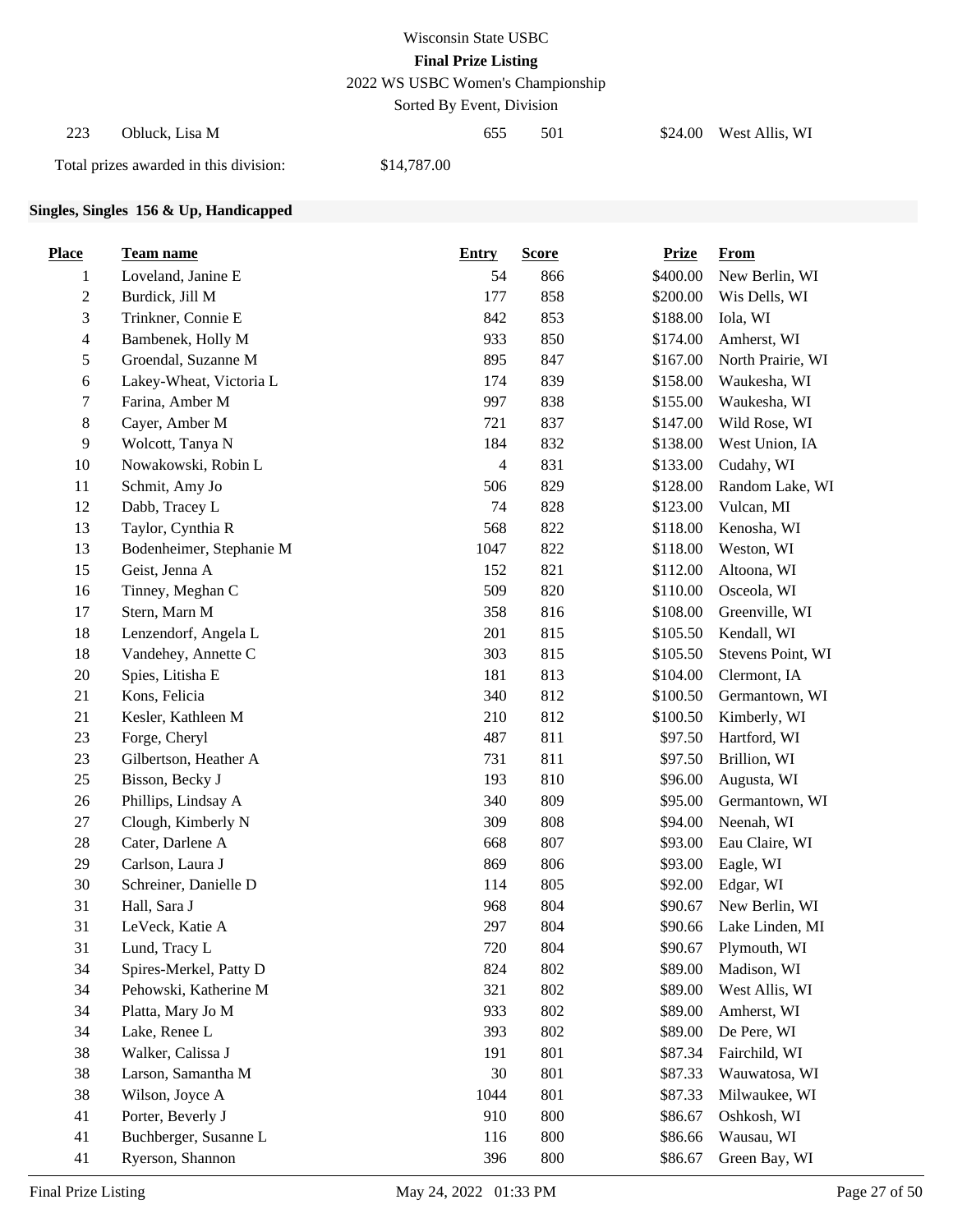2022 WS USBC Women's Championship

| 44     | Zellmer, Kayla C          | 109  | 799 | \$86.00 | Genoa City, WI       |
|--------|---------------------------|------|-----|---------|----------------------|
| 44     | Westphal, Kelly           | 952  | 799 | \$86.00 | Waukesha, WI         |
| 44     | McTrusty, Lynda R         | 188  | 799 | \$86.00 | West Bend, WI        |
| 47     | Meldonian, Saranne        | 657  | 798 | \$84.00 | West Allis, WI       |
| 47     | Kohn, Jean C              | 942  | 798 | \$84.00 | mosinee, WI          |
| 47     | Wilson, Karen J           | 640  | 798 | \$84.00 | Milwaukee, WI        |
| 47     | Holznagel, Andrea L       | 915  | 798 | \$84.00 | Madison, WI          |
| 51     | Derouso, Diana L          | 826  | 797 | \$83.00 | Waupaca, WI          |
| 51     | Niemi, Carla J            | 966  | 797 | \$83.00 | Greenville, WI       |
| 51     | Kickbush, Jessica R       | 43   | 797 | \$83.00 | Mequon, WI           |
| 54     | Kothlow, Christine A      | 247  | 795 | \$82.00 | Eau Claire, WI       |
| 54     | Witberler, Vicky A        | 383  | 795 | \$82.00 | Marathon, WI         |
| 56     | Gilkey, Tracy L           | 662  | 794 | \$82.00 | Greenville, WI       |
| 57     | Kromrie, Gloria           | 599  | 793 | \$81.50 | Wautoma, WI          |
| 57     | Masiakowski, Lauren K     | 31   | 793 | \$81.50 | Wauwatosa, WI        |
| 59     | Roach, Michelle L         | 529  | 792 | \$81.00 | Fort Atkinson, WI    |
| 60     | Murphy, Trisha A          | 829  | 791 | \$81.00 | Adams, WI            |
| 60     | Caputo, Marianne          | 953  | 791 | \$81.00 | New Berlin, WI       |
| 62     | Key, Shelly S             | 636  | 789 | \$80.00 | Deerfield, WI        |
| 63     | Fakes, Tracy A            | 967  | 788 | \$80.00 | Wauwatosa, WI        |
| 63     | Raddeman, Kim A           | 131  | 788 | \$80.00 | Hartland, WI         |
| 65     | Michels, Kaye M           | 154  | 787 | \$79.50 | Eldorado, WI         |
| 65     | Jaecks, Amy R             | 996  | 787 | \$79.50 | Ringle, WI           |
| 67     | Fiedorowicz, Joelle K     | 1014 | 786 | \$79.00 | Crivitz, WI          |
| 68     | Munkelwitz, Sherri J      | 736  | 785 | \$79.00 | Turtle Lake, WI      |
| 68     | Manteufel, Sarah B        | 840  | 785 | \$79.00 | Waupaca, WI          |
| 70     | Schaetzer, Jen            | 329  | 784 | \$78.00 | Sheboygan, WI        |
| 71     | Munson, Nancy A           | 363  | 783 | \$78.00 | Walworth, WI         |
| 72     | Dowty, Barbara A          | 140  | 781 | \$77.34 | Elkhorn, WI          |
| 72     | Voge, Abagail R           | 603  | 781 | \$77.34 | Germantown, WI       |
| 72     | Goss, Patrica A           | 818  | 781 | \$77.33 | Racine, WI           |
| 72     | Freier, Penny J           | 210  | 781 | \$77.33 | Kimberly, WI         |
| 72     | Resop, Crystal            | 844  | 781 | \$77.33 | Lisbon, WI           |
| $72\,$ | Depas, Michelle L         | 932  | 781 | \$77.33 | Ellison Bay, WI      |
| 78     | Bartel, Bridget M         | 851  | 780 | \$75.75 | Elkhart Lake, WI     |
| 78     | Kwiecien Pierson, Amber L | 295  | 780 | \$75.75 | Waukesha, WI         |
| 78     | Dawson, Mandy B           | 940  | 780 | \$75.75 | Onalaska, WI         |
| 78     | Fonk, Lisa M              | 650  | 780 | \$75.75 | Cudahy, WI           |
| 82     | Jamrog, Catherine M       | 1037 | 779 | \$75.00 | Pleasant Prairie, WI |
| 82     | Purkis, Cheryl L          | 702  | 779 | \$75.00 | Marshfield, WI       |
| 84     | Martinez, Sue J           | 182  | 778 | \$74.50 | Steuben, WI          |
| 84     | Griffin, Gwenette L       | 67   | 778 | \$74.50 | Milwaukee, WI        |
| 86     | Degner, Kim A             | 49   | 777 | \$73.75 | South Milwaukee, WI  |
| 86     | Fletcher, Katelynn A      | 1018 | 777 | \$73.75 | Sturtevant, WI       |
| 86     | Keenan, Holly A           | 330  | 777 | \$73.75 | Sheboygan, WI        |
| 86     | Dupke, Charity L          | 261  | 777 | \$73.75 | Eagle River, WI      |
| 90     | Miller, Beth G            | 979  | 776 | \$73.00 | CEDARBURG, WI        |
| 90     | Paradowski, Jean P        | 173  | 776 | \$73.00 | Pewaukee, WI         |
| 92     | Koeller, Angela M         | 555  | 775 | \$72.50 | Neenah, WI           |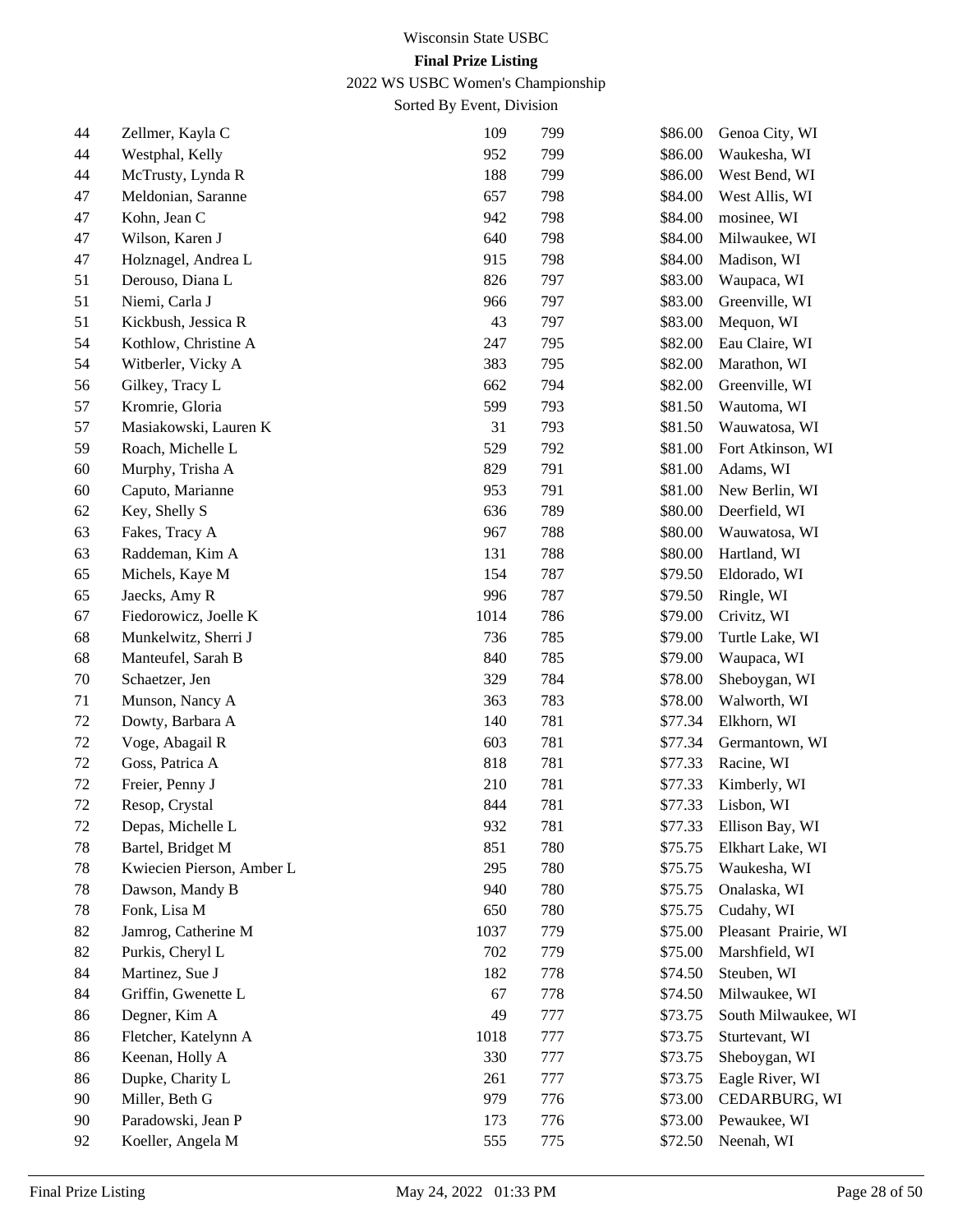2022 WS USBC Women's Championship

| 92  | Lawler, Rachel A       | 1040 | 775 | \$72.50 | Black Earth, WI     |
|-----|------------------------|------|-----|---------|---------------------|
| 94  | Cronce, Dianne L       | 295  | 774 | \$72.00 | Waukesha, WI        |
| 94  | Leszczynski-Ray, Nancy | 781  | 774 | \$72.00 | Oak Creek, WI       |
| 94  | Esser, Jeri J          | 778  | 774 | \$72.00 | DeForest, WI        |
| 97  | Haenel, Jessica L      | 452  | 773 | \$71.00 | Tomahawk, WI        |
| 97  | Davison, Katelynn A    | 707  | 773 | \$71.00 | Richland Center, WI |
| 99  | Nelson, Rachel L       | 840  | 772 | \$70.40 | Waupaca, WI         |
| 99  | Jones, Ashley N        | 428  | 772 | \$70.40 | Kenosha, WI         |
| 99  | Karns, Abbey A         | 993  | 772 | \$70.40 | Greenville, WI      |
| 99  | Jones, Chris J         | 428  | 772 | \$70.40 | Kenosha, WI         |
| 99  | Levandowski, Lori J    | 99   | 772 | \$70.40 | Wittenberg, WI      |
| 104 | Antony, Kady L         | 757  | 771 | \$69.25 | Onalaska, WI        |
| 104 | Rogan-Lerch, Jamie K   | 383  | 771 | \$69.25 | Marathon, WI        |
| 104 | Schmitt, Haley C       | 833  | 771 | \$69.25 | <b>GRAFTON, WI</b>  |
| 104 | Glover, Katherine A    | 34   | 771 | \$69.25 | New Berlin, WI      |
| 108 | Polomis, Beth A        | 945  | 770 | \$68.00 | Green Bay, WI       |
| 109 | Pietila, Brenda L      | 23   | 769 | \$67.43 | Bruce Crossing, MI  |
| 109 | Labinski, Shannon K    | 743  | 769 | \$67.43 | Hartland, WI        |
| 109 | Ziska, Tiffany L       | 299  | 769 | \$67.43 | Nekoosa, WI         |
| 109 | Gulbrand, Jean A       | 142  | 769 | \$67.42 | Two Rivers, WI      |
| 109 | Blish, Hailey L        | 497  | 769 | \$67.43 | Redgranite, WI      |
| 109 | Weihert, Kimberly A    | 202  | 769 | \$67.43 | Pardeeville, WI     |
| 109 | Fassbender, Karen      | 487  | 769 | \$67.43 | Hartford, WI        |
| 116 | Belanus, Sheryl M      | 109  | 768 | \$66.00 | Genoa City, WI      |
| 117 | Whelan, Julie A        | 456  | 767 | \$65.75 | Wonewoc, WI         |
| 117 | Parizo, Joyce E        | 1022 | 767 | \$65.75 | Monona, WI          |
| 117 | Houfe, Mellisa M       | 389  | 767 | \$65.75 | Edgerton, WI        |
| 117 | Bergman, Lucille M     | 232  | 767 | \$65.75 | Williams Bay, WI    |
| 121 | Parks, Sonya M         | 1005 | 766 | \$64.50 | Clintonville, WI    |
| 121 | Braatz, Julie A        | 98   | 766 | \$64.50 | Rothschild, WI      |
| 121 | Jacka, Anne            | 904  | 766 | \$64.50 | Waukesha, WI        |
| 121 | Salentine, Megan K     | 308  | 766 | \$64.50 | Neenah, WI          |
| 121 | Beran, Kristine L      | 251  | 766 | \$64.50 | Antigo, WI          |
| 121 | Linden, Mary B         | 821  | 766 | \$64.50 | Onalaska, WI        |
| 127 | Fields, Janet L        | 1002 | 765 | \$63.50 | Clintonville, WI    |
| 127 | Kruckeberg, Mary J     | 311  | 765 | \$63.50 | Neenah, WI          |
| 129 | Longo, Pamela M        | 815  | 764 | \$62.75 | Racine, WI          |
| 129 | Pobloski, Sarah J      | 565  | 764 | \$62.75 | Kenosha, WI         |
| 129 | Archambeau, Angela M   | 572  | 764 | \$62.75 | West Bend, WI       |
| 129 | Kressin, Jennifer G    | 608  | 764 | \$62.75 | Gleason, WI         |
| 133 | Blosch, Cheryl A       | 380  | 762 | \$61.75 | South Wayne, WI     |
| 133 | Soumis, Gayle A        | 407  | 762 | \$61.75 | Atlantic Mine, MI   |
| 133 | Musil, Jean M          | 477  | 762 | \$61.75 | Watertown, WI       |
| 133 | Holzhueter, Debra A    | 637  | 762 | \$61.75 | Colfax, WI          |
| 137 | VanAkkeren, Holly L    | 982  | 761 | \$60.14 | Hilbert, WI         |
| 137 | Machovec, Kelly L      | 456  | 761 | \$60.15 | Wonewoc, WI         |
| 137 | Rockteschel, Sharon A  | 351  | 761 | \$60.14 | Hortonville, WI     |
| 137 | VanBuren, Rachel E     | 163  | 761 | \$60.14 | Ripon, WI           |
| 137 | Meyer, Michelle M      | 332  | 761 | \$60.14 | Sheboygan, WI       |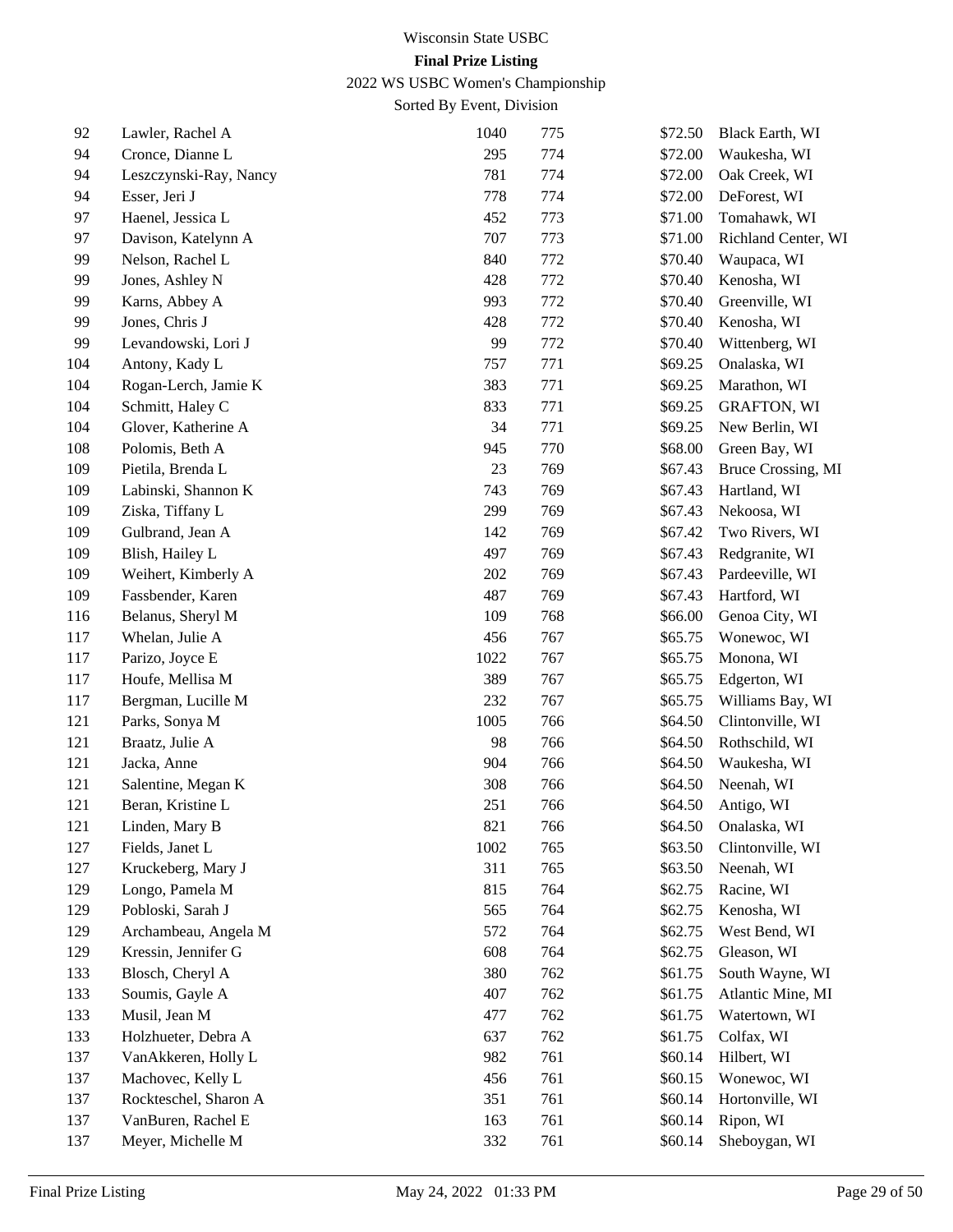2022 WS USBC Women's Championship

| 137 | Fore, Jacquelyn K      | 385  | 761 | \$60.14 | Rhinelander, WI      |
|-----|------------------------|------|-----|---------|----------------------|
| 137 | Minton, Virginia M     | 139  | 761 | \$60.15 | Waupaca, WI          |
| 144 | Sleaford, Jan R        | 56   | 760 | \$58.75 | New Berlin, WI       |
| 144 | Wunschel, Connie E     | 758  | 760 | \$58.75 | Monticello, WI       |
| 144 | Rostkowski, Mary E     | 322  | 760 | \$58.75 | Milwaukee, WI        |
| 144 | Brose, Andrea K        | 607  | 760 | \$58.75 | Blair, WI            |
| 148 | Gilbertson, Nicole M   | 732  | 759 | \$58.00 | Brillion, WI         |
| 149 | Bell, Danielle         | 224  | 758 | \$57.67 | Menominee, MI        |
| 149 | Ray-Gabel, Deena M     | 585  | 758 | \$57.67 | Gratiot, WI          |
| 149 | Ronde, Suzanne D       | 754  | 758 | \$57.66 | Franklin, WI         |
| 152 | Bergsbaken, Joyce M    | 1039 | 757 | \$57.00 | Pleasant Prairie, WI |
| 152 | Luepke, Kylene K       | 629  | 757 | \$57.00 | Seymour, WI          |
| 154 | Block, Amanda M        | 720  | 756 | \$56.25 | Plymouth, WI         |
| 154 | Jameson, Sherry A      | 28   | 756 | \$56.25 | Wauwatosa, WI        |
| 154 | Kirschbaum, Dana       | 565  | 756 | \$56.25 | Kenosha, WI          |
| 154 | Sinn, Michelle L       | 457  | 756 | \$56.25 | Marshfield, WI       |
| 158 | Lensmire, Christina A  | 830  | 755 | \$55.33 | Plymouth, WI         |
| 158 | Newman, Ashley M       | 948  | 755 | \$55.33 | Mt Pleasant, WI      |
| 158 | Kreitzman, Patricia    | 292  | 755 | \$55.34 | Madison, WI          |
| 161 | Lang-Puffer, Margi R   | 53   | 754 | \$55.00 | Oak Creek, WI        |
| 161 | Dake, Nellie P         | 170  | 754 | \$55.00 | Waukesha, WI         |
| 163 | Rockney, Denise A      | 528  | 753 | \$53.60 | Cambridge, WI        |
| 163 | Brown, Nicole A        | 100  | 753 | \$53.60 | Wittenberg, WI       |
| 163 | Gmach, Patricia        | 327  | 753 | \$53.60 | Oostburg, WI         |
| 163 | Hanson, Delaine M      | 83   | 753 | \$53.60 | Westby, WI           |
| 163 | Michalowicz, Sara N    | 108  | 753 | \$53.60 | Genoa City, WI       |
| 168 | Remmen, Beth A         | 422  | 752 | \$53.00 | Slinger, WI          |
| 168 | Mattmiller, Kristen M  | 258  | 752 | \$53.00 | Summit Lake, WI      |
| 170 | Northey, Patsy A       | 636  | 751 | \$51.50 | Deerfield, WI        |
| 170 | George, Michelle L     | 1039 | 751 | \$51.50 | Pleasant Prairie, WI |
| 170 | Geringer, Tina L       | 403  | 751 | \$51.50 | Leopolis, WI         |
| 170 | Treffinger, Eleanor J  | 93   | 751 | \$51.50 | Muskego, WI          |
| 170 | Kneifl, Dina J         | 936  | 751 | \$51.50 | Cashton, WI          |
| 170 | Raube, Lori A          | 438  | 751 | \$51.50 | Manitowoc, WI        |
| 170 | Genrich, Stephanie J   | 156  | 751 | \$51.50 | Racine, WI           |
| 170 | Mortier, Julie A       | 869  | 751 | \$51.50 | Eagle, WI            |
| 178 | Pronschinske, Amanda E | 174  | 750 | \$49.80 | Waukesha, WI         |
| 178 | Heinzen, Abigail L     | 836  | 750 | \$49.80 | Darlington, WI       |
| 178 | Wendt, Linda A         | 28   | 750 | \$49.80 | Wauwatosa, WI        |
| 178 | Kubisiak, Cheryl M     | 901  | 750 | \$49.80 | Stevens Point, WI    |
| 178 | Freward, Tracie        | 394  | 750 | \$49.80 | Green Bay, WI        |
| 183 | Natzke, Juli A         | 132  | 749 | \$49.00 | Oconomowoc, WI       |
| 183 | Frisque, Melissa M     | 945  | 749 | \$49.00 | Green Bay, WI        |
| 185 | Johnson, Michelle J    | 223  | 748 | \$47.25 | Marinette, WI        |
| 185 | Schultz, Crystal M     | 571  | 748 | \$47.25 | Kenosha, WI          |
| 185 | Dolphin, Debra S       | 404  | 748 | \$47.25 | Spooner, WI          |
| 185 | Carter, Cindy J        | 664  | 748 | \$47.25 | Eau Claire, WI       |
| 185 | Smith, Nicole L        | 747  | 748 | \$47.25 | Pardeeville, WI      |
| 185 | Spindler, Vicki L      | 861  | 748 | \$47.25 | Highland, WI         |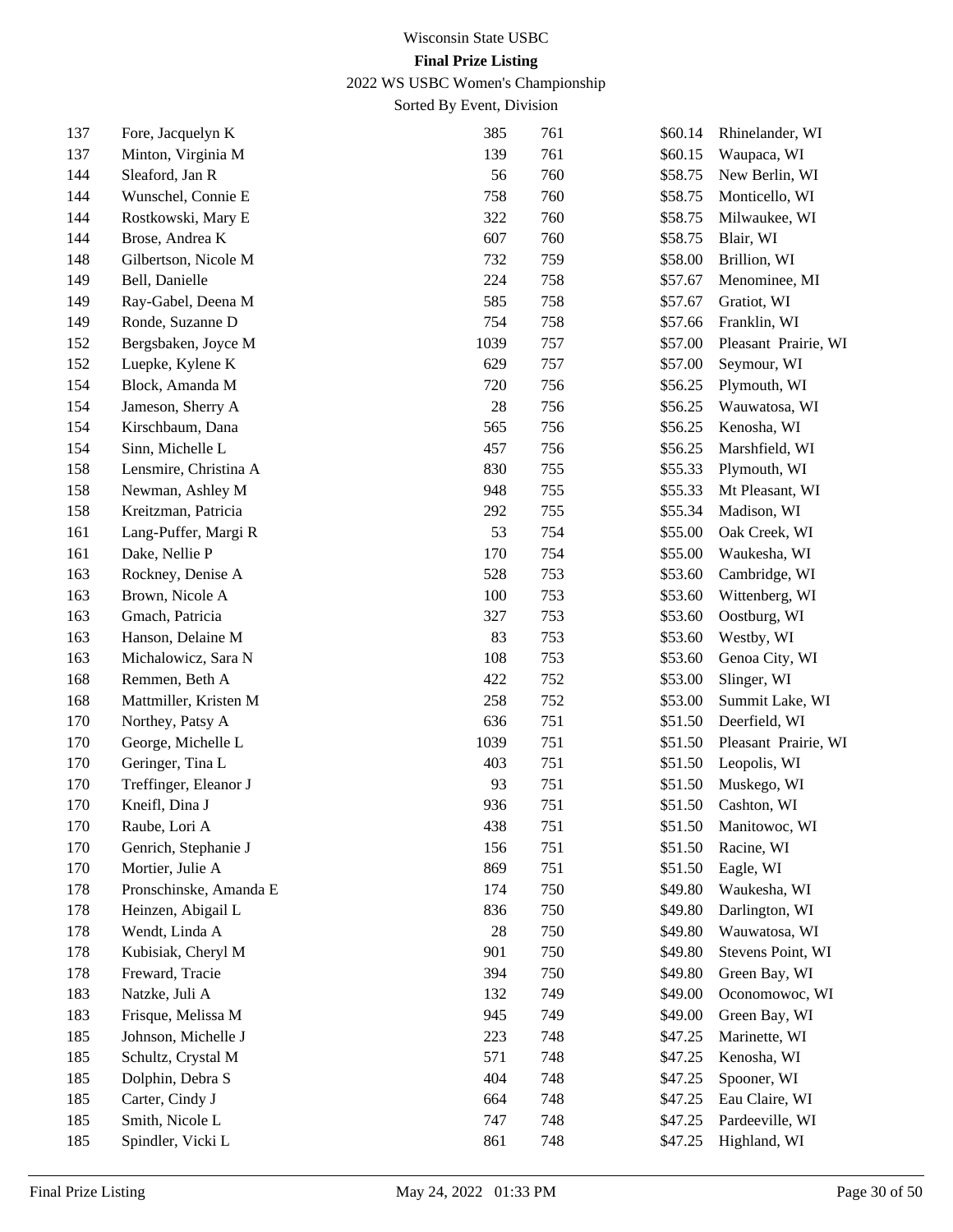2022 WS USBC Women's Championship

| 185 | Kraus, Chelsie L           | 462  | 748 | \$47.25 | La Crosse, WI       |
|-----|----------------------------|------|-----|---------|---------------------|
| 185 | Kriehn, Jean M             | 99   | 748 | \$47.25 | Wittenberg, WI      |
| 185 | Greenman, Dawn             | 260  | 748 | \$47.25 | Arbor Vitae, WI     |
| 185 | Zummo, Lynn R              | 793  | 748 | \$47.25 | Roscoe, IL          |
| 185 | Lepak, Aleena M            | 822  | 748 | \$47.25 | Auburndale, WI      |
| 185 | Schmit, Dianne M           | 719  | 748 | \$47.25 | Random Lake, WI     |
| 197 | Sanchez, Michelle L        | 1018 | 747 | \$44.57 | Sturtevant, WI      |
| 197 | Rechlin, Melissa A         | 573  | 747 | \$44.57 | West Bend, WI       |
| 197 | Fitzpatrick, Cherie M      | 365  | 747 | \$44.57 | Milwaukee, WI       |
| 197 | Boehme, Linda J            | 59   | 747 | \$44.57 | Germantown, WI      |
| 197 | Tobin, Montana H           | 313  | 747 | \$44.57 | La Crosse, WI       |
| 197 | Conner, Carrie A           | 325  | 747 | \$44.58 | Albertville, MN     |
| 197 | Miller, Clarice M          | 169  | 747 | \$44.57 | Pewaukee, WI        |
| 204 | Ingemann, Corinne R        | 154  | 746 | \$43.20 | Eldorado, WI        |
| 204 | Schultz, Mackenzie L       | 607  | 746 | \$43.20 | Blair, WI           |
| 204 | Zblewski, Jodi A           | 7    | 746 | \$43.20 | Cudahy, WI          |
| 204 | Zuniga, Raeann J           | 518  | 746 | \$43.20 | Osceola, WI         |
| 204 | Schewe, Casey L            | 602  | 746 | \$43.20 | Bloomer, WI         |
| 209 | Parks, Janilee/Jana L      | 1005 | 745 | \$42.00 | Clintonville, WI    |
| 209 | Henning, Kathleen          | 787  | 745 | \$42.00 | Sharon, WI          |
| 209 | Notenberg, Debbie          | 77   | 745 | \$42.00 | Superior, WI        |
| 209 | Thomson, Kristin J         | 641  | 745 | \$42.00 | Greenfield, WI      |
| 213 | Rydzewski, Jennifer A      | 650  | 744 | \$40.67 | Cudahy, WI          |
| 213 | Koranda, Jean              | 259  | 744 | \$40.67 | Eagle River, WI     |
| 213 | Schumacher, Wendy          | 809  | 744 | \$40.66 | Marathon, WI        |
| 213 | Peter, Christine A         | 527  | 744 | \$40.67 | Waterloo, WI        |
| 213 | Nebgen, Nancy L            | 14   | 744 | \$40.66 | Rhinelander, WI     |
| 213 | Amrozewicz, Tracey D       | 782  | 744 | \$40.67 | New Berlin, WI      |
| 219 | Huebner, Kim A             | 720  | 743 | \$39.16 | Plymouth, WI        |
| 219 | Klocek, Brianna L          | 538  | 743 | \$39.16 | Fort Atkinson, WI   |
| 219 | Torres, Susan L            | 782  | 743 | \$39.17 | New Berlin, WI      |
| 219 | Miszewski, Linda L         | 451  | 743 | \$39.17 | South Milwaukee, WI |
| 219 | Marsh, Rhonda M            | 628  | 743 | \$39.17 | Seymour, WI         |
| 219 | Kust, Terri J              | 1002 | 743 | \$39.17 | Clintonville, WI    |
| 225 | Oelke, Laura L             | 728  | 742 | \$37.50 | Baraboo, WI         |
| 225 | Shaw, Amy                  | 1014 | 742 | \$37.50 | Crivitz, WI         |
| 225 | Gilbertson, Alexis C       | 933  | 742 | \$37.50 | Amherst, WI         |
| 225 | Myers, Ritajean            | 572  | 742 | \$37.50 | West Bend, WI       |
| 225 | Grinker, Elizabeth         | 944  | 742 | \$37.50 | Walworth, WI        |
| 225 | Spaeth, Rachel M           | 144  | 742 | \$37.50 | Boyd, WI            |
| 231 | Scholtens, Judy S          | 42   | 741 | \$36.00 | Milwaukee, WI       |
| 231 | Holland, Christina E       | 569  | 741 | \$36.00 | Kenosha, WI         |
| 231 | Schindel, Sandra L         | 29   | 741 | \$36.00 | Wauwatosa, WI       |
| 231 | Tangeman, Kathy E          | 184  | 741 | \$36.00 | West Union, IA      |
| 231 | Wade, Sandra               | 1045 | 741 | \$36.00 | Milwaukee, WI       |
| 231 | Keiner, Sara K             | 541  | 741 | \$36.00 | Johnson Creek, WI   |
| 237 | Preuss-Rattenbach, Debra S | 260  | 740 | \$34.50 | Arbor Vitae, WI     |
| 237 | Schneider, Becky           | 965  | 740 | \$34.50 | Rochester, WI       |
| 237 | Hanson, Chelsea L          | 673  | 740 | \$34.50 | Viroqua, WI         |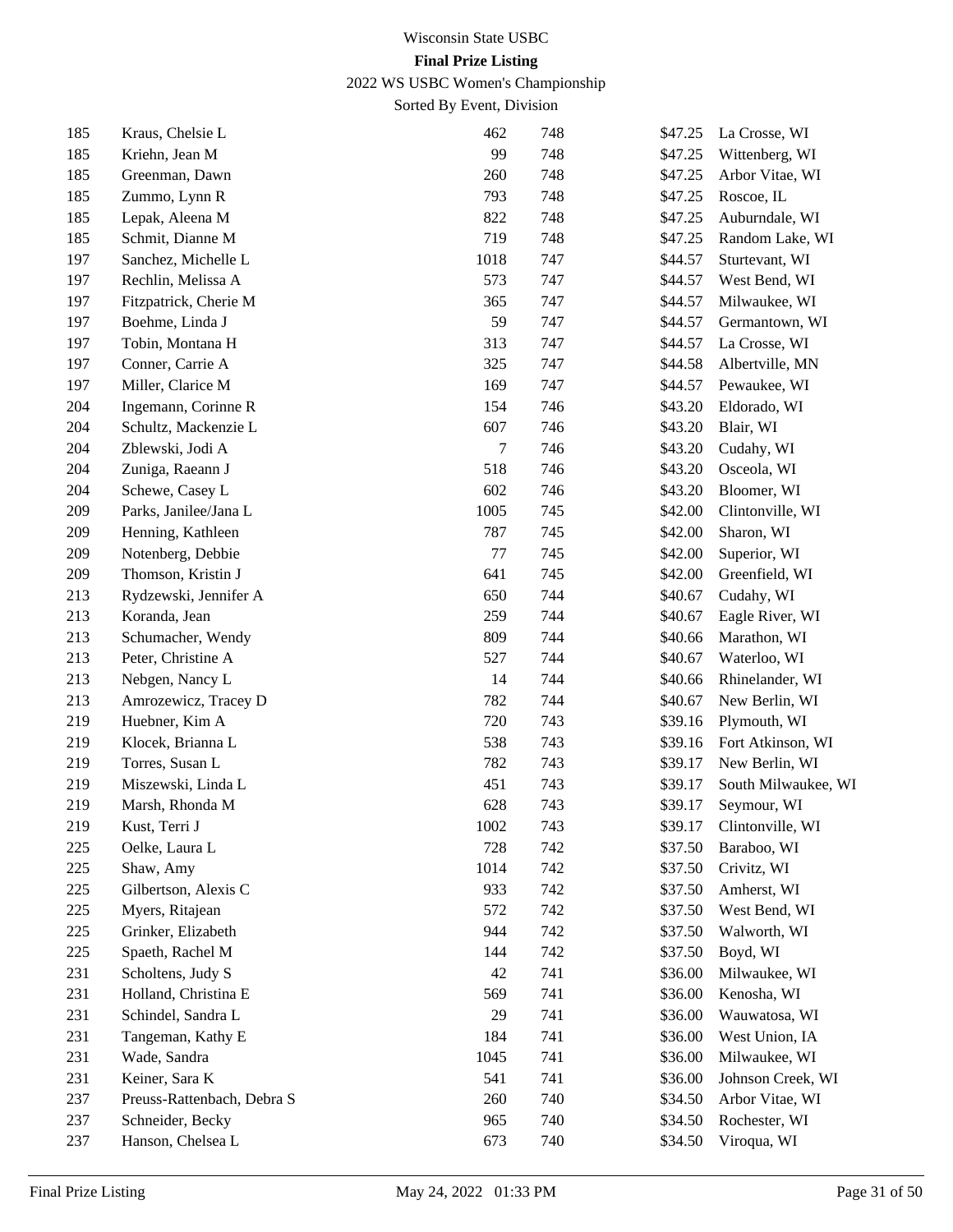2022 WS USBC Women's Championship

Sorted By Event, Division

| 237 | Warwick, Ashley R                      | 260         | 740 | \$34.50 | Arbor Vitae, WI   |
|-----|----------------------------------------|-------------|-----|---------|-------------------|
| 237 | Kreager, Ashlea A                      | 252         | 740 | \$34.50 | ANTIGO, WI        |
| 237 | Gholston, Holly L                      | 260         | 740 | \$34.50 | Arbor Vitae, WI   |
| 243 | Sterzinger, Julie L                    | 128         | 739 | \$32.75 | Lake Tomahawk, WI |
| 243 | Zawistowski, Donna G                   | 754         | 739 | \$32.75 | Franklin, WI      |
| 243 | Stump, Lindsey                         | 433         | 739 | \$32.75 | Greenwood, WI     |
| 243 | Kisting, Bryanna L                     | 894         | 739 | \$32.75 | Scandinavia, WI   |
| 243 | Sahnow, Jackie M                       | 811         | 739 | \$32.75 | River Falls, WI   |
| 243 | Karinen, Courtnee A                    | 43          | 739 | \$32.75 | Mequon, WI        |
| 243 | Drewieske, Jean M                      | 732         | 739 | \$32.75 | Brillion, WI      |
| 243 | Blake, Rochelle L                      | 743         | 739 | \$32.75 | Hartland, WI      |
| 251 | Wagner, Marie L                        | 219         | 738 | \$31.00 | Horicon, WI       |
| 251 | Hafenstein, Katie S                    | 689         | 738 | \$31.00 | Beaver Dam, WI    |
| 251 | Gutknecht, Sandra L                    | 173         | 738 | \$31.00 | Pewaukee, WI      |
| 251 | Backhaus, Barb J                       | 150         | 738 | \$31.00 | Boyd, WI          |
| 251 | Smith, Christine T                     | 823         | 738 | \$31.00 | Sun Prairie, WI   |
| 256 | Mallon, Karen                          | 272         | 737 | \$29.11 | Greenfield, WI    |
| 256 | Zwiers, Dawn M                         | 358         | 737 | \$29.11 | Greenville, WI    |
| 256 | Zarnstorff, Alicia K                   | 970         | 737 | \$29.11 | Clinton, WI       |
| 256 | Bratzke, Judith E                      | 446         | 737 | \$29.11 | Evansville, WI    |
| 256 | Noack, Carla J                         | 1001        | 737 | \$29.11 | Clintonville, WI  |
| 256 | Larson, Stacey L                       | 778         | 737 | \$29.11 | DeForest, WI      |
| 256 | Roth, Emma                             | 974         | 737 | \$29.11 | Chilton, WI       |
| 256 | Langteau, Vicki N                      | 230         | 737 | \$29.11 | Madison, WI       |
| 256 | Haas, Becky A                          | 146         | 737 | \$29.12 | Boyd, WI          |
| 265 | Bastian, Deborah                       | 340         | 736 | \$26.89 | Germantown, WI    |
| 265 | Howard, Rhonda M                       | 8           | 736 | \$26.89 | Cudahy, WI        |
| 265 | Goedheer, Rachel                       | 131         | 736 | \$26.88 | Hartland, WI      |
| 265 | Crenshaw, Melissa S                    | 873         | 736 | \$26.89 | UNION GROVE, WI   |
| 265 | Buttke, Jayme L                        | 382         | 736 | \$26.89 | Marathon, WI      |
| 265 | Rabon, Ladora                          | 45          | 736 | \$26.89 | Waukesha, WI      |
| 265 | Radomski, Kathleen J                   | 24          | 736 | \$26.89 | Oak Creek, WI     |
| 265 | Faffler, Jenny L                       | 518         | 736 | \$26.89 | Osceola, WI       |
| 265 | VandeBerg, Richelle J                  | 875         | 736 | \$26.89 | Fond du Lac, WI   |
| 274 | Buechner, Suzanne L                    | 31          | 735 | \$24.00 | Wauwatosa, WI     |
| 274 | Mynsberge, Cheyanne                    | 942         | 735 | \$24.00 | mosinee, WI       |
| 274 | Gudeyon, Karen A                       | 220         | 735 | \$24.00 | Delavan, WI       |
| 274 | Smith, Autumn N                        | 904         | 735 | \$24.00 | Waukesha, WI      |
| 274 | Holberg, Cynthia K                     | 790         | 735 | \$24.00 | Wisc Rapids, WI   |
| 274 | Larson, Amanda R                       | 223         | 735 | \$24.00 | Marinette, WI     |
| 274 | Zwieg, Linda M                         | 131         | 735 | \$24.00 | Hartland, WI      |
|     | Total prizes awarded in this division: | \$18,022.00 |     |         |                   |
|     | Total prizes awarded in this event:    | \$53,999.00 |     |         |                   |

#### **All Events, All Events 137 & Under, Handicapped**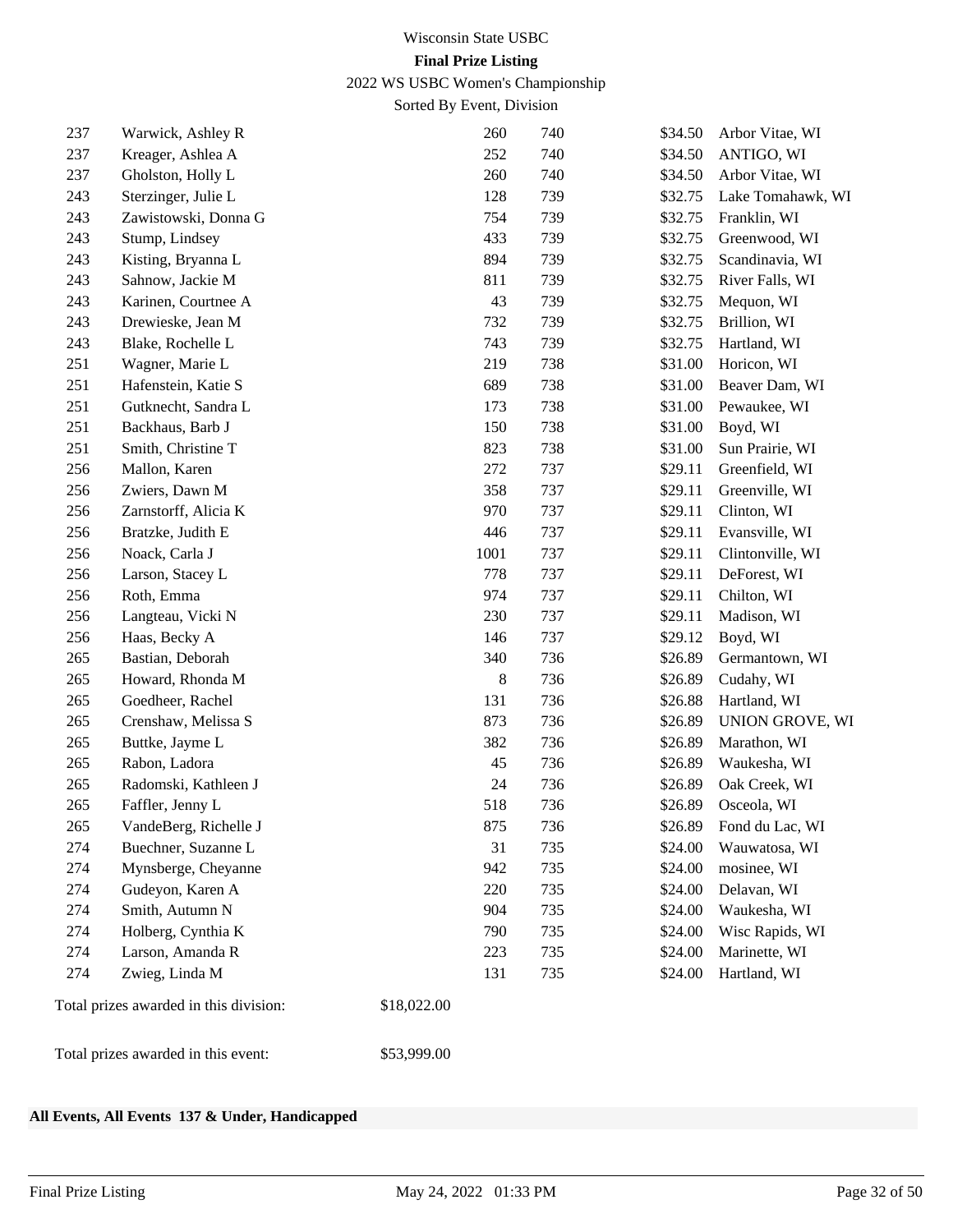## 2022 WS USBC Women's Championship

| <b>Place</b>   | Team name              | <b>Entry</b> | <b>Score</b> | <b>Prize</b> | <b>From</b>     |
|----------------|------------------------|--------------|--------------|--------------|-----------------|
| 1              | Olson, Amanda L        | 175          | 1,590        | \$400.00     | Cambria, WI     |
| $\sqrt{2}$     | Black, Connie A        | 353          | 1,584        | \$200.00     | Cumberland, WI  |
| 3              | Schwarz, Kimberly K    | 1040         | 1,556        | \$141.00     | Black Earth, WI |
| $\overline{4}$ | Thompson, Mary A       | 593          | 1,545        | \$108.00     | Abrams, WI      |
| $\sqrt{5}$     | Geiger, Natalie M      | 809          | 1,544        | \$87.00      | Marathon, WI    |
| 6              | Cvikel, Laura R        | 650          | 1,534        | \$76.00      | Cudahy, WI      |
| $\tau$         | Jahns, Katie L         | 163          | 1,527        | \$70.00      | Ripon, WI       |
| $\,8\,$        | Petersen, Morgan       | 973          | 1,512        | \$66.00      | Minocqua, WI    |
| $\overline{9}$ | Dilley, Mary E         | 159          | 1,504        | \$64.00      | Mt. Hope, WI    |
| 10             | Willette, Heather A    | 290          | 1,500        | \$61.00      | Waupaca, WI     |
| 11             | Hickok, Dawn M         | 971          | 1,499        | \$61.00      | Beloit, WI      |
| 11             | Suda, Whitney          | 433          | 1,499        | \$61.00      | Greenwood, WI   |
| 13             | Endter, Amanda S       | 386          | 1,492        | \$60.00      | Readfield, WI   |
| 13             | Alford, Juli A         | 1049         | 1,492        | \$60.00      | Weston, WI      |
| 15             | Leblanc, Haley A       | 192          | 1,486        | \$59.00      | Fairchild, WI   |
| 16             | Anderson, Jodi M       | 683          | 1,482        | \$59.00      | Mountain, WI    |
| 17             | Stelter, Jennifer L    | 272          | 1,480        | \$59.00      | Greenfield, WI  |
| 18             | Smith, Mariah L        | 13           | 1,478        | \$59.00      | Siren, WI       |
| 19             | Erickson, Darci A      | 501          | 1,474        | \$58.00      | Cashton, WI     |
| $20\,$         | Freel, Amanda L        | 283          | 1,473        | \$58.00      | Lone Rock, WI   |
| 21             | Bruesewitz, Kathleen T | 28           | 1,471        | \$58.00      | Wauwatosa, WI   |
| $22\,$         | Schleis, Jolyn M       | 589          | 1,470        | \$58.00      | Abrams, WI      |
| 23             | Karlin, Nancy T        | 436          | 1,466        | \$58.00      | Kewaunee, WI    |
| 24             | Layde, Diliana M       | 687          | 1,462        | \$57.00      | Cuba City, WI   |
| 25             | VanHeuklom, Kelley J   | 736          | 1,459        | \$57.00      | Turtle Lake, WI |
| 25             | Hickling, Allison      | 9            | 1,459        | \$57.00      | Cudahy, WI      |
| 25             | Parzyck, Amber K       | 639          | 1,459        | \$57.00      | Menomonie, WI   |
| $28\,$         | Krautkramer, Chris E   | 382          | 1,456        | \$57.00      | Marathon, WI    |
| 29             | Pecinovsky, Sarah E    | 588          | 1,455        | \$56.00      | Abrams, WI      |
| 30             | Konietzko, Kristy      | 571          | 1,451        | \$56.00      | Kenosha, WI     |
| 31             | Engeldinger, Stacy L   | 704          | 1,450        | \$56.00      | Valders, WI     |
| 32             | Baures, Crystal J      | 443          | 1,449        | \$56.00      | Middleton, WI   |
| 33             | Benson, Christine R    | 149          | 1,448        | \$56.00      | Cadott, WI      |
| 34             | Zinkle, Veronica M     | 187          | 1,446        | \$55.00      | Pr Du Chien, WI |
| 34             | Dantuma, Heather M     | 957          | 1,446        | \$55.00      | Lake Mills, WI  |
| 36             | Yerckie, Tiffany A     | 653          | 1,445        | \$55.00      | West Allis, WI  |
| 37             | Regenold, Jane C       | 179          | 1,441        | \$55.00      | Dalton, WI      |
| 37             | Miletti, Jennifer A    | 29           | 1,441        | \$55.00      | Wauwatosa, WI   |
| 39             | Gomez, Masiel          | 843          | 1,440        | \$54.00      | New Berlin, WI  |
| 40             | Dudley, Kristen        | 1011         | 1,436        | \$54.00      | Franklin, WI    |
| 41             | Arndt, Anna M          | 592          | 1,435        | \$54.00      | Abrams, WI      |
| 42             | Watts, Leighanna N     | 885          | 1,434        | \$54.00      | Wausau, WI      |
| 43             | Meyer, Melody A        | 352          | 1,431        | \$54.00      | Cumberland, WI  |
| 44             | Valles, Laura A        | 3            | 1,430        | \$53.00      | Amery, WI       |
| 45             | Rozmarynowski, Ashley  | 533          | 1,429        | \$53.00      | Manitowoc, WI   |
| 46             | Nelson, Brandi J       | 110          | 1,428        | \$53.00      | Genoa City, WI  |
| 46             | Grotegut, Alyssa M     | 704          | 1,428        | \$53.00      | Valders, WI     |
| 48             | Whitburn, Elizabeth    | 780          | 1,427        | \$53.00      | Milwaukee, WI   |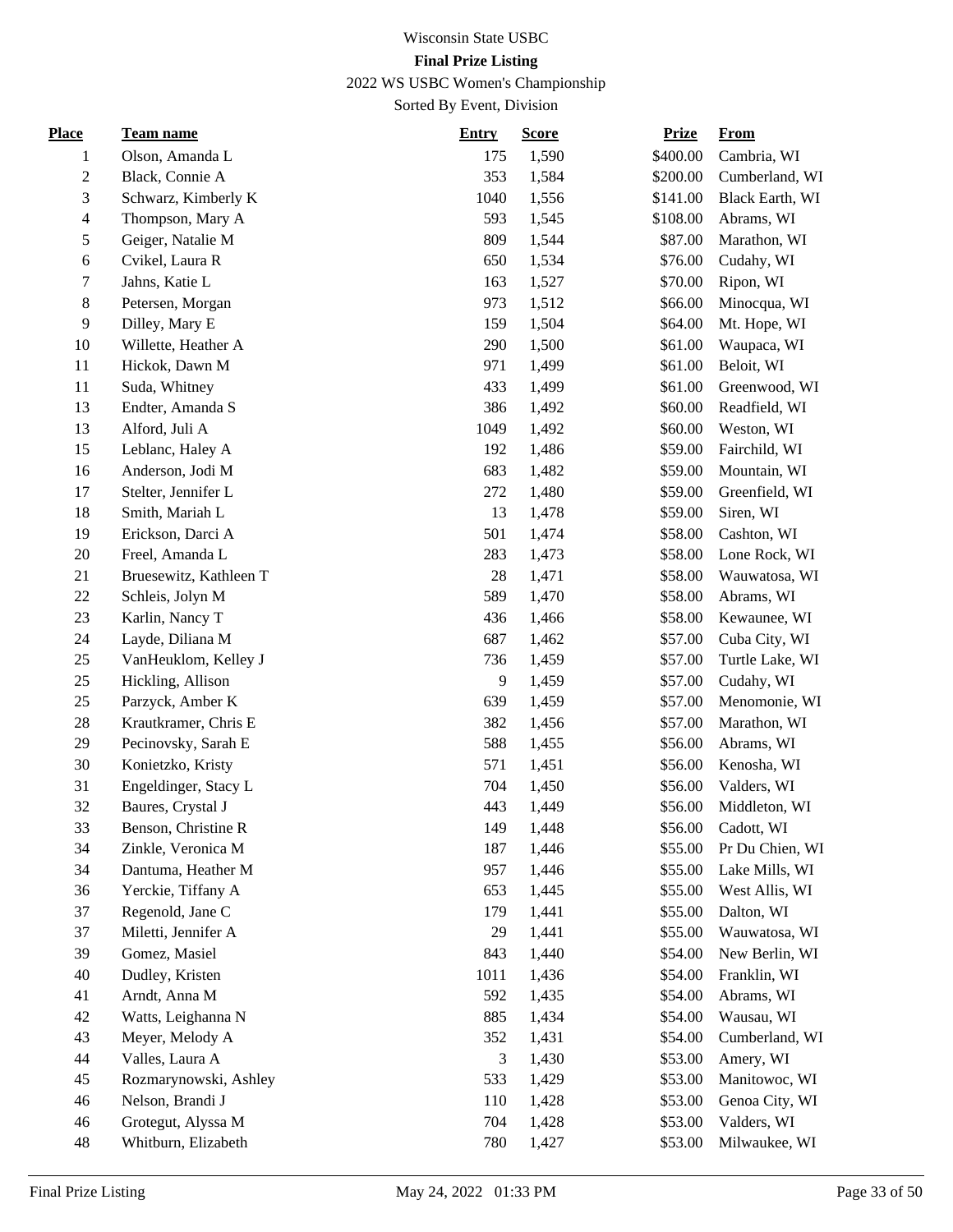2022 WS USBC Women's Championship

| 49 | Ralph, Carrie L        | 530 | 1,426 | \$52.00 | Fort Atkinson, WI |
|----|------------------------|-----|-------|---------|-------------------|
| 50 | Farrey, April D        | 745 | 1,424 | \$52.00 | Rio, WI           |
| 50 | Bohn, Amanda J         | 106 | 1,424 | \$52.00 | Tomahawk, WI      |
| 52 | Roth, Roxanne M        | 151 | 1,423 | \$52.00 | Stanley, WI       |
| 52 | Leverty, Georgia M     | 785 | 1,423 | \$52.00 | Clear Lake, WI    |
| 54 | Stamstad, Brenda A     | 446 | 1,422 | \$51.00 | Evansville, WI    |
| 55 | Laskowski, Darice M    | 843 | 1,419 | \$51.00 | New Berlin, WI    |
| 55 | Verheyden, Vicki L     | 391 | 1,419 | \$51.00 | DePere, WI        |
| 55 | Dillman, Tessa R       | 598 | 1,419 | \$51.00 | Westfield, WI     |
| 55 | Geraty, Sue M          | 106 | 1,419 | \$51.00 | Tomahawk, WI      |
| 59 | Miller, Nikki          | 880 | 1,418 | \$50.00 | Colfax, WI        |
| 59 | Langmeier, Jill G      | 685 | 1,418 | \$50.00 | Dickeyville, TN   |
| 61 | Arndt, Elly A          | 555 | 1,417 | \$50.00 | Neenah, WI        |
| 61 | Ely, Amy N             | 367 | 1,417 | \$50.00 | Tomah, WI         |
| 63 | Pemma, Ruth            | 999 | 1,416 | \$49.50 | Wabeno, WI        |
| 63 | Larson, Gaylene R      | 14  | 1,416 | \$49.50 | Rhinelander, WI   |
| 65 | Kroeplin, Kayla J      | 149 | 1,415 | \$49.00 | Cadott, WI        |
| 66 | Klappstein, Joan L     | 179 | 1,414 | \$49.00 | Dalton, WI        |
| 67 | Ehrensberger, Robin    | 561 | 1,413 | \$49.00 | Horicon, WI       |
| 68 | Smith, Mary Ellen      | 579 | 1,411 | \$49.00 | Danbury, WI       |
| 69 | Hoehne, Gwen S         | 310 | 1,410 | \$48.00 | Neenah, WI        |
| 69 | White, Terri L         | 748 | 1,410 | \$48.00 | Pardeeville, WI   |
| 69 | Madsen, Tammy J        | 583 | 1,410 | \$48.00 | Berlin, WI        |
| 72 | Lange, Patti L         | 191 | 1,409 | \$48.00 | Fairchild, WI     |
| 73 | Hansen, Elaine M       | 283 | 1,408 | \$48.00 | Lone Rock, WI     |
| 74 | Summ, Jennifer R       | 255 | 1,407 | \$47.00 | Bryant, WI        |
| 75 | Knetter, Melanie R     | 442 | 1,406 | \$47.00 | Middleton, WI     |
| 75 | Dahlke, Marion K       | 593 | 1,406 | \$47.00 | Abrams, WI        |
| 77 | Schleis, Crystal       | 597 | 1,405 | \$46.67 | Abrams, WI        |
| 77 | Brandt, Suzanne R      | 956 | 1,405 | \$46.67 | Hatley, WI        |
| 77 | Armour, Michelle A     | 570 | 1,405 | \$46.66 | Kenosha, WI       |
| 80 | Wilson, Melissa A      | 519 | 1,404 | \$46.00 | Osceola, WI       |
| 81 | Benoy, Doreen S        | 928 | 1,403 | \$46.00 | Hudson, WI        |
| 82 | Grotelueschen, Sarah K | 559 | 1,402 | \$45.66 | Horicon, WI       |
| 82 | Schreiber, Jessica L   | 898 | 1,402 | \$45.67 | South Beloit, IL  |
| 82 | Pagel, Ashley          | 984 | 1,402 | \$45.67 | Hilbert, WI       |
| 85 | Cerny, Erin M          | 92  | 1,401 | \$45.00 | Muskego, WI       |
| 86 | Kirking, Phyllis T     | 857 | 1,400 | \$45.00 | Viroqua, WI       |
| 87 | Sheridan, Gail M       | 435 | 1,399 | \$45.00 | Manitowoc, WI     |
| 87 | Krakow, Jennifer L     | 939 | 1,399 | \$45.00 | Johnson Creek, WI |
| 89 | Quade, Eileen          | 781 | 1,398 | \$44.00 | Oak Creek, WI     |
| 89 | Vorwald, Kelsey L      | 785 | 1,398 | \$44.00 | Clear Lake, WI    |
| 91 | Kerl, Jean M           | 810 | 1,397 | \$44.00 | Janesville, WI    |
| 91 | Jacobson, Brenda S     | 112 | 1,397 | \$44.00 | Brodhead, WI      |
| 93 | Keller, Jennie M       | 785 | 1,396 | \$44.00 | Clear Lake, WI    |
| 94 | Hinze, Stacy L         | 178 | 1,395 | \$43.00 | Portage, WI       |
| 94 | Mueller, Jean M        | 719 | 1,395 | \$43.00 | Random Lake, WI   |
| 94 | Kasten, Sandy L        | 399 | 1,395 | \$43.00 | Green Bay, WI     |
| 94 | Love, Melanie          | 885 | 1,395 | \$43.00 | Wausau, WI        |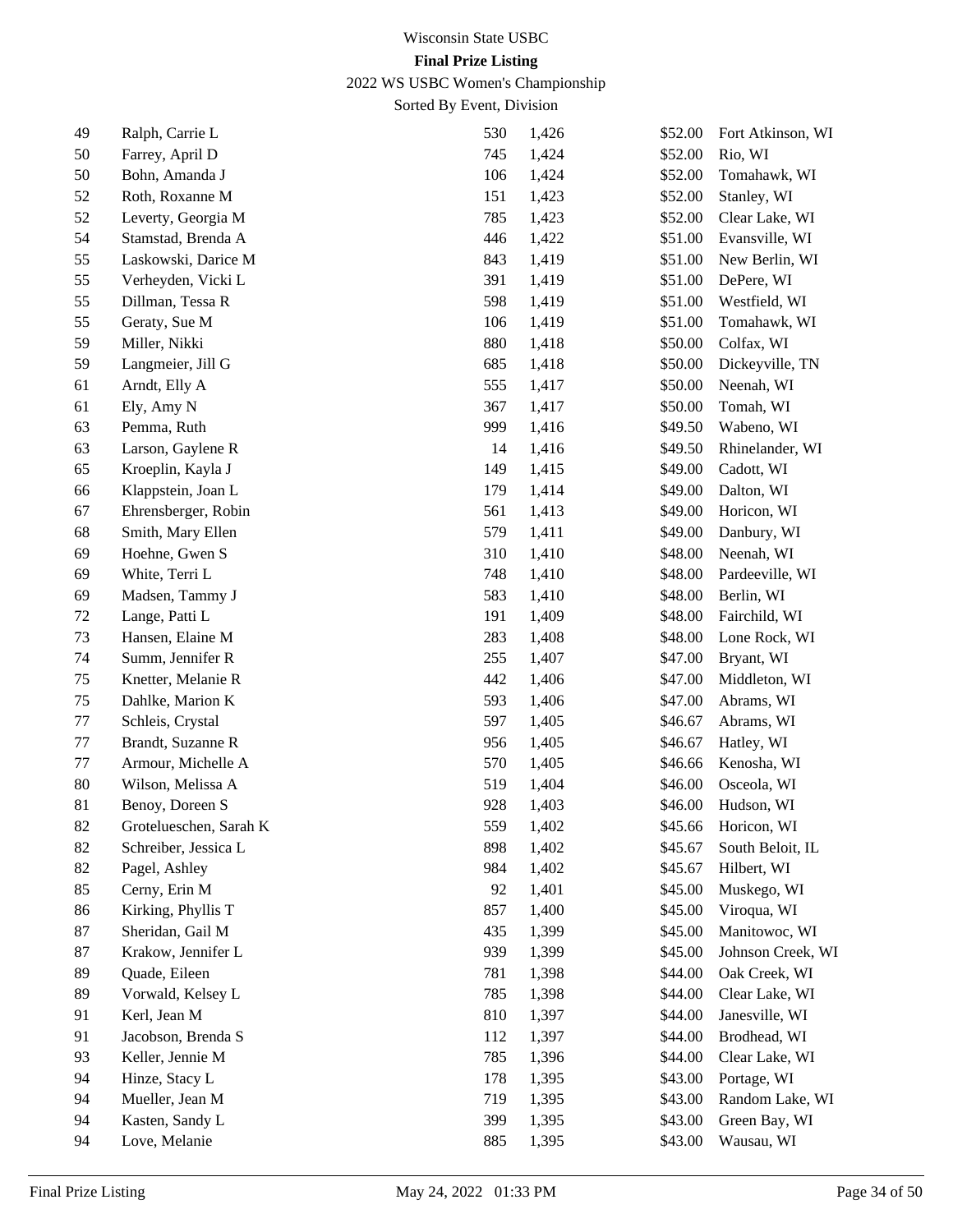2022 WS USBC Women's Championship

| 98  | Mayenschein, Marilyn A  | 147  | 1,394 | \$43.00 | Thorp, WI           |
|-----|-------------------------|------|-------|---------|---------------------|
| 99  | Martell, Janet M        | 243  | 1,392 | \$42.00 | Bloomer, WI         |
| 99  | Helgemoe, Bobbi Jo      | 837  | 1,392 | \$42.00 | Darlington, WI      |
| 99  | Marotz, Ruth A          | 415  | 1,392 | \$42.00 | Pembine, WI         |
| 102 | Sundquist, Katie M      | 856  | 1,391 | \$42.00 | Oconomowoc, WI      |
| 103 | Mortenson, Heidi        | 956  | 1,390 | \$41.50 | Hatley, WI          |
| 103 | Schroedel, Carrie A     | 245  | 1,390 | \$41.50 | Chippewa Falls, WI  |
| 105 | Timko Butka, Jennifer L | 599  | 1,389 | \$41.00 | Wautoma, WI         |
| 106 | Hanson, Candy           | 838  | 1,388 | \$41.00 | Waupaca, WI         |
| 106 | Gardner, Linda L        | 776  | 1,388 | \$41.00 | Hudson, WI          |
| 106 | Kottke, Rebecca L       | 833  | 1,388 | \$41.00 | <b>GRAFTON, WI</b>  |
| 109 | Hinrichs, Phyllis I     | 581  | 1,387 | \$40.00 | Rice Lake, WI       |
| 109 | Canfield, Kelly L       | 580  | 1,387 | \$40.00 | Oak Creek, WI       |
| 109 | Scheel, Karrie L        | 616  | 1,387 | \$40.00 | Antigo, WI          |
| 109 | Krueger, Peg M          | 275  | 1,387 | \$40.00 | Cumberland, WI      |
| 113 | Adams, Wendy            | 699  | 1,386 | \$40.00 | OCONOMOWOC, WI      |
| 114 | Blinkwolt, Karen A      | 268  | 1,385 | \$39.00 | Hayward, WI         |
| 115 | Grinker, Mindy E        | 944  | 1,384 | \$39.00 | Walworth, WI        |
| 115 | Gallion, Kellee M       | 634  | 1,384 | \$39.00 | Crandon, WI         |
| 115 | Steger, Sara            | 1015 | 1,384 | \$39.00 | Merrill, WI         |
| 118 | Trampf, Christine A     | 10   | 1,383 | \$38.25 | Berlin, WI          |
| 118 | Von Buskirk, Melanie E  | 305  | 1,383 | \$38.25 | West Salem, WI      |
| 118 | Gerzmehle, Tammy L      | 103  | 1,383 | \$38.25 | Wisc Rapids, WI     |
| 118 | Sabotta, Miranda K      | 847  | 1,383 | \$38.25 | Norway, MI          |
| 122 | Westrich, Ariel J       | 73   | 1,382 | \$38.00 | Niagara, WI         |
| 122 | Sherf, Naomi J          | 935  | 1,382 | \$38.00 | Amherst, WI         |
| 124 | Wieczorek, Penny L      | 361  | 1,381 | \$37.00 | Baraboo, WI         |
| 124 | Naze, Jill A            | 591  | 1,381 | \$37.00 | Abrams, WI          |
| 124 | Roemhild, Lacey R       | 421  | 1,381 | \$37.00 | PORT WASHINGTON, WI |
| 124 | Antoniewicz, Elaine K   | 51   | 1,381 | \$37.00 | Milwaukee, WI       |
| 128 | Wantoch, Katie L        | 639  | 1,380 | \$37.00 | Menomonie, WI       |
| 129 | Groendal, Andrea J      | 897  | 1,379 | \$36.00 | North Prairie, WI   |
| 129 | Ludtke, April R         | 764  | 1,379 | \$36.00 | Downing, WI         |
| 129 | Hazlett, Susan          | 222  | 1,379 | \$36.00 | Neenah, WI          |
| 132 | Hinickle, Claire J      | 202  | 1,378 | \$35.66 | Pardeeville, WI     |
| 132 | Sherer, Sabrina L       | 839  | 1,378 | \$35.67 | Manawa, WI          |
| 132 | Long, Vicki L           | 371  | 1,378 | \$35.67 | Eden, WI            |
| 135 | Le Boeuf, Julie A       | 8    | 1,377 | \$35.00 | Cudahy, WI          |
| 136 | Klotz, Debra S          | 832  | 1,376 | \$34.50 | CEDARBURG, WI       |
| 136 | Lange, Vicki            | 225  | 1,376 | \$34.50 | Marinette, WI       |
| 136 | Smith, Lindsey M        | 498  | 1,376 | \$34.50 | Cashton, WI         |
| 136 | Krueger, Patricia M     | 813  | 1,376 | \$34.50 | Waupaca, WI         |
| 136 | Higgins, Christie L     | 1041 | 1,376 | \$34.50 | Black Earth, WI     |
| 136 | Hoffman, Rosetta R      | 299  | 1,376 | \$34.50 | Nekoosa, WI         |
| 142 | Johnson, Chris M        | 158  | 1,375 | \$34.00 | Blair, WI           |
| 143 | Stock, Joanne M         | 843  | 1,374 | \$34.00 | New Berlin, WI      |
| 144 | Grams, Jenni L          | 580  | 1,373 | \$33.00 | Oak Creek, WI       |
| 144 | Nixon, Sarah L          | 721  | 1,373 | \$33.00 | Wild Rose, WI       |
| 144 | Plautz, Melissa A       | 780  | 1,373 | \$33.00 | Milwaukee, WI       |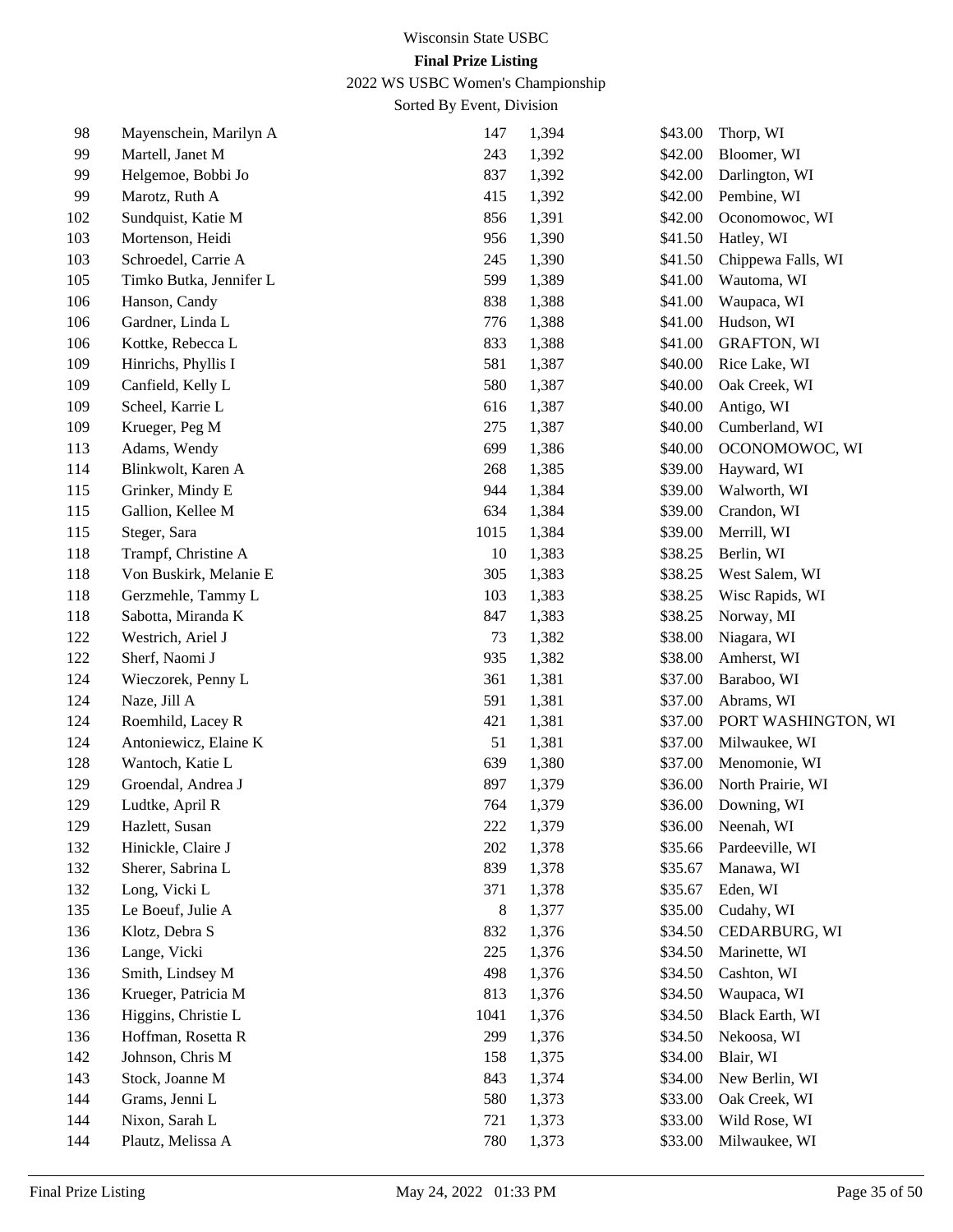2022 WS USBC Women's Championship

| 144 | Goplin-Meister, Rhonda M | 425            | 1,373 | \$33.00 | Muscoda, WI        |
|-----|--------------------------|----------------|-------|---------|--------------------|
| 144 | Meinholdt, Sara J        | 490            | 1,373 | \$33.00 | Muskego, WI        |
| 149 | Marcks, Bethany E        | 589            | 1,372 | \$32.00 | Abrams, WI         |
| 149 | Hicks-Brown, Caroline M  | 399            | 1,372 | \$32.00 | Green Bay, WI      |
| 149 | Moon, Jeannette H        | 863            | 1,372 | \$32.00 | Juneau, WI         |
| 152 | Brown, Maggi             | 23             | 1,370 | \$31.50 | Bruce Crossing, MI |
| 152 | Henderson, Gloria R      | 761            | 1,370 | \$31.50 | New Franken, WI    |
| 152 | Bakkum, Danielle L       | 814            | 1,370 | \$31.50 | Westby, WI         |
| 152 | Loecher, Ashley          | 597            | 1,370 | \$31.50 | Abrams, WI         |
| 156 | Tyrolt, Barbara          | 265            | 1,369 | \$30.43 | Hayward, WI        |
| 156 | Charles, Stacy R         | 676            | 1,369 | \$30.43 | Oregon, WI         |
| 156 | Weith, Elizabeth M       | 118            | 1,369 | \$30.43 | Marathon, WI       |
| 156 | Krahn, Michelle          | 561            | 1,369 | \$30.43 | Horicon, WI        |
| 156 | Chappel, Callianne D     | $\overline{4}$ | 1,369 | \$30.42 | Cudahy, WI         |
| 156 | Weibel, Diane M          | 501            | 1,369 | \$30.43 | Cashton, WI        |
| 156 | Haraski, Jessica M       | 417            | 1,369 | \$30.43 | Pembine, WI        |
| 163 | Harwood, Paige B         | 468            | 1,368 | \$30.00 | Appleton, WI       |
| 164 | Brehm, Jamie             | 363            | 1,366 | \$29.00 | Walworth, WI       |
| 164 | Alt, Sarah H             | 510            | 1,366 | \$29.00 | Osceola, WI        |
| 164 | Bornhofer, Erica L       | 949            | 1,366 | \$29.00 | Mt Pleasant, WI    |
| 164 | Westra, Jessi I          | 1006           | 1,366 | \$29.00 | Eau Claire, WI     |
| 168 | Johnson, Dawn F          | 595            | 1,365 | \$28.34 | Abrams, WI         |
| 168 | Magnuson, Terri M        | 735            | 1,365 | \$28.33 | Clayton, WI        |
| 168 | Price, Brenda L          | 749            | 1,365 | \$28.33 | Pardeeville, WI    |
| 171 | Hansen, Jessica M        | 1030           | 1,364 | \$27.75 | Cameron, WI        |
| 171 | Kreier, Jennifer L       | 745            | 1,364 | \$27.75 | Rio, WI            |
| 171 | Klumpyan, Lia M          | 126            | 1,364 | \$27.75 | Marathon, WI       |
| 171 | Glisch, Mary A           | 426            | 1,364 | \$27.75 | Mukwonago, WI      |
| 175 | Meyer, Amy               | 342            | 1,363 | \$27.00 | Germantown, WI     |
| 175 | Salentine, Racheal M     | 308            | 1,363 | \$27.00 | Neenah, WI         |
| 175 | Wendlandt, Jackie A      | 863            | 1,363 | \$27.00 | Juneau, WI         |
| 178 | Brandt, Sheri L          | 633            | 1,362 | \$27.00 | Sheboygan, WI      |
| 179 | Bauer, Courtney R        | 670            | 1,360 | \$26.00 | Eau Claire, WI     |
| 179 | Uselman, Amalia F        | 467            | 1,360 | \$26.00 | Sun Prairie, WI    |
| 181 | Krause, Joan M           | 34             | 1,359 | \$25.23 | New Berlin, WI     |
| 181 | Baumann, Danielle N      | 914            | 1,359 | \$25.22 | Merrill, WI        |
| 181 | Gattuso, Hollister M     | 568            | 1,359 | \$25.22 | Kenosha, WI        |
| 181 | Zeinert-Coe, Bailey R    | 542            | 1,359 | \$25.22 | Oshkosh, WI        |
| 181 | Deackman, Deb K          | 474            | 1,359 | \$25.22 | Darlington, WI     |
| 181 | Cowlishaw, Ronda K       | 891            | 1,359 | \$25.22 | Juneau, WI         |
| 181 | White, Ann M             | 677            | 1,359 | \$25.22 | Fitchburg, WI      |
| 181 | Hill, Rhonda R           | 445            | 1,359 | \$25.23 | Evansville, WI     |
| 181 | Henke, Polly M           | 735            | 1,359 | \$25.22 | Clayton, WI        |
| 190 | Ludwig, Andrea D         | 852            | 1,358 | \$24.00 | Oshkosh, WI        |
| 190 | Vilwock, Skyler          | 167            | 1,358 | \$24.00 | Ripon, WI          |
| 192 | Feldner, Paula J         | 851            | 1,357 | \$23.40 | Elkhart Lake, WI   |
| 192 | Mustaine, Gail E         | 397            | 1,357 | \$23.40 | Green Bay, WI      |
| 192 | Vera, Vanessa E          | 575            | 1,357 | \$23.40 | Green Bay, WI      |
| 192 | Streveler, Jacki         | 113            | 1,357 | \$23.40 | Edgar, WI          |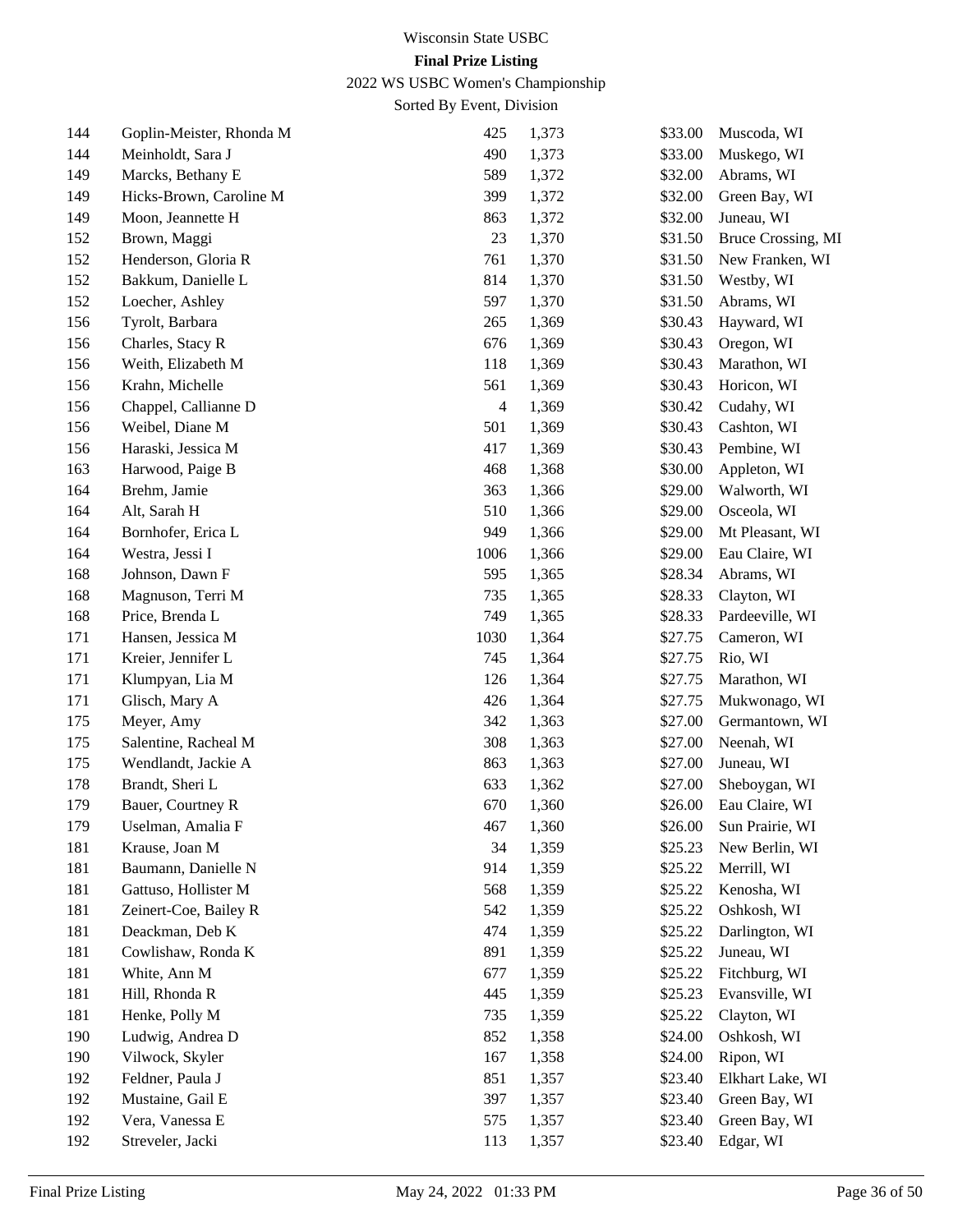2022 WS USBC Women's Championship

| 192 | Babel, Jan M            | 120  | 1,357 | \$23.40 | Marathon, WI         |
|-----|-------------------------|------|-------|---------|----------------------|
| 197 | Baumgartner, Barb J     | 13   | 1,356 | \$22.40 | Siren, WI            |
| 197 | Huebner, Jennifer S     | 275  | 1,356 | \$22.40 | Cumberland, WI       |
| 197 | Hoftender, Nicole A     | 717  | 1,356 | \$22.40 | Random Lake, WI      |
| 197 | Ellingboe, Laurie R     | 768  | 1,356 | \$22.40 | Clear Lake, WI       |
| 197 | Schone, Brenda M        | 768  | 1,356 | \$22.40 | Clear Lake, WI       |
| 202 | Rehbein, Amanda K       | 596  | 1,355 | \$21.40 | Abrams, WI           |
| 202 | Truitt, Linda L         | 416  | 1,355 | \$21.40 | Pembine, WI          |
| 202 | Cisler, Sheila M        | 926  | 1,355 | \$21.40 | Luxemburg, WI        |
| 202 | Parady, Roberta J       | 416  | 1,355 | \$21.40 | Pembine, WI          |
| 202 | Parent, Mary L          | 375  | 1,355 | \$21.40 | Cleveland, WI        |
| 207 | Schuette, Raelene       | 120  | 1,354 | \$21.00 | Marathon, WI         |
| 208 | Ferger-Hill, Michelle L | 807  | 1,353 | \$20.33 | Janesville, WI       |
| 208 | Goodmanson, Ashlie N    | 735  | 1,353 | \$20.33 | Clayton, WI          |
| 208 | Nielsen, Tracey         | 155  | 1,353 | \$20.34 | Marinette, WI        |
| 211 | Coons, Cory A           | 263  | 1,352 | \$19.75 | Gordon, WI           |
| 211 | Zillmer, Bridget A      | 192  | 1,352 | \$19.75 | Fairchild, WI        |
| 211 | Graves, BriAnna R       | 686  | 1,352 | \$19.75 | Hazel Green, WI      |
| 211 | Markin, Carol G         | 335  | 1,352 | \$19.75 | South Beloit, IL     |
| 215 | Leider, Shanna L        | 798  | 1,351 | \$18.80 | Beaver Dam, WI       |
| 215 | Mc Ewan, Colleen M      | 723  | 1,351 | \$18.80 | Wautoma, WI          |
| 215 | Bauer, Amber M          | 938  | 1,351 | \$18.80 | Johnson Creek, WI    |
| 215 | Ross, Cynthia           | 1034 | 1,351 | \$18.80 | Pleasant Prairie, WI |
| 215 | Antoniewicz, Melinda L  | 39   | 1,351 | \$18.80 | Milwaukee, WI        |
| 220 | Kidd, Bobby A           | 1045 | 1,350 | \$17.67 | Milwaukee, WI        |
| 220 | Petrick, Jennifer E     | 92   | 1,350 | \$17.66 | Muskego, WI          |
| 220 | Carreon, June E         | 234  | 1,350 | \$17.67 | Arcadia, WI          |
| 220 | Taylor, Kayla L         | 670  | 1,350 | \$17.67 | Eau Claire, WI       |
| 220 | Greatens, Alison M      | 952  | 1,350 | \$17.67 | Waukesha, WI         |
| 220 | Cook, Shawn M           | 17   | 1,350 | \$17.66 | Brodhead, WI         |
| 226 | Griep, Cheryl M         | 37   | 1,349 | \$16.75 | Friendship, WI       |
| 226 | March, Connie           | 562  | 1,349 | \$16.75 | Dodgeville, WI       |
| 226 | Heutmaker, Tammy        | 763  | 1,349 | \$16.75 | Glenwood City, WI    |
| 226 | Czechanski, Kay L       | 141  | 1,349 | \$16.75 | Two Rivers, WI       |
| 230 | Rigdon, Jonathan        | 686  | 1,348 | \$15.80 | Hazel Green, WI      |
| 230 | Pellett, Della M        | 357  | 1,348 | \$15.80 | Menomonie, WI        |
| 230 | Krueger, Nicole M       | 983  | 1,348 | \$15.80 | Hilbert, WI          |
| 230 | Dauphin, Karly R        | 145  | 1,348 | \$15.80 | Stanley, WI          |
| 230 | Schmeiser, Caitlin M    | 19   | 1,348 | \$15.80 | Colby, WI            |
| 235 | Porter, Jen M           | 864  | 1,347 | \$15.00 | Juneau, WI           |
| 235 | Becker, Ebony S         | 69   | 1,347 | \$15.00 | Niagara, WI          |
| 235 | Anderson, Debbie E      | 827  | 1,347 | \$15.00 | Bloomer, WI          |
| 235 | Reilly-Smith, Jane M    | 760  | 1,347 | \$15.00 | Weston, WI           |
| 239 | Lopez, Teresa           | 1033 | 1,346 | \$14.00 | Pleasant Prairie, WI |
| 239 | Olson, Marion A         | 308  | 1,346 | \$14.00 | Neenah, WI           |
| 239 | Fruzen, Mary E          | 593  | 1,346 | \$14.00 | Abrams, WI           |
| 239 | Vandermause, Brenda B   | 595  | 1,346 | \$14.00 | Abrams, WI           |
| 243 | Brown, Sarah L          | 623  | 1,345 | \$13.17 | Portage, WI          |
| 243 | Vehrenkamp, Tammy S     | 158  | 1,345 | \$13.16 | Blair, WI            |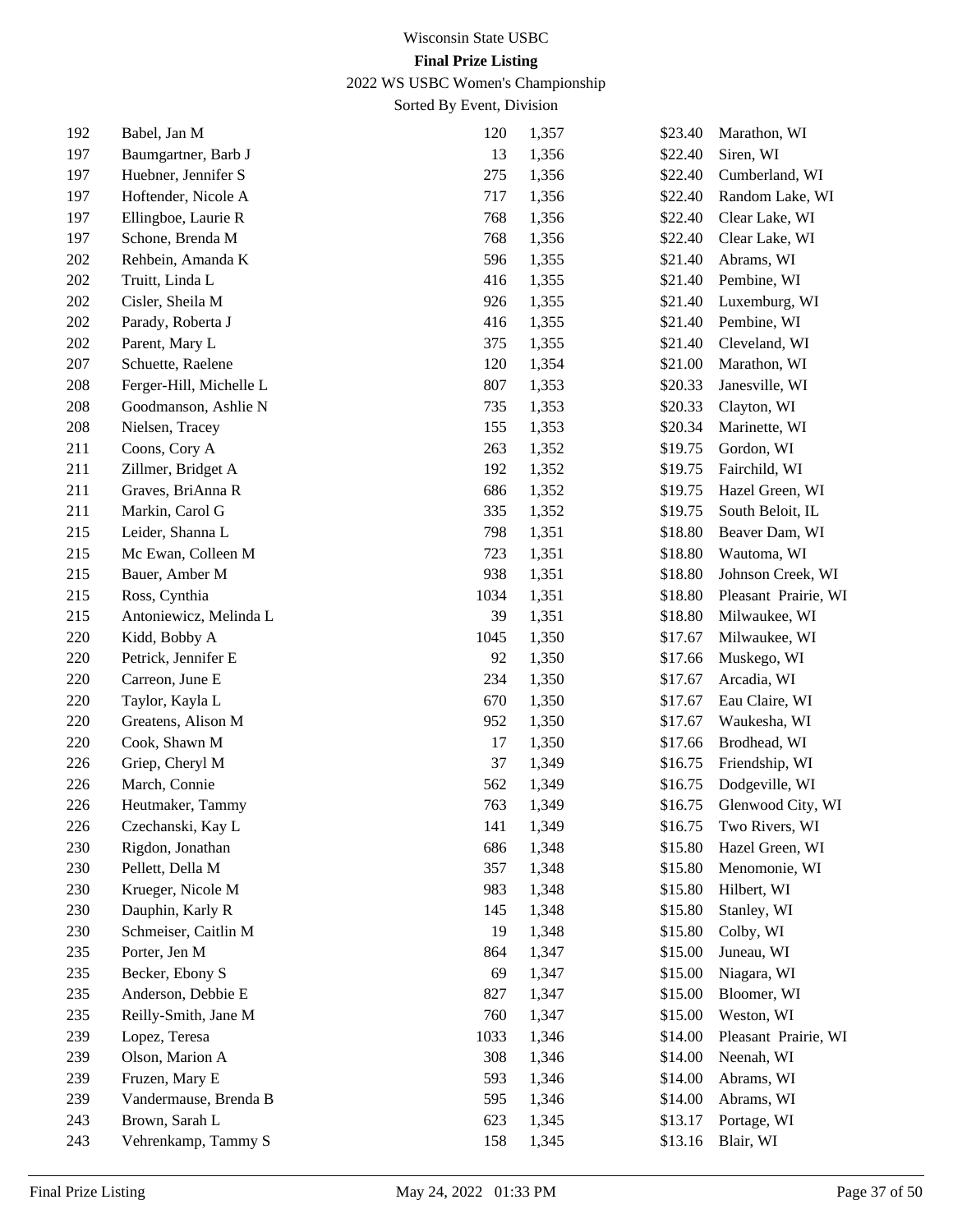2022 WS USBC Women's Championship

Sorted By Event, Division

| 243 | Moore, Megan M         | 245            | 1,345 | \$13.17 | Chippewa Falls, WI  |
|-----|------------------------|----------------|-------|---------|---------------------|
| 243 | Weber, Judy H          | 241            | 1,345 | \$13.16 | Butte Des Morts, WI |
| 243 | Mann, Jessica L        | 859            | 1,345 | \$13.17 | Lakewood, WI        |
| 243 | Stehsel, Erica         | 952            | 1,345 | \$13.17 | Waukesha, WI        |
| 249 | Pagel, Janet L         | 1008           | 1,344 | \$12.00 | Iola, WI            |
| 249 | Gonwa, Tory A          | 612            | 1,344 | \$12.00 | Belgium, WI         |
| 249 | Salzwedel, Nancy L     | 759            | 1,344 | \$12.00 | Monticello, WI      |
| 252 | Reinke, Marge A        | 681            | 1,343 | \$11.00 | Fifield, WI         |
| 252 | Tomassoni, Lindsey N   | 417            | 1,343 | \$11.00 | Pembine, WI         |
| 252 | Sprager, Mildred A     | 937            | 1,343 | \$11.00 | Slinger, WI         |
| 252 | Olson, Leah M          | 610            | 1,343 | \$11.00 | Pewaukee, WI        |
| 252 | Klimeck, Emilie A      | 938            | 1,343 | \$11.00 | Johnson Creek, WI   |
| 252 | Beirne, Susan J        | 726            | 1,343 | \$11.00 | Ettrick, WI         |
| 252 | Pinzer, Carrie L       | 272            | 1,343 | \$11.00 | Greenfield, WI      |
| 252 | Haeberlin, Helgi       | 786            | 1,343 | \$11.00 | Sharon, WI          |
| 252 | Hartling, Barb J       | 610            | 1,343 | \$11.00 | Pewaukee, WI        |
| 261 | Miller, Karen L        | 537            | 1,342 | \$9.60  | Jefferson, WI       |
| 261 | Henneman, Faith R      | 892            | 1,342 | \$9.60  | Waupaca, WI         |
| 261 | Finucane, Debra L      | 465            | 1,342 | \$9.60  | Sun Prairie, WI     |
| 261 | Frigge, Carrie L       | 904            | 1,342 | \$9.60  | Waukesha, WI        |
| 261 | Kjorlie, Jennifer      | 178            | 1,342 | \$9.60  | Portage, WI         |
| 266 | Micke, Devin A         | 473            | 1,341 | \$8.60  | Galesville, WI      |
| 266 | Dowd, Michelle R       | $\mathfrak{Z}$ | 1,341 | \$8.60  | Amery, WI           |
| 266 | Mills, Jessica N       | 200            | 1,341 | \$8.60  | Hubbell, MI         |
| 266 | Muehlius, Michelle L   | 534            | 1,341 | \$8.60  | Fort Atkinson, WI   |
| 266 | Marsh, Brenda          | 681            | 1,341 | \$8.60  | Fifield, WI         |
| 271 | Scott, Sarah J         | 356            | 1,340 | \$8.00  | Menomonie, WI       |
| 271 | Williams, Kim          | 819            | 1,340 | \$8.00  | Racine, WI          |
| 273 | Nordie, Laura L        | 920            | 1,339 | \$7.50  | blair, WI           |
| 273 | Addleman, Kelly B      | 298            | 1,339 | \$7.50  | Nekoosa, WI         |
| 275 | Ruebl, Michelle M      | 211            | 1,338 | \$7.00  | Kimberly, WI        |
| 275 | Helland, Teri D        | 248            | 1,338 | \$7.00  | Cornell, WI         |
| 275 | Gregory, Bryanna F     | 506            | 1,338 | \$7.00  | Random Lake, WI     |
| 275 | Buckson, Rebecca A     | 951            | 1,338 | \$7.00  | Eau Claire, WI      |
| 279 | Sonnenberg, Danielle E | 75             | 1,337 | \$6.00  | Niagara, WI         |
| 279 | Delaney, Brianna D     | 392            | 1,337 | \$6.00  | DePere, WI          |
| 279 | Troedel, Jaime M       | 544            | 1,337 | \$6.00  | Slinger, WI         |
|     |                        |                |       |         |                     |

Total prizes awarded in this division: \$10,219.00

#### **All Events, All Events 156 & Up, Handicapped**

| <b>Place</b> | Team name               | Entry | <b>Score</b> | <b>Prize</b> | From              |
|--------------|-------------------------|-------|--------------|--------------|-------------------|
|              | Loveland, Janine E      | 54    | 2,525        | \$400.00     | New Berlin, WI    |
| 2            | Vandehey, Annette C     | 303   | 2,465        | \$200.00     | Stevens Point, WI |
| 3            | Liederbach, Sandra E    | 39    | 2.446        | \$151.00     | Milwaukee, WI     |
| 4            | LeVeck, Katie A         | 297   | 2.439        | \$130.00     | Lake Linden, MI   |
|              | Carlson, Laura J        | 869   | 2.403        | \$106.00     | Eagle, WI         |
| 6            | Cayer, Amber M          | 721   | 2,383        | \$96.00      | Wild Rose, WI     |
|              | Lakey-Wheat, Victoria L | 174   | 2,380        | \$81.00      | Waukesha, WI      |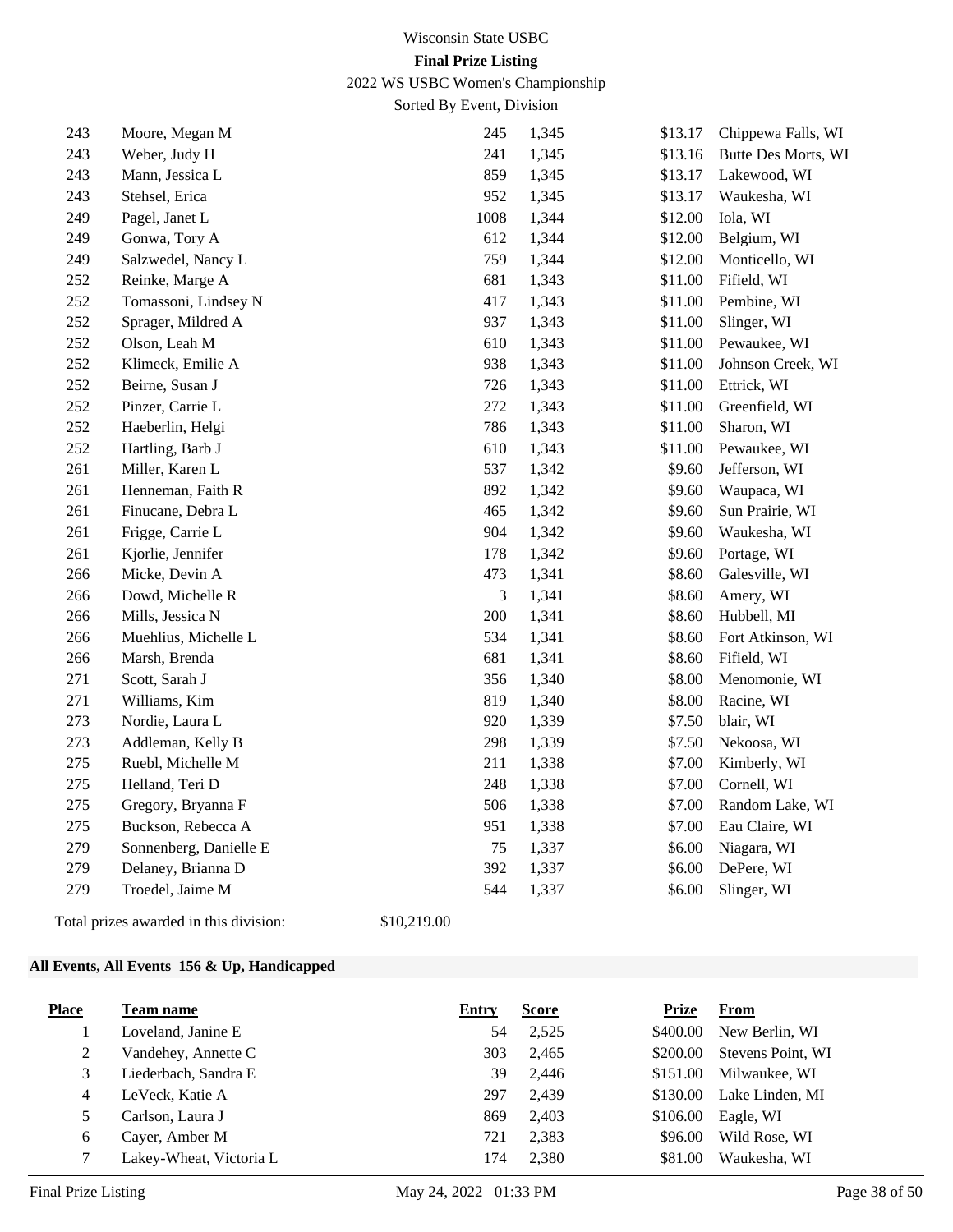2022 WS USBC Women's Championship

| 8  | Stern, Marn M         | 358  | 2,372 | \$75.00 | Greenville, WI    |
|----|-----------------------|------|-------|---------|-------------------|
| 9  | Keenan, Holly A       | 330  | 2,353 | \$70.00 | Sheboygan, WI     |
| 10 | Palmer, Anesia M      | 853  | 2,347 | \$65.50 | Milwaukee, WI     |
| 10 | Bruggink, Karlin M    | 984  | 2,347 | \$65.50 | Hilbert, WI       |
| 12 | Wolcott, Tanya N      | 184  | 2,346 | \$63.00 | West Union, IA    |
| 13 | Holzhueter, Debra A   | 637  | 2,345 | \$60.00 | Colfax, WI        |
| 14 | Gilkey, Tracy L       | 662  | 2,340 | \$60.00 | Greenville, WI    |
| 15 | Brodziski, Gloria S   | 692  | 2,339 | \$59.00 | Athens, WI        |
| 16 | Houfe, Mellisa M      | 389  | 2,338 | \$59.00 | Edgerton, WI      |
| 17 | Fonk, Lisa M          | 650  | 2,334 | \$59.00 | Cudahy, WI        |
| 18 | Bergman, Lucille M    | 232  | 2,333 | \$58.00 | Williams Bay, WI  |
| 19 | Spies, Litisha E      | 181  | 2,330 | \$57.00 | Clermont, IA      |
| 20 | Cater, Darlene A      | 668  | 2,328 | \$57.00 | Eau Claire, WI    |
| 20 | Fiedorowicz, Joelle K | 1014 | 2,328 | \$57.00 | Crivitz, WI       |
| 22 | Wunschel, Connie E    | 758  | 2,327 | \$57.00 | Monticello, WI    |
| 23 | Walker, Calissa J     | 191  | 2,326 | \$56.00 | Fairchild, WI     |
| 24 | Dabb, Tracey L        | 74   | 2,319 | \$56.00 | Vulcan, MI        |
| 25 | Schmidt, Bobbi R      | 864  | 2,317 | \$56.00 | Juneau, WI        |
| 26 | Raddeman, Kim A       | 131  | 2,313 | \$56.00 | Hartland, WI      |
| 27 | Niemi, Carla J        | 966  | 2,311 | \$56.00 | Greenville, WI    |
| 28 | Parks, Sonya M        | 1005 | 2,309 | \$55.00 | Clintonville, WI  |
| 28 | Fakes, Tracy A        | 967  | 2,309 | \$55.00 | Wauwatosa, WI     |
| 30 | Hall, Sara J          | 968  | 2,307 | \$55.00 | New Berlin, WI    |
| 30 | Schmit, Amy Jo        | 506  | 2,307 | \$55.00 | Random Lake, WI   |
| 32 | Salentine, Megan K    | 308  | 2,304 | \$55.00 | Neenah, WI        |
| 33 | Roach, Michelle L     | 529  | 2,303 | \$54.00 | Fort Atkinson, WI |
| 34 | Meldonian, Saranne    | 657  | 2,302 | \$54.00 | West Allis, WI    |
| 34 | Larson, Samantha M    | 30   | 2,302 | \$54.00 | Wauwatosa, WI     |
| 34 | Schultz, Mackenzie L  | 607  | 2,302 | \$54.00 | Blair, WI         |
| 37 | Greenman, Dawn        | 260  | 2,301 | \$54.00 | Arbor Vitae, WI   |
| 38 | Paradowski, Jean P    | 173  | 2,299 | \$53.00 | Pewaukee, WI      |
| 39 | Kirschbaum, Dana      | 565  | 2,297 | \$53.00 | Kenosha, WI       |
| 39 | Braatz, Julie A       | 98   | 2,297 | \$53.00 | Rothschild, WI    |
| 41 | Bostwick, Tiana M     | 957  | 2,295 | \$53.00 | Lake Mills, WI    |
| 42 | Kickbush, Jessica R   | 43   | 2,294 | \$52.50 | Mequon, WI        |
| 42 | Hanson, Chelsea L     | 673  | 2,294 | \$52.50 | Viroqua, WI       |
| 44 | VanBuren, Rachel E    | 163  | 2,293 | \$52.00 | Ripon, WI         |
| 45 | Farina, Amber M       | 997  | 2,290 | \$52.00 | Waukesha, WI      |
| 45 | Masiakowski, Lauren K | 31   | 2,290 | \$52.00 | Wauwatosa, WI     |
| 45 | Zwiers, Dawn M        | 358  | 2,290 | \$52.00 | Greenville, WI    |
| 48 | Garbe, Melissa A      | 840  | 2,289 | \$51.00 | Waupaca, WI       |
| 49 | Haenel, Jessica L     | 452  | 2,286 | \$51.00 | Tomahawk, WI      |
| 50 | Oelke, Laura L        | 728  | 2,284 | \$51.00 | Baraboo, WI       |
| 51 | Myers, Ritajean       | 572  | 2,283 | \$51.00 | West Bend, WI     |
| 52 | Zellmer, Kayla C      | 109  | 2,281 | \$51.00 | Genoa City, WI    |
| 53 | Glover, Katherine A   | 34   | 2,278 | \$50.00 | New Berlin, WI    |
| 53 | Schreiner, Danielle D | 114  | 2,278 | \$50.00 | Edgar, WI         |
| 55 | Warwick, Ashley R     | 260  | 2,277 | \$50.00 | Arbor Vitae, WI   |
| 56 | Belanus, Sheryl M     | 109  | 2,275 | \$50.00 | Genoa City, WI    |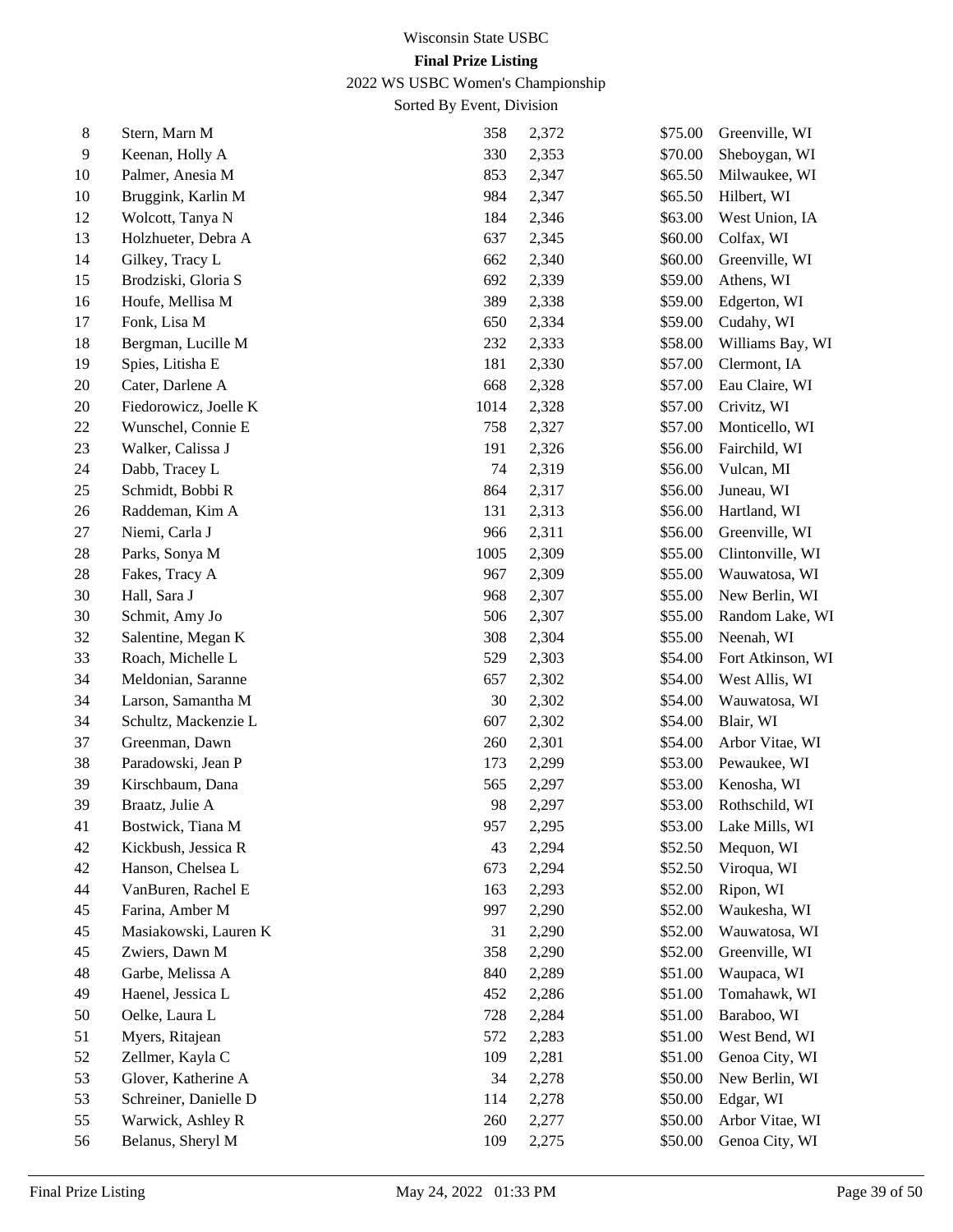2022 WS USBC Women's Championship

| 57  | Wilson, Karen J        | 640  | 2,273 | \$50.00 | Milwaukee, WI        |
|-----|------------------------|------|-------|---------|----------------------|
| 58  | Lamb, Autumn E         | 181  | 2,272 | \$49.00 | Clermont, IA         |
| 59  | Corkins, Jackie R      | 883  | 2,271 | \$49.00 | Bristol, WI          |
| 60  | Scholtens, Judy S      | 42   | 2,270 | \$49.00 | Milwaukee, WI        |
| 61  | McTrusty, Lynda R      | 188  | 2,269 | \$49.00 | West Bend, WI        |
| 61  | Westphal, Kelly        | 952  | 2,269 | \$49.00 | Waukesha, WI         |
| 63  | Marlow, Caitlin J      | 324  | 2,268 | \$48.00 | Germantown, WI       |
| 63  | Pronschinske, Amanda E | 174  | 2,268 | \$48.00 | Waukesha, WI         |
| 63  | Burdick, Jill M        | 177  | 2,268 | \$48.00 | Wis Dells, WI        |
| 66  | Guenther, Janis L      | 968  | 2,267 | \$48.00 | New Berlin, WI       |
| 67  | Gross, Ronda M         | 976  | 2,266 | \$47.50 | Minocqua, WI         |
| 67  | Freier, Penny J        | 210  | 2,266 | \$47.50 | Kimberly, WI         |
| 69  | Levandowski, Lori J    | 99   | 2,265 | \$47.00 | Wittenberg, WI       |
| 70  | Miller, Clarice M      | 169  | 2,264 | \$47.00 | Pewaukee, WI         |
| 70  | Fletcher, Katelynn A   | 1018 | 2,264 | \$47.00 | Sturtevant, WI       |
| 72  | Simon, Tammy L         | 637  | 2,263 | \$47.00 | Colfax, WI           |
| 73  | Dupke, Charity L       | 261  | 2,262 | \$46.00 | Eagle River, WI      |
| 74  | Kesler, Kathleen M     | 210  | 2,261 | \$46.00 | Kimberly, WI         |
| 74  | Holznagel, Andrea L    | 915  | 2,261 | \$46.00 | Madison, WI          |
| 76  | Kneifl, Dina J         | 936  | 2,259 | \$45.67 | Cashton, WI          |
| 76  | Lake, Renee L          | 393  | 2,259 | \$45.67 | De Pere, WI          |
| 76  | Weihert, Kimberly A    | 202  | 2,259 | \$45.66 | Pardeeville, WI      |
| 79  | Smith, Nicole L        | 747  | 2,258 | \$45.00 | Pardeeville, WI      |
| 79  | Maxted, Paula J        | 971  | 2,258 | \$45.00 | Beloit, WI           |
| 79  | Sertich, Adriana G     | 375  | 2,258 | \$45.00 | Cleveland, WI        |
| 82  | Nielsen, Hannah R      | 54   | 2,257 | \$45.00 | New Berlin, WI       |
| 83  | Anderson, Karma C      | 105  | 2,256 | \$44.00 | Wisc Rapids, WI      |
| 84  | Zaidel, Pattie R       | 436  | 2,255 | \$44.00 | Kewaunee, WI         |
| 85  | Wilson, Joyce A        | 1044 | 2,254 | \$44.00 | Milwaukee, WI        |
| 85  | Bambenek, Holly M      | 933  | 2,254 | \$44.00 | Amherst, WI          |
| 87  | Conner, Carrie A       | 325  | 2,253 | \$44.00 | Albertville, MN      |
| 88  | Opiola, Becky L        | 304  | 2,252 | \$43.00 | Stevens Point, WI    |
| 89  | Jones, Chris J         | 428  | 2,251 | \$43.00 | Kenosha, WI          |
| 89  | Phillips, Lindsay A    | 340  | 2,251 | \$43.00 | Germantown, WI       |
| 89  | Michalowicz, Sara N    | 108  | 2,251 | \$43.00 | Genoa City, WI       |
| 92  | Machovec, Kelly L      | 456  | 2,250 | \$43.00 | Wonewoc, WI          |
| 93  | Wisniewski, Lisa K     | 782  | 2,249 | \$42.00 | New Berlin, WI       |
| 94  | Boehme, Linda J        | 59   | 2,248 | \$42.00 | Germantown, WI       |
| 94  | Fore, Jacquelyn K      | 385  | 2,248 | \$42.00 | Rhinelander, WI      |
| 94  | Kleinke, Julie I       | 668  | 2,248 | \$42.00 | Eau Claire, WI       |
| 97  | Bergsbaken, Joyce M    | 1039 | 2,247 | \$41.50 | Pleasant Prairie, WI |
| 97  | Zoromski, Jennifer K   | 979  | 2,247 | \$41.50 | CEDARBURG, WI        |
| 99  | Kreager, Ashlea A      | 252  | 2,246 | \$41.00 | ANTIGO, WI           |
| 100 | Block, Amanda M        | 720  | 2,245 | \$41.00 | Plymouth, WI         |
| 100 | Martinez, Sue J        | 182  | 2,245 | \$41.00 | Steuben, WI          |
| 102 | Scheckler, Carrie A    | 972  | 2,244 | \$41.00 | Racine, WI           |
| 103 | Bartel, Bridget M      | 851  | 2,240 | \$40.00 | Elkhart Lake, WI     |
| 103 | Dunsen, Terina L       | 864  | 2,240 | \$40.00 | Juneau, WI           |
| 103 | Trinkner, Connie E     | 842  | 2,240 | \$40.00 | Iola, WI             |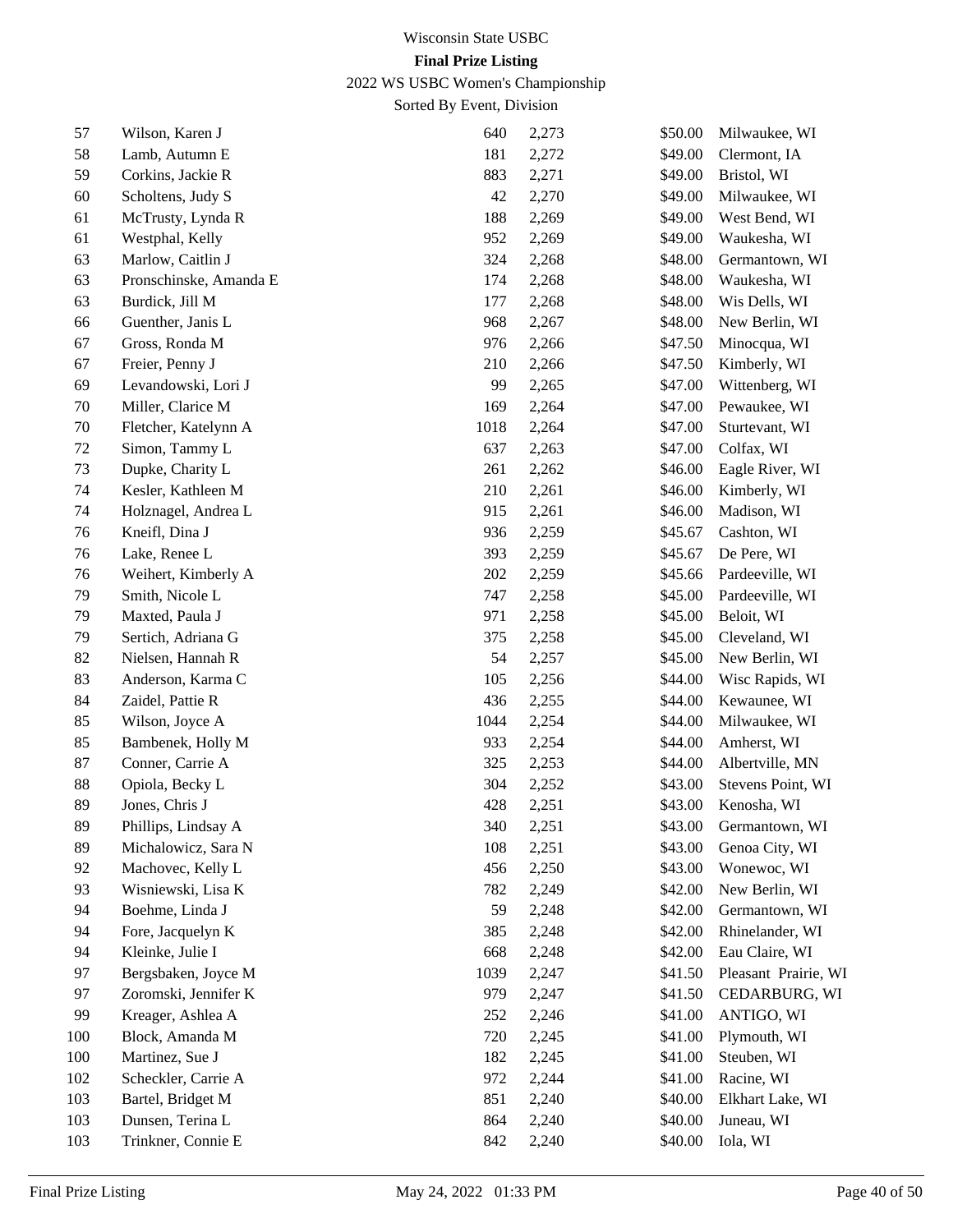2022 WS USBC Women's Championship

| 103 | Hager, Jessica A           | 767     | 2,240 | \$40.00 | Glenwood City, WI |
|-----|----------------------------|---------|-------|---------|-------------------|
| 103 | Schultz, Crystal M         | 571     | 2,240 | \$40.00 | Kenosha, WI       |
| 108 | Kontny, Sharon K           | 523     | 2,239 | \$39.00 | Fort Atkinson, WI |
| 108 | Karinen, Courtnee A        | 43      | 2,239 | \$39.00 | Mequon, WI        |
| 110 | Bisson, Becky J            | 193     | 2,238 | \$39.00 | Augusta, WI       |
| 110 | Voge, Abagail R            | 603     | 2,238 | \$39.00 | Germantown, WI    |
| 112 | Sobotik, Dana R            | 138     | 2,237 | \$39.00 | Pewaukee, WI      |
| 113 | Notenberg, Debbie          | $77 \,$ | 2,236 | \$38.00 | Superior, WI      |
| 113 | Meyer, Michelle M          | 332     | 2,236 | \$38.00 | Sheboygan, WI     |
| 115 | Nelson, Makayla M          | 914     | 2,235 | \$38.00 | Merrill, WI       |
| 116 | Luce, Jennifer L           | 498     | 2,234 | \$38.00 | Cashton, WI       |
| 116 | Bock, Kim M                | 697     | 2,234 | \$38.00 | Oconomowoc, WI    |
| 118 | Jensen, Michelle A         | 346     | 2,233 | \$37.00 | Shawano, WI       |
| 119 | Jacka, Anne                | 904     | 2,232 | \$37.00 | Waukesha, WI      |
| 119 | Kisting, Bryanna L         | 894     | 2,232 | \$37.00 | Scandinavia, WI   |
| 121 | Griffin, Gwenette L        | 67      | 2,231 | \$37.00 | Milwaukee, WI     |
| 122 | Gilbertson, Alexis C       | 933     | 2,230 | \$37.00 | Amherst, WI       |
| 123 | Key, Shelly S              | 636     | 2,229 | \$36.00 | Deerfield, WI     |
| 123 | Meldonian, Angela M        | 657     | 2,229 | \$36.00 | West Allis, WI    |
| 125 | VanAkkeren, Holly L        | 982     | 2,228 | \$36.00 | Hilbert, WI       |
| 125 | Williams, Jennafer A       | 265     | 2,228 | \$36.00 | Hayward, WI       |
| 125 | Stickney, Tanya            | 478     | 2,228 | \$36.00 | New Lisbon, WI    |
| 128 | Pehowski, Katherine M      | 321     | 2,227 | \$35.00 | West Allis, WI    |
| 128 | Grover, Kim J              | 299     | 2,227 | \$35.00 | Nekoosa, WI       |
| 128 | Tinney, Meghan C           | 509     | 2,227 | \$35.00 | Osceola, WI       |
| 131 | Rechlin, Melissa A         | 573     | 2,226 | \$35.00 | West Bend, WI     |
| 131 | Harshman, Cheryl J         | 736     | 2,226 | \$35.00 | Turtle Lake, WI   |
| 133 | Hinz, Marissa A            | 982     | 2,225 | \$34.00 | Hilbert, WI       |
| 134 | Rumppe, Ardyce C           | 806     | 2,224 | \$34.00 | Janesville, WI    |
| 135 | McQuestion, Sarah          | 565     | 2,223 | \$34.00 | Kenosha, WI       |
| 135 | Bresette, Tammy M          | 659     | 2,223 | \$34.00 | West Allis, WI    |
| 137 | Spires-Merkel, Patty D     | 824     | 2,222 | \$34.00 | Madison, WI       |
| 138 | Buchberger, Susanne L      | 116     | 2,221 | \$33.00 | Wausau, WI        |
| 138 | Schneider, Shelly A        | 475     | 2,221 | \$33.00 | Malone, WI        |
| 138 | Skau, Ellen M              | 15      | 2,221 | \$33.00 | Edgerton, WI      |
| 141 | Leszczynski-Ray, Nancy     | 781     | 2,220 | \$33.00 | Oak Creek, WI     |
| 142 | Deer, Sierra E             | 635     | 2,219 | \$32.50 | Crandon, WI       |
| 142 | Rabon, Ladora              | 45      | 2,219 | \$32.50 | Waukesha, WI      |
| 144 | Baranowski, Heather R      | 1       | 2,218 | \$32.00 | Wausau, WI        |
| 144 | Vierck, Danielle N         | 607     | 2,218 | \$32.00 | Blair, WI         |
| 144 | Gilbert-Jones, Malika      | 1044    | 2,218 | \$32.00 | Milwaukee, WI     |
| 147 | Neldner, Andrea M          | 6       | 2,217 | \$31.25 | Cudahy, WI        |
| 147 | Zummo, Lynn R              | 793     | 2,217 | \$31.25 | Roscoe, IL        |
| 147 | Jaecks, Amy R              | 996     | 2,217 | \$31.25 | Ringle, WI        |
| 147 | Schaefer, Jane L           | 692     | 2,217 | \$31.25 | Athens, WI        |
| 151 | Smith, Christine T         | 823     | 2,216 | \$31.00 | Sun Prairie, WI   |
| 151 | Rockwell, Donna M          | 600     | 2,216 | \$31.00 | Gordon, WI        |
| 153 | Keyes, Jessica C           | 984     | 2,215 | \$30.00 | Hilbert, WI       |
| 154 | Preuss-Rattenbach, Debra S | 260     | 2,214 | \$30.00 | Arbor Vitae, WI   |
|     |                            |         |       |         |                   |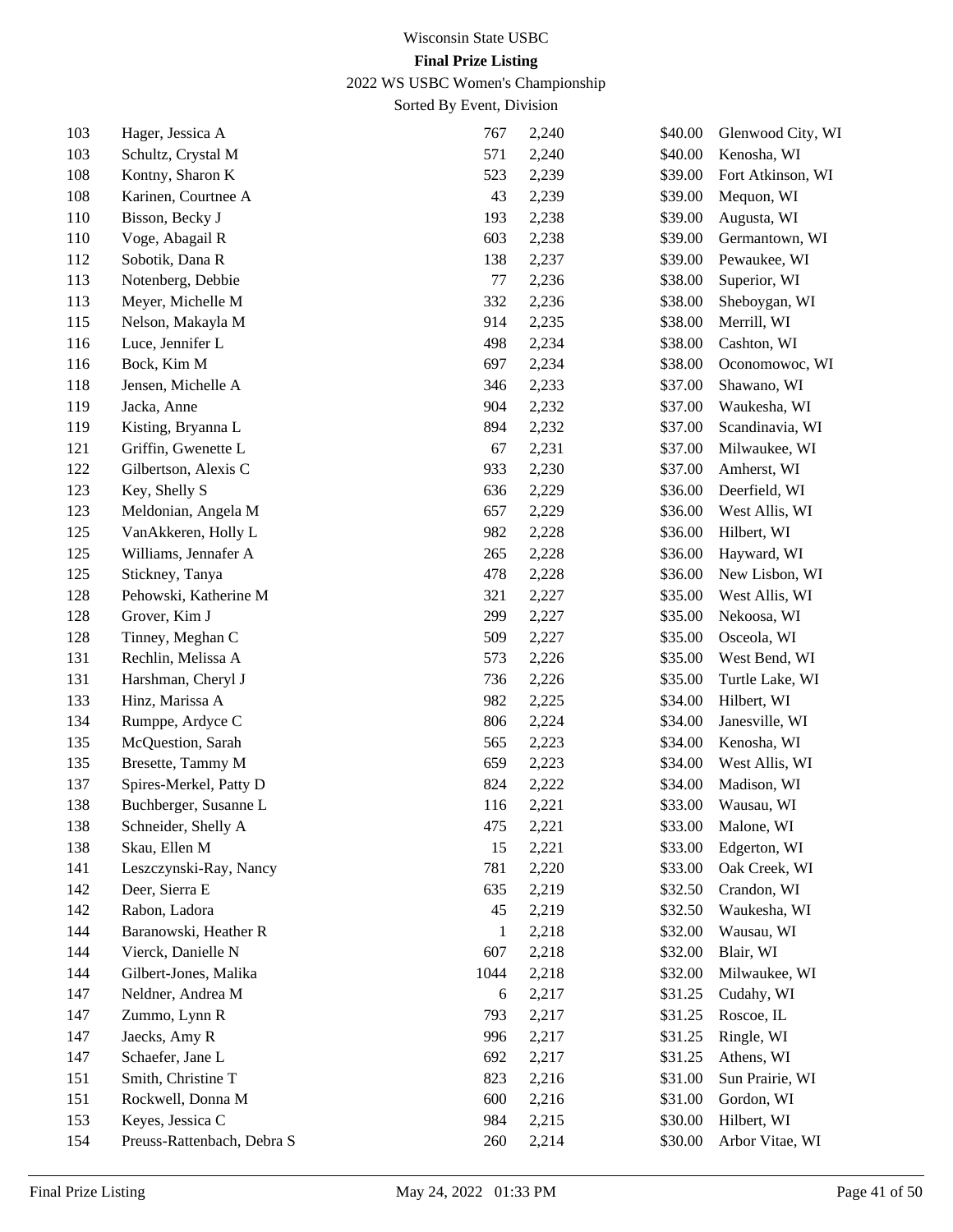2022 WS USBC Women's Championship

| 154 | Labinski, Shannon K   | 743  | 2,214 | \$30.00 | Hartland, WI         |
|-----|-----------------------|------|-------|---------|----------------------|
| 156 | Karns, Abbey A        | 993  | 2,213 | \$29.50 | Greenville, WI       |
| 156 | Natzke, Juli A        | 132  | 2,213 | \$29.50 | Oconomowoc, WI       |
| 156 | Villwock, Jackie S    | 761  | 2,213 | \$29.50 | New Franken, WI      |
| 156 | Ryerson, Shannon      | 396  | 2,213 | \$29.50 | Green Bay, WI        |
| 160 | Dahlke, Catherine L   | 991  | 2,212 | \$29.00 | Germantown, WI       |
| 160 | Thomson, Kristin J    | 641  | 2,212 | \$29.00 | Greenfield, WI       |
| 160 | Huth, Julie A         | 205  | 2,212 | \$29.00 | Richland Center, WI  |
| 163 | Marsh, Rhonda M       | 628  | 2,211 | \$28.00 | Seymour, WI          |
| 163 | Porter, Beverly J     | 910  | 2,211 | \$28.00 | Oshkosh, WI          |
| 165 | Degner, Kim A         | 49   | 2,210 | \$28.00 | South Milwaukee, WI  |
| 166 | Russell, Nicole I     | 324  | 2,209 | \$27.67 | Germantown, WI       |
| 166 | Steigerwald, Jody B   | 623  | 2,209 | \$27.67 | Portage, WI          |
| 166 | Koranda, Jean         | 259  | 2,209 | \$27.66 | Eagle River, WI      |
| 169 | Mattmiller, Kristen M | 258  | 2,208 | \$27.00 | Summit Lake, WI      |
| 169 | Derouso, Diana L      | 826  | 2,208 | \$27.00 | Waupaca, WI          |
| 171 | Schewe, Casey L       | 602  | 2,206 | \$27.00 | Bloomer, WI          |
| 171 | Davison, Katelynn A   | 707  | 2,206 | \$27.00 | Richland Center, WI  |
| 171 | Cherti, Jane          | 130  | 2,206 | \$27.00 | Lake Tomahawk, WI    |
| 174 | Kieckbusch, Starr     | 44   | 2,205 | \$26.00 | Milwaukee, WI        |
| 174 | Geist, Jenna A        | 152  | 2,205 | \$26.00 | Altoona, WI          |
| 174 | Zeinert, Cheryl       | 99   | 2,205 | \$26.00 | Wittenberg, WI       |
| 177 | Nowakowski, Robin L   | 4    | 2,204 | \$26.00 | Cudahy, WI           |
| 178 | Krutina, Kerri A      | 604  | 2,203 | \$25.50 | Germantown, WI       |
| 178 | Fields, Janet L       | 1002 | 2,203 | \$25.50 | Clintonville, WI     |
| 180 | VanHeuklom, Heidi J   | 733  | 2,202 | \$25.00 | Turtle Lake, WI      |
| 180 | Nyre, Jeanne A        | 84   | 2,202 | \$25.00 | Mondovi, WI          |
| 182 | McDonell, Vanessa C   | 887  | 2,201 | \$25.00 | Wausau, WI           |
| 183 | Francis, Michelle L   | 855  | 2,198 | \$24.25 | Oconomowoc, WI       |
| 183 | Cindric, Ami M        | 451  | 2,198 | \$24.25 | South Milwaukee, WI  |
| 183 | Forge, Cheryl         | 487  | 2,198 | \$24.25 | Hartford, WI         |
| 183 | Hirsch, Amber L       | 1038 | 2,198 | \$24.25 | Pleasant Prairie, WI |
| 187 | Clough, Kimberly N    | 309  | 2,197 | \$23.34 | Neenah, WI           |
| 187 | Zawistowski, Donna G  | 754  | 2,197 | \$23.33 | Franklin, WI         |
| 187 | Polomis, Beth A       | 945  | 2,197 | \$23.33 | Green Bay, WI        |
| 187 | Artz, Jean            | 257  | 2,197 | \$23.34 | Antigo, WI           |
| 187 | Lang-Puffer, Margi R  | 53   | 2,197 | \$23.33 | Oak Creek, WI        |
| 187 | Fassbender, Karen     | 487  | 2,197 | \$23.33 | Hartford, WI         |
| 193 | Treffinger, Eleanor J | 93   | 2,196 | \$22.50 | Muskego, WI          |
| 193 | Schindel, Sandra L    | 29   | 2,196 | \$22.50 | Wauwatosa, WI        |
| 195 | Paulson, Teresa L     | 177  | 2,195 | \$22.00 | Wis Dells, WI        |
| 196 | Witberler, Vicky A    | 383  | 2,194 | \$22.00 | Marathon, WI         |
| 196 | Triggs, Marcia E      | 1045 | 2,194 | \$22.00 | Milwaukee, WI        |
| 198 | Lund, Tracy L         | 720  | 2,193 | \$22.00 | Plymouth, WI         |
| 199 | Schmidt, Melissa J    | 470  | 2,192 | \$21.00 | Plymouth, WI         |
| 199 | Stump, Lindsey        | 433  | 2,192 | \$21.00 | Greenwood, WI        |
| 199 | Huebner, Kim A        | 720  | 2,192 | \$21.00 | Plymouth, WI         |
| 202 | Hoehnen, Cassie L     | 844  | 2,191 | \$20.50 | Lisbon, WI           |
| 202 | Gilbertson, Heather A | 731  | 2,191 | \$20.50 | Brillion, WI         |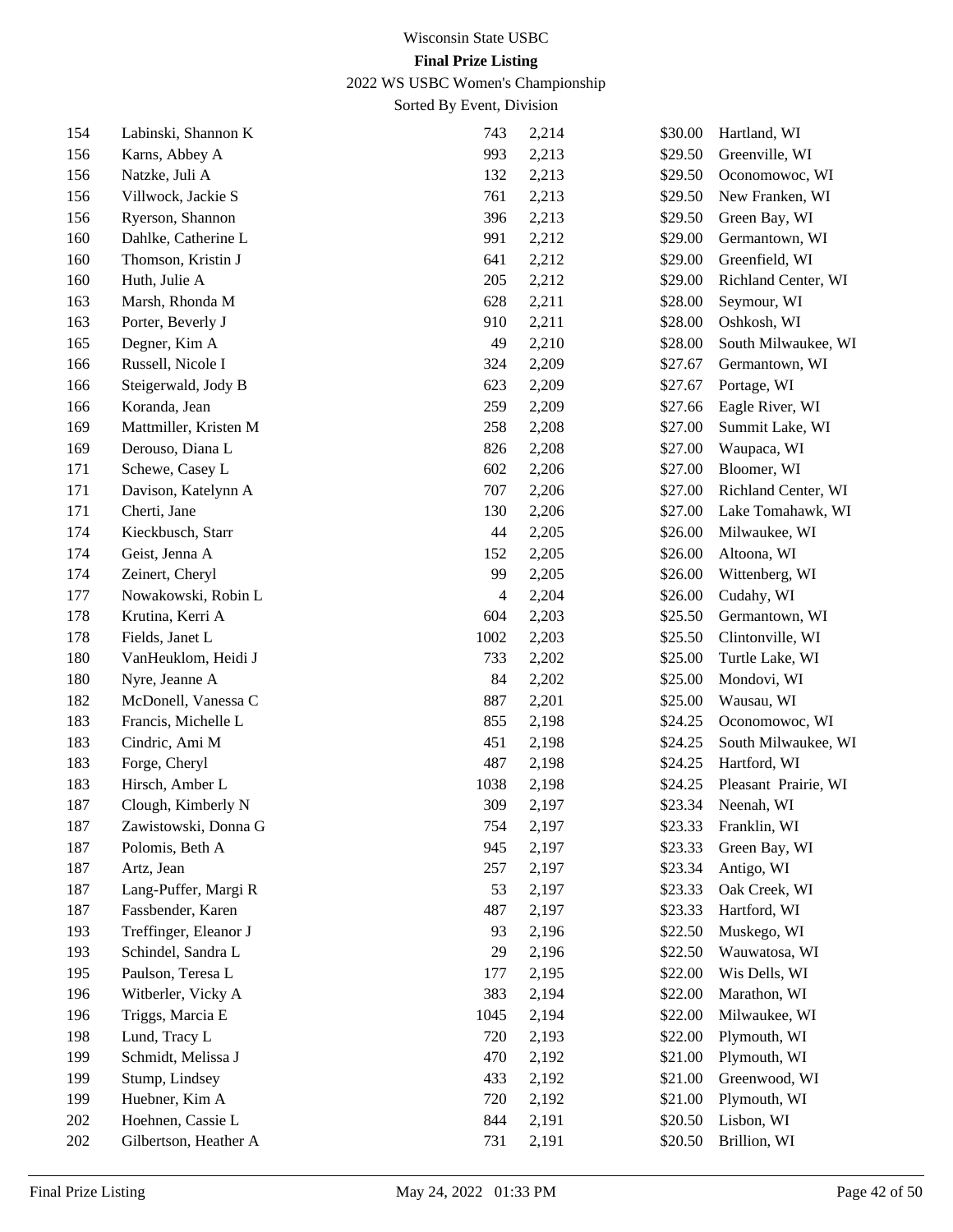2022 WS USBC Women's Championship

| 202 | Musil, Jean M                                   | 477  | 2,191          | \$20.50 | Watertown, WI        |
|-----|-------------------------------------------------|------|----------------|---------|----------------------|
| 202 | Horstman, Mary M                                | 133  | 2,191          | \$20.50 | Pewaukee, WI         |
| 206 | Brodziski, Benita M                             | 692  | 2,189          | \$20.00 | Athens, WI           |
| 206 | Heinzen, Abigail L                              | 836  | 2,189          | \$20.00 | Darlington, WI       |
| 208 | Bodenheimer, Stephanie M                        | 1047 | 2,188          | \$19.33 | Weston, WI           |
| 208 | Meegan, Rebecca L                               | 728  | 2,188          | \$19.33 | Baraboo, WI          |
| 208 | Luepke, Kylene K                                | 629  | 2,188          | \$19.34 | Seymour, WI          |
| 211 | Jamrog, Catherine M                             | 1037 | 2,187          | \$19.00 | Pleasant Prairie, WI |
| 211 | Ray-Gabel, Deena M                              | 585  | 2,187          | \$19.00 | Gratiot, WI          |
| 213 | Wagner, Marie L                                 | 219  | 2,186          | \$18.25 | Horicon, WI          |
| 213 | Aderholdt, Jessica R                            | 547  | 2,186          | \$18.25 | Shawano, WI          |
| 213 | Gmach, Patricia                                 | 327  | 2,186          | \$18.25 | Oostburg, WI         |
| 213 | Harms, Stefanie K                               | 324  | 2,186          | \$18.25 | Germantown, WI       |
| 217 | Murphy, Trisha A                                | 829  | 2,185          | \$18.00 | Adams, WI            |
| 218 | Schmitt, Haley C                                | 833  | 2,184          | \$17.25 | <b>GRAFTON, WI</b>   |
| 218 | Depas, Michelle L                               | 932  | 2,184          | \$17.25 | Ellison Bay, WI      |
| 218 | Hanson, Delaine M                               | 83   | 2,184          | \$17.25 | Westby, WI           |
| 218 | Brown, Nicole A                                 | 100  | 2,184          | \$17.25 | Wittenberg, WI       |
| 222 | Wade, Sandra                                    | 1045 | 2,182          | \$16.67 | Milwaukee, WI        |
| 222 | Curro, Jennifer L                               | 560  | 2,182          | \$16.66 | Horicon, WI          |
| 222 | Leon, Michelle F                                | 660  | 2,182          | \$16.67 | West Allis, WI       |
| 225 | Faffler, Jenny L                                | 518  | 2,181          | \$16.00 | Osceola, WI          |
| 225 | Cavanaugh, Amy C                                | 715  | 2,181          | \$16.00 | Random Lake, WI      |
| 225 | Schumacher, Wendy                               | 809  | 2,181          | \$16.00 | Marathon, WI         |
| 228 | Torres, Susan L                                 | 782  | 2,180          | \$15.50 | New Berlin, WI       |
| 228 | Ramsey, Sabrina M                               | 287  | 2,180          | \$15.50 | Pleasant Prairie, WI |
| 230 | Oldenhoff, Patti A                              | 557  | 2,179          | \$15.00 | Watertown, WI        |
| 231 | Barthenheier, Ruth Ann                          | 169  | 2,178          | \$15.00 | Pewaukee, WI         |
| 231 | Peters, Kimberly M                              | 947  | 2,178          | \$15.00 | Mt Pleasant, WI      |
| 233 | Pobloski, Sarah J                               | 565  | 2,177          | \$14.20 | Kenosha, WI          |
| 233 | Westphal, Tami L                                | 546  | 2,177          | \$14.20 | Appleton, WI         |
| 233 | Dauphin, Renee L                                | 145  | 2,177          | \$14.20 | Stanley, WI          |
| 233 | Kruckeberg, Mary J                              | 311  | 2,177          | \$14.20 | Neenah, WI           |
| 233 | Hahn, Dawn                                      | 487  | 2,177          | \$14.20 | Hartford, WI         |
| 238 | Nelson, Tammy E                                 | 308  | 2,176          | \$13.25 | Neenah, WI           |
| 238 | Levijoki, Anna H                                | 227  | 2,176          | \$13.25 | Rhinelander, WI      |
| 238 | Hoehnen, Jaelynn M                              | 844  | 2,176          | \$13.25 | Lisbon, WI           |
| 238 | Kromrie, Gloria                                 | 599  | 2,176          | \$13.25 | Wautoma, WI          |
| 242 | Hendricks, Rachel R                             | 301  | 2,175          | \$12.34 | Tomah, WI            |
| 242 | Minton, Virginia M                              | 139  | 2,175          | \$12.34 | Waupaca, WI          |
| 242 | Kohn, Jean C                                    | 942  | 2,175          | \$12.33 | mosinee, WI          |
|     |                                                 |      |                |         |                      |
| 242 | Gunderson, Jackie M                             | 874  | 2,175<br>2,175 | \$12.33 | Redgranite, WI       |
| 242 | Rothamer, Kristin E<br>Moldenhauer, Christine L | 811  |                | \$12.33 | River Falls, WI      |
| 242 |                                                 | 477  | 2,175          | \$12.33 | Watertown, WI        |
| 248 | Spaude, Cheryl                                  | 960  | 2,174          | \$11.50 | Nekoosa, WI          |
| 248 | Kleba, Beverly L                                | 228  | 2,174          | \$11.50 | Ixonia, WI           |
| 250 | Blake, Cynthia M                                | 200  | 2,173          | \$11.00 | Hubbell, MI          |
| 251 | Schulze, Mary J                                 | 502  | 2,172          | \$11.00 | Janesville, WI       |
| 252 | Howard, Rhonda M                                | 8    | 2,171          | \$11.00 | Cudahy, WI           |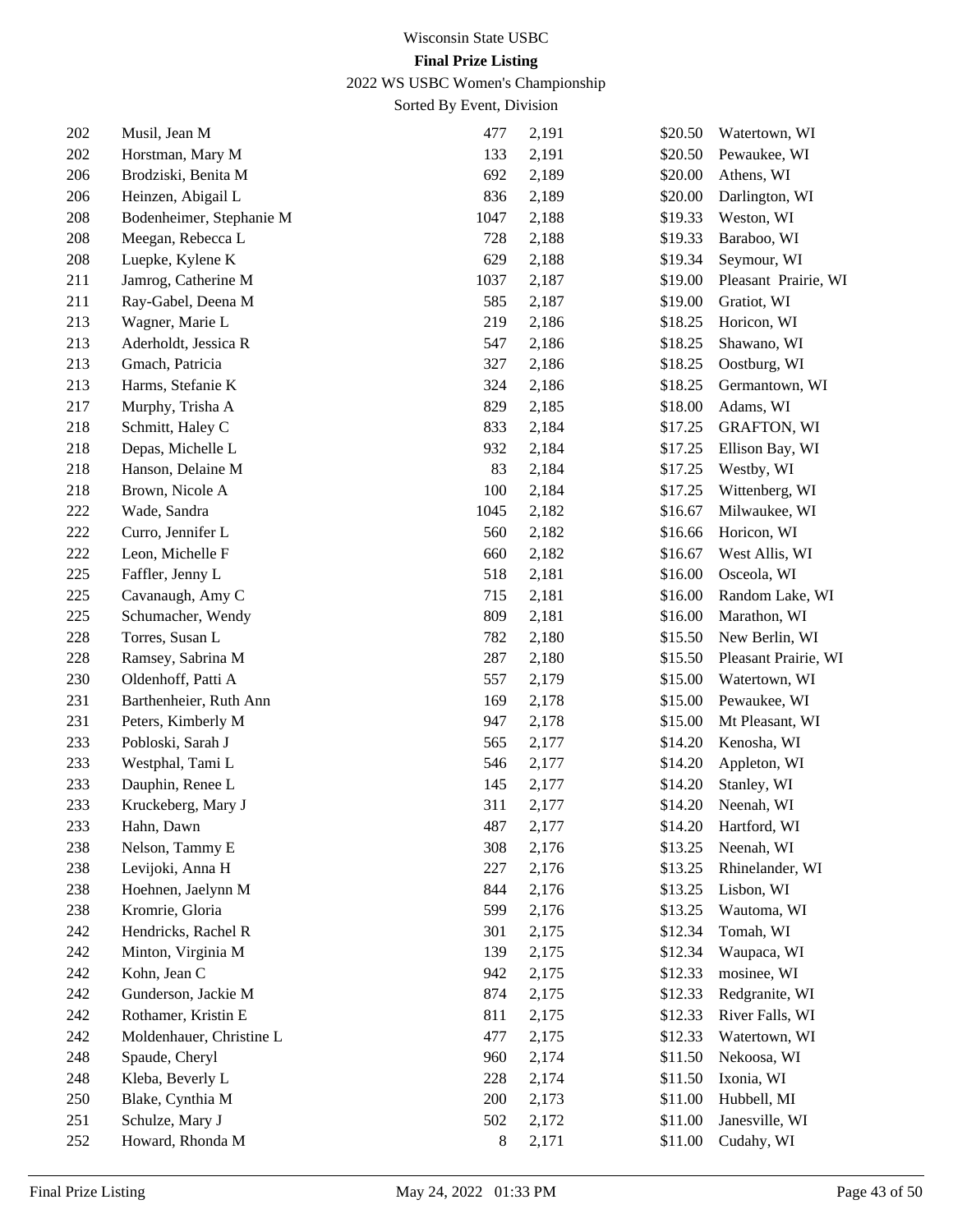2022 WS USBC Women's Championship

Sorted By Event, Division

| 252 | Murphy, Becky         | 918  | 2,171 | \$11.00 | Cottage Grove, WI |
|-----|-----------------------|------|-------|---------|-------------------|
| 254 | Viegut, Tammi M       | 130  | 2,170 | \$10.00 | Lake Tomahawk, WI |
| 254 | Baruffi, Kim F        | 567  | 2,170 | \$10.00 | Kenosha, WI       |
| 256 | Strother, Terri A     | 861  | 2,169 | \$9.60  | Highland, WI      |
| 256 | Brose, Andrea K       | 607  | 2,169 | \$9.60  | Blair, WI         |
| 256 | Munson, Nancy A       | 363  | 2,169 | \$9.60  | Walworth, WI      |
| 256 | Schiefelbein, Tina M  | 647  | 2,169 | \$9.60  | Oshkosh, WI       |
| 256 | Zwieg, Linda M        | 131  | 2,169 | \$9.60  | Hartland, WI      |
| 261 | Burke, Belinda B      | 415  | 2,168 | \$8.75  | Pembine, WI       |
| 261 | Larson, Amanda R      | 223  | 2,168 | \$8.75  | Marinette, WI     |
| 261 | VanNess, Kristen L    | 586  | 2,168 | \$8.75  | Baldwin, WI       |
| 261 | Greene, Jamie E       | 572  | 2,168 | \$8.75  | West Bend, WI     |
| 265 | Frisque, Melissa M    | 945  | 2,167 | \$8.00  | Green Bay, WI     |
| 265 | Silvia, Juliana L     | 1032 | 2,167 | \$8.00  | Sauk City, WI     |
| 265 | Miles, Mary (Fluff) I | 63   | 2,167 | \$8.00  | Pewaukee, WI      |
| 265 | Grinker, Elizabeth    | 944  | 2,167 | \$8.00  | Walworth, WI      |
| 269 | Alleman, Kathy A      | 418  | 2,166 | \$7.00  | Glenwood City, WI |
| 269 | Foster, Kimberly M    | 380  | 2,166 | \$7.00  | South Wayne, WI   |
| 269 | Lenzendorf, Angela L  | 201  | 2,166 | \$7.00  | Kendall, WI       |
| 272 | Pawelka, Taylor J     | 660  | 2,165 | \$6.00  | West Allis, WI    |
| 272 | Nichols, Caylee       | 942  | 2,165 | \$6.00  | mosinee, WI       |
| 272 | Schalow, Rachel M     | 948  | 2,165 | \$6.00  | Mt Pleasant, WI   |
| 272 | Minor, Pamela J       | 400  | 2,165 | \$6.00  | Green Bay, WI     |
| 272 | Doucette, Jamee L     | 253  | 2,165 | \$6.00  | Deerbrook, WI     |
| 272 | Schaetzer, Jen        | 329  | 2,165 | \$6.00  | Sheboygan, WI     |
|     |                       |      |       |         |                   |

# **All Events, All Events 138 - 155, Handicapped**

Total prizes awarded in this division: \$10,010.00

| <b>Place</b>   | <b>Team name</b>    | <b>Entry</b> | <b>Score</b> | <b>Prize</b> | From            |
|----------------|---------------------|--------------|--------------|--------------|-----------------|
| 1              | Eisner, Brooklyn M  | 594          | 1,796        | \$300.00     | Abrams, WI      |
| 2              | Ristow, Alicia R    | 437          | 1,782        | \$150.00     | Mishicot, WI    |
| 3              | Henk, Jo L          | 265          | 1,666        | \$128.00     | Hayward, WI     |
| 4              | Jacquet, Jamie A    | 261          | 1,655        | \$95.33      | Eagle River, WI |
| $\overline{4}$ | Mattila, Nancy A    | 698          | 1,655        | \$95.33      | Dousman, WI     |
| 4              | Salter, Lea L       | 33           | 1,655        | \$95.34      | New Berlin, WI  |
| 7              | Anderson, Pam J     | 867          | 1,651        | \$82.00      | Plymouth, WI    |
| 8              | Oppliger, Mary R    | 172          | 1,648        | \$75.00      | Pewaukee, WI    |
| 9              | Wood, Michelle      | 369          | 1,640        | \$69.50      | Eden, WI        |
| 9              | Glosemeyer, Laura L | 171          | 1,640        | \$69.50      | Pewaukee, WI    |
| 11             | Radtke, Marie M     | 127          | 1,638        | \$66.00      | Marathon, WI    |
| 12             | Krol, Lisa A        | 207          | 1,637        | \$63.00      | Kimberly, WI    |
| 13             | Webber, Karen D     | 52           | 1,631        | \$62.00      | Germantown, WI  |
| 14             | Pochert, Paula L    | 9            | 1,614        | \$61.00      | Cudahy, WI      |
| 15             | Allen, Lori L       | 177          | 1,612        | \$60.00      | Wis Dells, WI   |
| 16             | Henrichs, Stacy H   | 86           | 1,605        | \$59.00      | Edgar, WI       |
| 17             | Harnack, Peggy J    | 747          | 1,604        | \$58.00      | Pardeeville, WI |
| 17             | Bierwerth, Angie    | 994          | 1,604        | \$58.00      | Baldwin, WI     |
| 19             | Zinkle, Michelle L  | 187          | 1,603        | \$58.00      | Pr Du Chien, WI |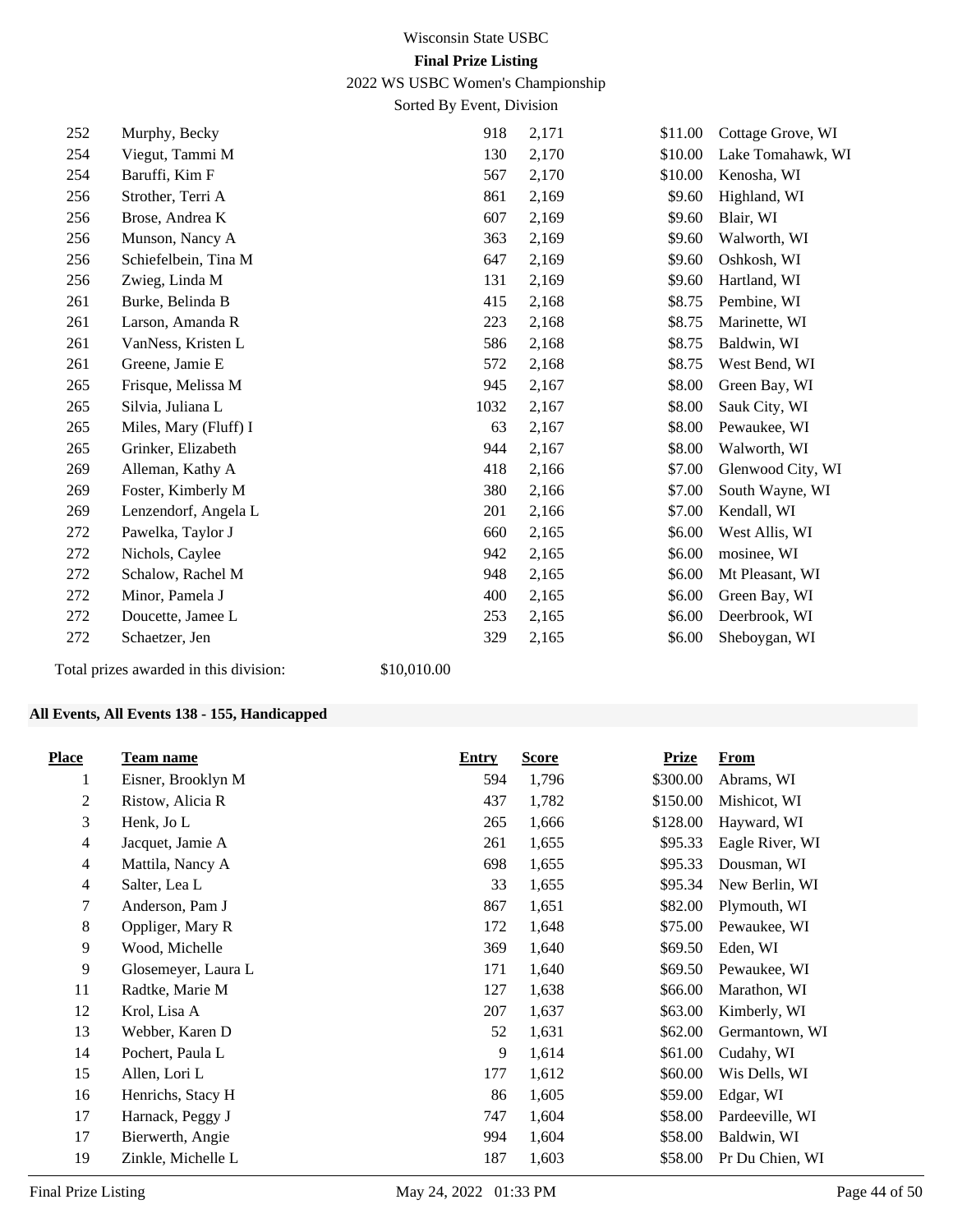2022 WS USBC Women's Championship

| $20\,$ | Baumhardt, Sharon A      | 369  | 1,601 | \$57.00 | Eden, WI             |
|--------|--------------------------|------|-------|---------|----------------------|
| 21     | Rickert, Delissa D       | 739  | 1,598 | \$57.00 | West Allis, WI       |
| 22     | Lafave, Nikki            | 996  | 1,583 | \$57.00 | Ringle, WI           |
| 23     | Donnell, Danielle A      | 740  | 1,575 | \$56.00 | West Allis, WI       |
| 24     | Viergutz, Heather N      | 32   | 1,574 | \$55.00 | Woodruff, WI         |
| 25     | Jarchow, Barb            | 372  | 1,573 | \$55.00 | Germantown, WI       |
| 26     | Freismuth, Donna L       | 653  | 1,570 | \$55.00 | West Allis, WI       |
| 27     | Berg, Jenalea L          | 255  | 1,568 | \$54.50 | Bryant, WI           |
| 27     | Steinke, Tracy K         | 208  | 1,568 | \$54.50 | Kimberly, WI         |
| 29     | Hopp, Mary J             | 695  | 1,567 | \$54.00 | River Falls, WI      |
| 30     | Archibald, Jacquelyn A   | 104  | 1,566 | \$54.00 | Wisc Rapids, WI      |
| 30     | Napieralski, Kimberly A  | 654  | 1,566 | \$54.00 | West Allis, WI       |
| 32     | Raymond, Deb A           | 562  | 1,565 | \$53.00 | Dodgeville, WI       |
| 33     | LeClair, Becki-Jo M      | 214  | 1,564 | \$53.00 | Brillion, WI         |
| 33     | Klos, Lisa M             | 365  | 1,564 | \$53.00 | Milwaukee, WI        |
| 35     | Goetz, Michelle M        | 396  | 1,563 | \$53.00 | Green Bay, WI        |
| 36     | Pankratz, Jeanine R      | 688  | 1,562 | \$52.00 | Valders, WI          |
| 37     | Baguio, Shella "Shell" L | 286  | 1,561 | \$52.00 | Pleasant Prairie, WI |
| 38     | Prochnow, Alicia M       | 683  | 1,560 | \$52.00 | Mountain, WI         |
| 39     | Reed, Spring M           | 216  | 1,559 | \$51.50 | Watertown, WI        |
| 39     | Drover, Lori A           | 10   | 1,559 | \$51.50 | Berlin, WI           |
| 41     | Laes, Lee Ann L          | 1010 | 1,558 | \$51.00 | Green Bay, WI        |
| 41     | Goodrich, Diane M        | 474  | 1,558 | \$51.00 | Darlington, WI       |
| 43     | Zech, Judy P             | 1032 | 1,552 | \$50.33 | Sauk City, WI        |
| 43     | Ramsey, Shannon K        | 883  | 1,552 | \$50.33 | Bristol, WI          |
| 43     | Morgan, Beth L           | 665  | 1,552 | \$50.34 | Janesville, WI       |
| 46     | Graham, Terri A          | 91   | 1,551 | \$50.00 | Muskego, WI          |
| 47     | Camp, Cynthia D          | 944  | 1,550 | \$50.00 | Walworth, WI         |
| 48     | Baumgart, Chris C        | 629  | 1,549 | \$49.00 | Seymour, WI          |
| 49     | Wagner, Jennifer L       | 747  | 1,547 | \$49.00 | Pardeeville, WI      |
| 50     | Lassa, Kate E            | 690  | 1,546 | \$49.00 | Marshfield, WI       |
| 51     | Walstad, Rosalind J      | 270  | 1,545 | \$48.00 | Hayward, WI          |
| 52     | Umland, Sandie L         | 311  | 1,544 | \$48.00 | Neenah, WI           |
| 53     | Wright, Carrie           | 641  | 1,543 | \$48.00 | Greenfield, WI       |
| 54     | Fish, Lisa L             | 176  | 1,541 | \$48.00 | Portage, WI          |
| 55     | Wittig-graser, Lila      | 366  | 1,540 | \$47.00 | Milwaukee, WI        |
| 55     | Brown, Kathy             | 588  | 1,540 | \$47.00 | Abrams, WI           |
| 55     | Suckow, Sara A           | 830  | 1,540 | \$47.00 | Plymouth, WI         |
| 58     | Tice, Debra M            | 6    | 1,539 | \$47.00 | Cudahy, WI           |
| 59     | Rixmann, Trudy J         | 511  | 1,538 | \$46.00 | Osceola, WI          |
| 59     | Schneiker, Beth G        | 372  | 1,538 | \$46.00 | Germantown, WI       |
| 61     | Wagner, Gloria J         | 1000 | 1,537 | \$46.00 | Mosinee, WI          |
| 61     | England, Rebecca J       | 856  | 1,537 | \$46.00 | Oconomowoc, WI       |
| 63     | Zimmerman, Mary J        | 33   | 1,536 | \$45.00 | New Berlin, WI       |
| 63     | Aspen, Lisa M            | 1027 | 1,536 | \$45.00 | Cameron, WI          |
| 63     | Johnson, Roberta D       | 355  | 1,536 | \$45.00 | Menomonie, WI        |
| 66     | Haller, Shelly           | 25   | 1,535 | \$45.00 | Chippewa Fls, WI     |
| 67     | Schueler, Wendy S        | 376  | 1,534 | \$44.00 | Cleveland, WI        |
| 67     | Silverthorn, Amanda K    | 716  | 1,534 | \$44.00 | Belgium, WI          |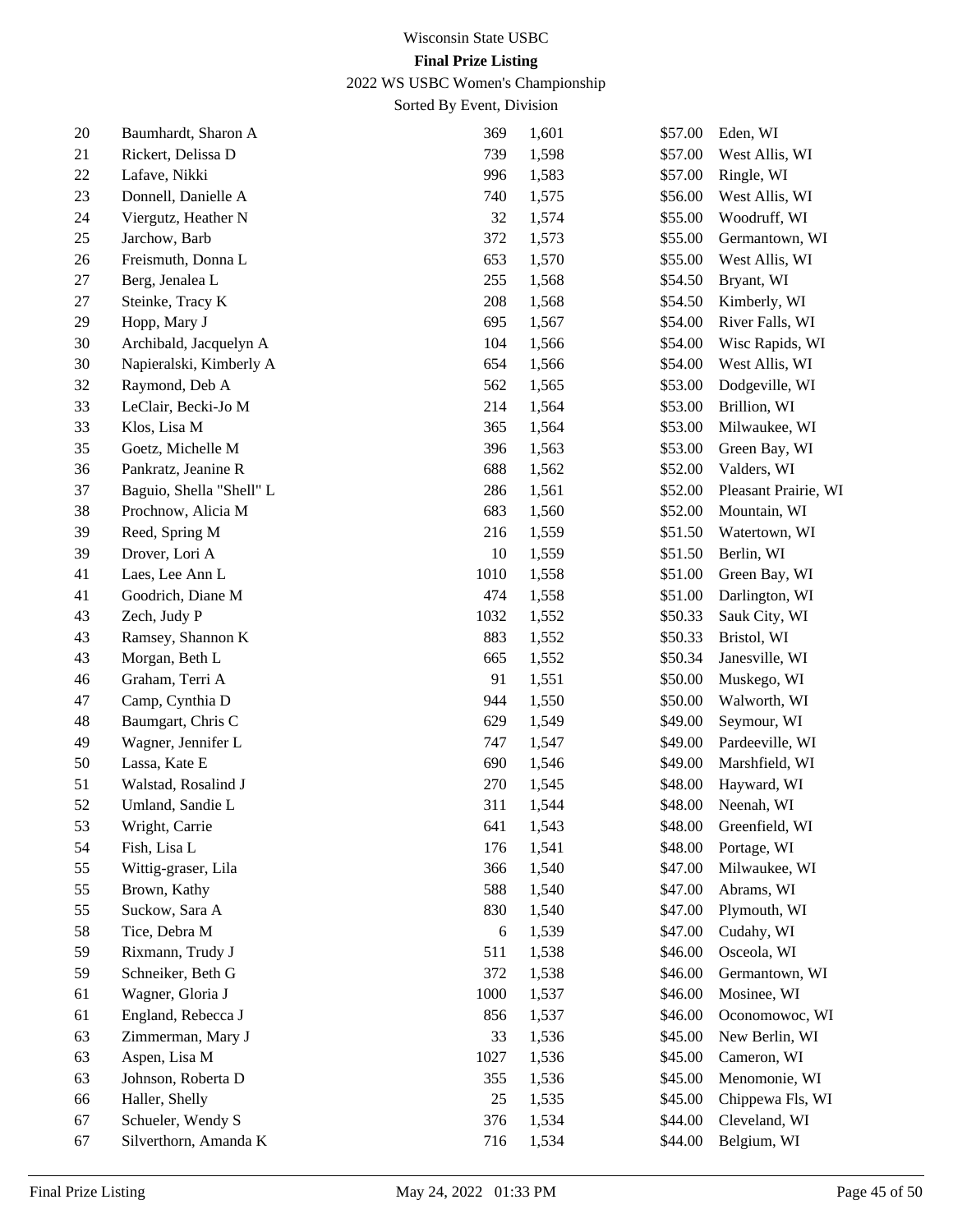2022 WS USBC Women's Championship

| 67  | Thurnbauer, Jenelle M   | 536            | 1,534 | \$44.00 | Lake Mills, WI      |
|-----|-------------------------|----------------|-------|---------|---------------------|
| 67  | Paulus, Kristen H       | 612            | 1,534 | \$44.00 | Belgium, WI         |
| 71  | Scherr, Lori            | 780            | 1,532 | \$43.00 | Milwaukee, WI       |
| 72  | Bachim, Stephanie L     | 759            | 1,530 | \$43.00 | Monticello, WI      |
| 73  | Straschinske, Renee     | 192            | 1,529 | \$43.00 | Fairchild, WI       |
| 74  | Bahr, Angie M           | 345            | 1,528 | \$43.00 | Bonduel, WI         |
| 75  | Hinickle, Linda S       | 202            | 1,527 | \$42.00 | Pardeeville, WI     |
| 76  | Catalano, Linda L       | 134            | 1,525 | \$42.00 | Hartland, WI        |
| 77  | Rogosienski, Sandra D   | $8\phantom{1}$ | 1,524 | \$42.00 | Cudahy, WI          |
| 78  | Lisowe, Debi J          | 867            | 1,522 | \$41.50 | Plymouth, WI        |
| 78  | Martine, Kira A         | 814            | 1,522 | \$41.50 | Westby, WI          |
| 80  | Isensee, Terry C        | 146            | 1,520 | \$40.50 | Boyd, WI            |
| 80  | Paul, Meredith L        | 1003           | 1,520 | \$40.50 | Clintonville, WI    |
| 80  | Rhyner, Jackie M        | 1024           | 1,520 | \$40.50 | Medford, WI         |
| 80  | Milbach, Heather J      | 273            | 1,520 | \$40.50 | Peshtigo, WI        |
| 80  | Nichols, April K        | 880            | 1,520 | \$40.50 | Colfax, WI          |
| 80  | Berna, Carol L          | 104            | 1,520 | \$40.50 | Wisc Rapids, WI     |
| 86  | Kuehl, Tracy            | 92             | 1,519 | \$39.50 | Muskego, WI         |
| 86  | Zahnow, Sharon L        | 441            | 1,519 | \$39.50 | Cedar Grove, WI     |
| 88  | Lissner, Lynsey         | 431            | 1,518 | \$38.67 | Willard, WI         |
| 88  | Deane, Rhonda L         | 458            | 1,518 | \$38.67 | Rio, WI             |
| 88  | Grimes, Jean E          | 315            | 1,518 | \$38.66 | Madison, WI         |
| 91  | Siegel, Ann M           | 671            | 1,517 | \$38.00 | Monroe, WI          |
| 91  | Vargas, Samantha        | 46             | 1,517 | \$38.00 | New Berlin, WI      |
| 93  | Huth, Pamela S          | $\tau$         | 1,515 | \$37.50 | Cudahy, WI          |
| 93  | Wiedmeyer, Constance J  | 656            | 1,515 | \$37.50 | West Allis, WI      |
| 95  | Rochon, Cheryl S        | 846            | 1,514 | \$37.00 | Vulcan, MI          |
| 95  | Schroeder, Alicia K     | 190            | 1,514 | \$37.00 | Fairchild, WI       |
| 95  | Klos, Jessica R         | 365            | 1,514 | \$37.00 | Milwaukee, WI       |
| 98  | Thiesenhusen, Kathryn J | 30             | 1,513 | \$36.00 | Wauwatosa, WI       |
| 98  | Schenck, Terri L        | 262            | 1,513 | \$36.00 | Land O' Lakes, WI   |
| 98  | Balfanz, Katie M        | 699            | 1,513 | \$36.00 | OCONOMOWOC, WI      |
| 98  | Psenicka, Debbie L      | 291            | 1,513 | \$36.00 | New London, WI      |
| 102 | Boswell, Nikki M        | 163            | 1,512 | \$35.00 | Ripon, WI           |
| 103 | Stilling, Ciara R       | 232            | 1,511 | \$35.00 | Williams Bay, WI    |
| 103 | Faucette, Deborah M     | 379            | 1,511 | \$35.00 | Hubertus, WI        |
| 103 | Phillips, Alexis M      | 680            | 1,511 | \$35.00 | Mayville, WI        |
| 106 | Rittberg, Diana L       | 325            | 1,509 | \$34.00 | Albertville, MN     |
| 106 | Radanovich, Sadie J     | 697            | 1,509 | \$34.00 | Oconomowoc, WI      |
| 108 | Fellom, Kaylee A        | 795            | 1,508 | \$33.67 | Onalaska, WI        |
| 108 | Johnson, Kimberly S     | 283            | 1,508 | \$33.67 | Lone Rock, WI       |
| 108 | Hunter, Cindy L         | 179            | 1,508 | \$33.66 | Dalton, WI          |
| 111 | Simonis, Lynn A         | 543            | 1,507 | \$33.00 | PORT WASHINGTON, WI |
| 112 | Mayer, Jill             | 370            | 1,506 | \$33.00 | Eden, WI            |
| 113 | Frazier, Crystal L      | 191            | 1,505 | \$32.25 | Fairchild, WI       |
| 113 | Kennedy, Kimberly M     | 436            | 1,505 | \$32.25 | Kewaunee, WI        |
| 113 | Tessmer, Christina M    | 143            | 1,505 | \$32.25 | Birnamwood, WI      |
| 113 | Rayburn, Lois L         | 292            | 1,505 | \$32.25 | Madison, WI         |
| 117 | Loukus, Angela G        | 75             | 1,504 | \$31.25 | Niagara, WI         |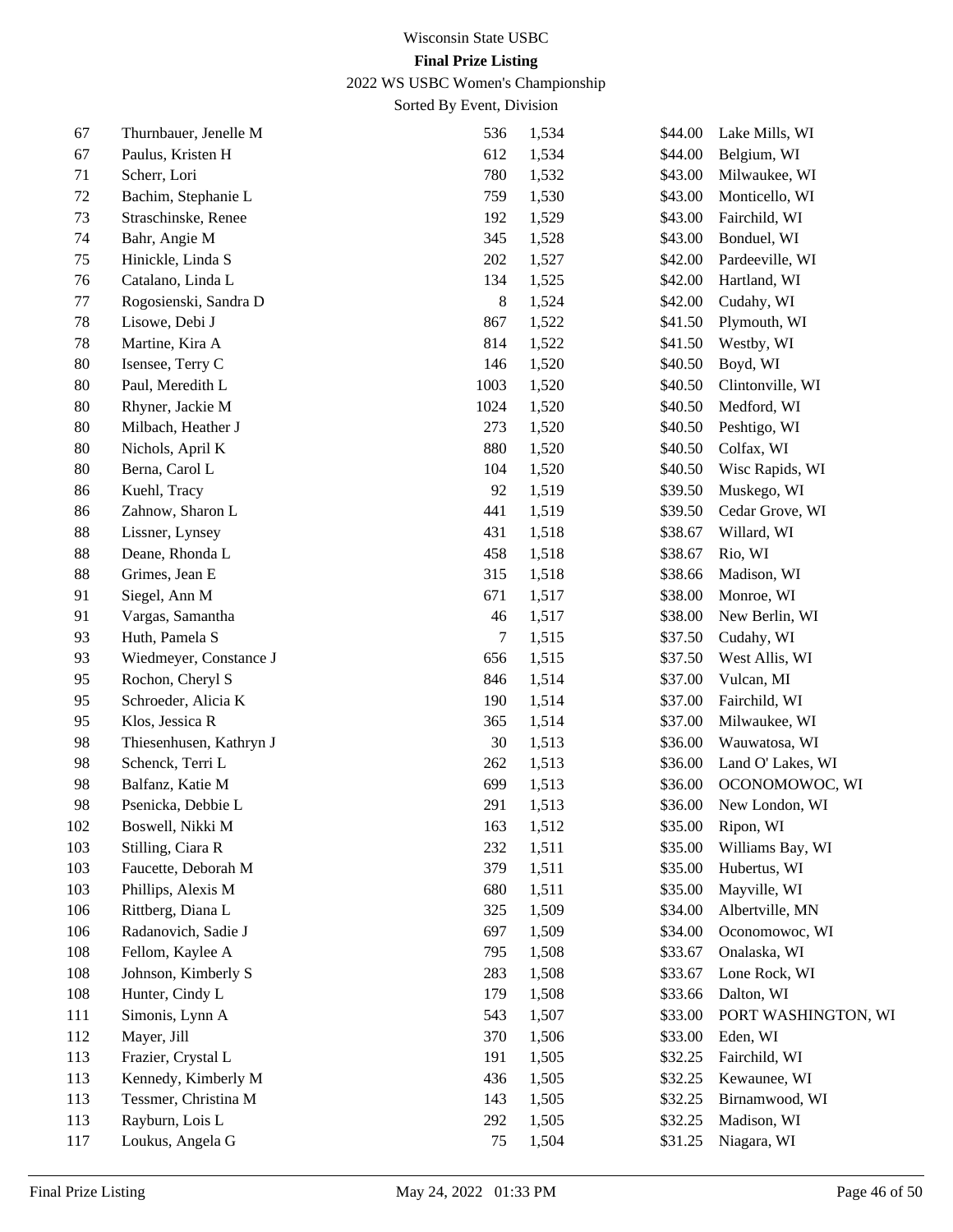2022 WS USBC Women's Championship

| 117 | Carle, Colleen E         | 441    | 1,504 | \$31.25 | Cedar Grove, WI     |
|-----|--------------------------|--------|-------|---------|---------------------|
| 117 | Gresbach, Linda          | 135    | 1,504 | \$31.25 | Oconomowoc, WI      |
| 117 | Johnson, Bonnie          | $27\,$ | 1,504 | \$31.25 | Suring, WI          |
| 121 | Reich, Lynn M            | 469    | 1,503 | \$30.50 | Plymouth, WI        |
| 121 | Bowell, Amanda J         | 586    | 1,503 | \$30.50 | Baldwin, WI         |
| 123 | Harmon, Melissa M        | 880    | 1,502 | \$30.00 | Colfax, WI          |
| 123 | Meyer, Cindy L           | 1024   | 1,502 | \$30.00 | Medford, WI         |
| 125 | Archambeau, Paulette J   | 649    | 1,501 | \$29.50 | Dollar Bay, MI      |
| 125 | White, Samantha R        | 821    | 1,501 | \$29.50 | Onalaska, WI        |
| 127 | Vandenlangenbe, Bonnie M | 961    | 1,500 | \$28.75 | Green Bay, WI       |
| 127 | Floyd, Judith L          | 321    | 1,500 | \$28.75 | West Allis, WI      |
| 127 | Marsh, Melinda M         | 674    | 1,500 | \$28.75 | Coon Valley, WI     |
| 127 | Luedeke, Carole J        | 209    | 1,500 | \$28.75 | Kimberly, WI        |
| 131 | Luebbe, Theresa M        | 264    | 1,499 | \$28.00 | Solon Springs, WI   |
| 131 | Meifert, Jennifer C      | 42     | 1,499 | \$28.00 | Milwaukee, WI       |
| 133 | Goodson, Sarah M         | 491    | 1,498 | \$27.00 | Muskego, WI         |
| 133 | Butzen, Kathy B          | 406    | 1,498 | \$27.00 | Minong, WI          |
| 133 | Propp, Cheryl            | 136    | 1,498 | \$27.00 | Dousman, WI         |
| 136 | Baumann, Mary K          | 543    | 1,497 | \$27.00 | PORT WASHINGTON, WI |
| 137 | Loonsfoot, Olivia        | 649    | 1,496 | \$26.00 | Dollar Bay, MI      |
| 137 | Sato, Courtney M         | 575    | 1,496 | \$26.00 | Green Bay, WI       |
| 137 | Oden, Trina J            | 366    | 1,496 | \$26.00 | Milwaukee, WI       |
| 137 | DeMaster, Meagan M       | 506    | 1,496 | \$26.00 | Random Lake, WI     |
| 141 | Hills, Brooke P          | 290    | 1,495 | \$25.00 | Waupaca, WI         |
| 141 | Reilly, Charleen M       | 303    | 1,495 | \$25.00 | Stevens Point, WI   |
| 141 | Konkol, Laura L          | 902    | 1,495 | \$25.00 | Stevens Point, WI   |
| 144 | Wagner, Julie B          | 319    | 1,494 | \$24.50 | West Allis, WI      |
| 144 | Kaderly, Bridget J       | 671    | 1,494 | \$24.50 | Monroe, WI          |
| 146 | Kozlowski, Betty M       | 179    | 1,493 | \$24.00 | Dalton, WI          |
| 146 | Kubisiak, Brenda L       | 304    | 1,493 | \$24.00 | Stevens Point, WI   |
| 146 | Oelke, Debra J           | 7      | 1,493 | \$24.00 | Cudahy, WI          |
| 149 | Davidson, Arianna M      | 601    | 1,492 | \$23.00 | CHIPPEWA FALLS, WI  |
| 149 | Hujet, Kayla J           | 978    | 1,492 | \$23.00 | Oconto, WI          |
| 151 | Rowe, Betty J            | 298    | 1,490 | \$22.67 | Nekoosa, WI         |
| 151 | Koffarnus, Cheryl A      | 211    | 1,490 | \$22.66 | Kimberly, WI        |
| 151 | Simac, Mary R            | 262    | 1,490 | \$22.67 | Land O' Lakes, WI   |
| 154 | Bares, Susan M           | 714    | 1,489 | \$22.00 | Belgium, WI         |
| 154 | Kinjerski, Nancy A       | 593    | 1,489 | \$22.00 | Abrams, WI          |
| 156 | Stasiak, Diane M         | 469    | 1,488 | \$21.20 | Plymouth, WI        |
| 156 | Kazianka, Cheryl A       | 68     | 1,488 | \$21.20 | Niagara, WI         |
| 156 | McElwee, Alyssa M        | 1040   | 1,488 | \$21.20 | Black Earth, WI     |
| 156 | Mozdzen, Hannah          | 342    | 1,488 | \$21.20 | Germantown, WI      |
| 156 | Hook, Teresa M           | 217    | 1,488 | \$21.20 | Marshfield, WI      |
| 161 | Holter, Doris A          | 695    | 1,487 | \$20.00 | River Falls, WI     |
| 162 | Cohen, Rachel M          | 596    | 1,486 | \$20.00 | Abrams, WI          |
| 163 | Manley, Donna            | 148    | 1,485 | \$20.00 | Boyd, WI            |
| 163 | Franklin, Jodi           | 716    | 1,485 | \$20.00 | Belgium, WI         |
| 165 | Gransee, Colleen J       | 449    | 1,484 | \$19.00 | Evansville, WI      |
| 165 | Scheinoha, Rene'         | 104    | 1,484 | \$19.00 | Wisc Rapids, WI     |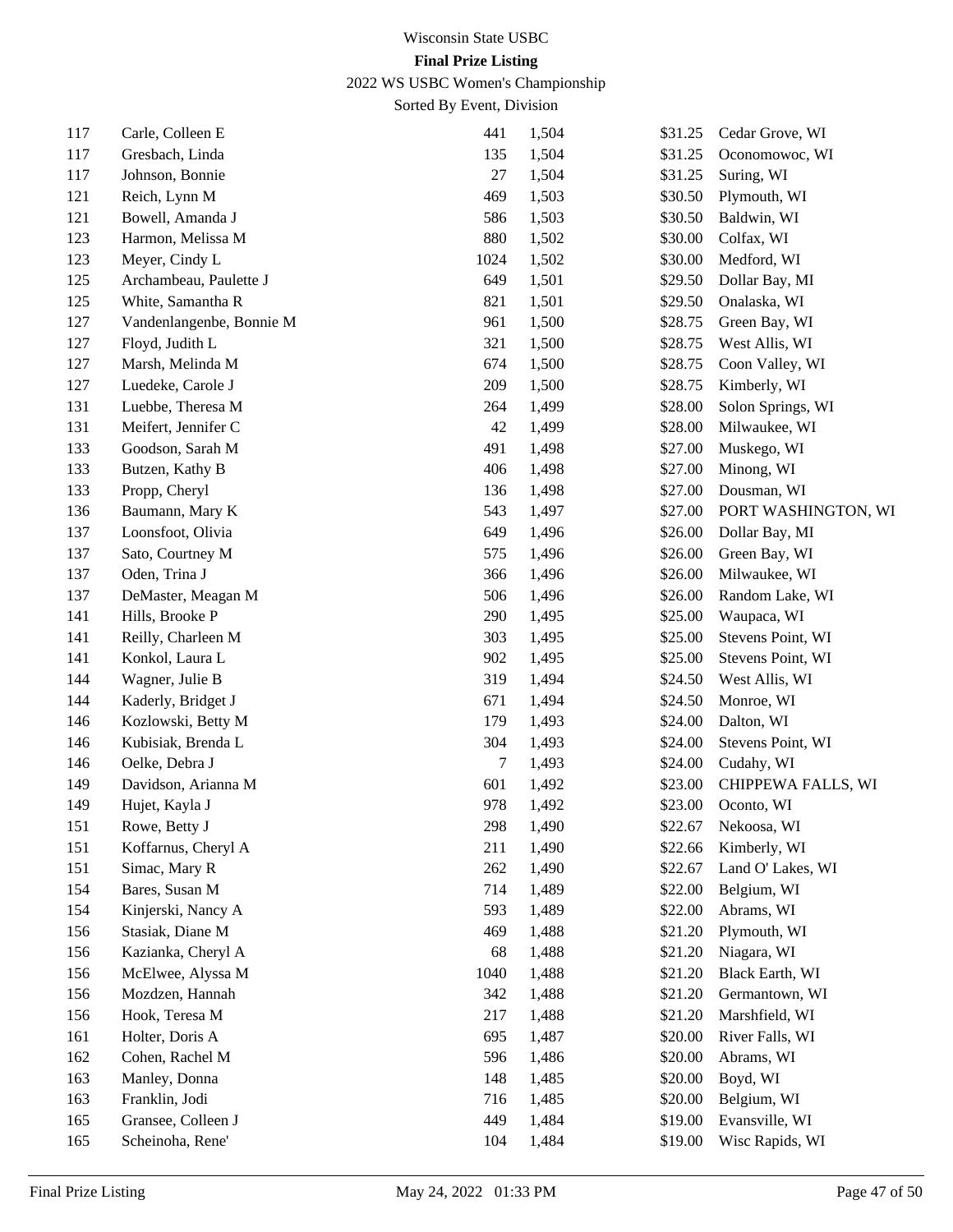2022 WS USBC Women's Championship

| 165 | Griepentrog, Cassandra/Cassi C | 1002 | 1,484 | \$19.00 | Clintonville, WI  |
|-----|--------------------------------|------|-------|---------|-------------------|
| 168 | Lawson, Cortney J              | 764  | 1,483 | \$18.33 | Downing, WI       |
| 168 | Meyers, Renee                  | 465  | 1,483 | \$18.33 | Sun Prairie, WI   |
| 168 | Ford, Florence                 | 65   | 1,483 | \$18.34 | Milwaukee, WI     |
| 171 | Schiesel, Susana L             | 323  | 1,482 | \$18.00 | New Berlin, WI    |
| 172 | Schreck, Robin L               | 93   | 1,481 | \$17.00 | Muskego, WI       |
| 172 | France, Edith A                | 151  | 1,481 | \$17.00 | Stanley, WI       |
| 172 | Kitzki, Cheryl A               | 829  | 1,481 | \$17.00 | Adams, WI         |
| 172 | Sinkula, Carol M               | 592  | 1,481 | \$17.00 | Abrams, WI        |
| 172 | Leirmo, Jessica A              | 111  | 1,481 | \$17.00 | Mondovi, WI       |
| 177 | Clarke, Julie L                | 792  | 1,480 | \$16.00 | Roscoe, IL        |
| 177 | Nyman, Alyssa J                | 412  | 1,480 | \$16.00 | Suamico, WI       |
| 179 | Bjorlo, Chanel D               | 678  | 1,479 | \$15.00 | Belleville, WI    |
| 179 | Rogers, Jenny L                | 395  | 1,479 | \$15.00 | Green Bay, WI     |
| 179 | Besaw, Janice L                | 390  | 1,479 | \$15.00 | De Pere, WI       |
| 179 | Tews, Christina A              | 417  | 1,479 | \$15.00 | Pembine, WI       |
| 179 | Tellijohn, Samatha             | 766  | 1,479 | \$15.00 | Boyceville, WI    |
| 179 | Thompson, Roberta E            | 484  | 1,479 | \$15.00 | New Berlin, WI    |
| 185 | Pucilowski, Katie L            | 1019 | 1,478 | \$14.00 | Mercer, WI        |
| 185 | Medley, Rebecca A              | 239  | 1,478 | \$14.00 | Omro, WI          |
| 187 | Koch, Carole L                 | 22   | 1,477 | \$13.34 | Schofield, WI     |
| 187 | Blanchette, Patricia M         | 845  | 1,477 | \$13.33 | Norway, MI        |
| 187 | Zeddies, Connie R              | 312  | 1,477 | \$13.33 | Neenah, WI        |
| 190 | Salzwedel, Keri J              | 919  | 1,476 | \$12.67 | Ettrick, WI       |
| 190 | Hovorka, Darlene R             | 37   | 1,476 | \$12.66 | Friendship, WI    |
| 190 | Schuett, Tamara A              | 862  | 1,476 | \$12.67 | Juneau, WI        |
| 193 | Van Den Berg, Cynthia R        | 323  | 1,474 | \$11.60 | New Berlin, WI    |
| 193 | Wege, Jan                      | 385  | 1,474 | \$11.60 | Rhinelander, WI   |
| 193 | Powell, Camree C               | 253  | 1,474 | \$11.60 | Deerbrook, WI     |
| 193 | Erickson, Annette R            | 959  | 1,474 | \$11.60 | Hudson, WI        |
| 193 | Phillips, Anna M               | 399  | 1,474 | \$11.60 | Green Bay, WI     |
| 198 | Finn, Rose A                   | 305  | 1,473 | \$10.40 | West Salem, WI    |
| 198 | Wichman, Michelle J            | 657  | 1,473 | \$10.40 | West Allis, WI    |
| 198 | Briske, Jennifer M             | 927  | 1,473 | \$10.40 | Stevens Point, WI |
| 198 | Mermuys, Lisa M                | 859  | 1,473 | \$10.40 | Lakewood, WI      |
| 198 | Dake, Heidi J                  | 812  | 1,473 | \$10.40 | Waupaca, WI       |
| 203 | Wiener, Donna M                | 134  | 1,472 | \$10.00 | Hartland, WI      |
| 204 | Derouso, Lori A                | 826  | 1,471 | \$9.00  | Waupaca, WI       |
| 205 | Yoerger, Jennifer M            | 687  | 1,470 | \$8.60  | Cuba City, WI     |
| 205 | Bendickson, Charlotte          | 21   | 1,470 | \$8.60  | Schofield, WI     |
| 205 | Witberler, Jeanne R            | 383  | 1,470 | \$8.60  | Marathon, WI      |
| 205 | Mader, Rebecca L               | 212  | 1,470 | \$8.60  | New Holstein, WI  |
| 205 | Williams, Lavinia C            | 265  | 1,470 | \$8.60  | Hayward, WI       |
| 210 | Storlie, Wendy L               | 1007 | 1,469 | \$8.00  | CALEDONIA, MN     |
| 210 | Steed, Sharon M                | 503  | 1,469 | \$8.00  | Milton, WI        |
| 212 | Burger, Tiffany A              | 650  | 1,468 | \$7.00  | Cudahy, WI        |
| 212 | Burkhart, Jerri                | 141  | 1,468 | \$7.00  | Two Rivers, WI    |
| 212 | Blakeley, Sue E                | 152  | 1,468 | \$7.00  | Altoona, WI       |
| 215 | Marvin, Patty S                | 494  | 1,467 | \$6.50  | Redgranite, WI    |
|     |                                |      |       |         |                   |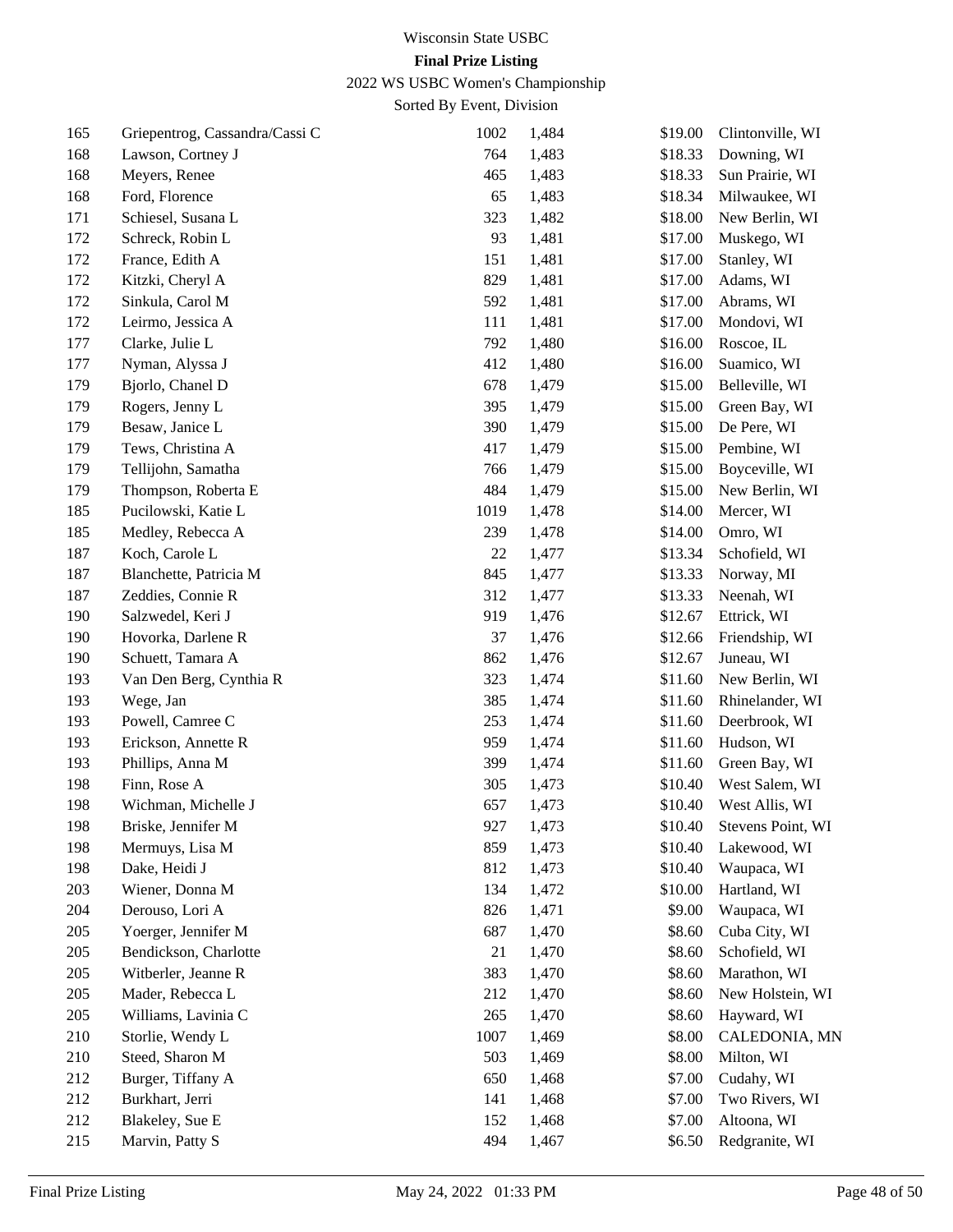2022 WS USBC Women's Championship

|     |                                        | Sorted By Event, Division |       |        |               |
|-----|----------------------------------------|---------------------------|-------|--------|---------------|
| 215 | Johnsrud, Madeline                     | 694                       | 1,467 | \$6.50 | Manitowoc, WI |
| 217 | Merrell, Carmen J                      | 1025                      | 1,466 | \$6.00 | Medford, WI   |
| 217 | Speth, Julie                           | 404                       | 1,466 | \$6.00 | Spooner, WI   |
| 217 | Laatsch, Patty M                       | 180                       | 1,466 | \$6.00 | Phillips, WI  |
|     | Total prizes awarded in this division: | \$7,899.00                |       |        |               |
|     | Total prizes awarded in this event:    | \$28,128.00               |       |        |               |

## **Scratch All Events, Scratch All Events, Scratch**

| <b>Place</b>   | <b>Team name</b>       | <b>Entry</b> | <b>Score</b> | <b>Prize</b> | <b>From</b>       |
|----------------|------------------------|--------------|--------------|--------------|-------------------|
| $\mathbf{1}$   | Hoehnen, Jaelynn M     | 844          | 2,104        | \$250.00     | Lisbon, WI        |
| $\sqrt{2}$     | Garbe, Melissa A       | 840          | 2,100        | \$125.00     | Waupaca, WI       |
| 3              | Pobloski, Sarah J      | 565          | 2,078        | \$110.00     | Kenosha, WI       |
| $\overline{4}$ | Hinz, Marissa A        | 982          | 2,072        | \$98.00      | Hilbert, WI       |
| 5              | Hoehnen, Cassie L      | 844          | 2,065        | \$86.00      | Lisbon, WI        |
| 6              | Brose, Andrea K        | 607          | 2,061        | \$77.00      | Blair, WI         |
| $\tau$         | Kickbush, Jessica R    | 43           | 2,060        | \$70.00      | Mequon, WI        |
| 8              | Resop, Crystal         | 844          | 2,028        | \$63.00      | Lisbon, WI        |
| 9              | Burt, Nicole E         | 743          | 2,016        | \$56.00      | Hartland, WI      |
| 9              | Labinski, Shannon K    | 743          | 2,016        | \$56.00      | Hartland, WI      |
| $11\,$         | Turner, Amanda C       | 918          | 2,015        | \$48.50      | Cottage Grove, WI |
| 11             | Vandehey, Annette C    | 303          | 2,015        | \$48.50      | Stevens Point, WI |
| 13             | Schmit, Amy Jo         | 506          | 2,010        | \$45.00      | Random Lake, WI   |
| 14             | Zwiefelhofer, Katelyn  | 967          | 2,004        | \$42.00      | Wauwatosa, WI     |
| 15             | Vierck, Danielle N     | 607          | 2,002        | \$40.00      | Blair, WI         |
| 16             | Schalow, Rachel M      | 948          | 2,000        | \$38.00      | Mt Pleasant, WI   |
| 17             | Phillips, Lindsay A    | 340          | 1,999        | \$36.00      | Germantown, WI    |
| 18             | Stern, Marn M          | 358          | 1,994        | \$33.50      | Greenville, WI    |
| 18             | VanAkkeren, Holly L    | 982          | 1,994        | \$33.50      | Hilbert, WI       |
| 20             | Kirschbaum, Dana       | 565          | 1,991        | \$30.00      | Kenosha, WI       |
| $20\,$         | Murphy, Becky          | 918          | 1,991        | \$30.00      | Cottage Grove, WI |
| 22             | Polomis, Beth A        | 945          | 1,990        | \$28.00      | Green Bay, WI     |
| 23             | Brown, Traci L         | 990          | 1,986        | \$27.00      | Oshkosh, WI       |
| 24             | Karinen, Courtnee A    | 43           | 1,978        | \$26.00      | Mequon, WI        |
| 25             | Boelter, Charly        | 990          | 1,968        | \$25.00      | Oshkosh, WI       |
| 26             | Fakes, Tracy A         | 967          | 1,967        | \$24.00      | Wauwatosa, WI     |
| 27             | Duty, Amber L          | 868          | 1,955        | \$23.00      | Franklin, WI      |
| 28             | Smith, Christine T     | 823          | 1,946        | \$21.00      | Sun Prairie, WI   |
| 29             | Pollentier, Brittany   | 918          | 1,944        | \$20.00      | Cottage Grove, WI |
| 30             | Schultz, Mackenzie L   | 607          | 1,942        | \$19.00      | Blair, WI         |
| 31             | Leszczynski-Ray, Nancy | 781          | 1,941        | \$18.00      | Oak Creek, WI     |
| 32             | Wolf, Courtney J       | 571          | 1,938        | \$16.00      | Kenosha, WI       |
| 33             | Michalowicz, Sara N    | 108          | 1,936        | \$15.00      | Genoa City, WI    |
| 34             | Purkis, Mariah D       | 702          | 1,930        | \$13.50      | Marshfield, WI    |
| 34             | Roventini, Rochelle L  | 754          | 1,930        | \$13.50      | Franklin, WI      |
| 36             | Blake, Rochelle L      | 743          | 1,929        | \$12.00      | Hartland, WI      |